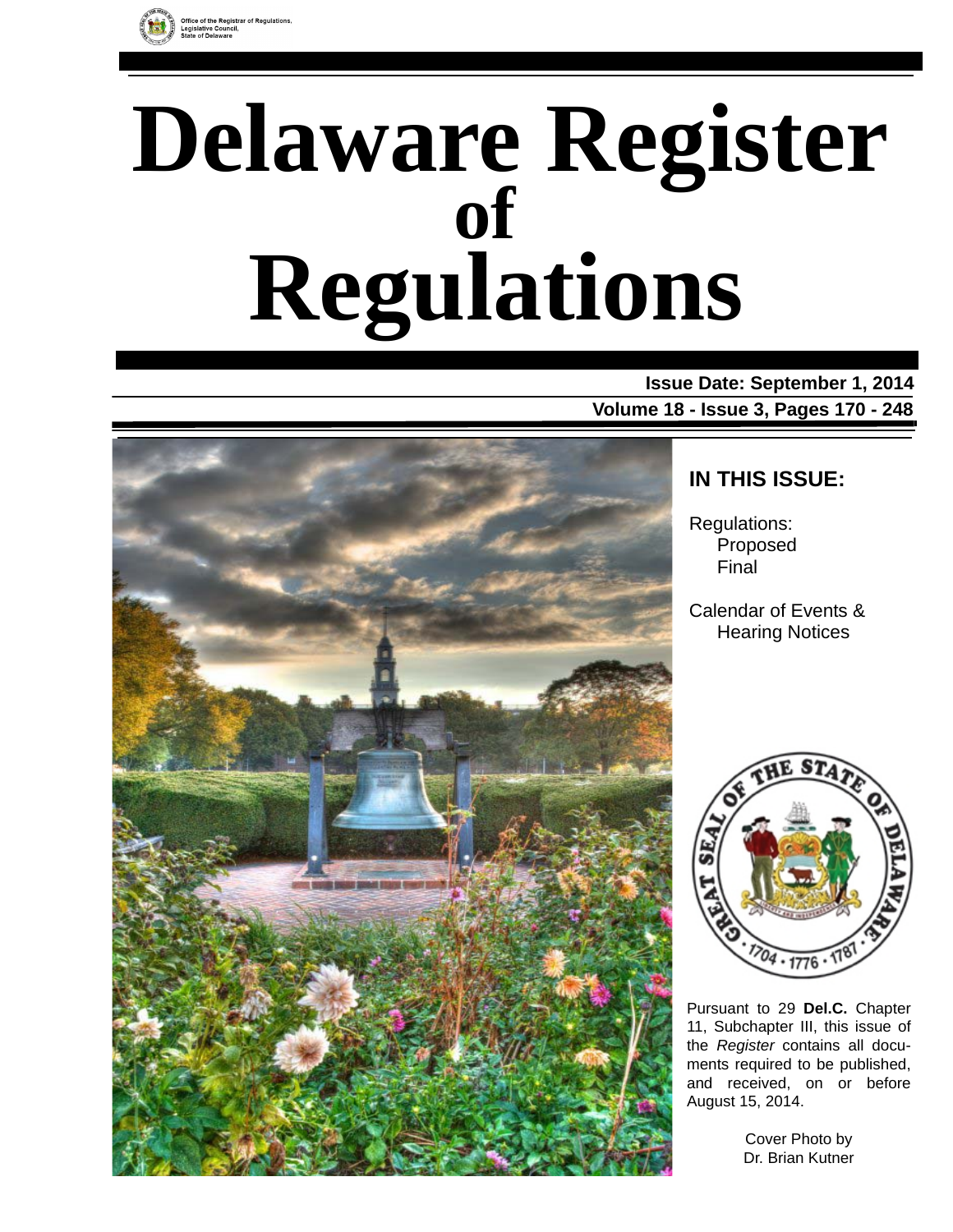# **INFORMATION ABOUT THE DELAWARE REGISTER OF REGULATIONS**

# **DELAWARE REGISTER OF REGULATIONS**

The *Delaware Register of Regulations* is an official State publication established by authority of 69 *Del. Laws*, c. 107 and is published on the first of each month throughout the year.

The *Delaware Register* will publish any regulations that are proposed to be adopted, amended or repealed and any emergency regulations promulgated.

The *Register* will also publish some or all of the following information:

- Governor's Executive Orders
- Governor's Appointments
- Agency Hearing and Meeting Notices
- Other documents considered to be in the public interest.

# **CITATION TO THE DELAWARE REGISTER**

The *Delaware Register of Regulations* is cited by volume, issue, page number and date. An example would be:

16 **DE Reg.** 1227 - 1230 (06/01/13)

Refers to Volume 16, pages 1227 - 1130 of the *Delaware Register* issued on June 1, 2013.

# **SUBSCRIPTION INFORMATION**

The cost of a yearly subscription (12 issues) for the *Delaware Register of Regulations* is \$135.00. Single copies are available at a cost of \$12.00 per issue, including postage. For more information contact the Division of Research at 302-744-4114 or 1-800-282-8545 in Delaware.

### **CITIZEN PARTICIPATION IN THE REGULATORY PROCESS**

Delaware citizens and other interested parties may participate in the process by which administrative regulations are adopted, amended or repealed, and may initiate the process by which the validity and applicability of regulations is determined.

Under 29 **Del.C.** §10115 whenever an agency proposes to formulate, adopt, amend or repeal a regulation, it shall file notice and full text of such proposals, together with copies of the existing regulation being adopted, amended or repealed, with the Registrar for publication in the *Register of Regulations* pursuant to §1134 of this title. The notice shall describe the nature of the proceedings including a brief synopsis of the subject, substance, issues, possible terms of the agency action, a reference to the legal authority of the agency to act, and reference to any other regulations that may be impacted or affected by the proposal, and shall state the manner in which persons may present their views; if in writing, of the place to which and the final date by which such views may be submitted; or if at a public hearing, the date, time and place of the hearing. If a public hearing is to be held, such public hearing shall not be scheduled less than 20 days following publication of notice of the proposal in the *Register of Regulations*. If a public hearing will be held on the proposal, notice of the time, date, place and a summary of the nature of the proposal shall also be published in at least 2 Delaware newspapers of general circulation. The notice shall also be mailed to all persons who have made timely written requests of the agency for advance notice of its regulation-making proceedings.

**DELAWARE REGISTER OF REGULATIONS, VOL. 18, ISSUE 3, MONDAY, SEPTEMBER 1, 2014**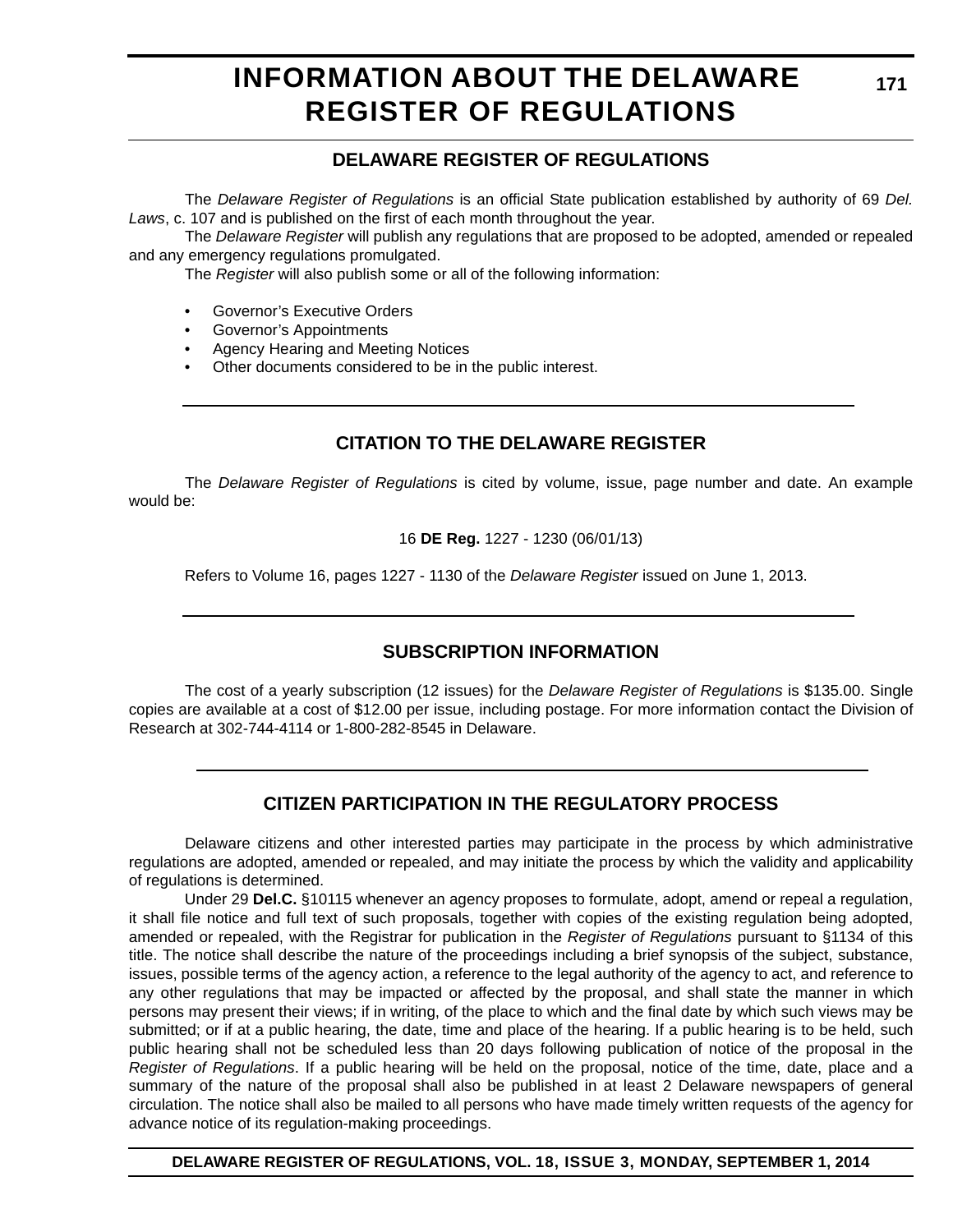**172**

# **INFORMATION ABOUT THE DELAWARE REGISTER OF REGULATIONS**

The opportunity for public comment shall be held open for a minimum of 30 days after the proposal is published in the *Register of Regulations*. At the conclusion of all hearings and after receipt, within the time allowed, of all written materials, upon all the testimonial and written evidence and information submitted, together with summaries of the evidence and information by subordinates, the agency shall determine whether a regulation should be adopted, amended or repealed and shall issue its conclusion in an order which shall include: (1) A brief summary of the evidence and information submitted; (2) A brief summary of its findings of fact with respect to the evidence and information, except where a rule of procedure is being adopted or amended; (3) A decision to adopt, amend or repeal a regulation or to take no action and the decision shall be supported by its findings on the evidence and information received; (4) The exact text and citation of such regulation adopted, amended or repealed; (5) The effective date of the order; (6) Any other findings or conclusions required by the law under which the agency has authority to act; and (7) The signature of at least a quorum of the agency members.

The effective date of an order which adopts, amends or repeals a regulation shall be not less than 10 days from the date the order adopting, amending or repealing a regulation has been published in its final form in the *Register of Regulations*, unless such adoption, amendment or repeal qualifies as an emergency under §10119.

Any person aggrieved by and claiming the unlawfulness of any regulation may bring an action in the Court for declaratory relief.

No action of an agency with respect to the making or consideration of a proposed adoption, amendment or repeal of a regulation shall be subject to review until final agency action on the proposal has been taken.

When any regulation is the subject of an enforcement action in the Court, the lawfulness of such regulation may be reviewed by the Court as a defense in the action.

Except as provided in the preceding section, no judicial review of a regulation is available unless a complaint therefor is filed in the Court within 30 days of the day the agency order with respect to the regulation was published in the *Register of Regulations*.

# **CLOSING DATES AND ISSUE DATES FOR THE DELAWARE REGISTER OF REGULATIONS**

| <b>ISSUE DATE</b> | <b>CLOSING DATE</b> | <b>CLOSING TIME</b> |
|-------------------|---------------------|---------------------|
| October 1         | September 15        | 4:30 p.m.           |
| November 1        | October 15          | 4:30 p.m.           |
| December 1        | November 17         | 4:30 p.m.           |
| January 1         | December 15         | 4:30 p.m.           |
| February 1        | January 15          | 4:30 p.m.           |
|                   |                     |                     |

# **DIVISION OF RESEARCH STAFF**

**Lori Christiansen,** Director; **Mark J. Cutrona,** Deputy Director; **Tara Donofrio**, Administrative Specialist II, **Jerry Grant**, Joint Sunset Analyst; **Jeffrey W. Hague**, Registrar of Regulations; **Robert Lupo**, Printer; **Deborah J. Messina,** Print Shop Supervisor; **Kathleen Morris**, Executive Secretary; **Georgia Roman**, Unit Operations Support Specialist; **Victoria Schultes,** Administrative Specialist II; **Don Sellers,** Printer; **Yvette W. Smallwood**, Assistant Registrar of Regulations; **Holly Wagner**, Research Analyst; **Rochelle Yerkes**, Office Manager; **Sara Zimmerman**, Legislative Librarian.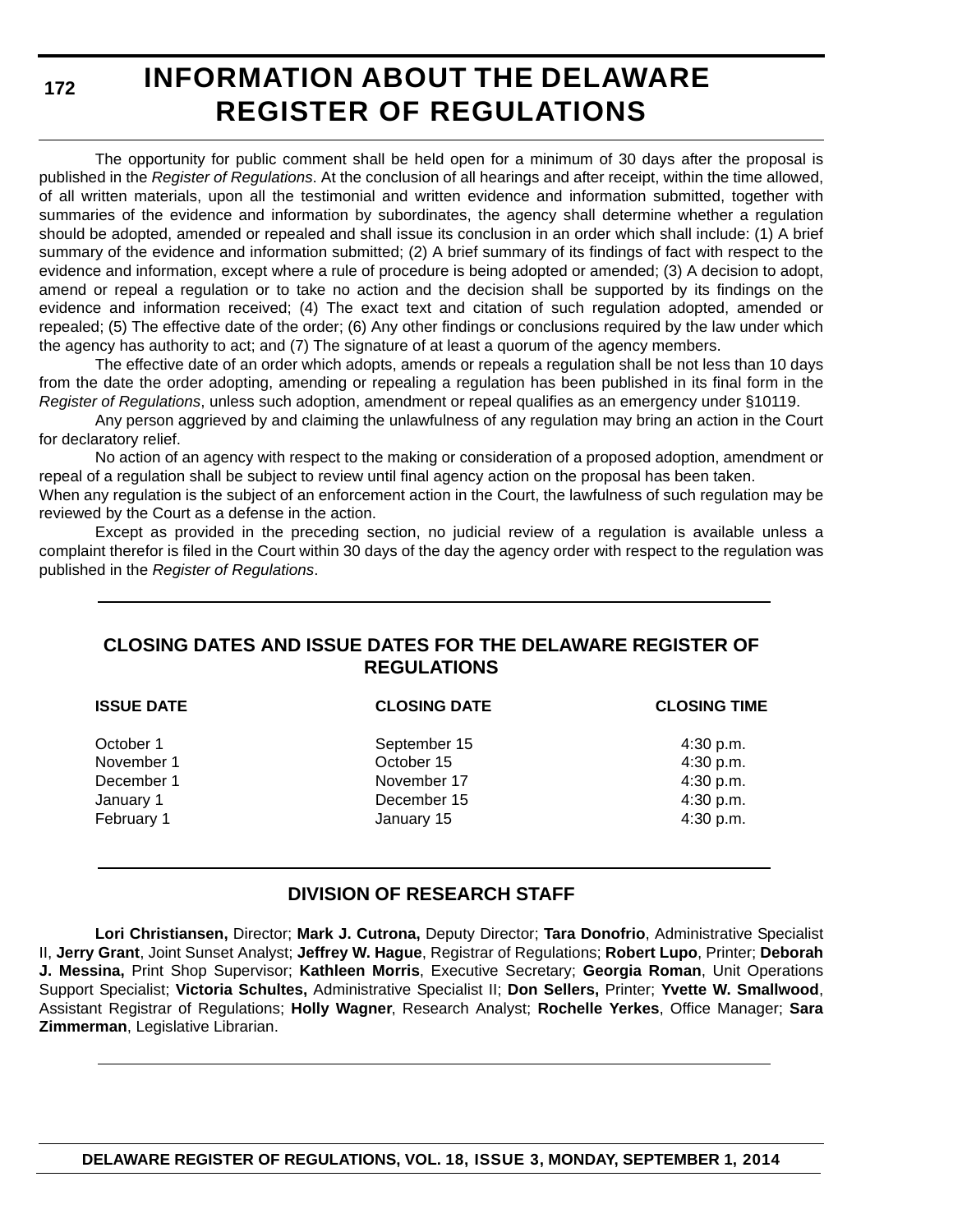# **TABLE OF CONTENTS**

**173**

<span id="page-3-0"></span>Cumulative Tables............................................................................................................................. ............ 175

### **PROPOSED**

| <b>DEPARTMENT OF EDUCATION</b>                                                     |     |
|------------------------------------------------------------------------------------|-----|
| <b>Office of the Secretary</b>                                                     |     |
|                                                                                    | 177 |
|                                                                                    | 180 |
| <b>DEPARTMENT OF FINANCE</b>                                                       |     |
| <b>Office of the State Lottery</b>                                                 |     |
|                                                                                    | 182 |
| <b>DEPARTMENT OF HEALTH AND SOCIAL SERVICES</b>                                    |     |
| <b>Division of Medicaid and Medical Assistance</b>                                 |     |
| Title XXI Delaware Healthy Children Program State Plan - Cost Sharing and Payment, |     |
|                                                                                    | 183 |
| Diamond State Health Plan 1115 Demonstration Waiver Amendment - Promoting Optimal  |     |
|                                                                                    | 186 |
| <b>Division of Public Health</b>                                                   |     |
|                                                                                    | 191 |
| <b>DEPARTMENT OF INSURANCE</b>                                                     |     |
| <b>Office of the Commissioner</b>                                                  |     |
|                                                                                    | 195 |
| <b>DEPARTMENT OF JUSTICE</b>                                                       |     |
| <b>Fraud and Consumer Protection Division</b>                                      |     |
|                                                                                    | 202 |
| DEPARTMENT OF NATURAL RESOURCES AND ENVIRONMENTAL CONTROL                          |     |
| <b>Division of Watershed Stewardship</b>                                           |     |
|                                                                                    | 204 |
| <b>DEPARTMENT OF SAFETY AND HOMELAND SECURITY</b>                                  |     |
| <b>Office of the Alcoholic Beverage Control Commissioner</b>                       |     |
|                                                                                    | 208 |
|                                                                                    | 209 |
| <b>Division of State Police</b>                                                    |     |
| 1300 Board of Examiners of Private Investigators & Private Security Agencies       | 211 |
| <b>DEPARTMENT OF STATE</b>                                                         |     |
| <b>Division of Professional Regulation</b>                                         |     |
|                                                                                    | 212 |
|                                                                                    | 213 |

# **FINAL**

#### **[DEPARTMENT OF EDUCATION](http://www.doe.k12.de.us/)**

| <b>Office of the Secretary</b> |     |
|--------------------------------|-----|
|                                | 215 |

**DELAWARE REGISTER OF REGULATIONS, VOL. 18, ISSUE 3, MONDAY, SEPTEMBER 1, 2014**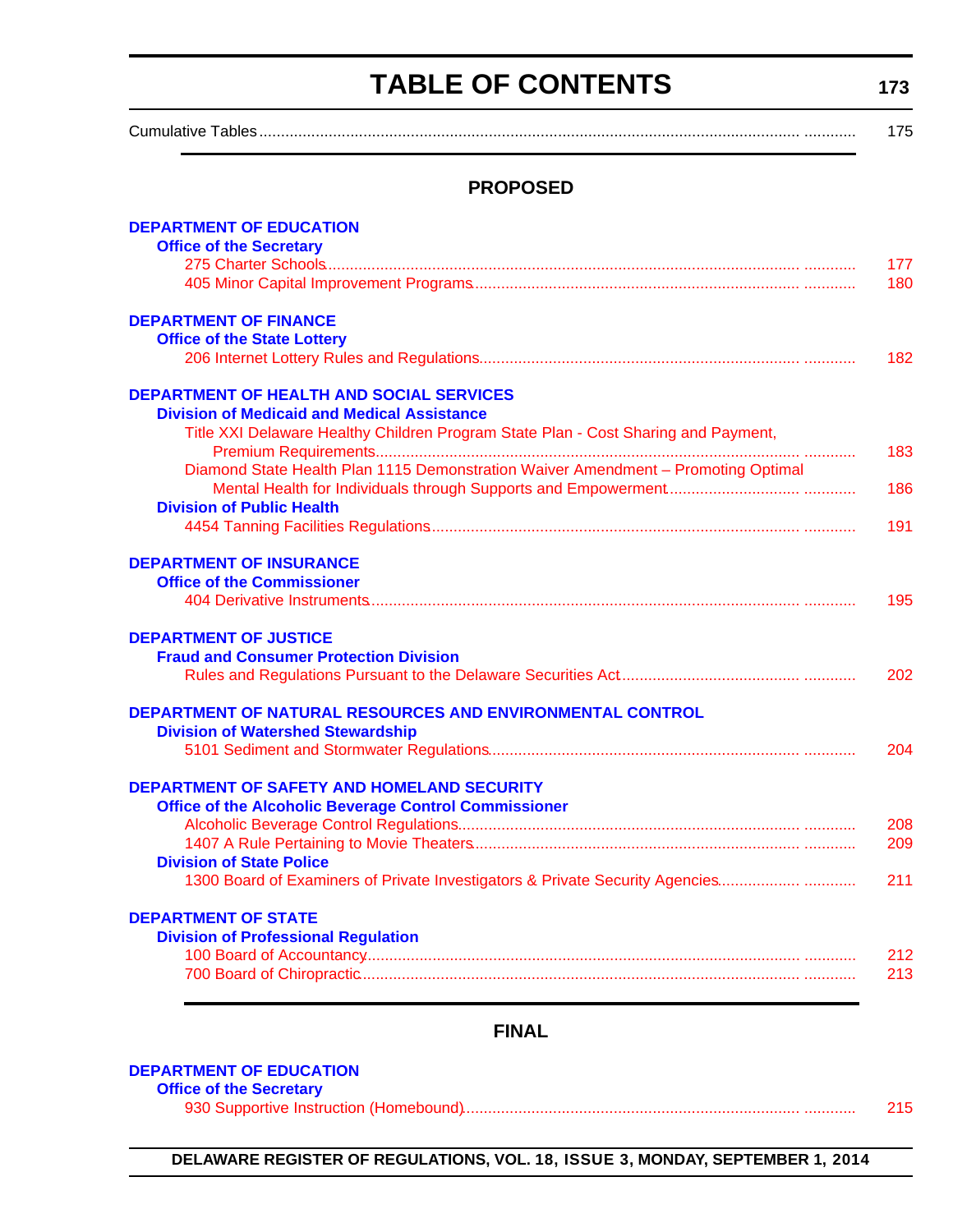#### **174**

# **TABLE OF CONTENTS**

| <b>Professional Standards Board</b>                                                        |     |
|--------------------------------------------------------------------------------------------|-----|
|                                                                                            | 218 |
|                                                                                            | 224 |
| <b>DEPARTMENT OF HEALTH AND SOCIAL SERVICES</b>                                            |     |
| <b>Division of Medicaid and Medical Assistance</b>                                         |     |
| Title XIX Medicaid State Plan, Attachment 3.1-A, Introductory Page 2 - Telemedicine        | 227 |
| Title XIX Medicaid State Plan, Attachment 4.19B, Introduction - Page 4, Increased Medicaid |     |
|                                                                                            | 229 |
| <b>Division of Social Services</b>                                                         |     |
|                                                                                            | 231 |
|                                                                                            | 233 |
| <b>Division of Fish and Wildlife</b>                                                       | 235 |
| <b>DEPARTMENT OF STATE</b>                                                                 |     |
| <b>Division of Historical and Cultural Affairs</b>                                         |     |
|                                                                                            | 237 |
| <b>Division of Professional Regulation</b>                                                 |     |
|                                                                                            | 238 |
|                                                                                            | 239 |
| <b>DEPARTMENT OF TRANSPORTATION</b>                                                        |     |
| <b>Division of Planning and Policy</b>                                                     |     |
| 2309 Standards and Regulations for Subdivision Streets and State Highway Access            | 240 |

# **CALENDAR OF EVENTS/HEARING NOTICES**

|                                                                                                       |             | 242 |
|-------------------------------------------------------------------------------------------------------|-------------|-----|
|                                                                                                       |             | 242 |
|                                                                                                       |             | 242 |
| Dept. of Health and Social Svcs., Div. of Medicaid and Medical Assistance; Div. of Public Health -    |             |     |
|                                                                                                       | 242 - 244   |     |
|                                                                                                       |             | 244 |
| Dept. of Justice, Fraud and Consumer Protection Div., Notice of Public Comment Period                 |             | 245 |
| Dept. of Natural Resources and Environmental Control, Div. of Watershed Stewardship, Notice of        |             |     |
|                                                                                                       |             | 245 |
| Dept. of Safety and Homeland Security, Office of the Alcoholic Beverage Control Commissioner; Div. of |             |     |
|                                                                                                       | $246 - 247$ |     |
| Dept. of State, Div. of Professional Reg., Notices of Public Comment Periods and Public Hearings      | 247 - 248   |     |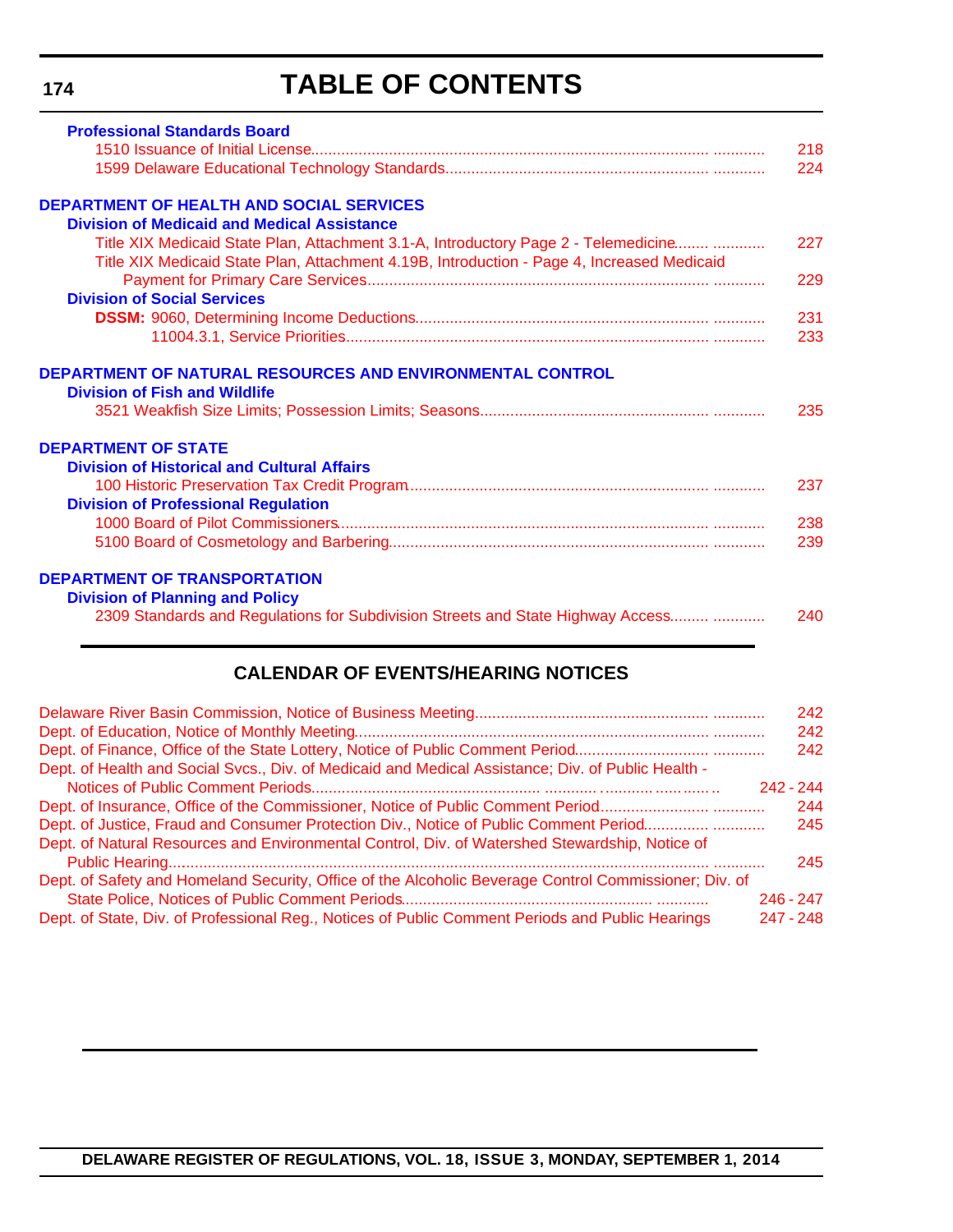# **[CUMULATIVE TABLES](#page-3-0)**

The table printed below lists the regulations that have been proposed, adopted, amended or repealed in the preceding issues of the current volume of the *Delaware Register of Regulations*.

The regulations are listed alphabetically by the promulgating agency, followed by a citation to that issue of the *Register* in which the regulation was published. Proposed regulations are designated with (Prop.); Final regulations are designated with (Final); Emergency regulations are designated with (Emer.); and regulations that have been repealed are designated with (Rep.).

#### **DEPARTMENT OF AGRICULTURE**

| <b>DEPARTMENT OF AGRICULTURE</b>                                                               |             |
|------------------------------------------------------------------------------------------------|-------------|
| <b>Harness Racing Commission</b>                                                               | 6 (Prop.)   |
| <b>DEPARTMENT OF EDUCATION</b>                                                                 |             |
| <b>Office of the Secretary</b>                                                                 |             |
| 106A Teacher Appraisal Process Delaware Performance Appraisal System                           |             |
|                                                                                                | 31 (Final)  |
| 107A Specialist Appraisal Process Delaware Performance Appraisal System                        |             |
|                                                                                                | 40 (Final)  |
| 108A Administrator Appraisal Process Delaware Performance Appraisal                            |             |
|                                                                                                | 48 (Final)  |
|                                                                                                | 57 (Final)  |
|                                                                                                | 95 (Prop.)  |
|                                                                                                |             |
|                                                                                                |             |
|                                                                                                |             |
|                                                                                                |             |
|                                                                                                | 7 (Prop.)   |
| DEPARTMENT OF ELECTIONS                                                                        |             |
| <b>Kent County</b>                                                                             |             |
|                                                                                                |             |
| DEPARTMENT OF HEALTH AND SOCIAL SERVICES                                                       |             |
| <b>Division of Medicaid and Medical Assistance</b>                                             |             |
| Nursing Facility Services - Preadmission Screening and Resident Review  18 DE Reg. 106 (Prop.) |             |
|                                                                                                |             |
| Title XIX Medicaid State Plan, Attachment 3.1-A, Introductory Page 2 -                         |             |
|                                                                                                | 9 (Prop.)   |
| Title XIX Medicaid State Plan, Attachment 4.19B, Introduction - Page 4,                        |             |
| Increased Medicaid Payment for Primary Care Services 18 DE Reg.                                | 11 (Prop.)  |
| <b>Division of Public Health</b>                                                               |             |
|                                                                                                | 63 (Final)  |
|                                                                                                | 67 (Final)  |
|                                                                                                | 14 (Prop.)  |
| 4407 Hospital Standards (Construction, Maintenance, and Operation)  18 DE Reg. 119 (Prop.)     |             |
|                                                                                                | 135 (Final) |
| <b>Division of Social Services</b>                                                             |             |
|                                                                                                | 139 (Final) |
| 2013 & 9037 Food Supplement Program - Income and Eligibility                                   |             |
|                                                                                                | 142 (Final) |
| 3011 Delaware TANF Employment and Training Program Requirements. 18 DE Reg.                    | 143 (Final) |

9013.1 Food Supplement Program - Household Definition............ ............ 18 **DE Reg.** 147 (Final)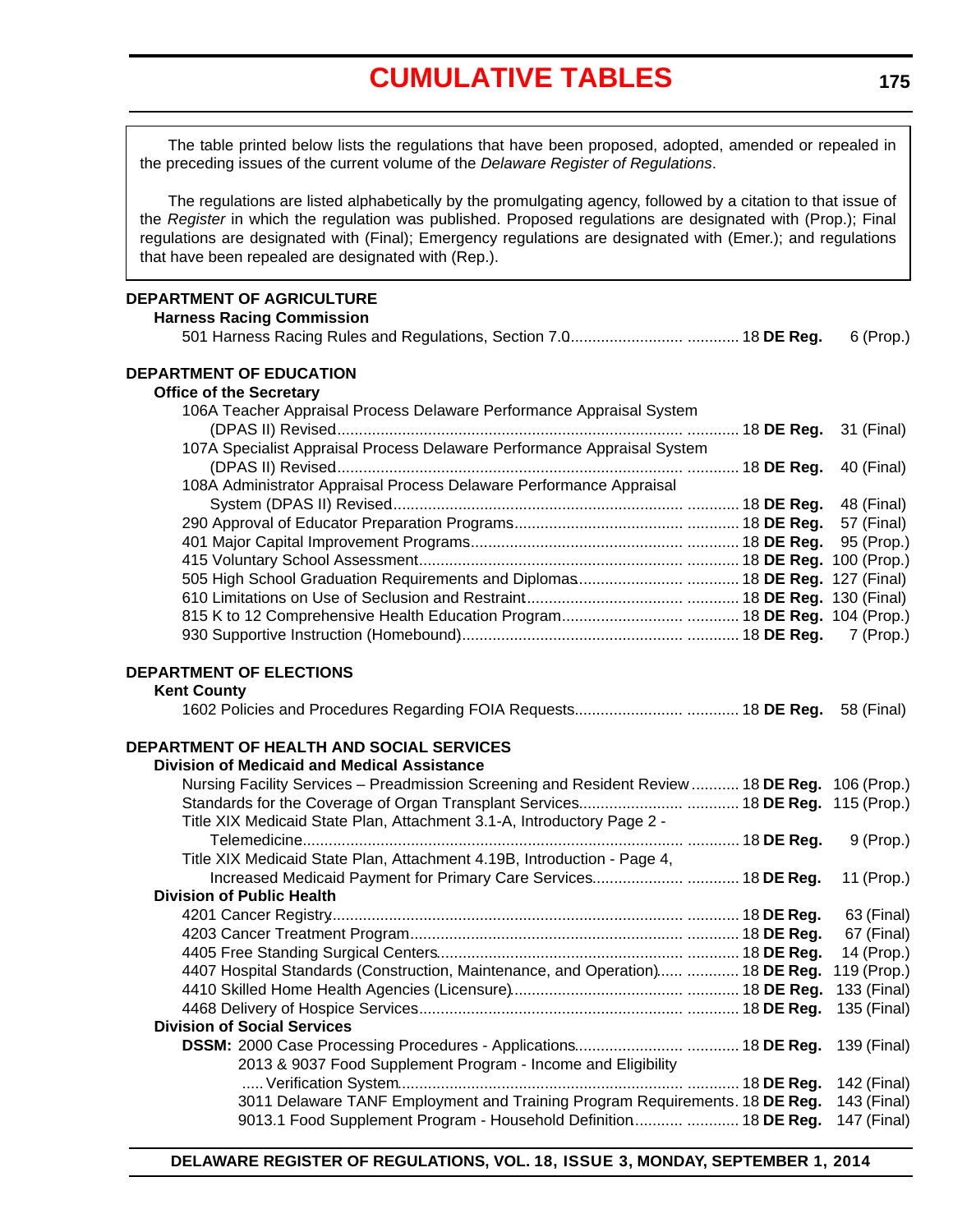# **CUMULATIVE TABLES**

|                                                                                                     | 14 (Prop.)  |
|-----------------------------------------------------------------------------------------------------|-------------|
| 11003 Determining Technical Eligibility for Child Care 18 DE Reg.                                   | 148 (Final) |
|                                                                                                     | $9$ (Prop.) |
|                                                                                                     |             |
| DEPARTMENT OF NATURAL RESOURCES AND ENVIRONMENTAL CONTROL<br><b>Division of Air Quality</b>         |             |
|                                                                                                     |             |
| <b>Division of Fish and Wildlife</b>                                                                |             |
|                                                                                                     |             |
|                                                                                                     |             |
| DEPARTMENT OF SAFETY AND HOMELAND SECURITY                                                          |             |
| <b>Division of State Police</b>                                                                     |             |
| 1300 Board of Examiners of Private Investigators & Private Security Agencies 18 DE Reg. 154 (Final) |             |
|                                                                                                     | 21 (Prop.)  |
|                                                                                                     |             |
| DEPARTMENT OF SERVICES FOR CHILDREN, YOUTH AND THEIR FAMILIES                                       |             |
| Division of Family Services, Office of Child Care Licensing                                         |             |
| 105 Residential Child Care Facilities and Day Treatment Programs  18 DE Reg. 122 (Prop.)            |             |
|                                                                                                     |             |
| <b>DEPARTMENT OF STATE</b>                                                                          |             |
| <b>Division of Historical and Cultural Affairs</b>                                                  |             |
|                                                                                                     | 24 (Prop.)  |
| <b>Division of Professional Regulation</b>                                                          |             |
| <b>Controlled Substance Advisory Committee</b>                                                      |             |
|                                                                                                     | 92(Emer.)   |
|                                                                                                     | 155 (Final) |
| 103 Regulations Governing Charitable Gambling Other Than Raffles  18 DE Reg.                        | 157 (Final) |
|                                                                                                     | 124 (Prop.) |
|                                                                                                     | 126 (Prop.) |
|                                                                                                     | 158 (Final) |
| <b>Office of the State Bank Commissioner</b>                                                        |             |
| 2207 Exemption of Licensed Lenders; 2302 Exemptions; 3401 Regulations                               |             |
| Governing Revocable and Irrevocable Trust Agreements; and 3402 Surety                               |             |
|                                                                                                     |             |
| <b>Public Service Commission</b>                                                                    |             |
| 1001 Rules of Practice and Procedure of the Delaware Public Service                                 |             |
|                                                                                                     |             |
|                                                                                                     |             |
| <b>DIVISION OF RESEARCH</b>                                                                         |             |
| <b>Office of the Registrar of Regulations</b>                                                       |             |
| Regulation Governing Administrative Rulemaking Procedures 18 DE Reg. 161 (Final)                    |             |
| <b>EXECUTIVE DEPARTMENT</b>                                                                         |             |
| <b>Office of Management and Budget</b>                                                              |             |
| <b>State Employees Benefits Committee</b>                                                           |             |
| 2001 Group Health Care Insurance Eligibility and Coverage Rules  18 DE Reg.                         | 79 (Final)  |
|                                                                                                     |             |
| <b>Statewide Benefits Office</b>                                                                    |             |
| 2007 Disability Insurance Program Rules and Regulations 18 DE Reg.                                  | 79 (Final)  |
|                                                                                                     |             |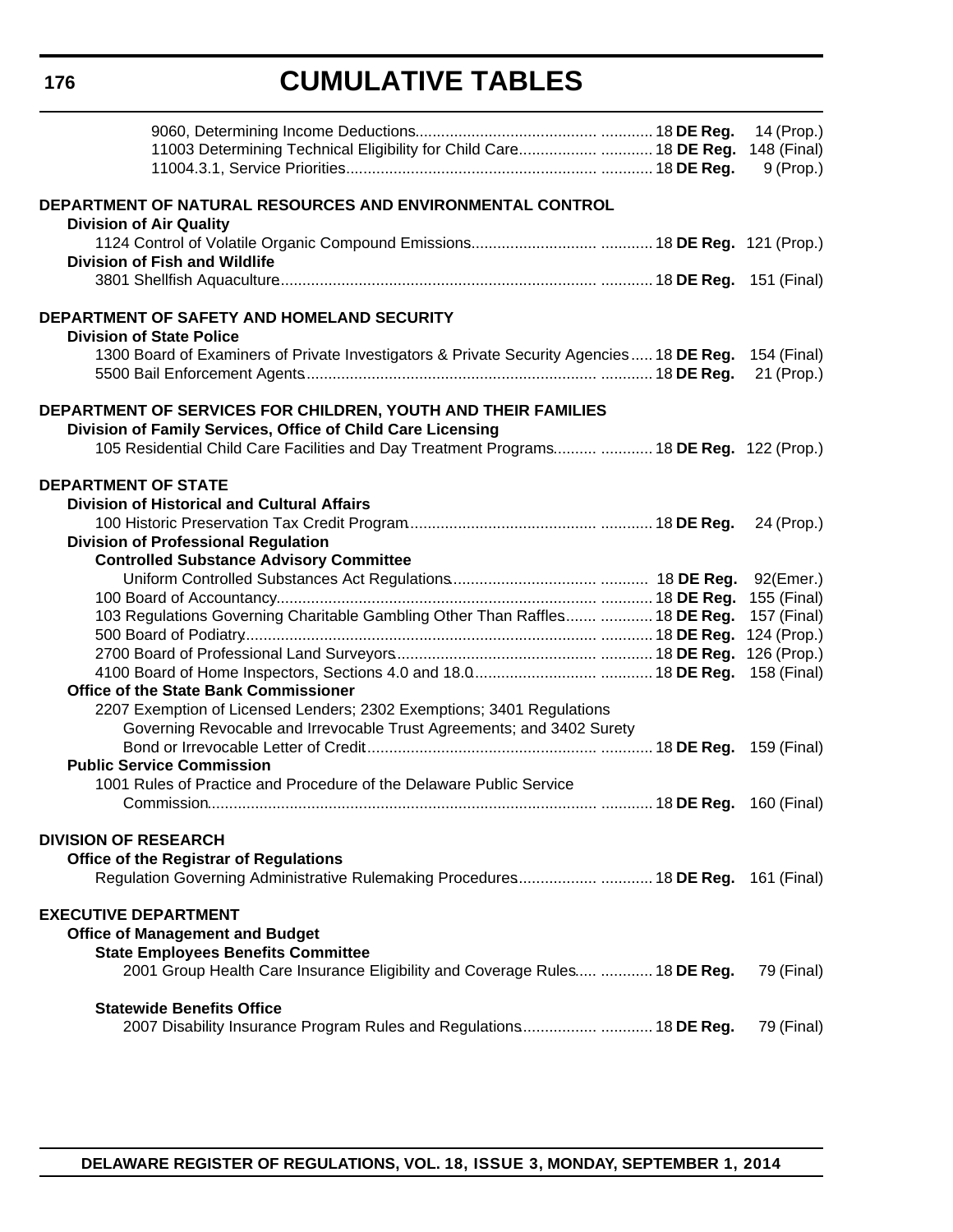# **Symbol Key**

<span id="page-7-0"></span>Arial type indicates the text existing prior to the regulation being promulgated. Underlined text indicates new text. Language which is stricken through indicates text being deleted.

### **Proposed Regulations**

Under 29 **Del.C.** §10115 whenever an agency proposes to formulate, adopt, amend or repeal a regulation, it shall file notice and full text of such proposals, together with copies of the existing regulation being adopted, amended or repealed, with the Registrar for publication in the *Register of Regulations* pursuant to §1134 of this title. The notice shall describe the nature of the proceedings including a brief synopsis of the subject, substance, issues, possible terms of the agency action, a reference to the legal authority of the agency to act, and reference to any other regulations that may be impacted or affected by the proposal, and shall state the manner in which persons may present their views; if in writing, of the place to which and the final date by which such views may be submitted; or if at a public hearing, the date, time and place of the hearing. If a public hearing is to be held, such public hearing shall not be scheduled less than 20 days following publication of notice of the proposal in the *Register of Regulations*. If a public hearing will be held on the proposal, notice of the time, date, place and a summary of the nature of the proposal shall also be published in at least 2 Delaware newspapers of general circulation. The notice shall also be mailed to all persons who have made timely written requests of the agency for advance notice of its regulation-making proceedings.

# **[DEPARTMENT OF EDUCATION](http://www.doe.k12.de.us/)**

**OFFICE OF THE SECRETARY**

Statutory Authority: 14 Delaware Code, Section 122(d) (14 **Del.C.** §122(d)) 14 **DE Admin. Code** 275

#### **Education Impact Analysis Pursuant To 14 Del.C. Section 122(d)**

#### **[275 Charter Schools](#page-3-0)**

#### **A. TYPE OF REGULATORY ACTION REQUIRED**

Amendment to Existing Regulation

#### **B. Synopsis of Subject Matter of the Regulation**

The Secretary of Education seeks the consent of the State Board of Education to amend 14 **DE Admin. Code** 275 **Charter Schools.** This regulation amends the approval procedure for charter schools as required by Senate Bill 209 as amended by Senate Amendment 1. The amendments are related specifically to how "impact" may be used as an element of approval and any conditions upon approval or disapproval of a charter.

Persons wishing to present their views regarding this matter may do so in writing by the close of business on or before **October 5, 2014** to Tina Shockley, Education Associate, Department of Education, Regulatory Review, at 401 Federal Street, Suite 2, Dover, Delaware 19901. A copy of this regulation may be viewed or obtained at the Department of Education, Finance Office located at the address listed above.

#### **C. Impact Criteria**

1. Will the amended regulation help improve student achievement as measured against state achievement standards? The amended regulation is related to how "impact" may be used in the approval of a charter's application or renewal and is not specifically related to improving student achievement as measured against state achievement standards.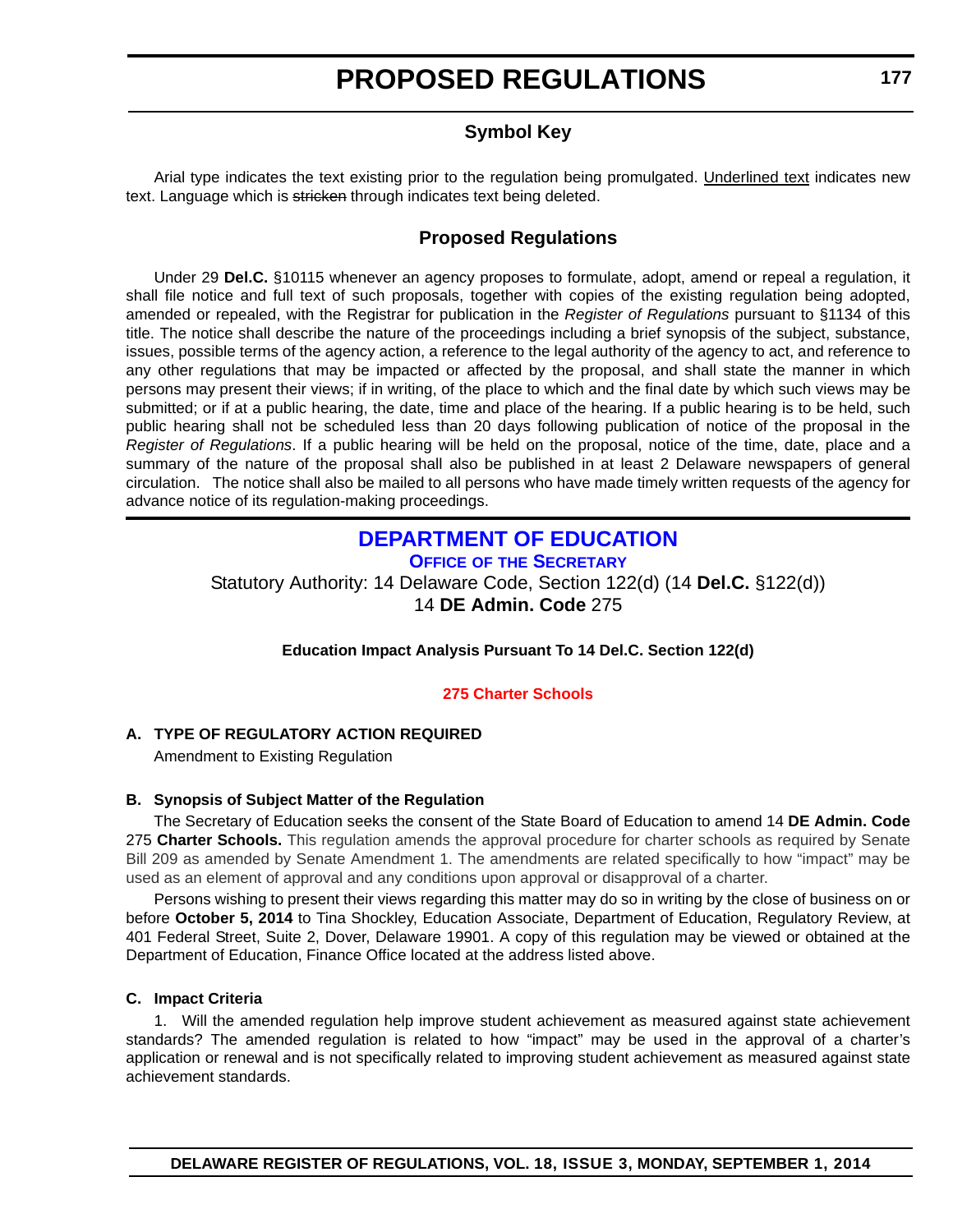2. Will the amended regulation help ensure that all students receive an equitable education? The amended regulation is intended to continue to ensure all students receive an equitable education.

3. Will the amended regulation help to ensure that all students' health and safety are adequately protected? The amendments do not specifically address students' health and safety.

4. Will the amended regulation help to ensure that all students' legal rights are respected? The amended regulation continues to ensure that all student's legal rights are respected.

5. Will the amended regulation preserve the necessary authority and flexibility of decision making at the local board and school level? The amended regulation does not change the decision making at the local board and school level.

6. Will the amended regulation place unnecessary reporting or administrative requirements or mandates upon decision makers at the local board and school levels? The amended regulation does not place any unnecessary reporting or administrative requirements on decision makers.

7. Will the decision making authority and accountability for addressing the subject to be regulated be placed in the same entity? The decision making authority and accountability for addressing the subject to be regulated does not change because of the amendment.

8. Will the amended regulation be consistent with and not an impediment to the implementation of other state educational policies, in particular to state educational policies addressing achievement in the core academic subjects of mathematics, science, language arts and social studies? The amendment is consistent with and not an impediment to the implementation of other state educational policies.

9. Is there a less burdensome method for addressing the purpose of the regulation? There is not a less burdensome method for addressing the purpose of the regulation.

10. What is the cost to the State and to the local school boards of compliance with the regulation? There is no expected cost to implementing this amended regulation.

#### **275 Charter Schools** *(Break in Continuity of Sections)*

#### **2.0 Definitions**

2.1 The following definitions apply for purposes of interpreting the Charter School Law and these regulations:

#### *(Break in Continuity Within Section)*

**"Impact"** means the positive and negative effect that a new charter school or charter school expansion, if it should be approved, is projected to have upon the surrounding area and the education system of the state. Information regarding Impact may, by itself or in combination with other factors, form the basis for conditions being placed on the approval of a new charter school or modification. Impact shall include educational, financial, and community information.

*(Break in Continuity Within Section)*

#### **3.0 Application Process**

#### *(Break in Continuity Within Section)*

- 3.10 Consideration of Impact
	- 3.10.1 The Department and the State Board may use public comments and information from the public record to inform the development of any proposed conditions relating to Impact. When deciding whether to impose conditions, and/or the nature of conditions to be imposed, the Department and the State Board may consider one or more of the following criteria regarding impact:

```
3.10.1.1 Educational Impact may include but shall not be limited to:
```
3.10.1.1.1 Projected effects on academic performance, including historical student achievement and growth trends of the applicant and the projected sending schools and districts;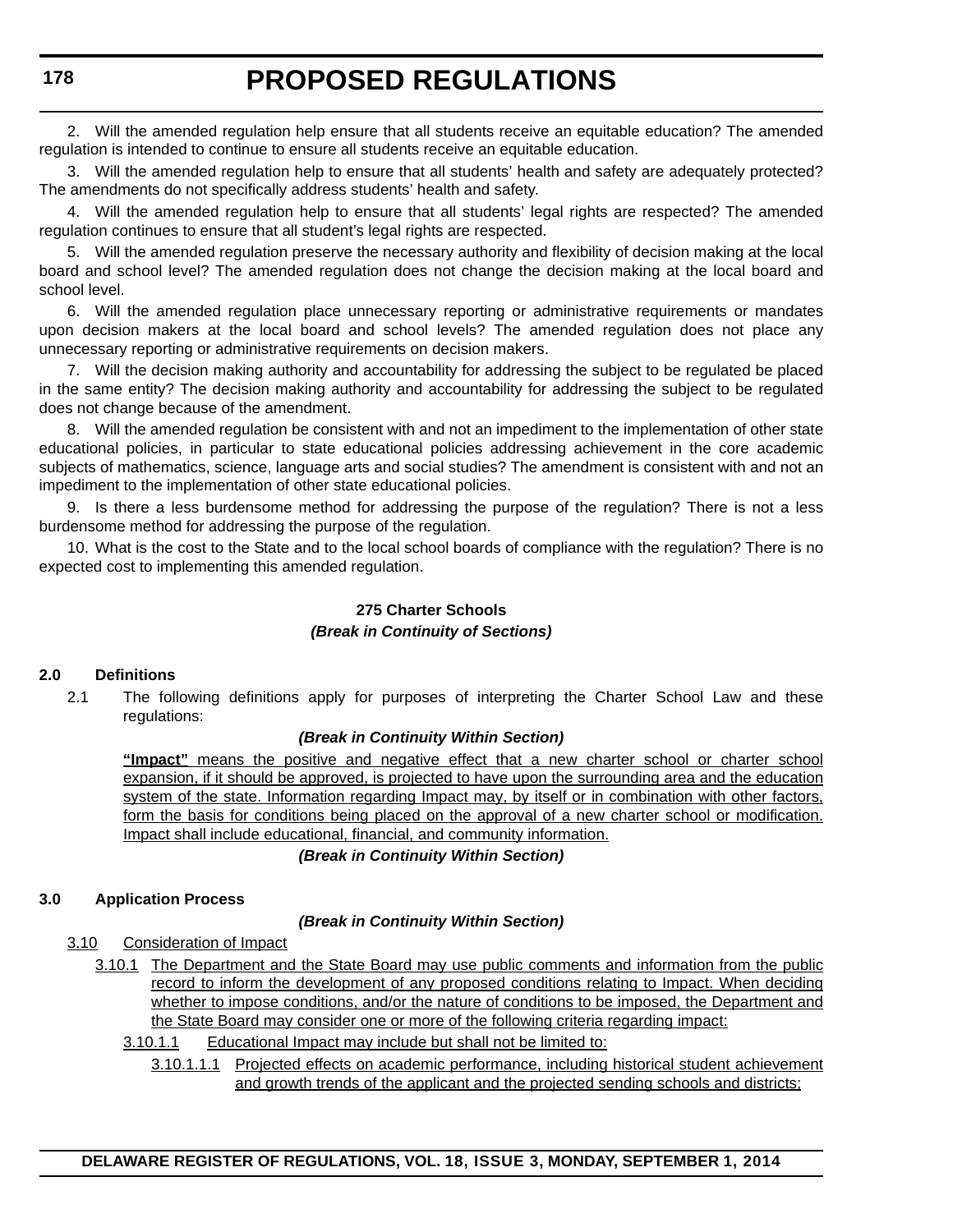- 3.10.1.1.2 Programmatic offerings and grade levels, including waiting lists and other information about similar programs in the surrounding area and unique program offerings as detailed in the application; and
- 3.10.1.1.3 Partnerships with local education agencies (including potential opportunities for district collaboration, innovation, and parent and community involvement).
- 3.10.1.2 Financial Impact shall include, but shall not be limited to, projected increases and decreases in costs and in revenue received by local education agencies, including fixed costs, teacher units, and transportation expenses, which are calculated using publicly available and verifiable data and information.
- 3.10.1.3 Community Impact may include, but shall not be limited to, projected social, cultural, demographic, environmental, and economic trends and effects on the surrounding area.
- 3.10.2 The Department shall publish any proposed conditions relating to Impact, including written justification for the conditions, on the Charter School Office web page no later than the first Thursday in March. Any proposed conditions shall be added to the public record and forwarded to the applicants.
- 3.10.3 The State Board shall review the Department's proposed conditions relating to Impact, and may propose additional conditions or modify conditions proposed by the Department. The State Board shall submit any proposed conditions, including written justification for the conditions, to the Department's Charter School Office no later than 3 business days before the final meeting of the Accountability Committee. Any proposed conditions shall be added to the public record and forwarded to the applicants.
- 3.10.4 The final decision of the Secretary, presented for the assent of the State Board may include any of the previously proposed conditions relating to Impact, but shall not include any conditions related to Impact not proposed in accordance with 14 **DE Admin. Code** 275.3.10.2 and 275.3.10.3.
- 3.10.5 The State Board, in addition to voting to assent to the decision of the Department, may include any previously proposed conditions related to Impact or modify conditions related to Impact within the Secretary's decision, but shall not include any conditions relating to Impact not previously proposed in accordance with 14 **DE Admin. Code** 275.3.10.2 and 275.3.10.3 in their motion for assent to approve such application.

### *(Break in Continuity of Sections*

#### **9.0 Modifications of Charters**

*(Break in Continuity Within Section)*

9.9 Minor modifications\

### *(Break in Continuity Within Section)*

9.9.1 A minor modification is any proposed change to a charter, including proposed changes to any condition placed on the charter, which is not a major modification. Minor modifications include, but are not limited to:

#### *(Break in Continuity Within Section)*

9.9.1.7 A change to the current authorized number of hours, either daily or annually, devoted to actual school sessions. Regardless of any proposed change, the school shall maintain the minimum instructional hours required by Title 14 of the **Delaware Code**; or

#### *(Break in Continuity Within Section)*

**\*Please Note: As the rest of the sections were not amended they are not being published. A copy of the regulation is available at:**

### **[275 Charter Schools](http://regulations.delaware.gov/register/september2014/proposed/18 DE Reg 177 09-01-14.htm)**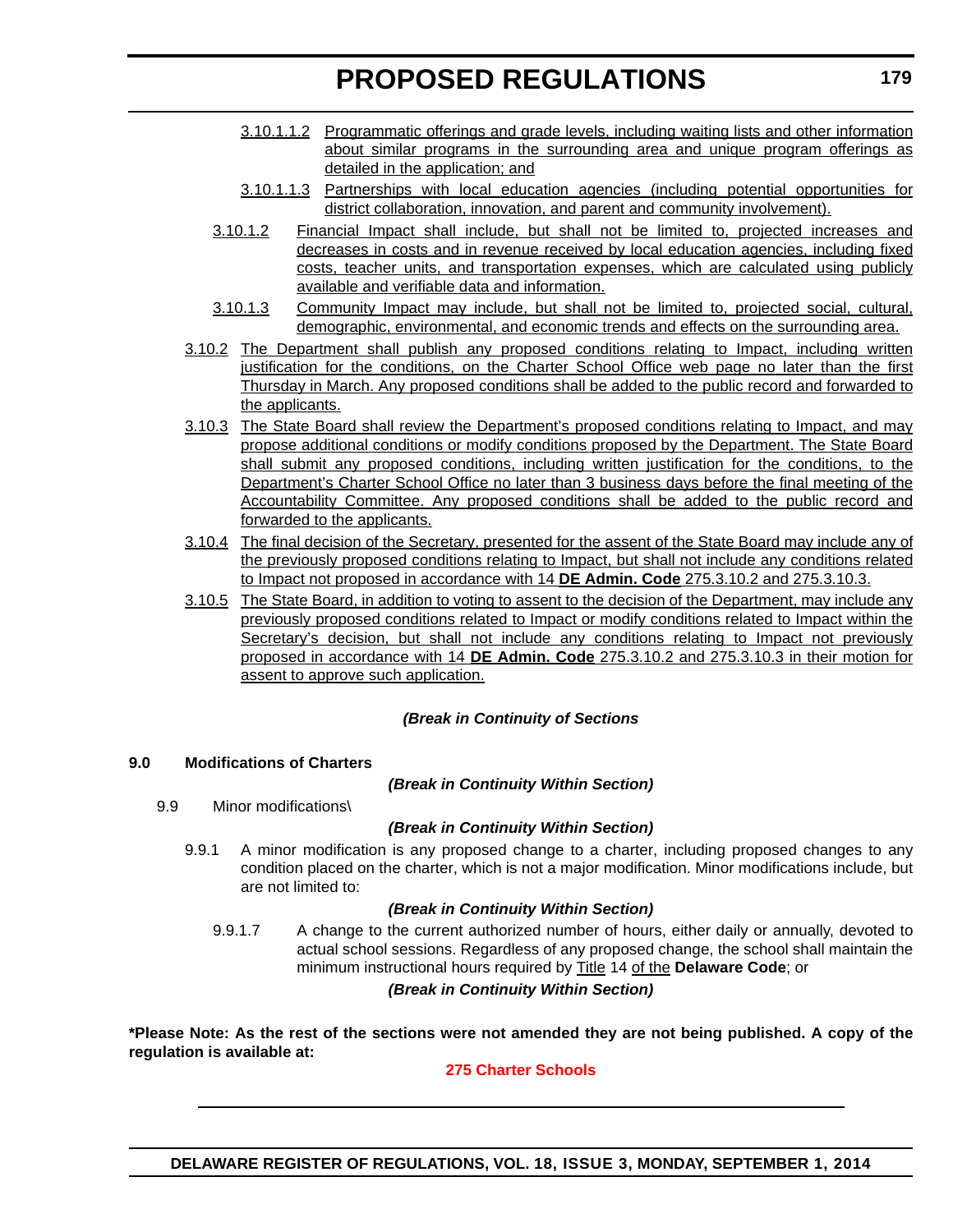#### **OFFICE OF [THE SECRETARY](http://www.doe.k12.de.us/)**

<span id="page-10-0"></span>Statutory Authority: 14 Delaware Code, Section 122(b) (14 **Del.C.** §122(b)) 14 **DE Admin. Code** 405

**Education Impact Analysis Pursuant To 14 Del.C. Section 122(d)**

#### **[405 Minor Capital Improvement Programs](#page-3-0)**

### **A. Type of Regulatory Action Required**

Amendment to Existing Regulation

#### **B. Synopsis of Subject Matter of the Regulation**

The Secretary of Education intends to amend **14 DE Admin. Code 405 Minor Capital Improvement Programs**. This regulation amendment increases the threshold from \$500,000 to \$750,000 for which such projects can be classified as Minor Capital Improvement Projects.

Persons wishing to present their views regarding this matter may do so in writing by the close of business on or before **October 5, 2014** to Tina Shockley, Education Associate, Department of Education, Regulatory Review, at 401 Federal Street, Suite 2, Dover, Delaware 19901. A copy of this regulation may be viewed or obtained at the Department of Education, Finance Office located at the address listed above.

#### **C. Impact Criteria**

1. Will the amended regulation help improve student achievement as measured against state achievement standards? The amended regulation is to update the Minor Capital Improvement Program. This regulation is not specifically related to improving student achievement.

2. Will the amended regulation help ensure that all students receive an equitable education? The amended regulation is intended to continue to ensure all students receive an equitable education.

3. Will the amended regulation help to ensure that all students' health and safety are adequately protected? The amendments do not address students' health and safety.

4. Will the amended regulation help to ensure that all students' legal rights are respected? The amended regulation continues to ensure that all students' legal rights are respected.

5. Will the amended regulation preserve the necessary authority and flexibility of decision making at the local board and school level? The amended regulations does not change the decision making at the local board and school level.

6. Will the amended regulation place unnecessary reporting or administrative requirements or mandates upon decision makers at the local board and school levels? The amended regulation does not place any unnecessary reporting or administrative requirements on decision makers.

7. Will the decision making authority and accountability for addressing the subject to be regulated be placed in the same entity? The decision making authority and accountability for addressing the subject to be regulated does not change because of the amendment.

8. Will the amended regulation be consistent with and not an impediment to the implementation of other state educational policies, in particular to state educational policies addressing achievement in the core academic subjects of mathematics, science, language arts and social studies? The amendment is consistent with and not an impediment to the implementation of other state educational policies.

9. Is there a less burdensome method for addressing the purpose of the regulation? There is not a less burdensome method for addressing the purpose of the regulation.

10. What is the cost to the State and to the local school boards of compliance with the regulation? There is no expected cost to implementing this amended regulation.

#### **405 Minor Capital Improvement Programs**

#### **1.0 Minor Capital Improvement Program**

1.1 The Minor Capital Improvement (MCI) Program (MGI) is a program to which provides for the planned and programmed maintenance and repair of the school plant. The program's primary purpose is to

#### **DELAWARE REGISTER OF REGULATIONS, VOL. 18, ISSUE 3, MONDAY, SEPTEMBER 1, 2014**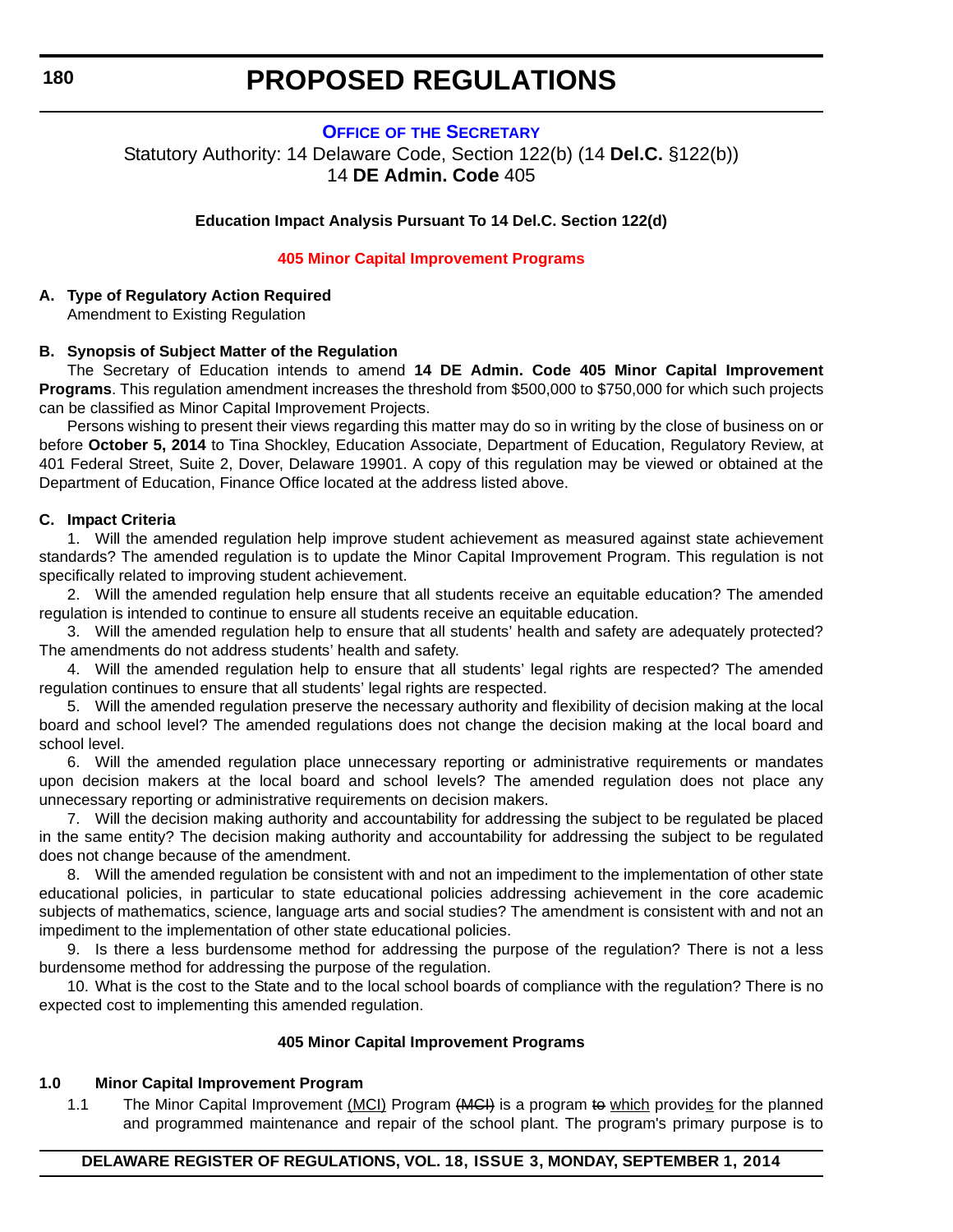keep real property assets in their original condition of completeness and efficiency on a scheduled basis. It is not for increasing the plant inventory or changing its composition. Minor Gapitol Capital Improvement Pprojects are projects that cost less than \$500,000 \$750,000 unless the project is for roof repair. The MCI program shall be reviewed annually by the school district and should be comprised of work necessary for good maintenance practice.

- 1.2 Minor Capitol Capital Improvement Project pPurchase oOrders shall be submitted to the State Division of Accounting prior to any work being done. A separate purchase order must be submitted for each project reviewed and approved by both the Department of Education and the Office of Management and Budget prior to submission to the Division of Accounting. (One copy of the approved purchase order will be returned to should be retained by the district for their information and record.)
- 1.3 Use of Funds: The following areas are authorized for the expenditure of Minor Capital Improvement Program MCI funds: maintenance, repairs, modernization, inspections, testing, maintenance agreements and service contracts related to: roofs, heating systems, ventilation & and air conditioning systems, plumbing & and water systems, electrical systems, windows, doors, floors, ceilings, masonry, structural built in equipment, painting, fire suppression systems, and life safety systems, security systems installation and maintenance, school grounds, athletic facilities and playgrounds, office equipment used for instructional purposes only and renovations, alterations and modernizations that do not require major structural changes.
- 1.4 Exclusions: Funds allocated for a specific project shall be used only for that project. Program funds may not be used for the following: movable equipment other than office equipment used for instructional purposes that is transported from one location to another, routine janitorial supplies, new construction that increases the area of a building or extends any of its component systems, site improvements that add to or extend the existing roadways or side walks sidewalks, surfacing a nonsurfaced area for parking, completing major construction projects or specific items omitted or deleted from major construction projects or floor space allocated according to formula and used otherwise.
- 1.5 Invoices: Invoices shall be sent directly to the Division of Accounting approved by both the Department of Education and the Office of Management and Budget prior to submission to the Division of Accounting for processing. Payments may be made as the project progresses or after work has been completed and accepted, as warranted by the nature and scope of the individual project(s).

#### **2.0 Career Technical Program Equipment Replacement Requests**

- 2.1 Replacement of Career Technical Program eEquipment may be accomplished using Minor Capital Improvement, MCI Vocational Education Replacement funds.
- 2.2 Career Technical Program Equipment is defined as either a movable or fixed unit but not a built in unit. In addition, the equipment shall retain its original shape and appearance with use, be nonexpendable, and represent an investment which makes it feasible and advisable to capitalize and not lose its identity through incorporation into a different or more complex unit. Computers and computer peripheral equipment may be purchased using Minor Capital Improvement MCI Vocational Education Equipment Replacement Funds provided such equipment purchased with such funds is used in a vocational education setting for the service life of said equipment.
	- 2.2.1 In order to replace Career Technical Program eEquipment, the equipment must have a unit cost of \$500 or more, be obsolete or more then than five (5) years old, and be purchased with state, state and local or local funds.
- 2.3 Funds shall be allocated based on the percentage of a district's Vocational Division II Units to the total of such units of all participating districts. This percentage is applied to the total funds available in a given year for eapital Career Technical Program eEquipment. Career Technical Schools are 100% State funded. Allocations for technical school districts do not require a local match.

#### **3.0 Purchase Orders**

Funds may be expended anytime during the life of the Act which appropriated the funds, as long as the appropriation is active and continuing as authorized through legislation, usually, a three year period. Appropriations may be accumulated over those three years and expended for a major replacement

#### **DELAWARE REGISTER OF REGULATIONS, VOL. 18, ISSUE 3, MONDAY, SEPTEMBER 1, 2014**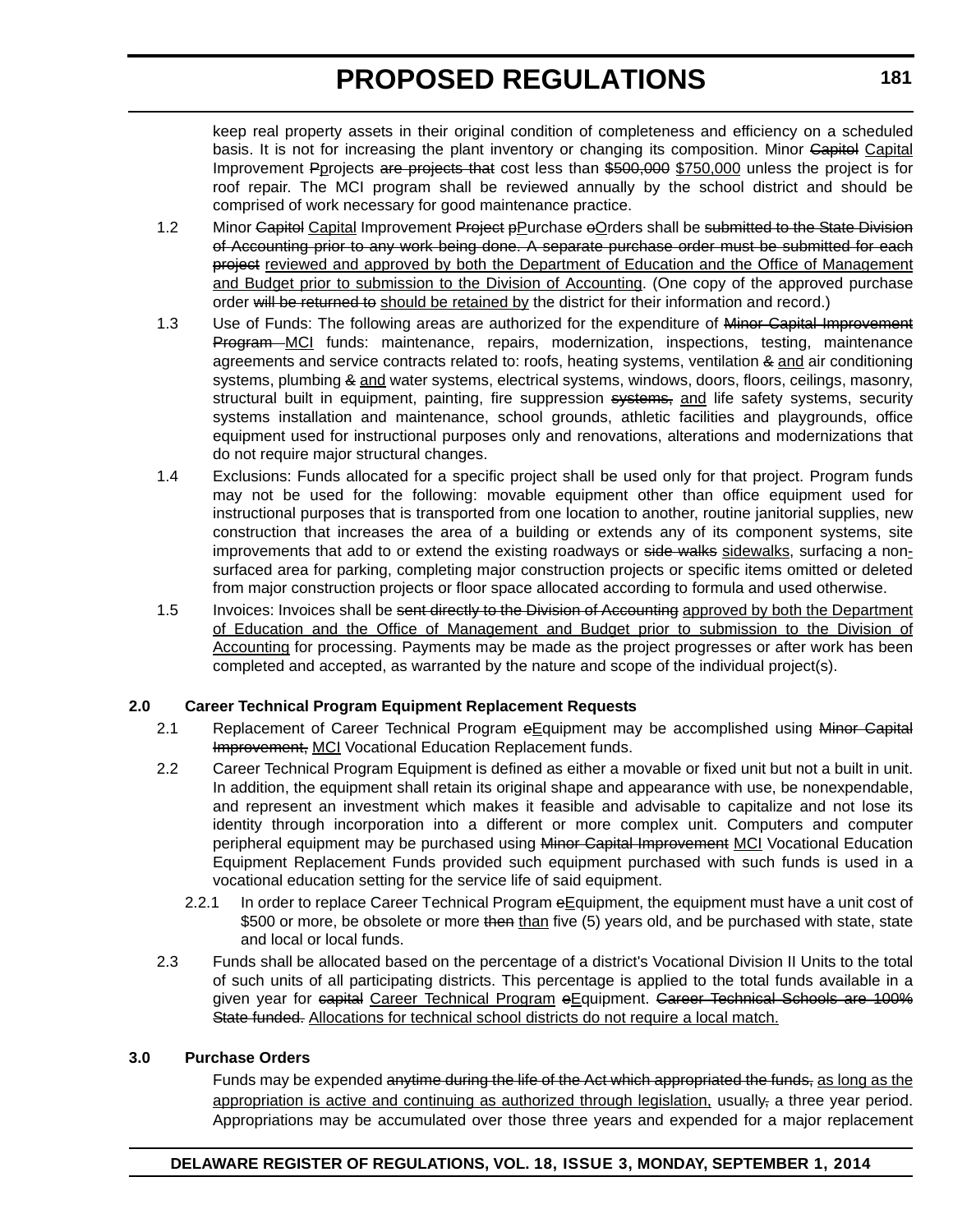#### <span id="page-12-0"></span>**182**

# **PROPOSED REGULATIONS**

when a sufficient balance is attained. Funds unexpended when the appropriating Act appropriation expires shall revert to the State unless properly and duly continued through legislation, and in accordance with Office of Management and Budget requirements.

#### **4.0 Cost Limitations**

The maximum cost of a Minor Capital Improvement MCI Pproject is \$500,000 \$750,000 except roof repairs and replacements which are not cost limited. Non-roof projects exceeding the ceiling shall be requested in through the Major Capital Improvement Program request process.

#### **5.0 Temporary Employees**

Workers may be hired under the Minor Capital Improvement MCI Program provided they are temporary hires and directly involved in the planning, constructing, or record maintenance of the construction project.

#### **6.0 Reporting**

School districts shall account for Minor Capital Improvement summary and detailed projects in the accounting system as required by the Delaware Department of Education in order to accomplish proper control and reporting of said projects.

# **[DEPARTMENT OF FINANCE](http://www.delottery.com/index.asp)**

**OFFICE OF THE STATE LOTTERY**

Statutory Authority: 29 Delaware Code, Section 4826 (29 **Del.C.** §4826) 10 **DE Admin. Code** 206

#### **PUBLIC NOTICE**

#### **[206 Internet Lottery Rules and Regulations](#page-3-0)**

#### **AUTHORITY**

Delaware Department of Finance, Office of the State Lottery, pursuant to 29 **Delaware Code**, Section 4826(c) is proposing to amend Regulations for the Delaware Lottery 10 **DE Admin. Code** 206 section 13.2 and 13.3, Internet Lottery.

#### **BRIEF SYNOPSIS OF THE SUBJECT, SUBSTANCE AND ISSUES:**

Delaware Department of Finance ("Department"), Office of the State Lottery, pursuant to 29 **Delaware Code**, Section 4826 (29 **Del.C.** §4826) is proposing amendments to 10 **DE Admin. Code** 206 Section 13.2 and 13.3.

These amendments will update Internet Lottery regulations related to anonymous play and play for free requirements.

#### **NOTICE OF PUBLIC COMMENT:**

Interested persons may submit comments in writing to Rebecca Goldsmith, Delaware Lottery Office, 1575 McKee Road, Suite 102, Dover, Delaware 19904.

The comment period will close on September 30, 2014.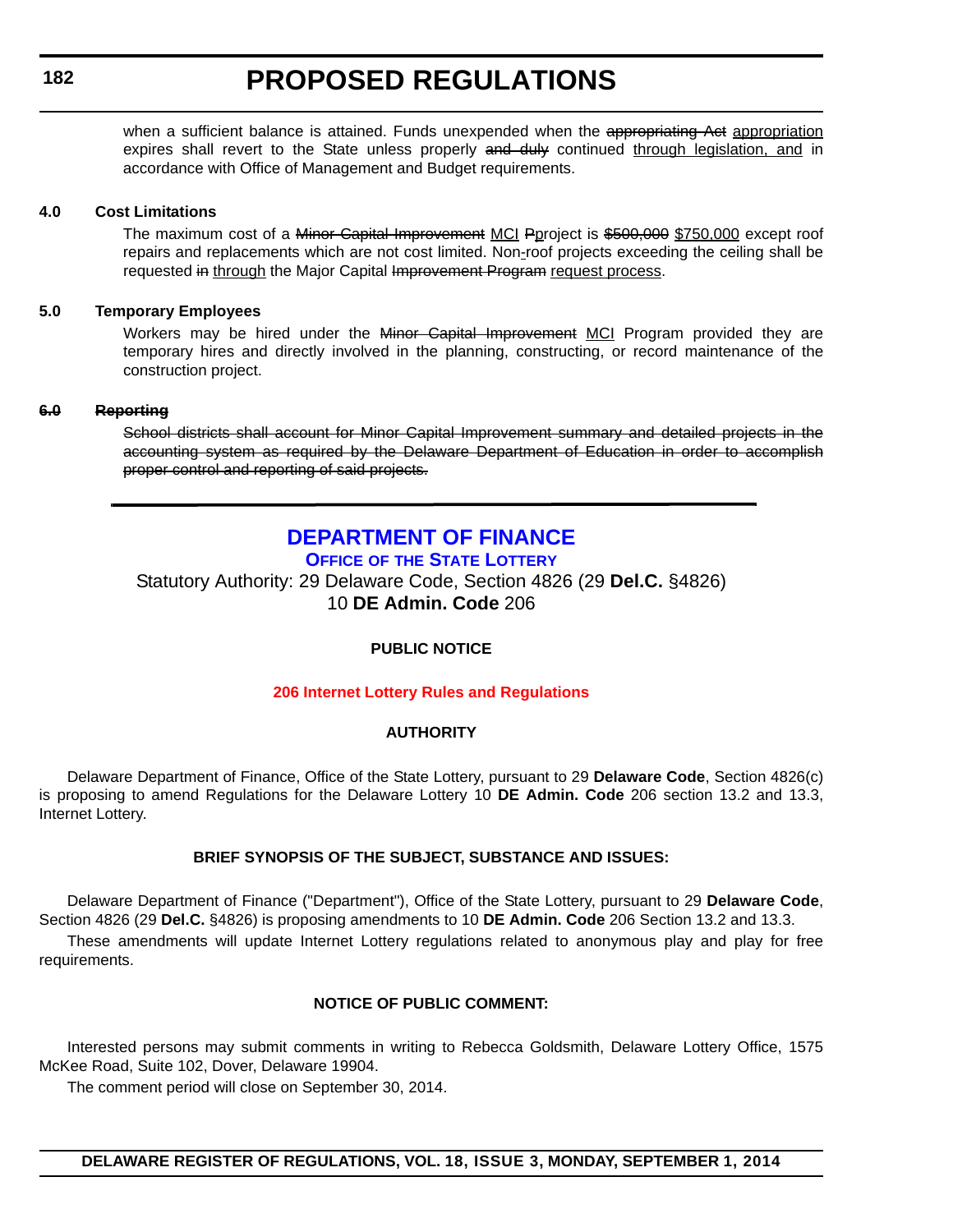### **206 Internet Lottery Rules and Regulations** *(Break in Continuity of Sections)*

#### <span id="page-13-0"></span>**13.0 Customers: Registration, Funds and Protection**

Requirement to Register

- 13.1 No player may play an Internet lottery game without first registering to become an authorized player.
- 13.2 Regardless of location, pc and mac players may register to play for free by providing, at a minimum, the following:
	- 13.2.1 Full Name
	- 13.2.2 Address and/or email address
	- 13.2.3 Date of Birth or affirmation of legal gambling age
	- 13.2.4 Self-verification that the information provided is correct.
- 13.3 Automated identity and age verification need not be performed for players registering to play for free. Only subsection 13.2.3 shall be required for players registering to play for free on a mobile device.

#### *(Break in Continuity Within Section)*

**\*Please Note: As the rest of the sections were not amended they are not being published. A copy of the regulation is available at:**

#### **[206 Internet Lottery Rules and Regulations](http://regulations.delaware.gov/register/september2014/proposed/18 DE Reg 182 09-01-14.htm)**

# **[DEPARTMENT OF HEALTH AND SOCIAL SERVICES](http://www.dhss.delaware.gov/dhss/dmma/)**

**DIVISION OF MEDICAID AND MEDICAL ASSISTANCE**

Statutory Authority: 31 Delaware Code, Section 512 (31 **Del.C.** §512)

### **PUBLIC NOTICE**

#### **[Title XXI Delaware Healthy Children Program State Plan - Cost Sharing and Payment](#page-3-0)**

In compliance with the State's Administrative Procedures Act (APA - Title 29, Chapter 101 of the Delaware Code), 42 CFR §447.205, 42 CFR §457.65 and under the authority of Title 31 of the Delaware Code, Chapter 5, Section 512, Delaware Health and Social Services (DHSS) / Division of Medicaid and Medical Assistance (DMMA) is proposing to amend the Title XXI Delaware Healthy Children Program State Plan and the Division of Social Services Manual (DSSM) regarding Cost Sharing and Payment, specifically, *Premium Requirements*.

Any person who wishes to make written suggestions, compilations of data, testimony, briefs or other written materials concerning the proposed new regulations must submit same to Sharon L. Summers, Planning & Policy Development Unit, Division of Medicaid and Medical Assistance, 1901 North DuPont Highway, P.O. Box 906, New Castle, Delaware 19720-0906 or by fax to 302-255-4425 by September 30, 2014.

The action concerning the determination of whether to adopt the proposed regulation will be based upon the results of Department and Division staff analysis and the consideration of the comments and written materials filed by other interested persons.

#### **SUMMARY OF PROPOSAL**

The purpose of this notice is to advise the public that Delaware Health and Social Services/Division of Medicaid and Medical Assistance is proposing to amend the Title XXI Delaware Healthy Children Program State Plan and the Division of Social Services Manual (DSSM) regarding Cost Sharing and Payment, specifically, *Premium Requirements.*

**DELAWARE REGISTER OF REGULATIONS, VOL. 18, ISSUE 3, MONDAY, SEPTEMBER 1, 2014**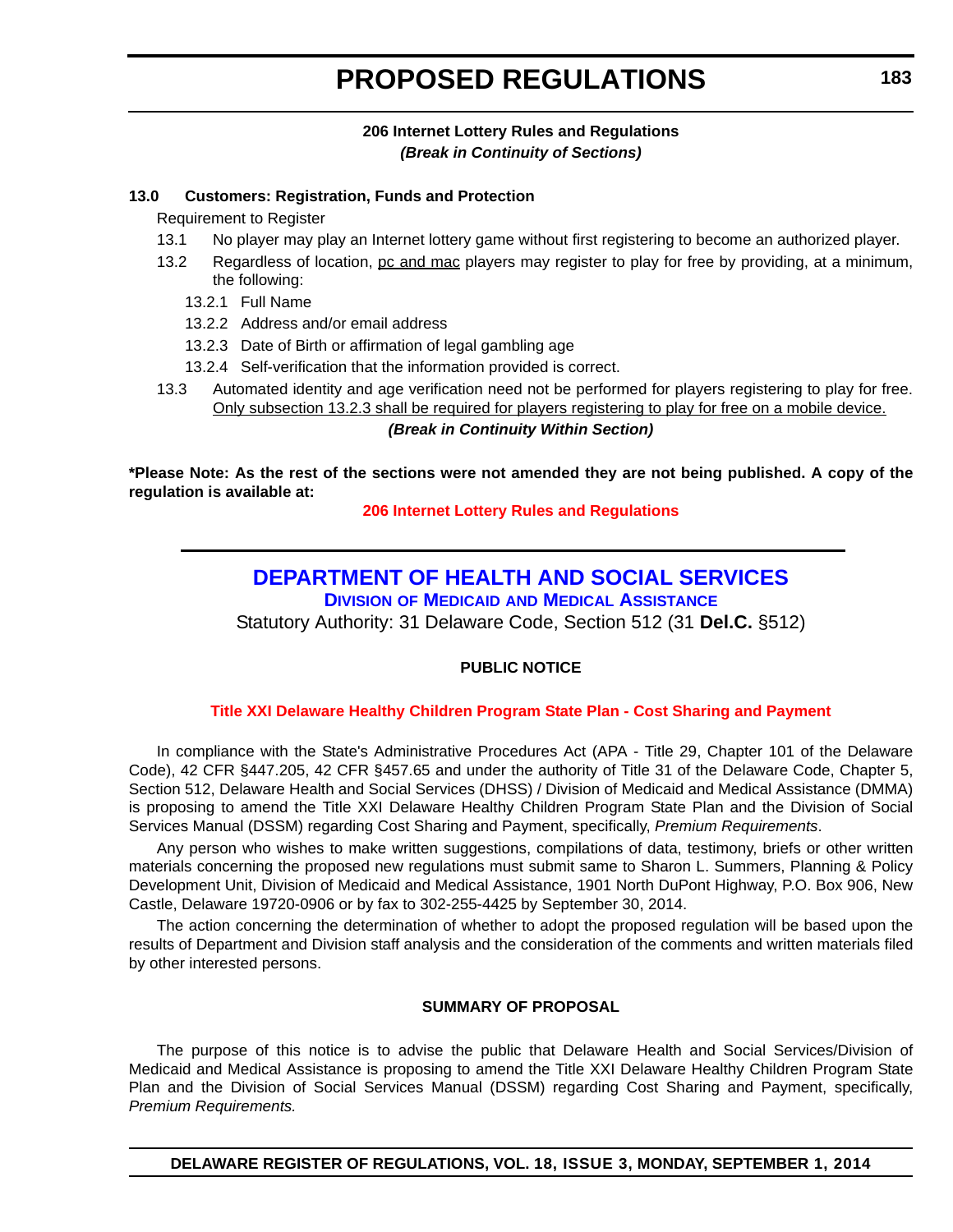#### **Statutory Authority**

- Patient Protection and Affordable Care Act (Pub. L. No. 111-148 as amended by the Health Care and Education Reconciliation Act of 2010 (Pub. L. No. 111-152)), together known as the Affordable Care Act
- Title XXI of the Social Security Act, *State Children's Health Insurance Program*
- 42 CFR Part 457, *State Children's Health Insurance Programs (SCHIPs)*
- 16 Delaware Code, Section 9909

#### **Background**

The Balanced Budget Act of 1997, enacted on August 5, 1997, established the "State Children's Health Insurance Program (SCHIP)" by adding Title XXI to the Social Security Act. The purpose of this program is to provide funds to States to enable them to initiate and expand the provision of child health assistance to uninsured, low-income children in an effective and efficient manner that is coordinated with other sources of health benefits coverage for children. Delaware's SCHIP program called the Delaware Healthy Children Program (DHCP) is authorized under Title 19, Chapter 99, and Section 9905 of the Delaware Code.

#### *Modified Adjusted Gross Income (MAGI) Conversion Plan*

Under the Affordable Care Act, to complete the transition to the MAGI-based methodology, states developed MAGI-based income eligibility standards for the applicable eligibility groups that "are not less than the effective income levels" that were used to determine Medicaid and CHIP income eligibility as of the enactment of the Affordable Care Act. The conversion of current income eligibility standards to equivalent MAGI-based income eligibility standards account for any income disregards now used. Finally, under section 1902(e)(14)(E) of the Act, each state must submit to the Secretary for approval its proposed MAGI-equivalent income eligibility standards and the methodologies and procedures that support those proposed standards, for each applicable eligibility group. This submission is referred to as the state's "MAGI Conversion Plan". Delaware's conversion plan was approved on September 17, 2013.

The conversion to MAGI-based income eligibility standards impacts the percentages of the Federal Poverty Level (FPL) used to set the premium levels under CHIP.

#### **Summary of Proposal**

The Centers for Medicare and Medicaid Services (CMS) recently advised Delaware that the State needs to amend the Delaware Healthy Children Program (DHCP) state plan to update the premium levels to account for the MAGI-based conversion standards.

Therefore, Delaware Health and Social Services (DHSS)/Division of Medicaid and Medical Assistance (DMMA) will be submitting a state plan amendment to change the percentages of the Federal Poverty Level (FPL) applied to the premium levels and to describe the incentives for pre-payment of premiums, as follows:

- 1. Effective January 1, 2014, the ten dollar (\$10.00) per family per month premium for families with incomes between 101% and 133% of the Federal Poverty Level (FPL) is obsolete. Children in these families transitioned to Medicaid effective January 1, 2014.
- 2. Effective January 1, 2014, the conversion to MAGI-based standards results in a premium of fifteen dollars (\$15.00) per family per month for families with incomes between 134% and 166% of the FPL and a premium of twenty-five dollars (\$25.00) per family per month for families with incomes between 167% and 212% of the FPL. These revised premium levels have been in practice since January 1, 2014, but had not been set forth in the CHIP state plan.

Section 8 of the DHCP State Plan and Section 18700 of the Division of Social Services Manual (DSSM) will be amended to reflect the above-referenced change to the premium levels.

In addition, based on agency review, DHSS/DMMA intends to amend the DHCP state plan at section 8.2.1 to update the language regarding incentives for pre-payment of premiums. The updated language reflects incentives for pre-payment of premiums that have been in practice since the inception of Delaware's CHIP program. These incentives are described at Section 18700 of the Division of Social Services Manual (DSSM).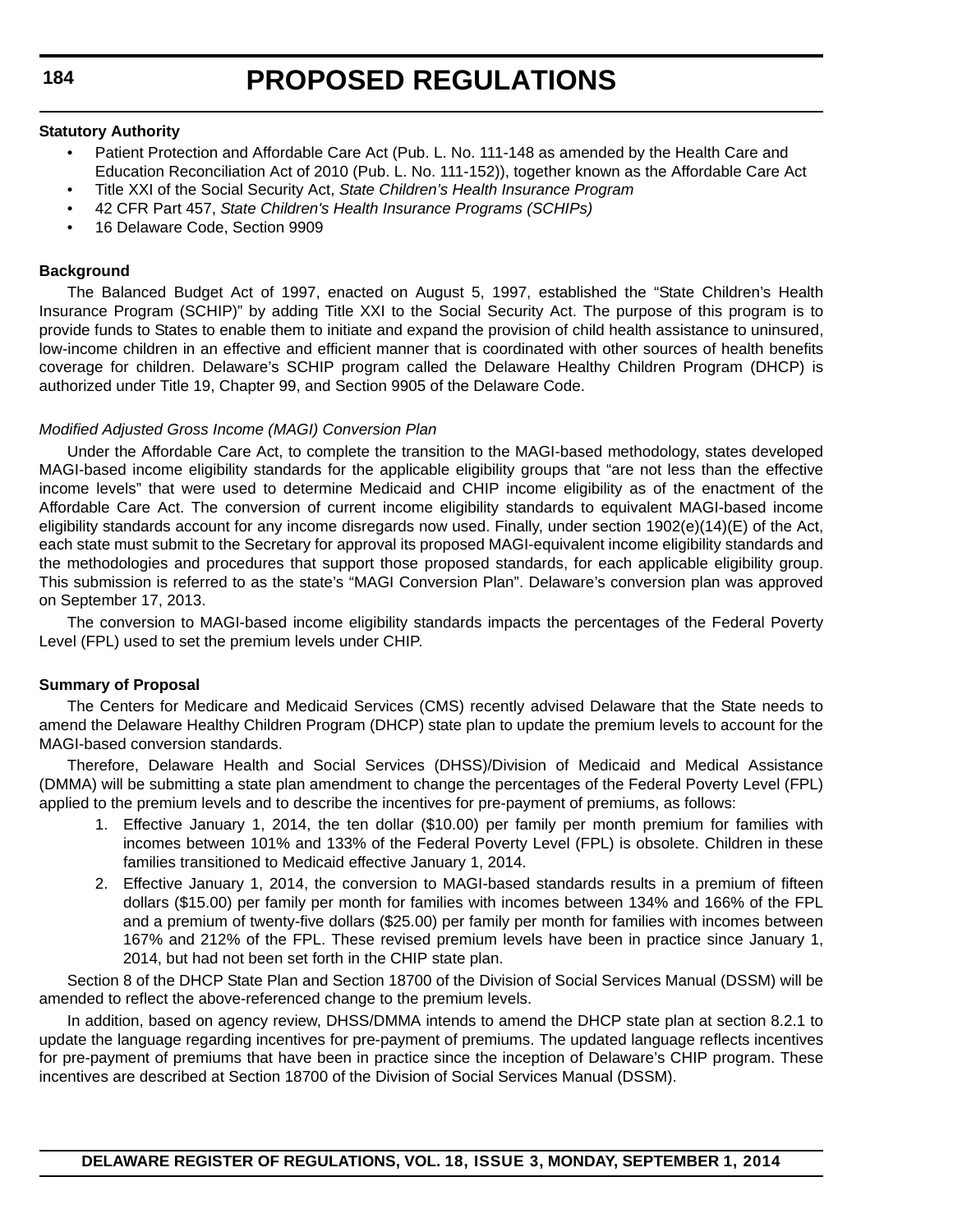#### **Fiscal Impact Statement**

The proposed regulation changes impose no increase in costs on the General Fund as the income conversion takes into account current disregards so the net effect is zero.

#### **DMMA PROPOSED REGULATION #14-33a REVISION:**

### **MODEL APPLICATION TEMPLATE FOR STATE CHILD HEALTH PLAN UNDER TITLE XXI OF THE SOCIAL SECURITY ACT STATE CHILDREN'S HEALTH INSURANCE PROGRAM**

#### **DELAWARE HEALTHY CHILDREN PROGRAM**

Section 8.Cost Sharing and Payment (Section 2103(e))

- $\Box$  Check here if the state elects to use funds provided under Title XXI only to provide expanded eligibility under the state's Medicaid plan, and continue on to Section 9.
- 8.1. Is cost-sharing imposed on any of the children covered under the plan? (42 CFR 457.505)
	- 8.1.1. YES
	- 8.1.2.  $\Box$  NO, skip to question 8.8.

Describe the amount of cost-sharing and any sliding scale based on income, the group or groups of enrollees that may be subject to the charge and the service for which the charge is imposed or time period for the charge, as appropriate. (Section 2103(e)(1)(A)) (42CFR 457.505(a), 457.510(b) & (c), 457.515(a)&(c))

8.2.1. Premiums: \$10 per family per month (PFPM) for families with incomes between 101% and 133% of the FPL, \$15 PFPM for families with incomes between 134% and 166% of the FPL, and \$25 PFPM for families with incomes between 167% and 200% of the FPL (see Section 4.3 for information on effect of non-payment of premiums). Incentives for pre-payment of premiums will be considered. Fifteen dollars (\$15.00) per family per month for families with incomes between 134% and 166% of the Federal Poverty Level (FPL) and twenty-five dollars (\$25.00) per family per month for families with incomes between 167% and 212% of the FPL. (See Section 4.3 and CHIP MAGI State Plan Page CS21 for information on the effect of non-payment of premiums). Incentives for pre-payment of premiums include the following: Pay three (3) months get one (1) premium free month; pay six (6) months get two (2) premium free months; pay nine (9) months get

#### **DMMA PROPOSED REGULATION #14-33b REVISION:**

three (3) premium free months.

#### **18700 Premium Requirements**

Families with eligible children are required to pay a premium in order to receive coverage. The premium is per family per month regardless of the number of eligible children in the family. The monthly premium will vary according to family income as follows:

| <b>Family Income</b>                                 | Premium |
|------------------------------------------------------|---------|
| $>142\%$ FPL < or =176% FPL 134% FPL = 176% FPL      | \$15.00 |
| $177\%$ FPL $\leq$ or = 212% FPL 177% FPL = 212% FPL | \$25.00 |

Payments that are less than one  $(1)$  month's premium will not be accepted.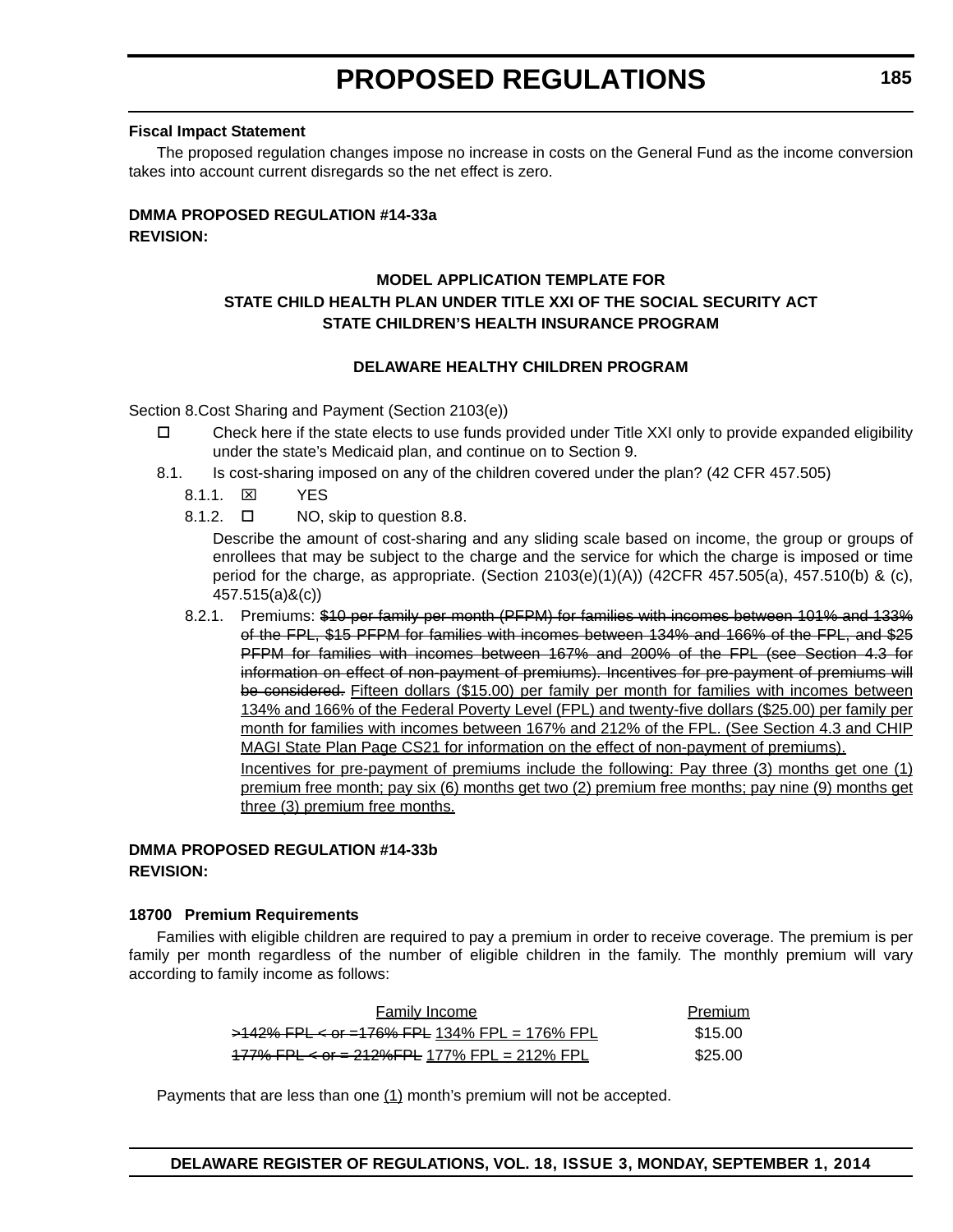<span id="page-16-0"></span>Coverage begins the first of the month following payment of the initial premium. Payments for the initial premium will be accepted through a monthly cut-off date known as the authorization date. The authorization date is set by the automated eligibility system. If payment of the initial premium is received by the authorization date, coverage under DHCP will be effective the following month. Premium payments for ongoing coverage will be accepted through the last day of the month.

Families will be able to pay in advance and purchase up to one year's coverage. The following incentive is offered for advance payments:

Pay three  $(3)$  months – get one  $(1)$  premium free month

Pay  $six(6)$  months – get two (2) premium free months

Pay nine (9) months – get three (3) premium free months.

The advance premium payments for coverage may extend beyond the scheduled eligibility renewal. If the child is determined to be ineligible, the advance premium payments will be refunded to the family.

Coverage will be cancelled when the family is in arrears for two premium payments. The coverage will end the last day of the month when the second payment is due. If one premium payment is received by the last day of the cancellation month, coverage will be reinstated.

Families who lose coverage for nonpayment of premiums will have received two unpaid months of coverage. Families who are cancelled for nonpayment of premiums may reenroll at any time without penalty. Reenrollment will begin with the first month for which the premium paid.

Good cause for nonpayment of premiums will be determined on a case-by-case basis.

#### **DIVISION OF MEDICAID [AND MEDICAL ASSISTANCE](http://www.dhss.delaware.gov/dhss/dmma/)**

Statutory Authority: 31 Delaware Code, Section 512 (31 **Del.C.** §512)

#### **PUBLIC NOTICE**

#### **[Diamond State Health Plan 1115 Demonstration Waiver Amendment – Promoting Optimal Mental Health for](#page-3-0)  Individuals through Supports and Empowerment**

In compliance with 42 U.S.C. §1315(d), 42 CFR Part 431, Subpart G, 42 CFR 447.205 the State's Administrative Procedures Act (APA - Title 29, Chapter 101 of the Delaware Code) and under the authority of Title 31 of the Delaware Code, Chapter 5, Section 512, Delaware Health and Social Services (DHSS) / Division of Medicaid and Medical Assistance (DMMA) notifies the public that it intends to submit an application to the Centers for Medicare and Medicaid Services (CMS) to amend the Diamond State Health Plan (DSHP) Section 1115 Demonstration Waiver to coordinate coverage of the new Home and Community-Based Services (HCBS) behavioral health program, identified as *PROMISE (Promoting Optimal Mental Health for Individuals through Supports and Empowerment)*.

Any person who wishes to make written suggestions, compilations of data, testimony, briefs or other written materials concerning the proposed new regulations must submit same to Sharon L. Summers, Planning & Policy Development Unit, Division of Medicaid and Medical Assistance, 1901 North DuPont Highway, P.O. Box 906, New Castle, Delaware 19720-0906 or by fax to 302-255-4425 by September 30, 2014.

The action concerning the determination of whether to adopt the proposed regulation will be based upon the results of Department and Division staff analysis and the consideration of the comments and written materials filed by other interested persons.

#### **SUMMARY OF PROPOSAL**

The proposed provides notice to the public that the Division of Medicaid and Medical Assistance (DMMA) intends to submit an application to the Centers for Medicare and Medicaid Services (CMS) to amend the Diamond State Health Plan (DSHP) Section 1115 Demonstration Waiver to coordinate coverage of the new Home and

#### **DELAWARE REGISTER OF REGULATIONS, VOL. 18, ISSUE 3, MONDAY, SEPTEMBER 1, 2014**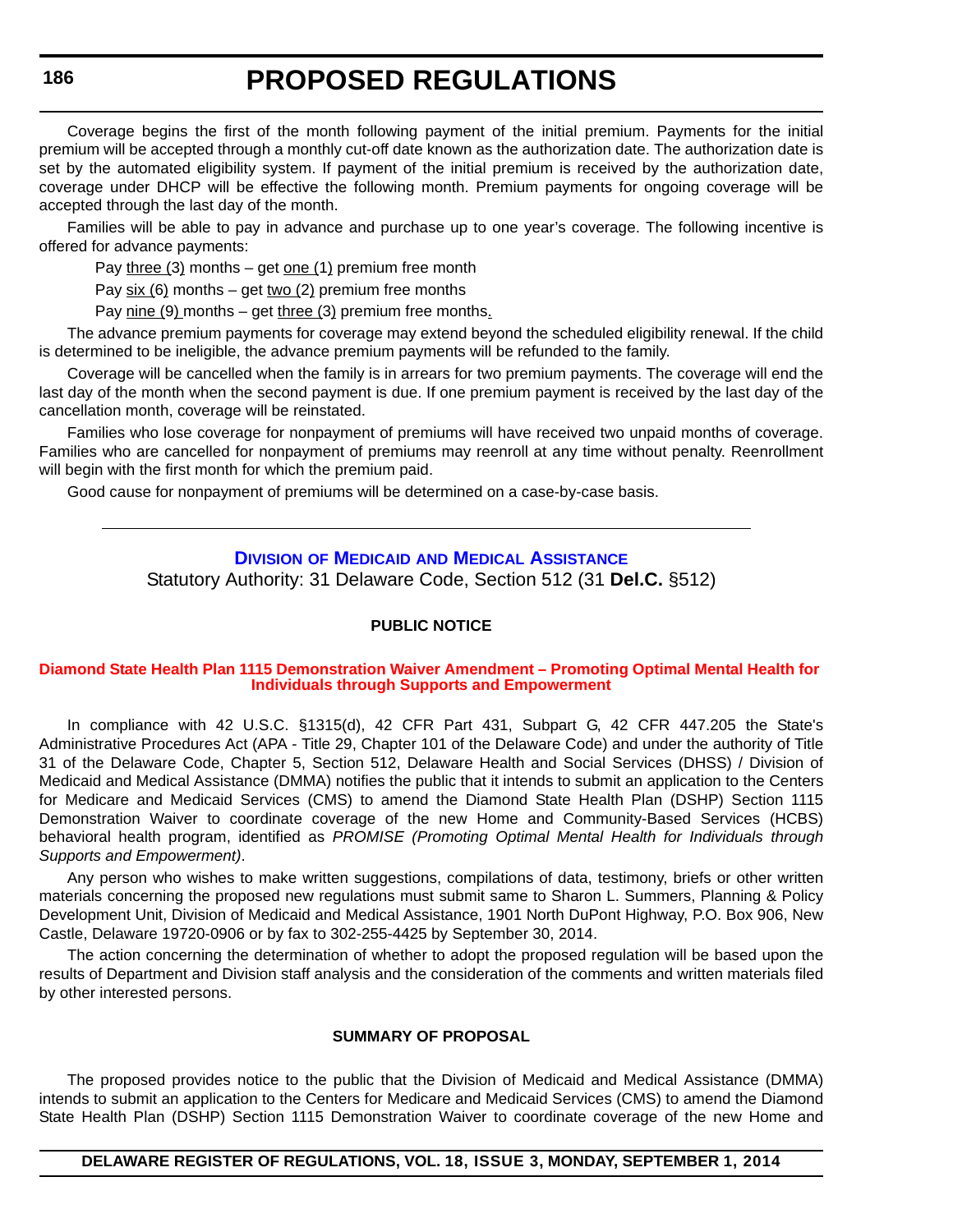Community-Based Services (HCBS) behavioral health program, identified as *PROMISE (Promoting Optimal Mental Health for Individuals through Supports and Empowerment)*.

#### **Statutory Authority**

- 42 U.S.C. §1315, *Demonstration projects*
- Social Security Act §1115, *Demonstration projects*
- 42 CFR 431 Subpart G, *Section 1115 Demonstrations*

#### **Background**

Under a waiver of Section 1115(a) of the Social Security Act, the Diamond State Health Plan (DSHP) implemented a mandatory Medicaid managed care demonstration program statewide on January 1, 1996. Goals of the DSHP are to improve and expand access to healthcare to more adults and children throughout the State, create and maintain a managed care delivery system emphasizing primary care, and to strive to control the growth of healthcare expenditures for the Medicaid population.

Specifically, the proposed waiver amendment provides home- and community-based services (HCBS) for individuals in a target population with behavioral health needs in order to support those individuals in the community and prevent institutionalization.

The Department proposes to comprehensively meet the needs of individuals with behavioral health (BH) needs, including individuals identified under the State's Olmstead settlement with the United States Department of Justice.

#### **Summary of Proposal**

In accordance with the public notice requirements of 42 U.S.C. §1315(d), 42 CFR Part 431, Subpart G, 42 CFR 447.205 and Title 29, Chapter 101 of the Delaware Code, Delaware Health and Social Services (DHSS), Division of Medicaid and Medical Assistance (DMMA), Division of Substance Abuse and Mental Health (DSAMH) gives notice of their intent to file an application with the Centers for Medicare and Medicaid Services (CMS) to amend the Diamond State Health Plan (DSHP) Section 1115 Demonstration Waiver.

If implemented as proposed, the proposed 1115 demonstration amendment will have the following effect on January 1, 2015:

- For adult Medicaid populations meeting the Olmstead settlement behavioral health (BH) target population as well as Medicaid-eligible adults requiring HCBS to live and work in the most integrated setting and meeting targeting and functional limitations statewide, the State will offer an enhanced benefit package of HCBS using the 1915(i)-like authority in the 1115 demonstration in addition to the State Plan services to help maintain individuals in home- and community based settings. The enhanced Medicaid benefit package will be coordinated by DSAMH through the fee-for-service program in compliance with home- and community-based standards and assurances and the signed Olmstead agreement. This population will continue to receive non-BH and most non-enhanced BH Medicaid State Plan services through the managed care organization (MCO) benefit. See the benefit sections below for a description of the covered services. The State is also considering including non-medical transportation services in the State's existing transportation broker contract and the amendment would provide the freedom of choice authority necessary for that contract amendment.
- For adults served in MCOs throughout the State who are not in the PROMISE target populations, the MCOs will integrate all covered services for mental illness, SUDs, and physical health conditions under this demonstration.

#### *Draft of Proposed 1115 Waiver Amendment*

A draft of Delaware's waiver amendment is currently available for review on the Division of Medicaid and Medical Assistance (DMMA) website at http://dhss.delaware.gov/dhss/dmma/ and the Division of Substance Abuse and Mental Health website at http://www.dhss.delaware.gov/dhss/dsamh/.

The provisions of this waiver amendment are subject to approval by the Centers for Medicare and Medicaid Services (CMS).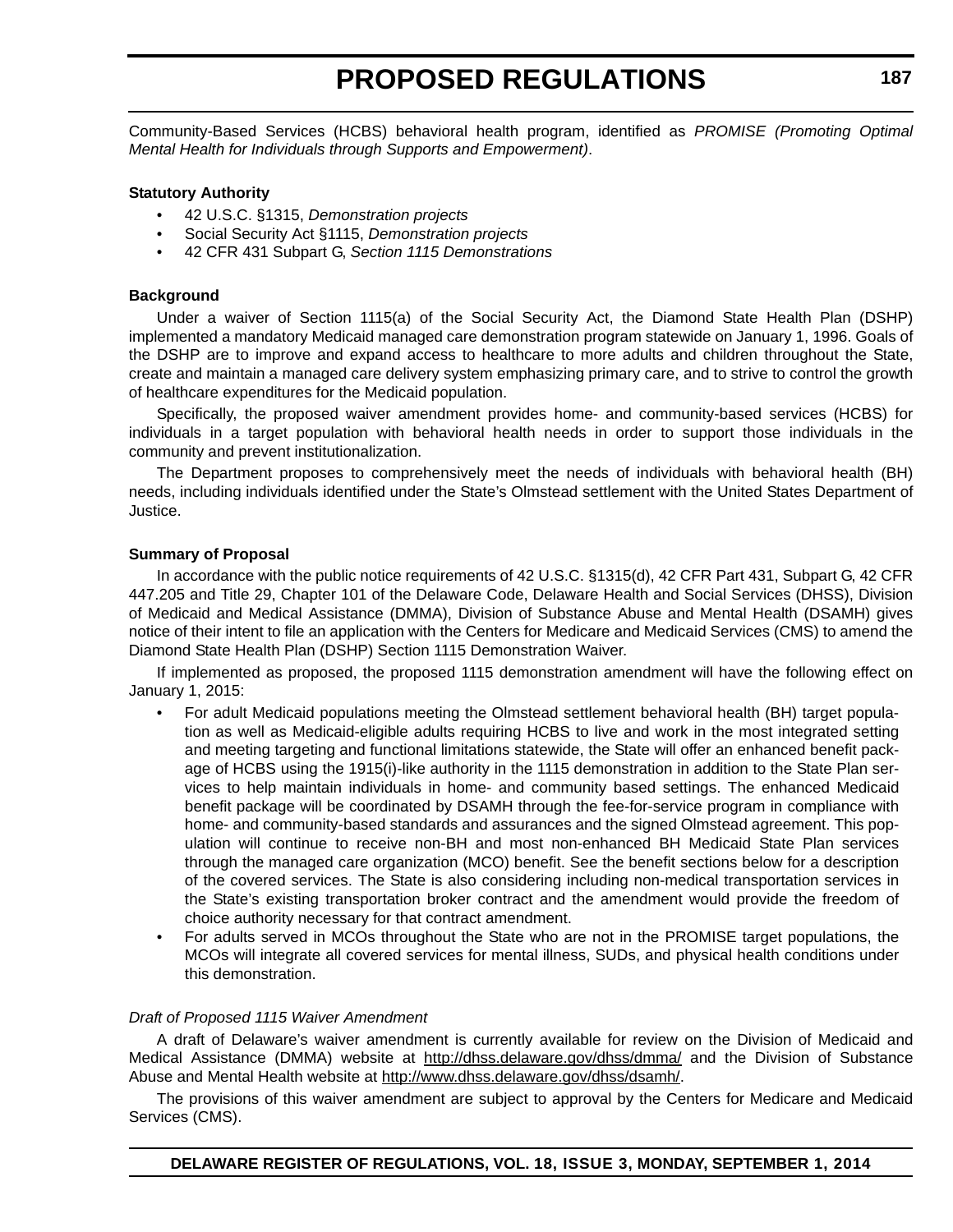#### **Fiscal Impact Statement**

There is no increase in cost on the General Fund. Demonstrations must be "budget neutral" over the life of the project, meaning that they cannot be expected to cost the Federal government more than it would cost without the waiver.

### **DMMA PUBLIC NOTICE AND NOTICE OF PUBLIC HEARINGS #14-38 PUBLIC NOTICE AND NOTICE OF PUBLIC HEARINGS**

### **DELAWARE HEALTH AND SOCIAL SERVICES DIVISION OF MEDICAID AND MEDICAL ASSISTANCE DIVISION OF SUBSTANCE ABUSE AND MENTAL HEALTH**

#### **DELAWARE DIAMOND STATE HEALTH PLAN 1115 DEMONSTRATION WAIVER AMENDMENT**

In accordance with the public notice requirements of 42 U.S.C. §1315(d), 42 CFR Part 431, Subpart G, 42 CFR 447.205 and Title 29, Chapter 101 of the Delaware Code, Delaware Health and Social Services (DHSS), Division of Medicaid and Medical Assistance (DMMA), Division of Substance Abuse and Mental Health (DSAMH) gives notice of their intent to file an application with the Centers for Medicare and Medicaid Services (CMS) to amend the Diamond State Health Plan (DSHP) Section 1115 Demonstration Waiver.

#### **Background**

Specifically, this waiver amendment provides home- and community-based services (HCBS) for individuals in a target population with behavioral health needs in order to support those individuals in the community and prevent institutionalization.

While this HCBS service package includes many similarities to options and services available through the State's Diamond State Health Plan PLUS (DSHP PLUS) program, a significant difference is that this waiver amendment does not require individuals to meet an institutional level of care in order to qualify for HCBS. The State will be using the 1115 demonstration to target HCBS to individuals with behavioral health, to make HCBS accessible to more individuals, and to ensure the quality of the HCBS. The demonstration will also authorize Delaware to waive Section 1902(a)(10)(B) of the Act pertaining to comparability of Medicaid services and 1902(a)(23)(A) pertaining to Freedom of Choice of Medicaid providers.

#### **Current Program**

Delaware Medicaid currently provides medical model mental health services to adults with psychiatric disabilities through contracts with private agencies. These services include Assertive Community Treatment Teams, Intensive Case Management Teams, group homes, and clinic-based services. All additional support services, to maintain adults with psychiatric disabilities in the community, must be accessed through DSAMH and are subject to limited stated funds under the Olmstead settlement.

#### **Purpose and Rationale**

The Department proposes to comprehensively meet the needs of individuals with behavioral health (BH) needs, including individuals identified under the State's Olmstead settlement with the United States Department of Justice.

#### **Goals and Objectives**

The goals of the delivery system models are to improve clinical and recovery outcomes for individuals with behavioral health (BH) needs and reduce the growth in costs through a reduction in unnecessary institutional care through care coordination, including initiatives to increase network capacity to deliver community based recoveryoriented services and supports. The demonstration amendment will seek to address the issues arising from special needs populations with seriously and persistently mentally ill and/or substance use disorder (SUD) through a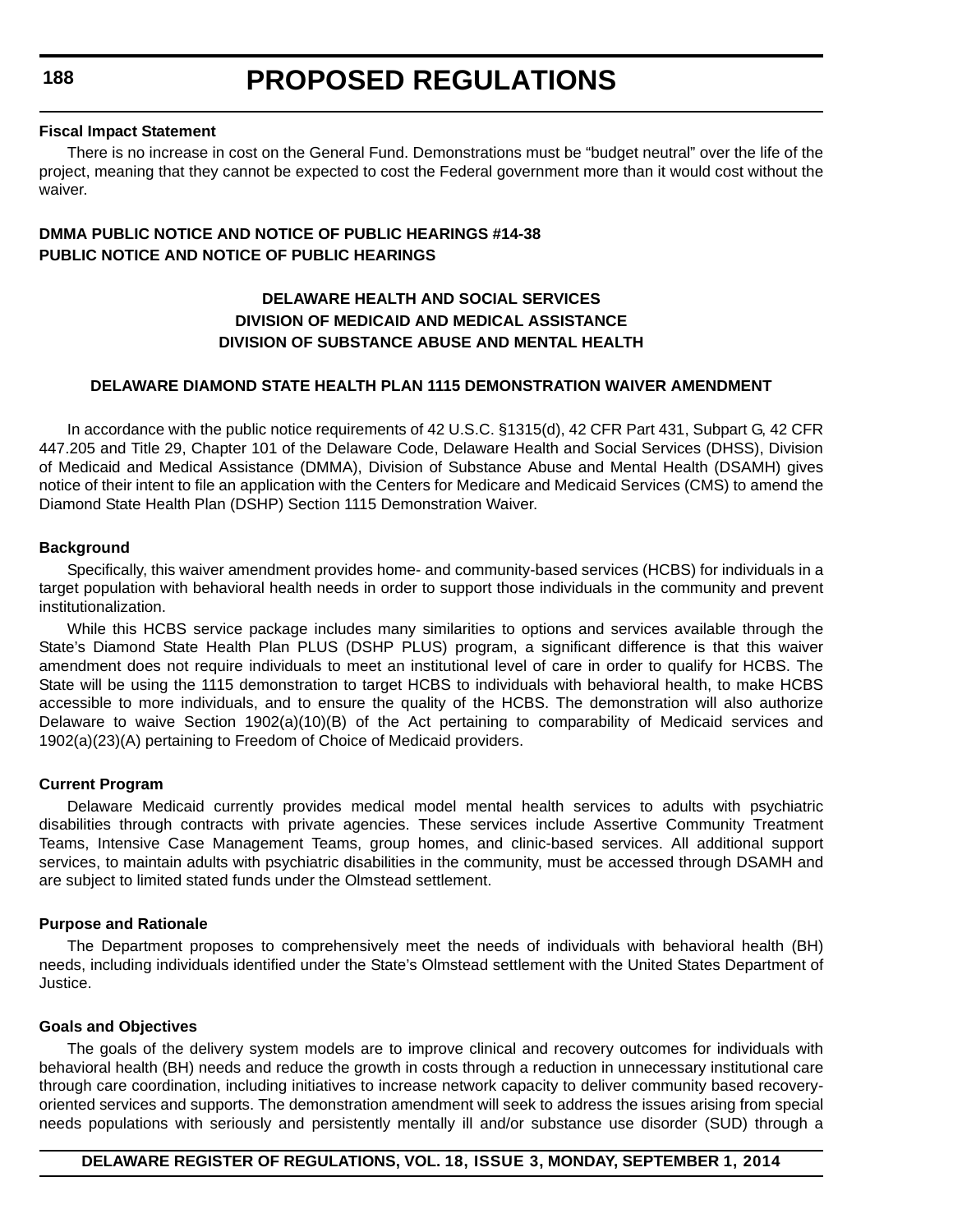comprehensive, interconnected approach to providing services to all individuals with BH needs in Delaware, ensuring that the individuals served are receiving the most appropriate services to meet their needs in the most integrated settings possible.

This amendment also seeks limited freedom of choice authority for the Pathways program to ensure that sufficient authority exists to administer that innovative authority. The Pathways program is an employment supports program to serve transition age individuals with disabilities, using a Medicaid 1915(i) HCBS State Plan Amendment (SPA). Delaware will implement the Pathways to Employment program to expand choices and opportunities in Delaware for individuals seeking to enter the job market.

#### **Proposed 1115 Demonstration Waiver Amendment**

The 1115 amendment will be sought to ensure coordination with the Diamond State Health Plan PLUS (DSHP PLUS) long term care program, to allow the State to include State Plan behavioral health (BH) services in the managed care organization (MCO) benefit package, and to allow the State to competitively procure vendors under its new HCBS behavioral health program, identified as PROMISE (Promoting Optimal Mental Health for Individuals through Supports and Empowerment). The amendment will ensure that the freedom of choice waiver required for the procurement under this new HCBS program, a 1915(i) like authority granted under the State's current 1115 demonstration waiver, is in place. In particular, because of the small size of the State and low volume of services needed, the State will be competitively procuring contractors under the demonstration to meet the high quality and fidelity standards required under the Olmstead settlement.

If implemented as proposed, the proposed 1115 demonstration amendment will have the following effect on January 1, 2015:

- For adult Medicaid populations meeting the Olmstead settlement BH target population as well as Medicaid-eligible adults requiring HCBS to live and work in the most integrated setting and meeting targeting and functional limitations statewide, the State will offer an enhanced benefit package of HCBS using the 1915(i)-like authority in the 1115 demonstration in addition to the State Plan services to help maintain individuals in home- and community based settings. The enhanced Medicaid benefit package will be coordinated by DSAMH through the fee-for-service program in compliance with home- and communitybased standards and assurances and the signed Olmstead agreement. This population will continue to receive non-BH and most non-enhanced BH Medicaid State Plan services through the MCO benefit. See the benefit sections below for a description of the covered services. The State is also considering including non-medical transportation services in the State's existing transportation broker contract and the amendment would provide the freedom of choice authority necessary for that contract amendment.
- For adults served in MCOs throughout the State who are not in the PROMISE target populations, the MCOs will integrate all covered services for mental illness, SUDs, and physical health conditions under this demonstration.

The demonstration services are available statewide. The provisions of this demonstration amendment are subject to approval by CMS.

#### **Draft of Proposed 1115 Demonstration Waiver Amendment**

A draft of Delaware's waiver amendment is accessible on both the Division of Medicaid and Medical Assistance (DMMA) website at: <http://dhss.delaware.gov/dmma/>and the Division of Substance Abuse and Mental Health (DSAMH) website at: <http://www.dhss.delaware.gov/dhss/dsamh/>.

Hard copies are available by contacting Kathlene Brittingham at Kathlene. Brittingham@state.de.us.

Hard copies are available for review at the Division of Medicaid and Medical Assistance, 1901 North DuPont Highway, Holloway Campus, Lewis Building, Conference Room 198, New Castle, Delaware 19720 from 8:00 a.m. – 4:30 p.m.

#### **Public Comments**

The public is invited to review and comment on the State's proposed waiver amendment. Written comments may be sent to: Sharon L. Summers, Planning & Policy Development Unit, Division of Medicaid and Medical Assistance, 1901 North DuPont Highway, P.O. Box 906, New Castle, Delaware 19720-0906 or via fax to 302-255-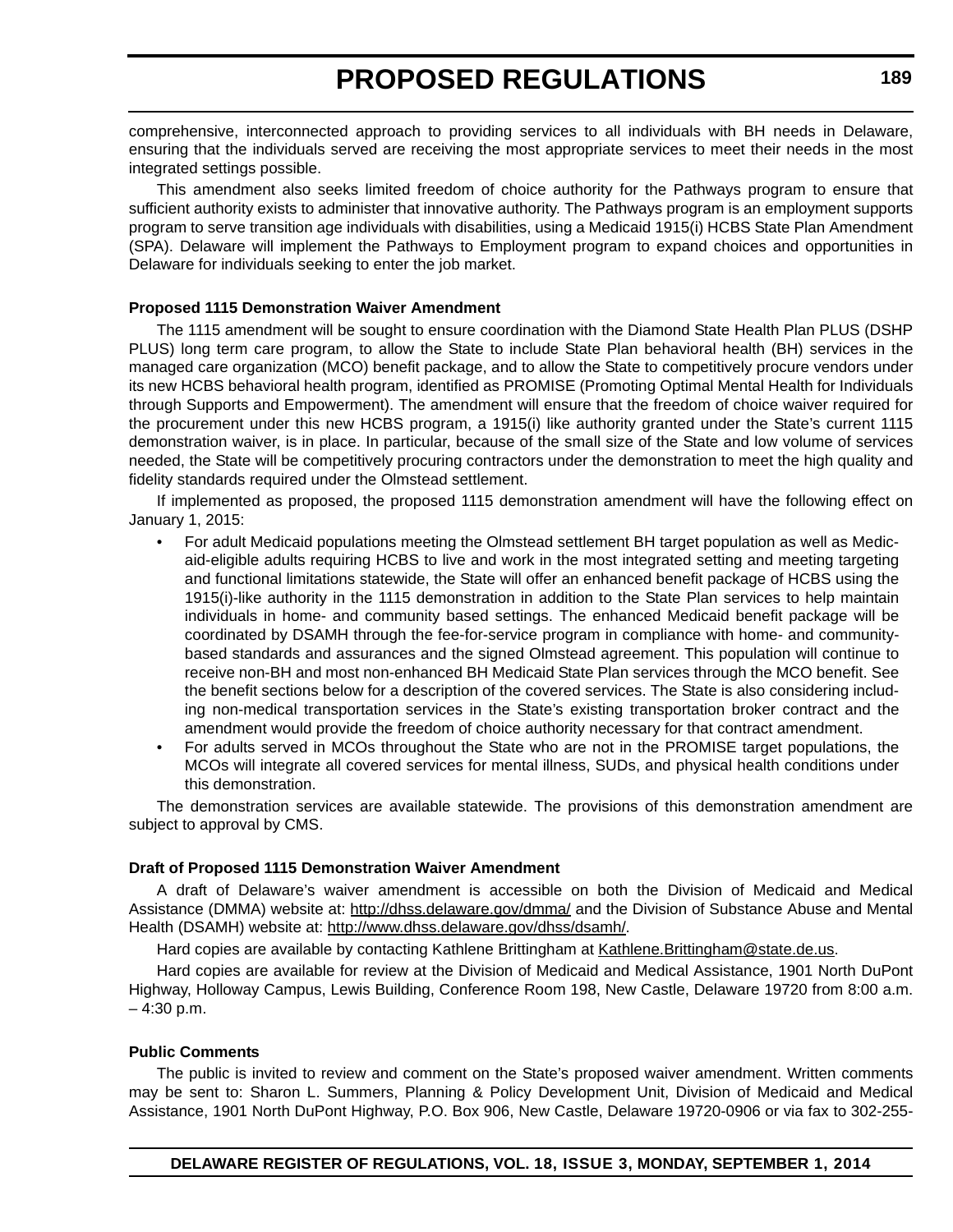4425. For consideration, written comments must be received by 4:30 p.m. on September 30, 2014. Please identify in the subject line: Proposed Diamond State Health Plan 1115 Waiver Amendment Covering PROMISE.

#### **Public Hearings**

As required by 42 CFR Part 431, Subpart G, the State agency is providing the following opportunities to the public to comment on the proposed waiver amendment in person. Three (3) public hearings are scheduled. The detailed information for each public hearing is shown below.

1. **NEW CASTLE COUNTY Tuesday, September 23, 2014 5:00 pm – 7:00 pm** Delaware State Police Troop 2 Robert Paris Community Room 100 Lagrange Avenue Newark, Delaware 19702 Phone: 302-834-2620 - main line (Visitor parking is in the front of the building)

#### 2. **SUSSEX COUNTY**

**Wednesday, September 24, 2014 1:00 pm – 3:00 pm** Thurman Adams State Service Center (*Formerly, Georgetown State Service Center*) 546 South Bedford Street Georgetown, Delaware 19947 Phone: 302-856-5211 or 302-856-5574 (Visitor parking is designated by signs and is close to the entrance of the building)

#### 3. **KENT COUNTY**

**Thursday, September 25, 2014 10:00 am - 12 noon** Delaware Department of Transportation Administration Center 800 Bay Road Dover, Delaware 19901 Phone: 302-760-2000 (Visitor parking is in the front of the building)

The State will take verbal and written comments at the public hearings. The outcome of this process and the input provided will be summarized for CMS upon submission of the final application for a waiver amendment.

If you are unable to attend the public hearing in person, you may participate by teleconference. To participate via teleconference, on the date and time of the public hearing, call 1-877-366-0711 and enter passcode 95099070#.

If you require special assistance or auxiliary aids and/or services to participate in the public hearing (e.g., sign language or wheelchair accessibility), please call the following contact at least five (5) days prior to the hearing for arrangements:

Arlene Baal at (302) 255-9561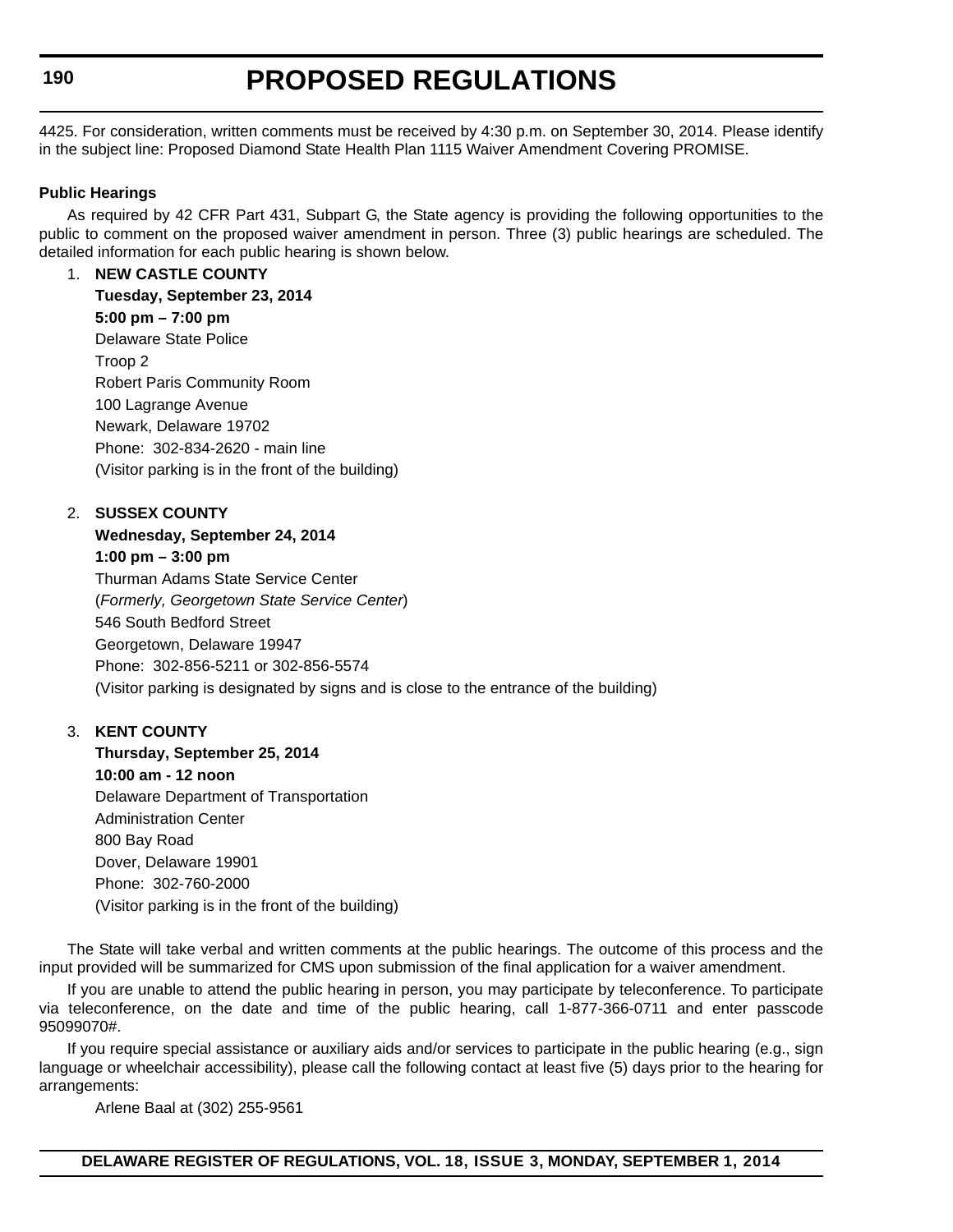<span id="page-21-0"></span>The prompt submission of requests helps to ensure the availability of qualified individuals and appropriate accommodations in advance.

#### **Fiscal Impact Statement**

There is no increase in cost on the General Fund. Demonstrations must be "budget neutral" over the life of the project, meaning that they cannot be expected to cost the Federal government more than it would cost without the waiver.

#### **Delaware Waivers Page on CMS Website**

As the federal agency with oversight authority over all Medicaid programs, CMS offers its own online resources regarding the Diamond State Health Plan 1115 Demonstration Waiver. Interested parties may view these materials at: http://www.medicaid.gov/Medicaid-CHIP-Program-Information/By-Topics/Waivers/1115/downloads/de/de-dshpfs.pdf.

#### **Submission of Waiver Application to CMS**

Delaware intends to submit the 1115 waiver amendment application to CMS in accordance with 42 CFR §431.412. Pursuant to 42 CFR §431.416, CMS has 15 (fifteen) days from the date of receipt to determine whether the application is complete. CMS will post the application on the 1115 website and allow a thirty (30)-day public comment period on the application. Information related to the waiver amendment will be available on the CMS website: http://www.medicaid.gov/Medicaid-CHIP-Program-Information/By-Topics/Waivers/1115/publiccomments.html.

Stephen M. Groff, Director Division of Medicaid and Medical Assistance August 12, 2014

#### **DIVISION [OF PUBLIC HEALTH](http://www.dhss.delaware.gov/dhss/dph/index.html)**

Statutory Authority: 16 Delaware Code, Chapter 30D (16 **Del.C.** Ch. 30D) 16 **DE Admin. Code** 4454

#### **PUBLIC NOTICE**

#### **[4454 Tanning Facilities Regulations](#page-3-0)**

Recently passed legislation, Senate Bill 94, adds to the current tanning bed restrictions a ban of all minors from using tanning devices in tanning facilities. It also mandates warning signs and statements in tanning facilities.

On September 1, 2014, the Department of Health and Social Services, Division of Public Health, plans to publish proposed regulations which amend Title 16 of the Delaware Code relating to tanning facilities. Due to the extensive number of amendments the Division has concluded that the current 4454 State of Delaware Tanning Facilities Regulations should be repealed and replaced in their entirety with the proposed regulations being published and hold them out for public comment per Delaware law.

Copies of the proposed regulations are available for review in the September 1, 2014 edition of the *Delaware Register of Regulations*, accessible online at: <http://regulations.delaware.gov> or by calling the Health Systems Protection Section at 302-744-4705.

Any person who wishes to make written suggestions, testimony, briefs or other written materials concerning the proposed regulations must submit same to Deborah Harvey by Wednesday, October 1, 2014 at:

Deborah Harvey Division of Public Health

**DELAWARE REGISTER OF REGULATIONS, VOL. 18, ISSUE 3, MONDAY, SEPTEMBER 1, 2014**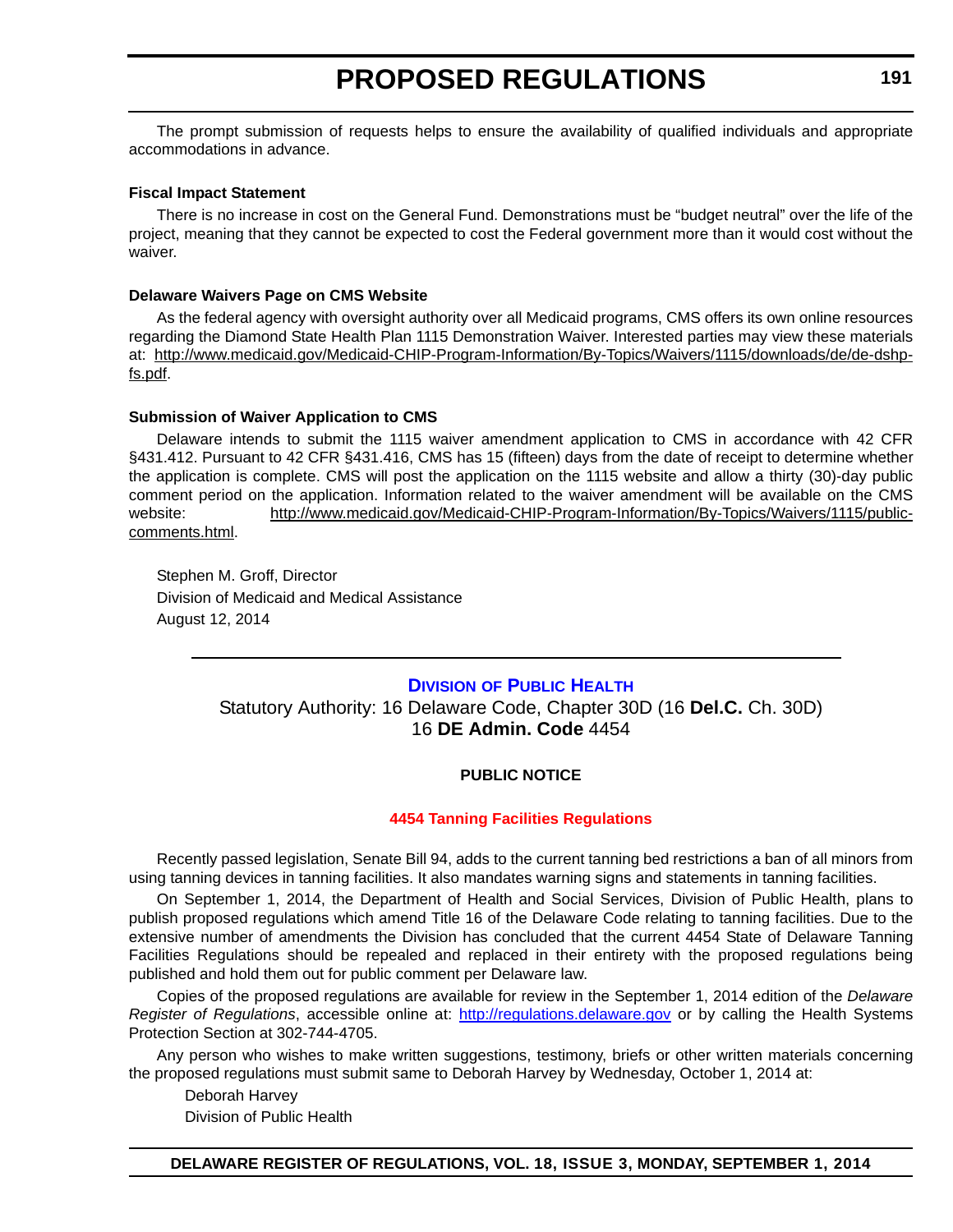417 Federal Street Dover, DE 19901 Email: [Deborah.Harvey@state.de.us](mailto:Deborah.Harvey@state.de.us) Phone: (302) 744-4700

#### **4454 Tanning Facilities Regulations**

#### **1.0 Definitions**

The following words and terms, when used in this regulation, shall have the meaning set forth in 16 **Del.C.** § 3002D: "**Customer**", "**Department**", "**Minor**", "**Operator**", "**Person**", "**Tanning equipment or device**", "**Tanning facility**".

#### **2.0 Requirements of a Consent Form:**

2.1 The consent form to be used by a tanning facility shall include the following model language:

#### WHAT YOU SHOULD KNOW ABOUT TANNING:

#### AVOID UNNECESSARY EXPOSURE:

Repeated exposure may cause skin cancer and premature aging of the skin. As with natural sunlight, overexposure to ultraviolet light can cause burns, eye and skin injury, and allergic reactions. A person with a family or past medical history of skin cancer should avoid the use of a tanning device.

#### ULTRAVIOLET RADIATION SENSITIVITY

Abnormal skin sensitivity or burning may be caused by reactions of ultraviolet light to certain cosmetics, foods or medications (including, but not limited to tranquilizers, diuretics, antibiotics, high blood pressure medicines or birth control pills). A person taking a prescription or over the counter drug should consult a physician before the use of a tanning device. A person with skin that burns easily in the sun or does not tan in the sun should avoid the use of a tanning device.

#### PROTECTIVE EYE WEAR

Failure to use protective eyewear may result in severe burns or long-term injury to the eye.

2.2 A model consent form that a tanning facility may use is found at Appendix A.

#### **3.0 Records**

A tanning facility shall maintain at the facility records of consent forms for all minor customers for a period of at least 3 years from the date of signature on the consent form. The tanning facility shall make records of consent forms available, upon request, for review by the Department.

#### **4.0 Compliance and Enforcement Procedures**

4.1 Administrative Penalties

Whoever violates a provision of these regulations shall be subject to an administrative penalty of \$250.00 for the first violation, \$500.00 for the second violation and \$1,000.00 for the third and all subsequent violations.

4.2 Right to Administrative Hearing

**DELAWARE REGISTER OF REGULATIONS, VOL. 18, ISSUE 3, MONDAY, SEPTEMBER 1, 2014**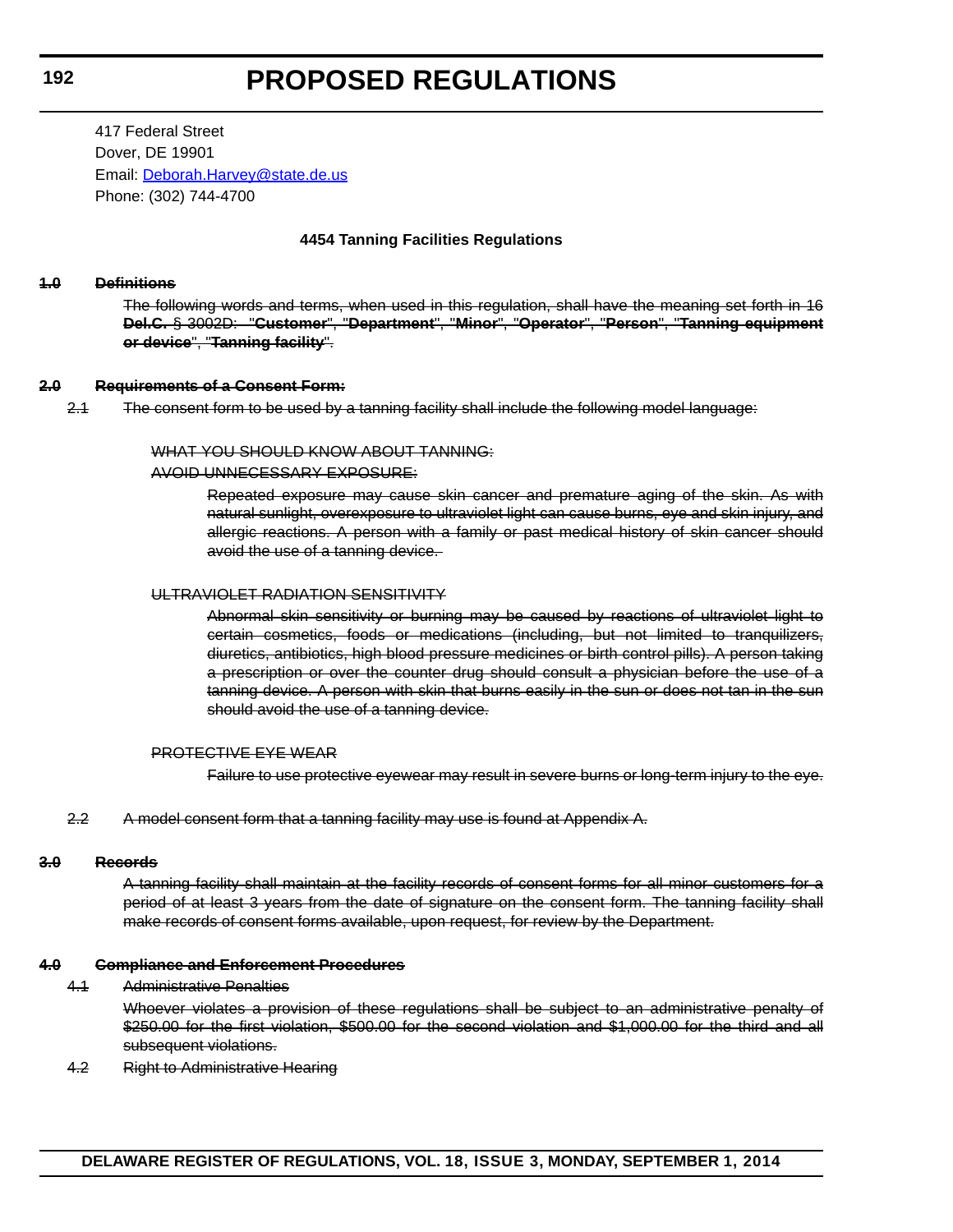Upon due notice that the Department intends to assess a tanning facility an administrative penalty, as indicated in section 4.1, the facility may submit to the Department, within thirty (30) days of the date of the notice of intent, a written request for an administrative hearing.

#### 4.3 Orders of the Department

Whoever refuses, fails or neglects to perform the duties required under these requlations or violates, neglects or fails to comply with the duly adopted regulations or orders of the Department, shall be fined not less than \$100.00 and not more than \$1,000.00, together with costs, unless otherwise provided by law.

#### **5.0 Severability**

In the event a particular clause or section of these regulations should be declared invalid or unconstitutional by a court of competent jurisdiction, the remaining portions of these regulations shall remain in full force and effect.

### **Appendix A: Model Consent Form TANNING FACILITY PARENT/GUARDIAN CONSENT FORM**

**Delaware law states that a tanning facility may not allow a minor between the ages of 14 to 18 years to use a tanning device unless the minor provides a consent form signed by the parent or legal guardian at the time of first exposure, and the signature of the consent form is witnessed by an operator. (DE Code. Title 16, Chapter 30(D): Tanning Facilities).**

WHAT YOU SHOULD KNOW ABOUT TANNING: AVOID UNNECESSARY EXPOSURE:

Repeated exposure may cause skin cancer and premature aging of the skin. As with natural sunlight, overexposure to ultraviolet light can cause burns, eye and skin injury, and allergic reactions. A person with a family or past medical history of skin cancer should avoid the use of a tanning device.

#### ULTRAVIOLET RADIATION SENSITIVITY

Abnormal skin sensitivity or burning may be caused by reactions of ultraviolet light to certain cosmetics, foods or medications (including, but not limited to tranquilizers, diuretics, antibiotics, high blood pressure medicines or birth control pills). A person taking a prescription or over the counter drug should consult a physician before the use of a tanning device. A person with skin that burns easily in the sun or does not tan in the sun should avoid the use of a tanning device.

#### PROTECTIVE EYE WEAR

Failure to use protective eyewear may result in severe burns or long-term injury to the eye.

\*\*\*\*\*\*\*\*\*\*\*\*\*\*\*\*\*\*\*\*\*\*\*\*\*\*\*\*\*\*\*\*\*\*\*\*\*\*\*\*\*\*\*\*\*\*\*\*\*\*\*\*\*\*\*\*\*\*\*\*\*\*\*\*\*\*\*\*\*\*\*\*\*\*\*\*\*\*\*\*\*\*\*\*\*\*\*\*\*\*\*\*\*\*\*\*\*\*\*\*\*\*\*\*\*\*\*\*\*\*\*\*\*\*\*\*\*\*\*\*

#### **CONSENT**

I have read and understood the above stated facts about tanning.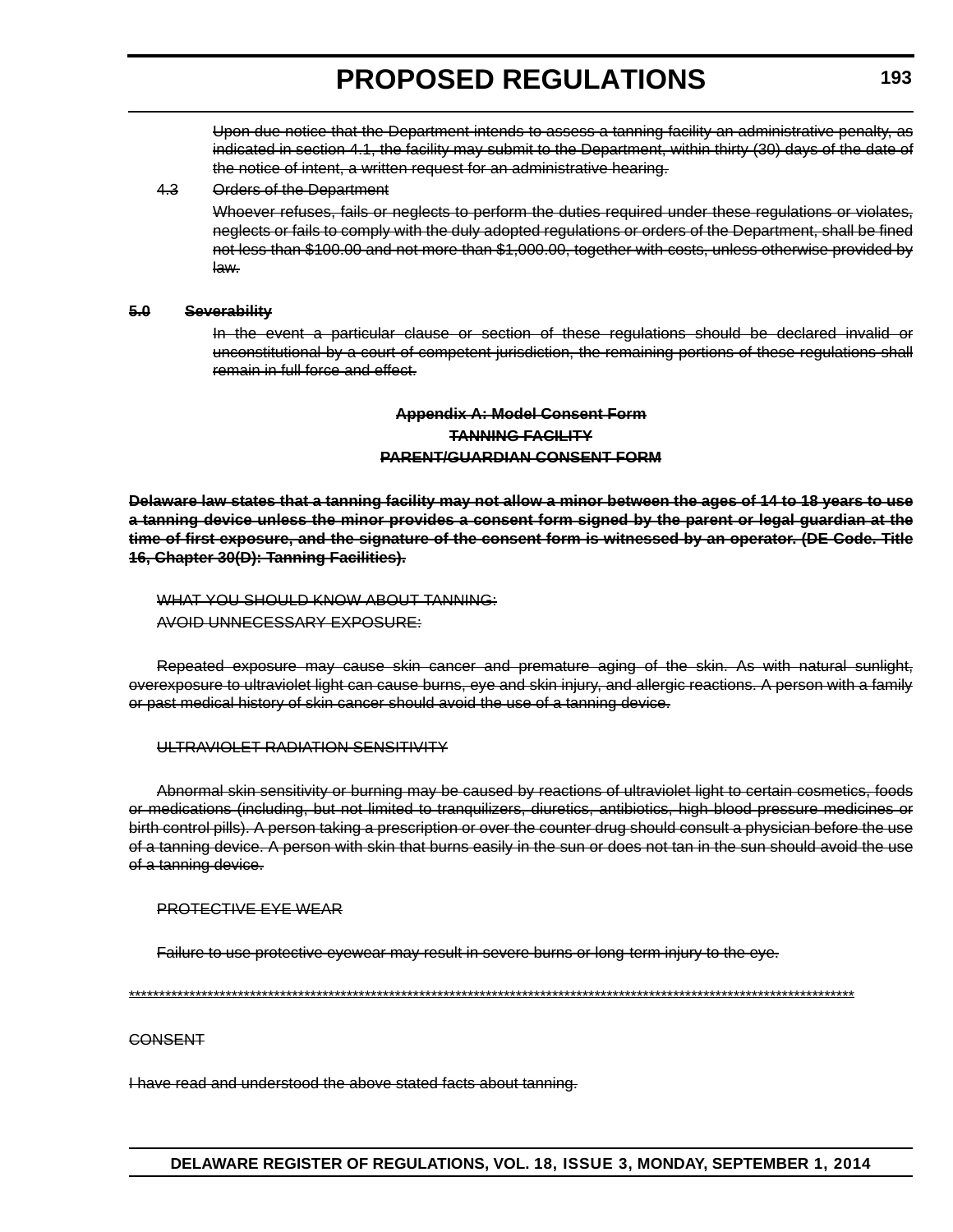| $l$ am tha         | norant or           | logal quardian (chook ano) of |  |
|--------------------|---------------------|-------------------------------|--|
| <del>ram uro</del> | <del>parom or</del> |                               |  |

a minor between the ages of 14 and not yet 18 years of age.

(Please print name of minor)

My child and I have been given adequate instruction in the operation of tanning devices.

My child and I have read and understand the contents of this form.

I give consent for my child to use the tanning devices in this facility.

Signature of parent/legal guardian \_\_\_\_\_\_\_\_\_\_\_\_\_\_\_\_\_\_\_\_\_\_\_\_\_\_\_\_\_\_\_\_\_\_ Date\_\_\_\_

Print name of parent/legal guardian

Signature of operator \_\_\_\_\_\_\_\_\_\_\_\_\_\_\_\_\_\_\_\_\_\_\_\_\_\_\_\_\_\_\_\_\_\_\_\_\_\_ Date \_\_\_\_\_\_\_

Print name of operator\_\_\_\_\_\_\_\_\_\_\_\_\_\_\_\_\_\_\_\_\_\_\_\_\_\_\_\_\_\_\_\_\_\_\_\_\_\_\_\_\_\_\_\_\_\_\_

#### **The minor's parent or legal guardian may withdraw this consent form at any time. Unless so withdrawn, this consent form shall expire one year from the date of the signature.**

### **1.0 Definitions**

The following words and terms, when used in this regulation, shall have the meaning set forth in 16 **Del.C.** §3002D: "**Customer**", "**Department**", "**Minor**", "**Person**", "**Tanning device**", "**Tanning facility**", "**Phototherapy device**".

### **2.0 Minors Prohibited**

A tanning facility shall not permit a minor to use a tanning device

### **3.0 Requirements of Warning Signs and Statements**

- 3.1 Each tanning facility shall post at least 1 warning sign in a place readily visible to persons entering the facility. Lettering must be clear, legible, and at least ¼ inch in height, unless otherwise provided herein. The sign shall have dimensions not less than 11 inches by 17 inches and shall have the following statements:
	- 3.1.1 "DANGER ULTRAVIOLET RADIATION", in capital letters at least ½ inch in height;
	- 3.1.2 "Follow the manufacturer's instructions for this device.";
	- 3.1.3 "Avoid overexposure. As with sunlight, overexposure can cause eye and skin injury and allergic reactions. Repeated exposure to ultraviolet radiation may cause chronic sun damage characterized by wrinkling, dryness, fragility, bruising of the skin, and skin cancer.";
	- 3.1.4 "Avoid sunbathing before or after exposure to ultraviolet radiation from sunlamps.";
	- 3.1.5 "Wear protective eyewear. Failure to do so may result in severe burns or permanent injury to the eyes."; and
	- 3.1.6 "Medications or cosmetics may increase sensitivity to ultraviolet radiation. Consult a physician before using a sunlamp if you are using medications, have a history of skin problems, or believe you are especially sensitive to sunlight.".

### **4.0 Requirements of Written Statement**

- 4.1 Each customer shall be provided with a written warning statement prior to each use of the tanning equipment or device. The warning statement shall include the following statements:
	- 4.1.1 "Failure to use eye protection may result in injury to the eyes.";
	- 4.1.2 "Overexposure to ultraviolet light may cause burns.";
	- 4.1.3 "Repeated exposure to ultraviolet light may result in skin cancer and premature aging of the skin.";
	- 4.1.4 "Abnormal skin sensitivity or burning may be caused by reactions of ultraviolet light to certain foods, cosmetics, or medications, including tranquilizers, diuretics, antibiotics, high blood pressure medications, and birth control pills.";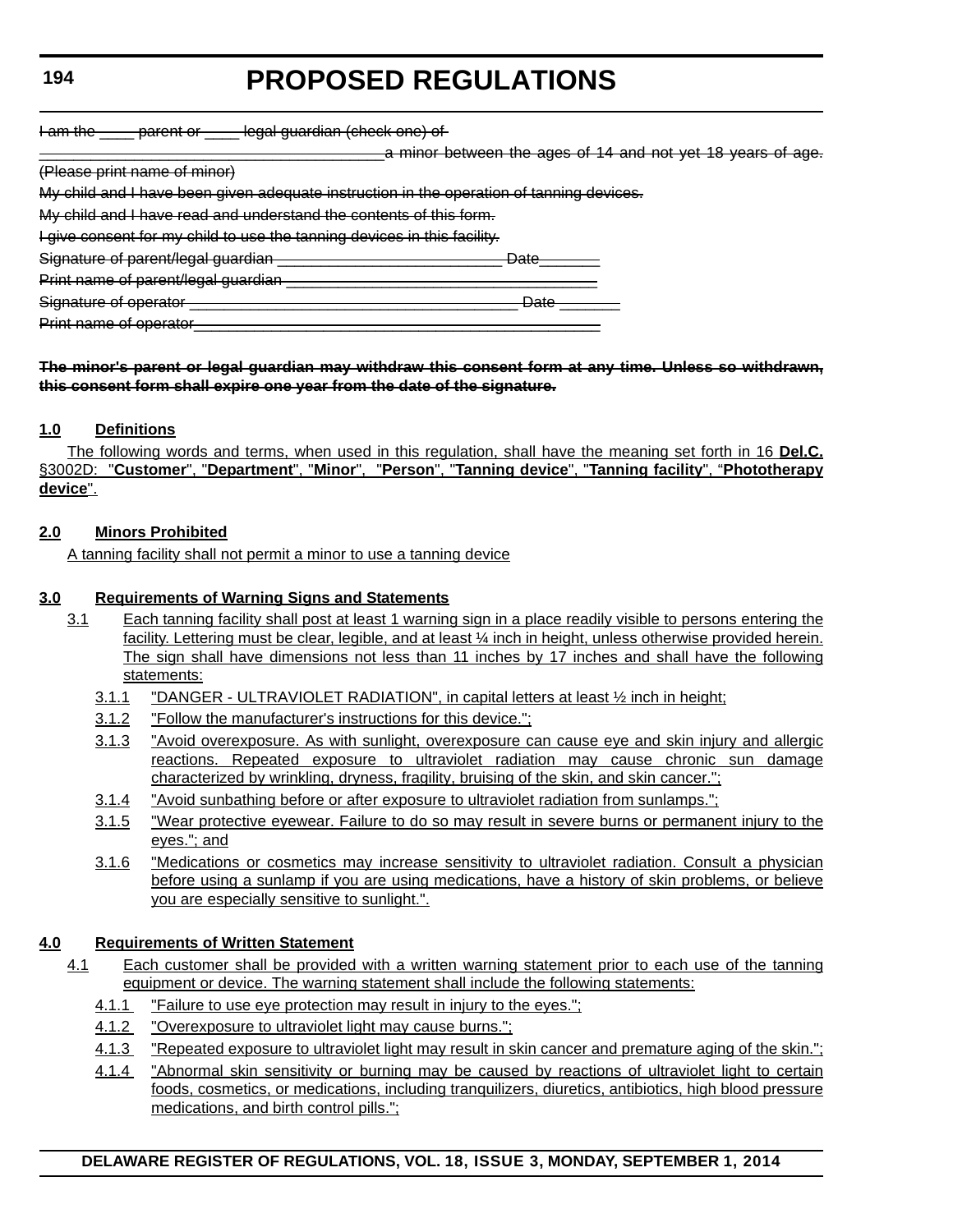<span id="page-25-0"></span>4.1.5 "Anyone taking a prescription or over-the-counter drug should consult a physician before using any tanning equipment or device.".

#### **5.0 Compliance and Enforcement Procedures**

5.1 Administrative Penalties

Whoever violates a provision of these regulations shall be subject to an administrative penalty of \$250.00 for the first violation, \$500 for the second violation and \$1,000 for the third and all subsequent violations.

- 5.2 Right to Administrative Hearing Upon due notice that the Department intends to assess a tanning facility an administrative penalty, as indicated in section 5.1, the facility may submit to the Department, within thirty (30) days of the date of the notice of intent, a written request for an administrative hearing.
- 5.3 Orders of the Department Whoever refuses, fails or neglects to comply with an order of the Department, shall be fined not less than \$100.00 and not more than \$1,000.00, together with costs, unless otherwise provided by law.

#### **6.0 Severability**

In the event a particular clause or section of these regulations should be declared invalid or unconstitutional by a court of competent jurisdiction, the remaining portions of these regulations shall remain in full force and effect.

# **[DEPARTMENT OF INSURANCE](http://www.delawareinsurance.gov/)**

#### **OFFICE OF THE COMMISSIONER**

Statutory Authority: 18 Delaware Code, Sections 311 and 1333 (18 **Del.C.** §§311 and 1333)

#### **PUBLIC NOTICE**

#### **[404 Derivative Instruments](#page-3-0)**

INSURANCE COMMISSIONER KAREN WELDIN STEWART hereby gives notice of proposed Department of Insurance Regulation 404 relating to Derivative Instruments. The docket number for this proposed regulation is 2401.

The proposed regulation sets standards for the prudent use of derivative instruments by domestic insurers. The Delaware Code authority for this proposed regulation is 18 **Del.C.** §§311 and 1333 and 29 **Del.C.** Ch. 101.

The Department of Insurance does not plan to hold a public hearing on the proposed regulation. The proposed regulation appears below and can also be viewed at the Delaware Insurance Commissioner's website at http:// www.delawareinsurance.gov/departments/documents/ProposedRegs/.

Any person can file written comments, suggestions, briefs, and compilations of data or other materials concerning the proposed regulation. Any written submission in response to this notice and relevant to the proposed regulation must be received by the Department of Insurance no later than 4:30 p.m. EST, Tuesday, September 30, 2014. Any such requests should be directed to:

Regulatory Specialist Rhonda West Delaware Department of Insurance 841 Silver Lake Boulevard Dover, DE 19904 Phone: (302) 674-7379 Fax: (302) 739-5566 Email: rhonda.west@state.de.us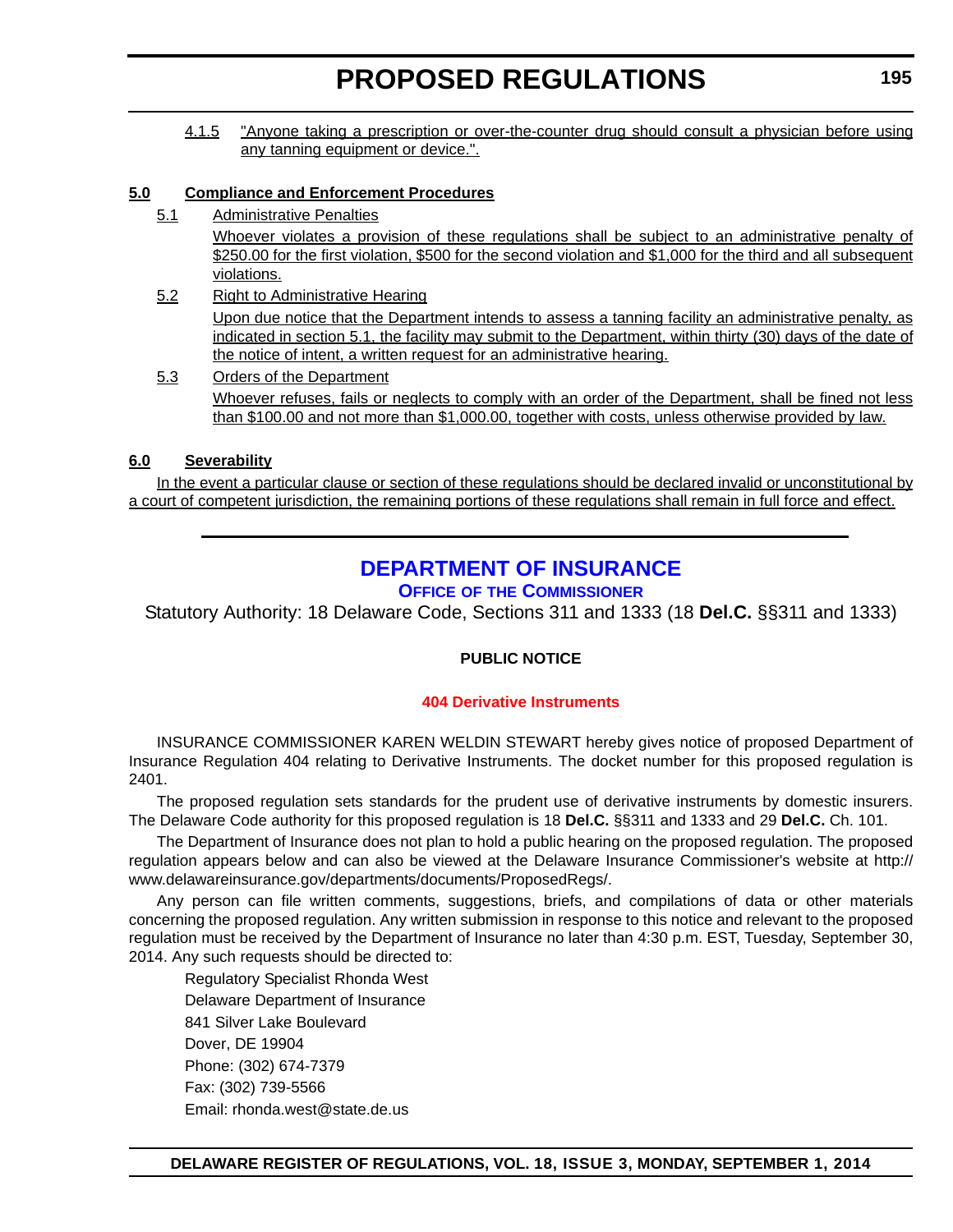#### **404 Derivative Instruments**

### **1.0 Authority**

This regulation is adopted by the Commissioner pursuant to the authority granted by 18 **Del.C.** §§311 and 1333 and is promulgated in accordance with 29 **Del.C.** Ch. 101.

#### **2.0 Definitions**

The following words and terms, when used in this regulation, shall have the following meaning unless the context clearly indicates otherwise:

> "**Aggregate statement value**" means the sum of the statement values of individual derivative instruments. In calculating this sum, an insurer shall assign absolute values to negative values.

> "**Cap**" means an agreement obligating the seller to make payments to the buyer with each payment based on the amount by which a reference price or level or the performance or value of one or more underlying interests exceeds a predetermined number, sometimes called the strike rate or strike price. "**Collar**" means an agreement to receive payments as the buyer of an option, cap or floor and to make

payments as the seller of a different option, cap or floor.

"**Counterparty exposure**" means the net amount of credit risk attributable to an over-the-counter derivative instrument determined as follows:

- (1) For an over-the-counter derivative instrument not entered into under or subject to a written master agreement which provides for netting of payments owed by the respective parties: (i) the market value of the over-the-counter derivative instrument if the liquidation of the derivative instrument would result in a final cash payment to the insurer; or (ii) zero if the liquidation of the derivative instrument would not result in a final cash payment to the insurer.
- (2) For over-the-counter derivative instruments entered into under or subject to a written master agreement which provides for netting of payments owed by the respective parties, and the domiciliary jurisdiction of the counterparty is either within the United States or if not within the United States, within a foreign (not United States) jurisdiction deemed by the SVO as eligible for netting, the greater of zero or the net sum payable to the insurer in connection with all derivative instruments subject to the written master agreement upon their liquidation in the event of default by the counterparty under the master agreement (assuming no conditions precedent to the obligations of the counterparty to make such a payment and assuming no setoff of amounts payable under any other instrument or agreement).
- (3) For the purposes of this definition, market value or the net sum payable, as the case may be, shall be determined at the end of the most recent quarter of the insurer's fiscal year and will be reduced by the market value of acceptable collateral held by the insurer or a custodian on the insurer's behalf.

"**Credit rating**" means with respect to a party or entity, the rating currently assigned to its unsecured and unsubordinated long-term debt, an issuer rating, financial strength rating or other similar rating which assesses the creditworthiness of a party to meet its financial or deposit obligations.

"**Derivative instrument**" means an agreement, instrument or a series or combination thereof: (a) to make or take delivery of, or assume or relinquish, a specified amount of one or more underlying interests, or to make a cash settlement in lieu thereof; or (b) that has a price, performance, value or cash flow based primarily upon the actual or expected price, level, performance, value or cash flow of one or more underlying interests or is dependent on the occurrence or nonoccurrence of any event associated with one or more potential financial, economic, or commercial consequences. The term "derivative instrument" includes, without limitation, options, warrants used in a hedging transaction and not attached to another financial instrument, caps, floors, collars, swaps, swaptions, forwards, futures and any other agreements or instruments substantially similar thereto or any series or combination thereof. The term "derivative instrument" does not include other categories of investments specifically authorized under 18 **Del.C.** Chapter 13.

"**Derivative transaction**" means a transaction involving the use of one or more derivative instruments.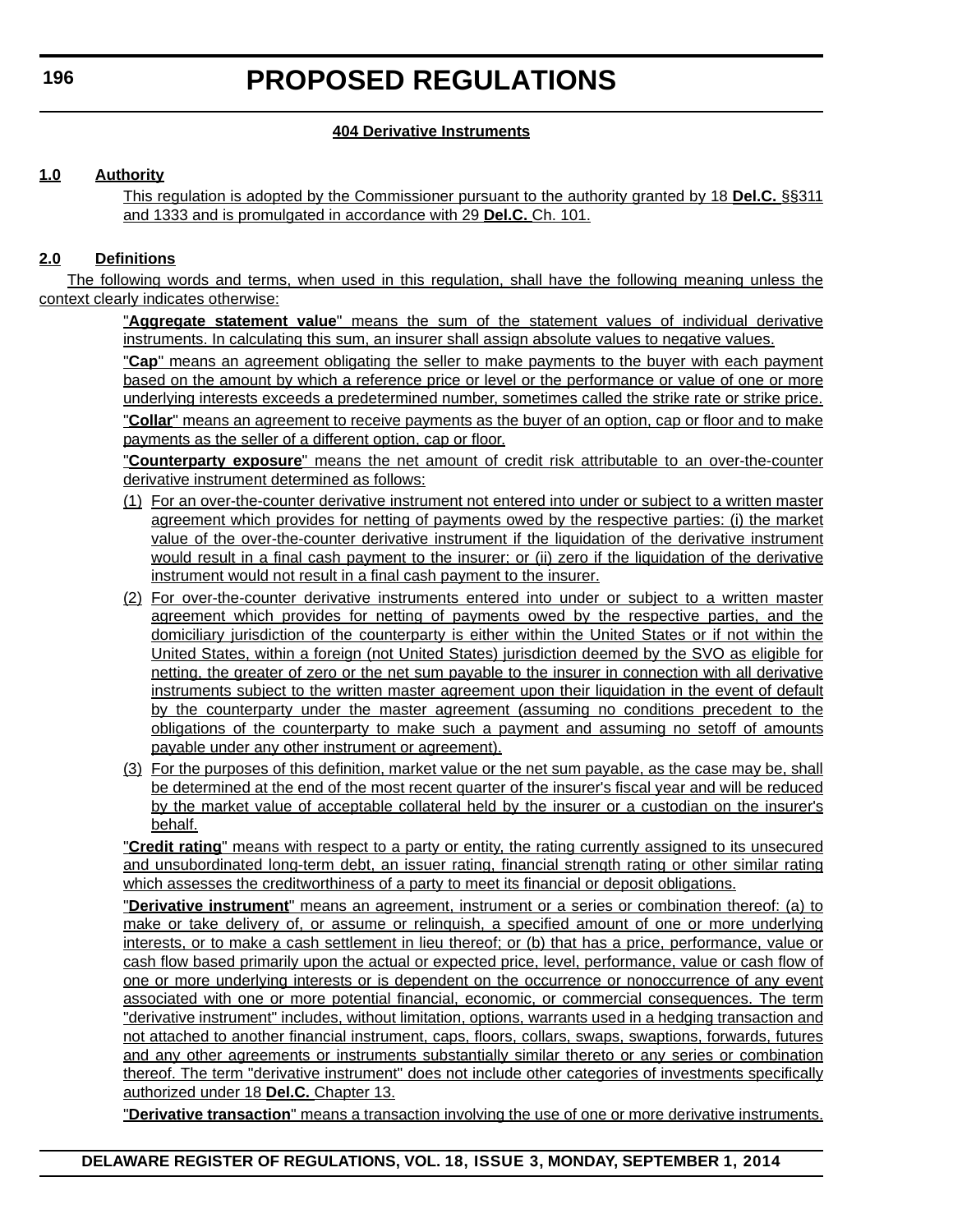"**Derivatives clearinghouse**" means a derivatives clearing organization registered with the Commodity Futures Trading Commission or the Securities Exchange Commission or regulated, supervised and examined by a foreign regulatory authority.

"**Floor**" means an agreement obligating the seller to make payments to the buyer in which each payment is based on the amount by which a predetermined number, sometimes called the floor rate or price, exceeds a reference price, level, performance or value of one or more underlying interests.

"**Foreign regulatory authority**" means any foreign (non-United States) government, or any department, agency, governmental body, or regulatory organization empowered by a foreign government to administer or enforce a law, rule, or regulation as it relates to a derivative instrument matter, or any department or agency of a political subdivision of a foreign government empowered to administer or enforce a law, rule, or regulation as it relates to a derivative instrument matter.

"**Forward**" means an agreement (other than a future) to make or take delivery in the future of one or more underlying interests, or effect a cash settlement, based on the actual or expected price, level, performance or value of such underlying interests, but shall not mean or include spot transactions effected within customary settlement periods, when-issued purchases, or other similar cash market transactions.

"**Future**" means an agreement traded on a futures exchange, to make or take delivery of, or effect a cash settlement based on the actual or expected price, level, performance or value of, one or more underlying interests.

"**Hedging transaction**" is a derivative transaction which is entered into and maintained to manage or reduce:

- (1) The risk of change in the value, yield, price, cash flow or quantity of assets or liabilities which the insurer has acquired or incurred or anticipates acquiring or incurring, or;
- (2) The currency exchange rate risk or the degree of exposure as to assets or liabilities which an insurer has acquired or incurred or anticipates acquiring or incurring.

"**Income generation transaction**" is a transaction involving a derivative instrument set forth in Section 6.0 of this regulation that is intended to generate income or enhance return. Other types of derivative instruments may not be used in income generation transactions.

"**Option**" means an agreement giving the buyer the right but not the obligation to buy or receive (a "call option"), sell or deliver (a "put option"), enter into, extend or terminate or effect a cash settlement based on the actual or expected price, spread, level, performance or value of one or more underlying interests.

"**Over-the-counter derivative instrument**" means a derivative instrument the use of which is authorized under this regulation other than a derivative instrument (i) cleared through a U.S. or foreign derivatives clearinghouse or (ii) traded on or through a U.S. or foreign exchange.

"**Potential exposure**" means a statistically derived measure of the potential increase in derivative instrument credit risk exposure, for derivative instruments which generally do not have an initial cost paid or consideration received, resulting from future fluctuations in the underlying interests upon which derivative instruments are based. For collars, swaps and forwards, the potential exposure  $= 0.5\%$  x notional amount x square root of (remaining years to maturity). For futures, the potential exposure  $=$ (initial margin per contract on the valuation date, set by the exchange on which contract trades) x (the number of contracts open on the valuation date).

"**Qualified counterparty**" means a counterparty:

- (1) Which has a designation of "1" or "2" by the SVO, or an investment grade credit rating from at least one nationally recognized statistical rating organization; and
- (2) With which the insurer has entered into a master agreement, together with a credit support annex or other documentation providing for the collateralization of the counterparty's obligations to the insurer under the master agreement, if that collateral documentation provides for (i) daily margin and collateral settlement, (ii) a minimum transfer amount of no more than one million dollars, and (iii) a requirement that collateral be provided by the counterparty from the first dollar of exposure,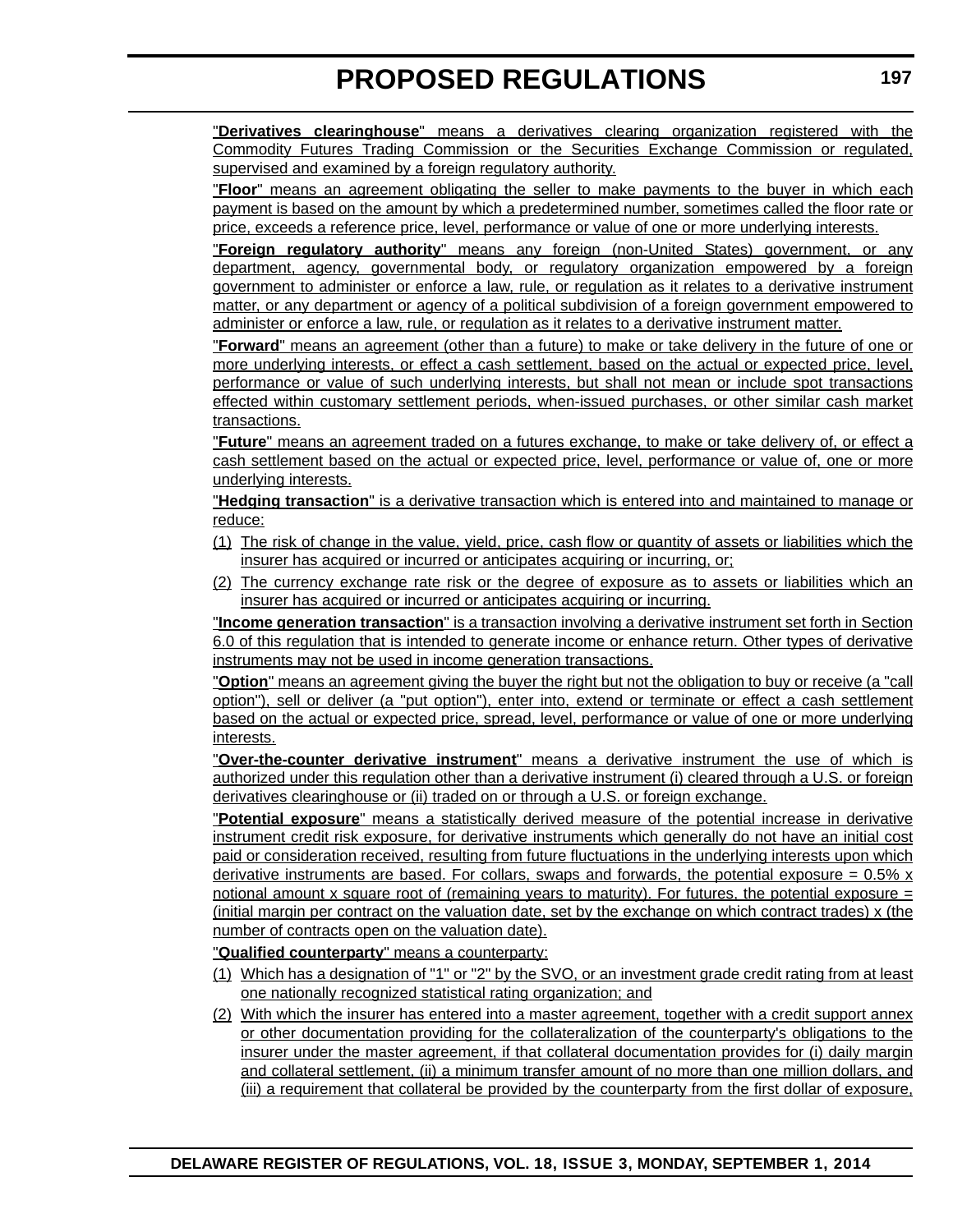subject to the minimum transfer amount. For this purpose "minimum transfer amount" means an amount below which a daily margin and collateral settlement is not required.

"**Replication (synthetic asset) transaction**" means a derivative transaction entered into in conjunction with other permissible investments under 18 **Del.C.** Chapter 13 in order to reproduce the investment characteristics of investments otherwise permissible under 18 **Del.C.** Chapter 13. A derivative transaction entered into by an insurer as a hedging transaction or income generation transaction shall not be considered a replication (synthetic asset) transaction.

"**SVO**" means the Securities Valuation Office of the National Association of Insurance Commissioners or any successor office established by the National Association of Insurance Commissioners.

"**Swap**" means an agreement to exchange or to net payments at one or more times based on the actual or expected price, yield, level, performance or value of one or more underlying interests.

"**Swaption**" means an option to purchase or sell a swap at a given price and time or at a series of prices and times. A swaption does not mean a swap with an embedded option.

"**Underlying interest**" means the assets, liabilities, other interests or a combination thereof underlying a derivative instrument, such as any one or more securities, currencies, rates, indices, commodities or derivative instruments.

#### **3.0 Purpose**

The purpose of this regulation is to set standards for the prudent use of derivative instruments by domestic insurers under 18 **Del.C.** Chapter 13.

#### **4.0 Permitted Usage**

- 4.1 Insurers may utilize derivative instruments for the following purposes:
	- 4.1.1 Hedging transactions, as defined in Section 2.0 and to the extent permitted by Section 5.0 of this regulation;
	- 4.1.2 Income generation transactions, as defined in Section 2.0 and to the extent permitted by Section 6.0 of this regulation; and
	- 4.1.3 Replication (synthetic asset) transactions, as defined in Section 2.0 and to the extent permitted by Section 7.0 of this regulation.
- 4.2 A derivative instrument that complies with this regulation is an eligible investment and does not need to otherwise qualify under another provision of 18 **Del.C.** Chapter 13. Derivative instruments shall not be included as miscellaneous investments for purposes of 18 **Del.C.** §1320.

### **5.0 Limitations on Hedging Transactions**

- 5.1 An insurer may use derivative instruments for hedging transactions under this regulation if, as a result of and after giving effect to the transaction:
	- 5.1.1 The aggregate statement value of options, swaptions, caps, floors and warrants not attached to another financial instrument purchased and used in hedging transactions does not exceed seven and one half percent (7.5%) of its admitted assets;
	- 5.1.2 The aggregate statement value of options, swaptions, caps and floors written in hedging transactions does not exceed three percent (3%) of its admitted assets; and
	- 5.1.3 The aggregate potential exposure of collars, swaps, forwards and futures used in hedging transactions does not exceed six and one-half percent (6.5%) of its admitted assets.
- 5.2 Hedging transactions entered into to hedge currency risk of investments denominated in a currency other than United States dollars shall not be included in the above limits.
- 5.3 An insurer may purchase or sell one or more derivative instruments to offset, in whole or in part, any derivative instrument previously purchased or sold without regard to the above limits.
- 5.4 If an insurer holds one or more derivative instruments used for hedging transactions that complied with the applicable limit set forth in Section 5.1 of this regulation at the time that they were acquired, but that have subsequently exceeded such limit, the insurer shall provide written notice to the Department,

### **DELAWARE REGISTER OF REGULATIONS, VOL. 18, ISSUE 3, MONDAY, SEPTEMBER 1, 2014**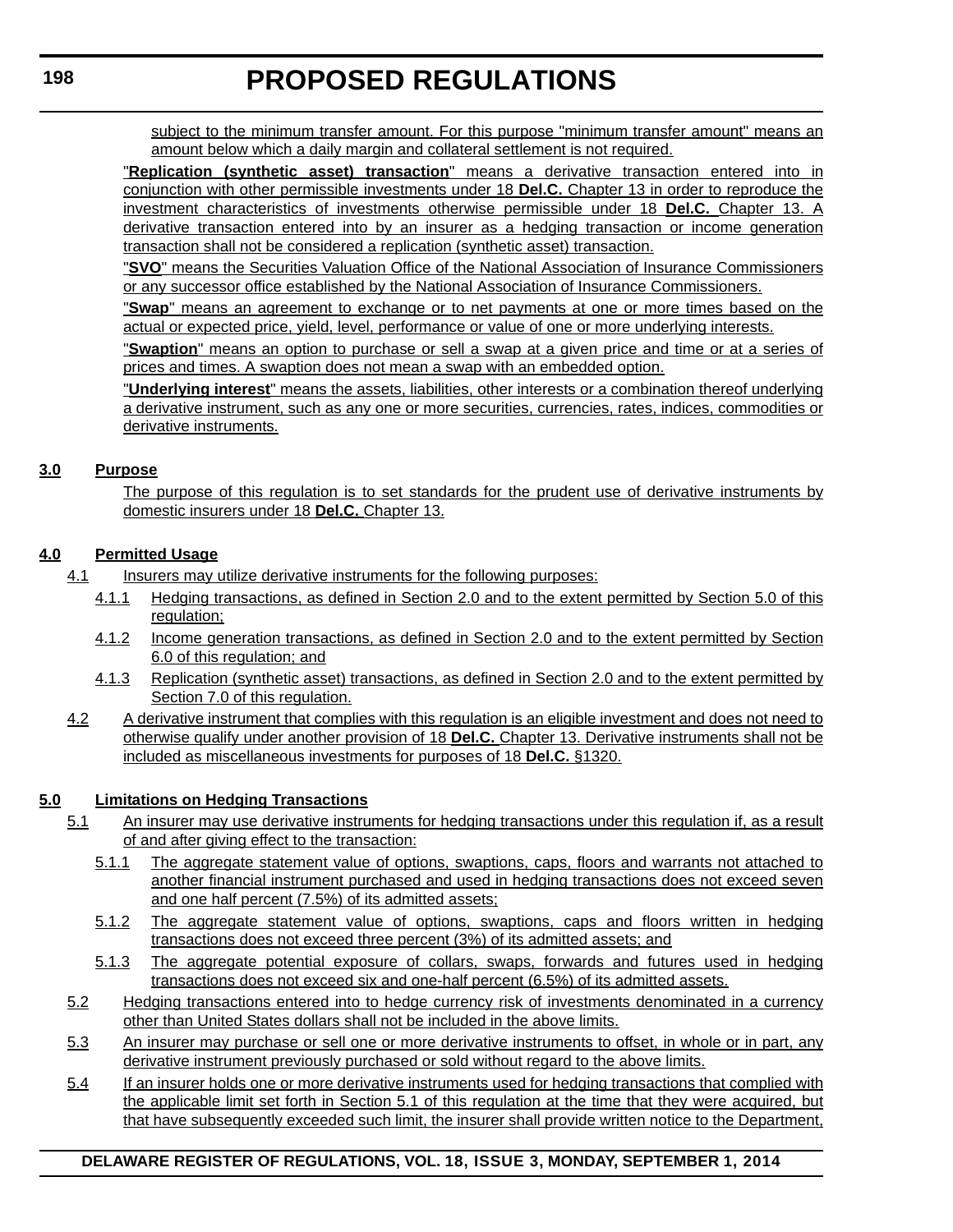(i) if such limit is exceeded by an amount greater than 1% of admitted assets, within 10 days of exceeding such limit, or (ii) if such limit is exceeded by an amount less than or equal to 1% of admitted assets, within 30 days of exceeding such limit. Derivative instruments used for hedging purposes that were acquired in compliance with this regulation need not be divested by an insurer if they exceed the limits set forth in Section 5.1 of this regulation. In the event that such insurer desires to engage in additional hedging transactions while such limit has been exceeded, the insurer may request a waiver in accordance with Section 12.1 of this regulation. No further hedging transactions subject to such exceeded limit may be entered into without such waiver.

### **6.0 Limitations on Income Generation Transactions**

- 6.1 An insurer may enter into the following types of income generation transactions:
	- 6.1.1 Sales of covered call options on (i) non-callable fixed income securities, (ii) callable fixed income securities if the option expires by its terms prior to the end of the non-callable period, (iii) derivative instruments based on fixed income securities, or (iv) equity securities;
	- 6.1.2 Sales of covered put options on investments that the insurer is permitted to acquire under 18 **Del.C.** Chapter 13; and
	- 6.1.3 Sales of covered caps or floors.
- 6.2 For purposes of this Section 6.0, the term "covered" means that an insurer (i) owns or can immediately acquire, through the exercise of options, warrants or conversion rights already owned, the underlying interest in order to fulfill or secure its obligations under a call option it has sold, (ii) holds cash equivalents or segregated cash with a market value equal to the amount required to fulfill its obligations under a put option it has sold, or (iii) holds in its portfolio (A) investments generating the cash flow, or (B) cash equivalents or segregated cash with a market value, in each case, sufficient to make the required payments under a cap or floor it has sold.
- 6.3 In connection with an insurer's income generation transactions under Section 6.1, the sum total of the following items shall not exceed ten percent (10%) of an insurer's admitted assets: (i) the aggregate statement value of the equity or fixed income securities that are subject to covered call options, plus (ii) the aggregate statement value of the assets that generate the cash flows or are sufficient to make the required payments under covered caps and floors, plus (iii) the face value of fixed income securities underlying a derivative instrument subject to a covered call option, plus (iv) the aggregate amount of the purchase obligation under covered put options.
- 6.4 An insurer utilizing income generation transactions must at all times (i) be able to identify on its books and records, without duplication, its ownership of, or right to acquire, the investments, cash or cash equivalents required under Section 6.2 to be held in connection with the income generation transactions authorized under Section 6.1, and (ii) maintain a separate record that (A) lists all of the insurer's outstanding income generation transactions under Section 6.1, and (B) demonstrates how those transactions are "covered" as required under Section 6.2, by the insurer's ownership of, or right to acquire, underlying interests, designated investments, cash or cash equivalents. Such record shall be submitted to the Department upon its request.

### **7.0 Limitations on Replication (Synthetic Asset) Transactions**

- 7.1 Any asset being replicated is subject to all of the provisions and limitations on the making thereof specified in 18 **Del.C.** Chapter 13 with respect to investments by the insurer as if the replication (synthetic asset) transaction constituted a direct investment by the insurer in the replicated asset.
- 7.2 The aggregate statement value of all assets being replicated shall not exceed ten percent (10%) of the insurer's admitted assets.

#### **8.0 Counterparty Exposure**

8.1 Counterparty exposure with respect to over-the-counter derivative instruments, other than with respect to a counterparty that is an affiliate of the insurer approved by the Commissioner in accordance with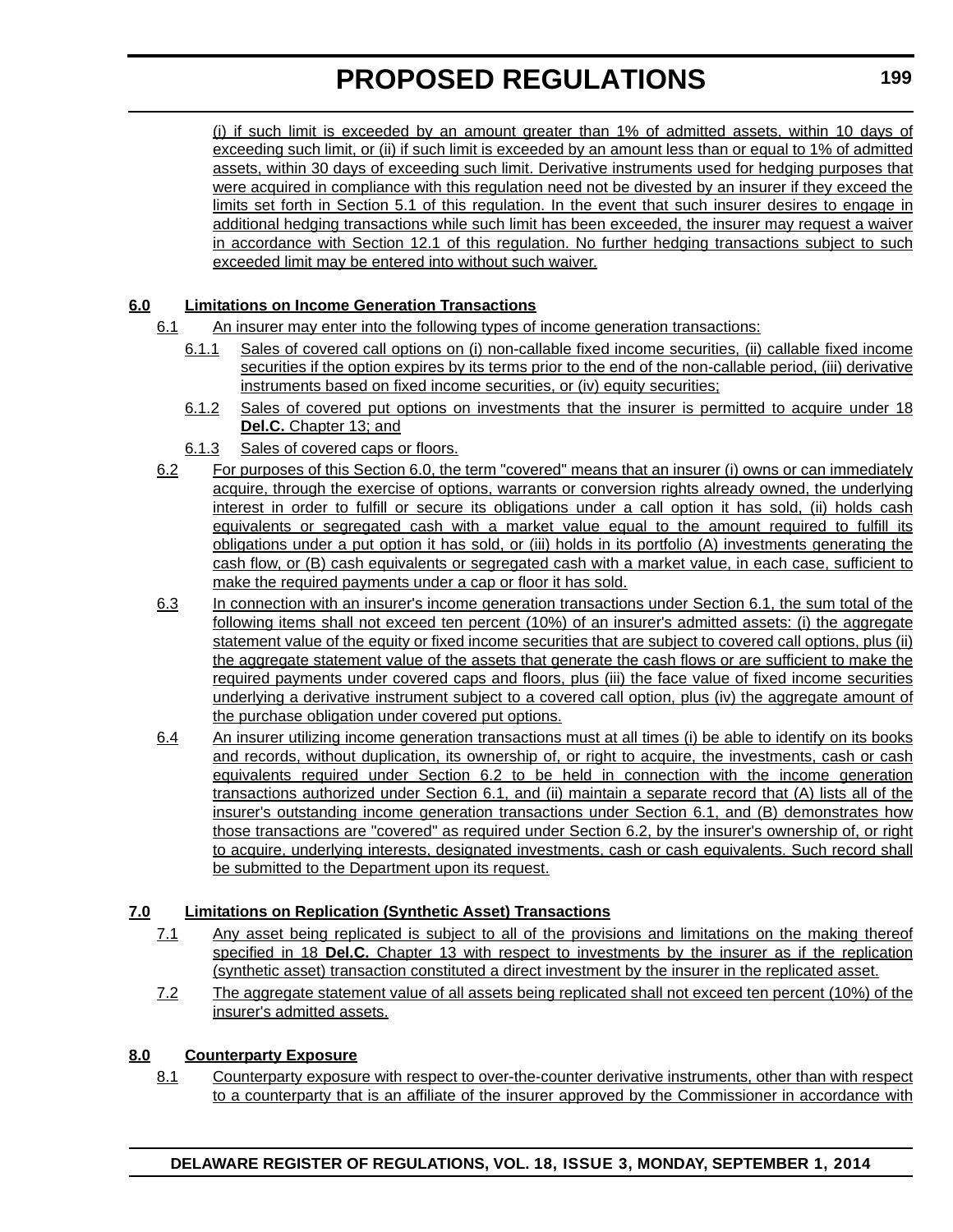Section 8.2.3 of this regulation, shall be included in determining compliance with any single or aggregate quantitative limitation on investments made by an insurer under 18 **Del.C.** Chapter 13.

- 8.2 An insurer may enter into a transaction for any over-the-counter derivative instrument only with:
	- 8.2.1 A qualified counterparty;
		- 8.2.2 A counterparty, other than a qualified counterparty, provided that (1) the aggregate counterparty exposure of the insurer to any single counterparty, other than a qualified counterparty, shall be limited to one percent (1%) of the insurer's admitted assets, and (2) the aggregate counterparty exposure of the insurer to all counterparties, other than qualified counterparties, shall be limited to three percent (3%) of the insurer's admitted assets; or
		- 8.2.3 A counterparty that is an affiliate of the insurer, if (a) the Commissioner has approved of the application of 18 **Del.C.** §5933 to such affiliate, in accordance with subsection (h) thereof, or (b) the Commissioner has approved of over-the-counter transactions with such affiliate in accordance with 18 **Del.C.** §5005.
- 8.3 If (i) a counterparty that met the definition of "qualified counterparty" (set forth in Section 2.0 of this regulation) at the time that an insurer entered into a derivative instrument with such counterparty subsequently ceases to satisfy the definition of "qualified counterparty" while such derivative instrument remains in effect, and (ii) as a result of such change in the status of the counterparty, such insurer will exceed the limits set forth in Section 8.2.2 of this regulation, such insurer shall, within 30 days of such change in the status of the counterparty, provide written notice to the Department. Derivative instruments entered into with such counterparty that were acquired in compliance with this regulation need not be divested by an insurer if they exceed the limits set forth in Section 8.2.2 of this regulation. In the event that such insurer desires to enter into additional derivative instruments with such counterparty while such limit has been exceeded, the insurer may request a waiver in accordance with Section 12.1 of this regulation. No further derivative instruments subject to such exceeded limit may be entered into without such waiver.

#### **9.0 Guidelines**

- 9.1 Each insurer utilizing derivative instruments shall establish written guidelines stating the policy objectives of management, applicable risk constraints and investment limitations, permissible strategies, the relationship of those strategies to the insurer's operations and how such strategies reduce or control the insurer's market risk or otherwise save transaction costs or substitute for investments or liabilities. The insurer's board of directors, or committee thereof charged with the responsibility of overseeing investments, shall approve the written guidelines and any amendment thereto and shall establish a procedure to determine, at least annually, that all derivative transactions were made in accordance with policy objectives, permissible strategies, the insurer's overall investment goals as outlined in its written guidelines, as well as adherence to and compliance with this regulation. The insurer's written guidelines shall address these requirements of the board or investment committee.
	- 9.2 Insurers utilizing derivative instruments on or after the effective date of this regulation and prior to April 1, 2015 shall file a copy of such guidelines for informational purposes with the Department no later than April 1, 2015. Each other insurer shall file a copy of such guidelines for informational purposes with the Department prior to the use of any derivative instruments by such insurer. Any subsequent revisions to an insurer's written guidelines shall be filed with the Department as they become effective.

#### **10.0 Documentation Requirements**

- 10.1 An insurance company shall maintain documentation and records relating to each derivative transaction, such as:
	- 10.1.1 The purpose or purposes of the transaction;
	- 10.1.2 The assets or liabilities to which the transaction relates;
	- 10.1.3 The specific derivative instrument used in the transaction;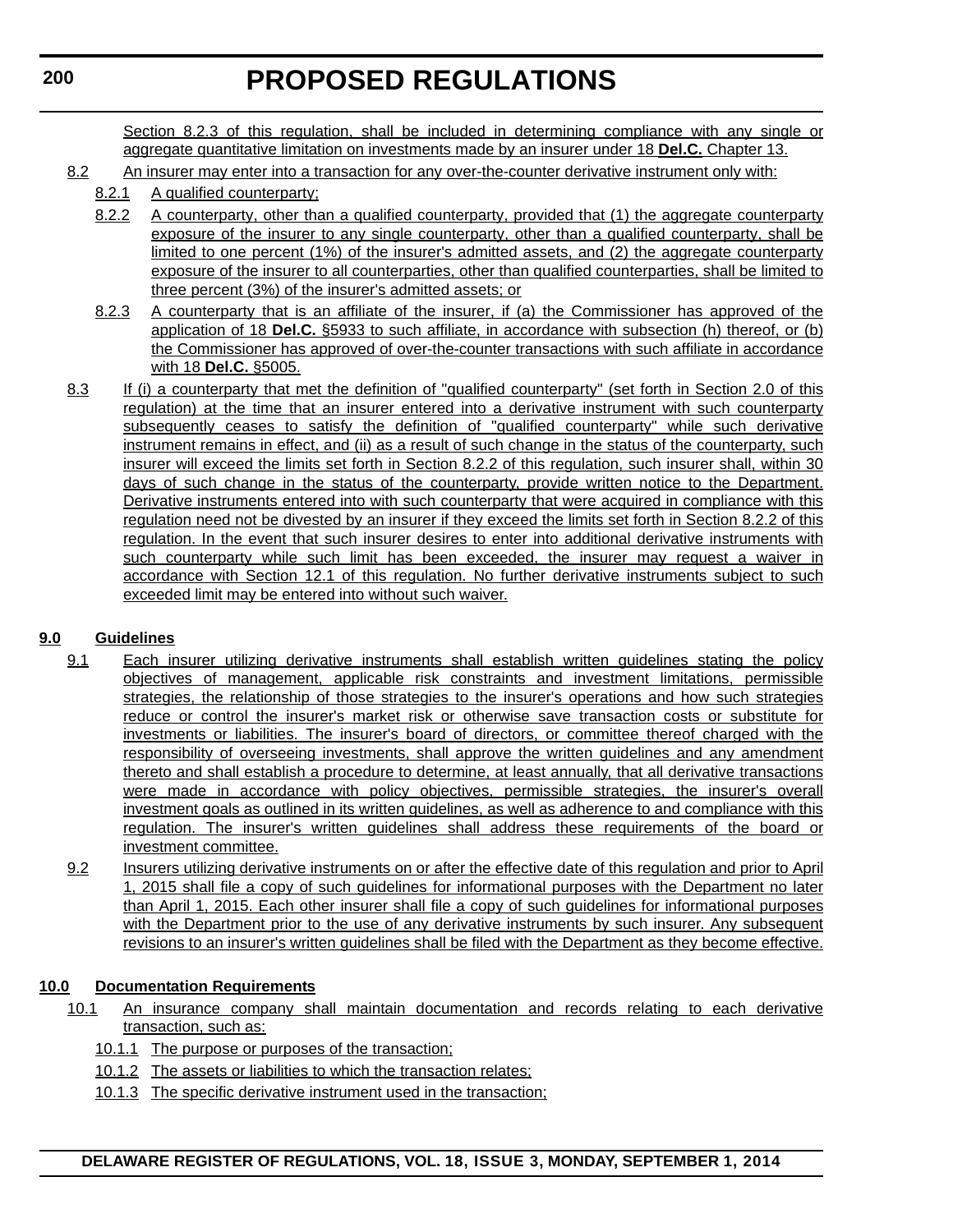- 10.1.4 For over-the-counter derivative instrument transactions, the name of the counterparty and the counterparty exposure; and
- 10.1.5 For derivative instruments traded on or through an exchange or derivative clearinghouse, the name of the exchange or derivative clearinghouse and the name of the relevant execution and clearing firms.
- 10.2 An insurer utilizing hedging transactions shall have a written methodology for determining whether derivative instruments used for hedging have been effective.
- 10.3 All guidelines and notices submitted by an insurer pursuant to Sections 5.4, 8.3 or 9.0 of this regulation that are in the possession of or control of the Department shall be confidential by law and privileged, shall not be subject to this State's Freedom of Information Act, 29 **Del.C.** §§10001, et. seq., shall not be subject to subpoena, and shall not be subject to discovery or admissible in evidence in any private civil action.

#### **11.0 Accounting and Reporting**

Derivative transactions permitted by this regulation shall be accounted for and reported in accordance with the NAIC manuals, including the National Association of Insurance Commissioners Accounting Practices and Procedures Manual and the Annual Statement Instructions Manuals.

#### **12.0 Waiver**

The Department may, in its discretion, from time to time waive one or more of the requirements contained in this regulation upon the written request of an insurer and a reasonable showing of the need for such waiver.

#### **13.0 Existing Derivative Instruments**

- 13.1 Notwithstanding any other requirement of this regulation, any particular derivative instrument held by an insurer on the effective date of this regulation which was a legal investment at the time it was made, and which the insurer was legally entitled to possess immediately prior to such date, shall be deemed to be an eligible investment for so long as it is held by such insurer.
- 13.2 Each insurer shall be permitted to use derivative instruments during the period from the effective date of this regulation until the date it is required to make its first informational filing pursuant to Section 9.2 of this regulation, provided that such insurer reasonably believes that such derivatives use is consistent with this regulation. Thereafter, insurers shall use derivative instruments in accordance with the guidelines filed with the Department pursuant to Section 9.2.

#### **14.0 Severability**

If any provision of this regulation or the application of any such provision to any person or circumstance shall be held invalid, the remainder of such provisions, and the application of such provision to any person or circumstance other than those as to which it is held invalid, shall not be affected.

#### **15.0 Effective Date**

This regulation shall become effective on November 12, 2014.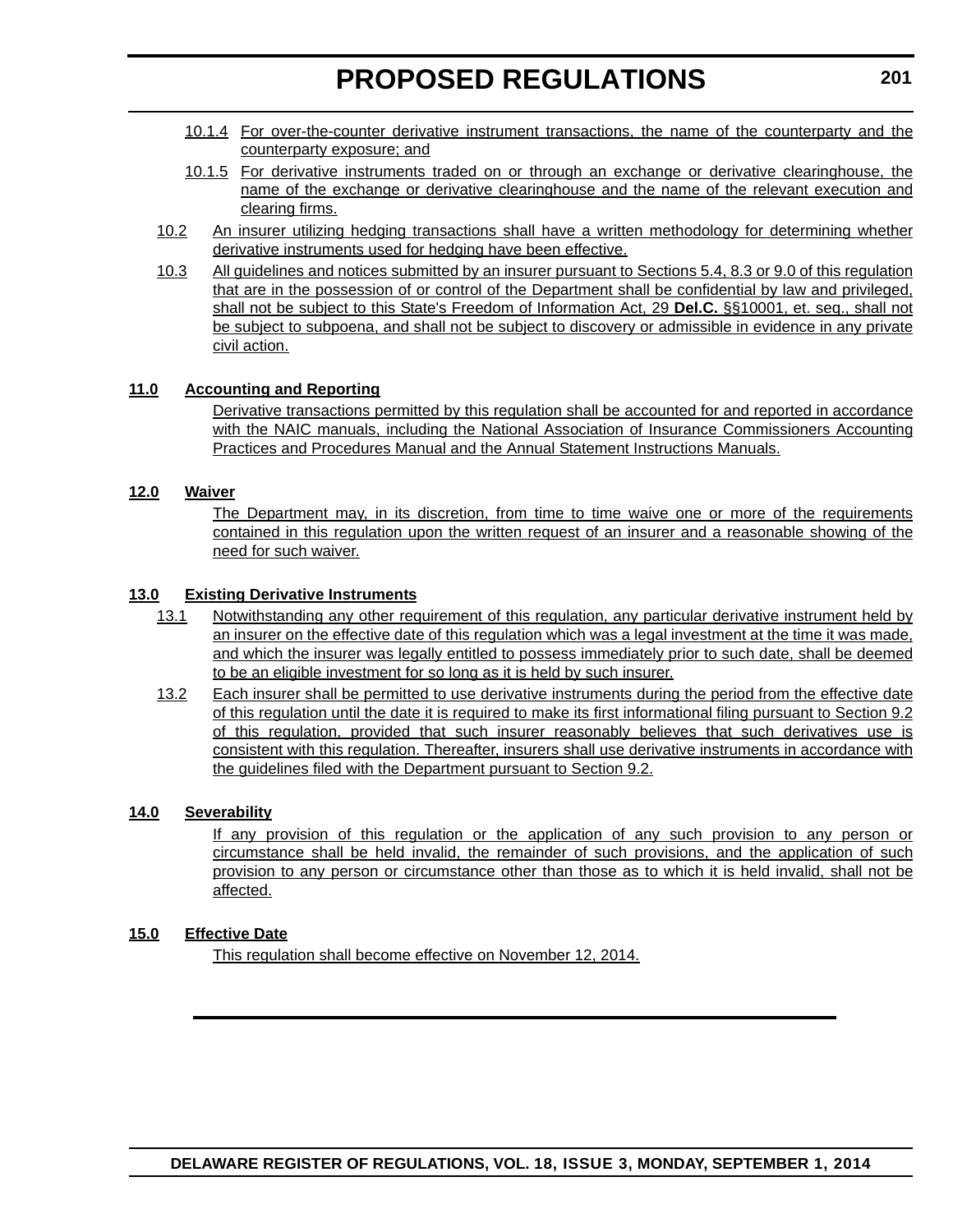### **[DEPARTMENT OF JUSTICE](http://attorneygeneral.delaware.gov/fraud/index.shtml) FRAUD AND CONSUMER PROTECTION DIVISION INVESTOR PROTECTION UNIT**

<span id="page-32-0"></span>Statutory Authority: 6 Delaware Code, Section 73-102(b) (6 **Del.C.** §73-102(b))

#### **PUBLIC NOTICE**

#### **Rules and Regulations Pursuant to the [Delaware Securities Act](#page-3-0)**

In compliance with the State's Administrative Procedures Act (APA -Title 29, Chapter 101 of the Delaware Code) and section 73-102(b) of Title 6 of the Delaware Code, the Investor Protection Unit of the Delaware Department of Justice ("the Unit") hereby publishes notice of a proposed revision to the Rules and Regulations Pursuant to the Delaware Securities Act. The Unit hereby proposes numerous changes to the rules and regulations pertaining to administrative proceedings, Unit investigations, broker-dealers, investment advisers, securities registration, as well as a significant number of technical amendments.

Persons wishing to comment on the proposed revision may submit their comments in writing to:

Owen Lefkon Investor Protection Director Department of Justice, Investor Protection Unit State Office Building, 5th Floor 820 N. French Street Wilmington, DE 19801

### [Investor.Protection@state.de.us](mailto:Investor.Protection@state.de.us)

The comment period on the proposed revision will be held open for a period of thirty days from the date of the publication of this notice in the Delaware *Register of Regulations*.

#### **SUMMARY OF THE PROPOSED REVISION**

The proposed revision makes substantial changes to the Rules and Regulations Pursuant to the Delaware Securities Act (the "Rules"). Generally, the Rules are proposed to be changed as follows:

- 1. to reflect the passage of amendments to the Delaware Securities Act, 6 **Del.C.** Ch. 73 (the "Act") in 2013. *See*, *An Act to Amend Title 6 of the Delaware Code Relating to the Delaware Securities Act*, 79 **Del. Laws.** c. 182, including
	- a. changing "Securities Division" and "Division" to "Investor Protection Unit" and "Unit," respectively,
	- b. changing "Securities Commissioner" and "Commissioner" to "Investor Protection Director" and "Director," respectively, and
	- c. adding flexibility to the Unit's administrative hearing process to allow for the Director to delegate authority to the hearing officer, who would now be referred to as the "presiding officer" (*see* changes throughout Part B of the Rules);
- 2. to increase the fee for written interpretive opinions from the Unit to \$300 (*see* Rule 102);
- 3. to clarify and adjust various aspects of the administrative hearing process, including
	- a. the rules for service and the form of papers to be filed (*see* Rules 210 and 212),
	- b. that the Unit may issue a complaint for any violation of an order, or any other lawful condition imposed upon the defendant by the Director (*see* Rules 220 and 221),
	- c. to extend the timing for disclosure of documents prior to a hearing and the disclosure of expert qualifications and opinions (*see* Rule 243),
	- d. to clarify that the Unit does not need to file findings of fact and law in default judgment (*see* Rule 252), and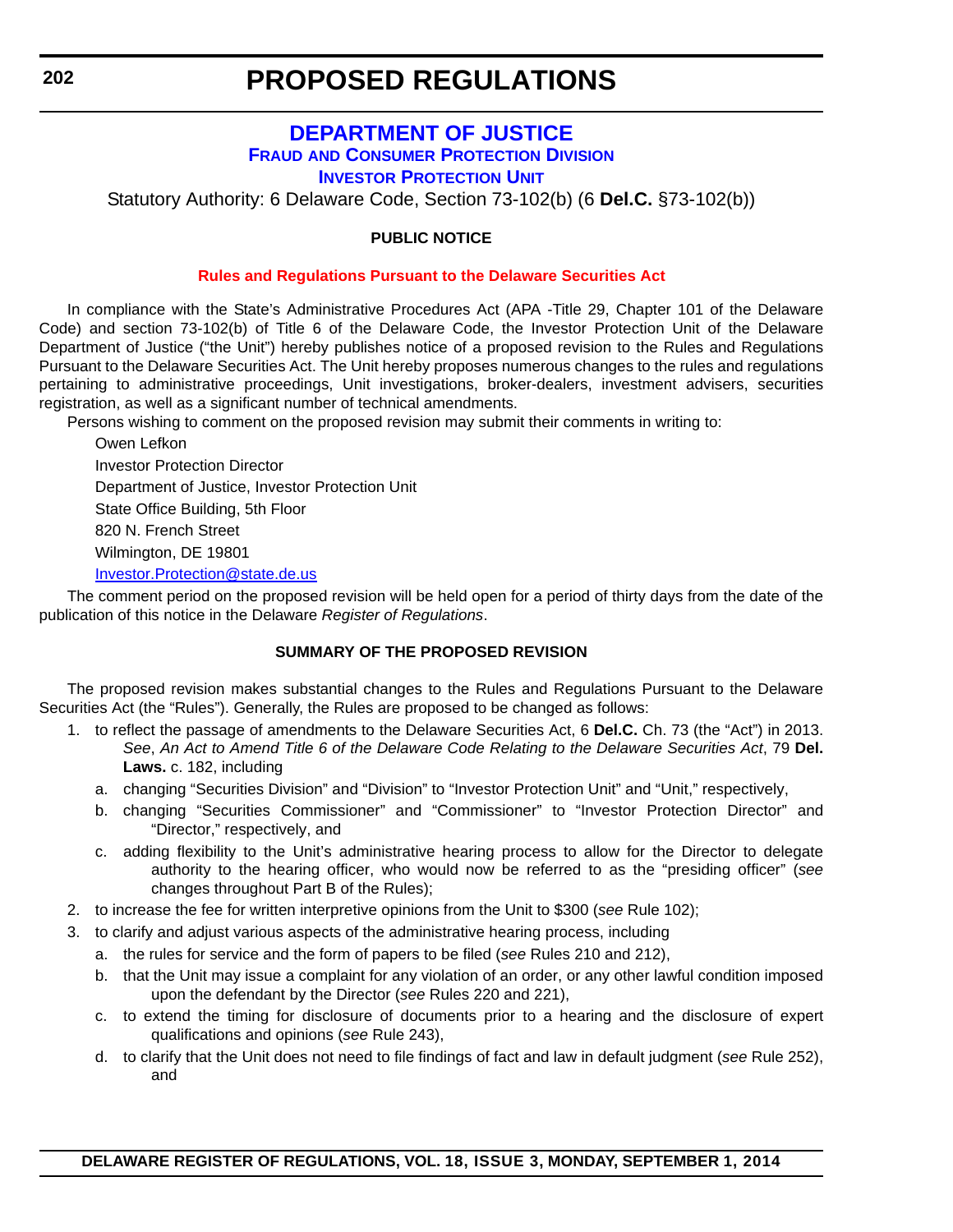- e. to clarify the respective roles of Unit and the Director with respect to summary orders, including that a summary order requires action by either the Unit or the Director, but not necessarily both (*see* Rules 260, 261, 262, and 264);
- 4. to clarify the process, authority, and parameters for issuing subpoenas in administrative proceedings and investigations (*see* Rules 203 and 304);
- 5. to add a fee for Form D notice filings required under Section 73-204(e) of the Act, which fee is proposed to be set at one half of one percent of the maximum aggregate offering price of securities to be offered in Delaware during the initial registration period, but not less than \$200.00 or more than \$1000.00 (*see* Rule 404);
- 6. to impose a late fee for failing to pay a required fee on time (*see* Rule 404);
- 7. to require Form D notice filings to be made earlier than the current 15 day period if an earlier filing is required by the SEC (*see* Rule 406);
- 8. to conform the Rules to existing practice for the processing of registration applications whereby applications for registration are not complete until processed through CRD or IARD (as the case may be) and the prerequisites of registration with the SEC, FINRA, and/or the applicant's home state (as the case may be) are met (*see* Rules 600, 601, 700 and 701);
- 9. to establish that the suitability standard for broker-dealers and investment advisers is revised to clarify that the standard applies to recommended investment strategies, as well as recommended purchase and sale transactions (*see* Rules 609(b)(3), 609(d)(4)-(6), and 709(a)(1));
- 10. to update the standards of practice for investment advisers having custody of client funds (*see* Rule 708);
- 11. to clarify the supervisory responsibility of investment adviser and broker-dealer firms (*see* Rules 609(b)(4) and 709(a)(4));
- 12. to clarify that a broker-dealer's violation of any conduct rule promulgated by FINRA is a dishonest and unethical practice (*see* Rule 609(b)(28));
- 13. to impose a requirement on broker-dealers and investment advisers with a place of business in Delaware to post a public notice of registration in such place of business, which public notice states:

Investment firms and professionals in Delaware must be registered with the Investor Protection Unit of the Delaware Department of Justice. This firm has been so registered. Registration does not mean this business has been approved or reviewed by the Investor Protection Unit.

To check the registration status of any investment firm or professional in Delaware, or to file a complaint with the Investor Protection Unit, please call (302)577-8424 or e-mail Investor.Protection@state.de.us.

(*see* Rules 611 and 712); and

14. to add an exemption from registration for certain investment advisers who are also exempt from federal registration as private fund advisers (*see* Rule 711).

The proposed revision also makes a variety of technical changes that correct stale citations, delete references to entities that no longer exist, modernize the use of language, eliminate inapplicable grandfathering provisions, and make stylistic changes for the sake of uniformity.

### **Securities Investor Protection Unit**

#### **Rules and Regulations Pursuant to the Delaware Securities Act**

**\*Please Note: Due to the size of the proposed regulation, it is not being published here. A copy of the regulation is available at:**

**[Rules and Regulations Pursuant to the Delaware Securities Act](http://regulations.delaware.gov/register/september2014/proposed/18 DE Reg 202 09-01-14.htm)**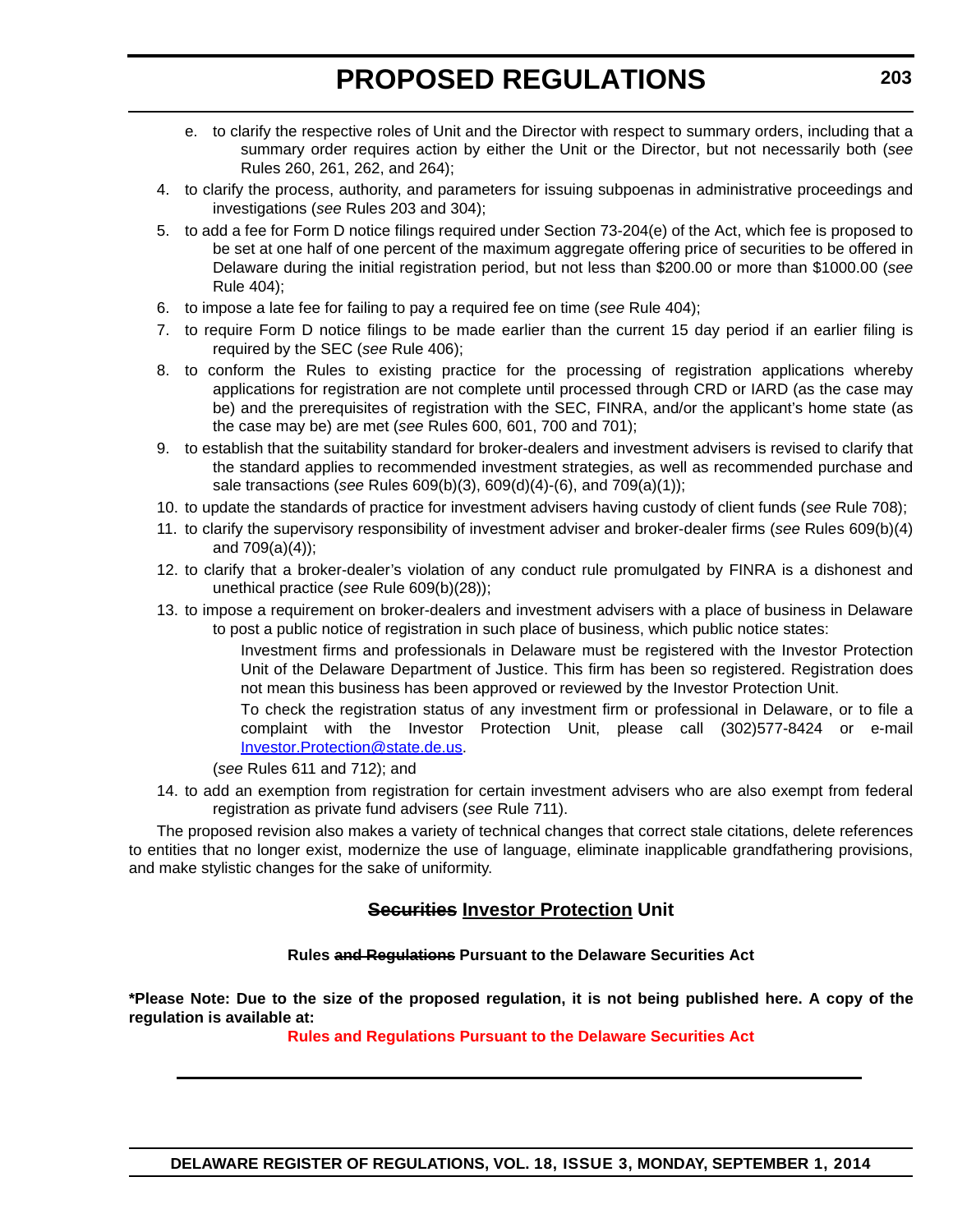# <span id="page-34-0"></span>**[DEPARTMENT OF NATURAL RESOURCES AND ENVIRONMENTAL](http://www.dnrec.delaware.gov/swc/Pages/portal.aspx)  CONTROL**

**DIVISION OF WATERSHED STEWARDSHIP**

Statutory Authority: 7 Delaware Code, Chapter 40 (7 **Del.C.** Ch.40) 7 **DE Admin. Code** 5101

#### **[5101 Sediment and Stormwater Regulations](#page-3-0)**

### **REGISTER NOTICE**

**SAN # 2014-06**

#### **1. TITLE OF THE REGULATIONS:**

5101 Sediment and Stormwater Regulations

#### **2. BRIEF SYNOPSIS OF THE SUBJECT, SUBSTANCE AND ISSUES:**

Sections 1.5, 1.7, 1.13, 1.14, 3.11, 4.1, 4.5, 5.1, 6.1 have been revised and definition of "functional equivalency" added to the regulations. These changes are made to clarify that the Technical Document that supports the regulations is guidance to be used as a reference for compliance and is not the only means of complying with the regulations. Functionally equivalent methods to those provided in the Technical Document may be considered on a case-by-case basis.

In addition, typographical errors have been addressed.

#### **3. POSSIBLE TERMS OF THE AGENCY ACTION:**

There is no sunset date for this regulation.

#### **4. STATUTORY BASIS OR LEGAL AUTHORITY TO ACT:**

Title 7, Delaware Code, Chapter 40, the Sediment and Stormwater Law

### **5. OTHER REGULATIONS THAT MAY BE AFFECTED BY THE PROPOSAL:**

No other regulations are affected by these proposed regulation revisions.

#### **6. NOTICE OF PUBLIC COMMENT:**

The Department of Natural Resources and Environmental Control (DNREC) Division of Watershed Stewardship will conduct a public hearing on proposed revisions **Regulation No. 5101 Sediment and Stormwater Regulations** to clarify that the Technical Document that supports the regulations is guidance to be used as a reference for compliance and is not the only means of complying with the regulations. Functionally equivalent methods to those provided in the Technical Document may be considered on a case-by-case basis.

The public hearing on this proposed revision of **Regulation No. 5101 Sediment and Stormwater Regulations** will be held Thursday, September 25, 2014, at 6:00 p.m. in the DNREC Auditorium, Richardson and Robbins Building, 89 Kings Highway, Dover, DE 19901.

The proposed regulation revisions may be inspected at the Department's Richardson and Robbins Building office located at 89 Kings Highway, Dover, DE 19901 or on the DNREC Division of Watershed Stewardship's Sediment and Stormwater Program website:

<http://www.dnrec.delaware.gov/swc/Drainage/Pages/Reg-Revisions-2014.aspx>

For additional information or any appointments to inspect the proposed regulation revisions at DNREC, please contact Elaine Webb, DNREC Sediment and Stormwater Program, 89 Kings Highway, Dover, DE 19901, (302) 739-9921, [Elaine.Webb@state.de.us](mailto:Elaine.Webb@state.de.us).

Interested parties shall submit comments in writing on the proposed regulation revisions by the end of the comment period, October 10, 2014, to Elaine Webb and/or statements and testimony may be presented either

**DELAWARE REGISTER OF REGULATIONS, VOL. 18, ISSUE 3, MONDAY, SEPTEMBER 1, 2014**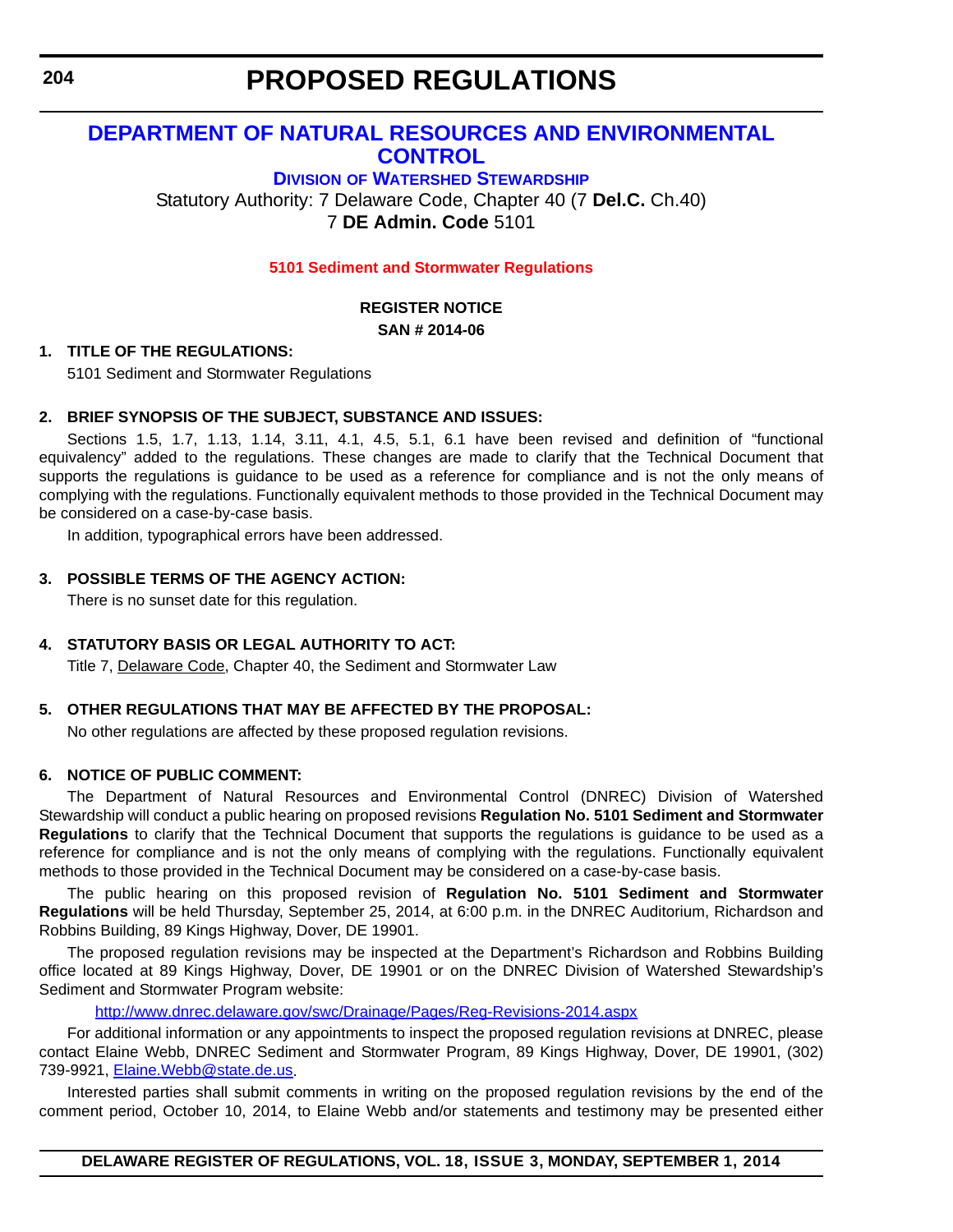orally or in writing at the September 25, 2014 public hearing. It is requested that those interested in presenting statements at the public hearing register in advance and that written statements and comments be addressed to:

Elaine Webb DNREC – Sediment and Stormwater Program 89 Kings Highway Dover, DE 19901

#### **7. PREPARED BY:**

Elaine Webb (302) 739-9921 August 13, 2014 Email address [elaine.webb@state.de.us](mailto:elaine.webb@state.de.us)

#### **5101 Sediment and Stormwater Regulations**

#### **1.0 General Provisions**

#### *(Break in Continuity Within Section)*

- 1.3 Applicability
	- 1.3.1 On the effective date of these regulations and after January 1, 2014, unless a particular activity is exempted by these regulations, a person shall not disturb land without an approved Sediment and Stormwater Management Plan from the Department or Delegated Agency. A Sediment and Stormwater Management Plan shall not be approved for a property unless it is consistent with the following items:
		- 1.3.1.1 These regulations;
		- 1.3.1.2 7 **Del.C.** Ch. 40, relating to erosion and sediment control and stormwater management;
		- 1.3.1.3 7 **Del.C.** Ch. 60, relating to the development, utilization, and control of the land, water, underwater and air resources of the State, and;
		- 1.3.1.4 *Regulations Governing the Control of Water Pollution*, Section 9.1.02, known as Special Conditions for Stormwater Discharges Associated with Construction Activities.
	- 1.3.2 Applicability of these regulations for plans that have been approved to comply with previous regulations shall be consistent with the following:
		- 1.3.2.1 Plans approved to comply with previous regulations where construction has not commenced on the effective date of these regulations January 1, 2014 may have the plan approval extended under the requirements of the previous regulations in subsequent three-year approval periods. Any plan approved to comply with previous regulations must commence construction no later than six years following the effective date of these regulations December 31, 2019. A plan approved to comply with previous regulations where construction has not commenced within six years following the effective date of these regulations by December 31, 2019 shall expire and a new plan in compliance with these regulations shall be submitted to the Department or Delegated Agency for review and approval before commencement of construction.

#### *(Break in Continuity Within Section)*

- 1.5 Variances
	- 1.5.1 The Department may grant a variance from any requirement of these regulations in accordance with the provisions of 7 **Del.C.** §6011.
	- 1.5.2 The Department may grant a temporary emergency variance from any requirement of these regulations in accordance with the provisions of 7 **Del.C.** §6012.
	- 1.5.3 Excluding items covered by 1.7 Offset Provisions, the Department shall consider and decide applications for a variance from the provisions of these Regulations or the technical documents if all of the following are established by the applicant.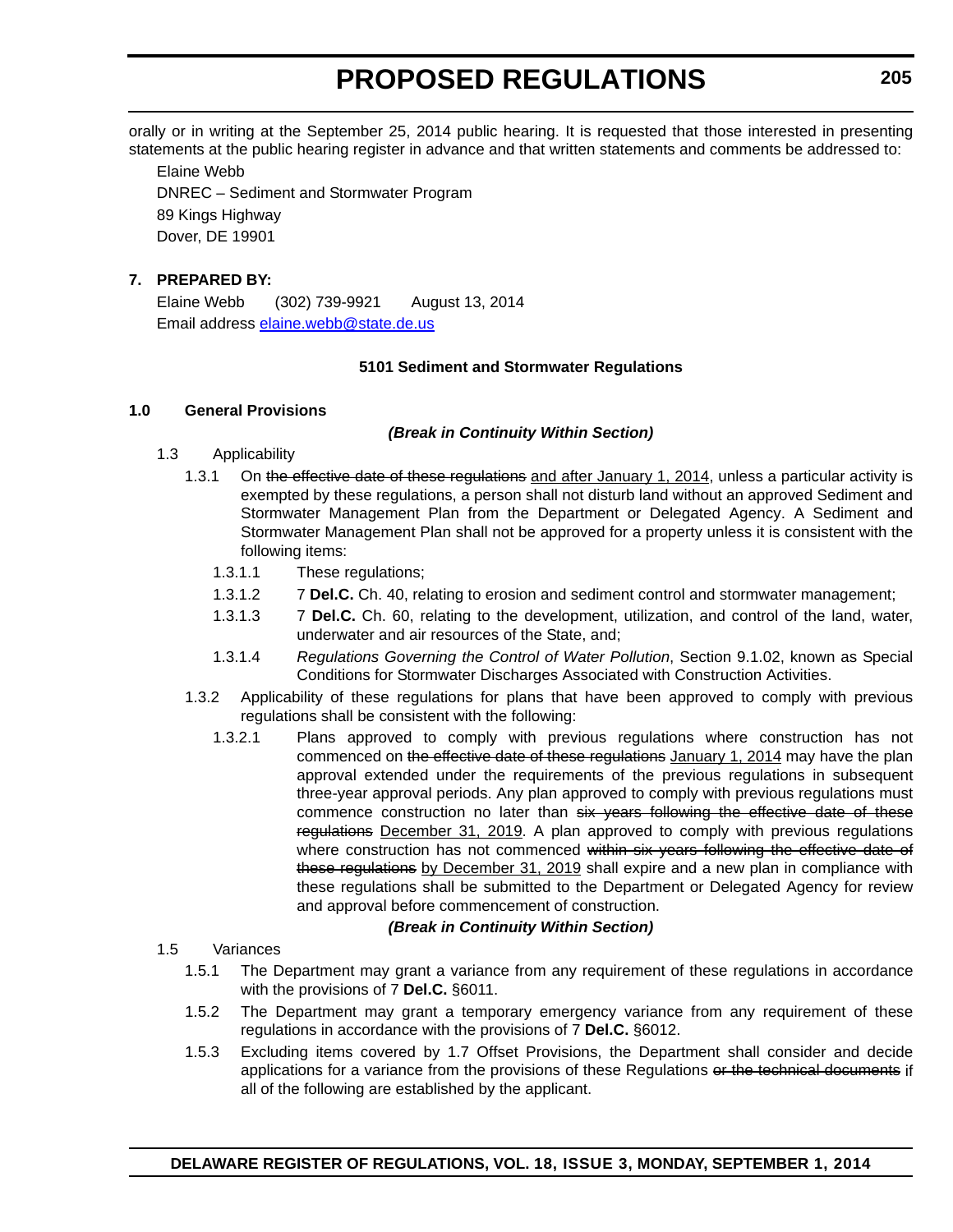- 1.5.3.1 The variance sought will not be detrimental to the environment or contrary to law, or these Regulations, or the technical documents.
- 1.5.3.2 Owing to special conditions or an unusual situation, a literal interpretation of these Regulations or the technical documents will result in hardship to the owner of the property in question.

### *(Break in Continuity Within Section)*

- 1.7 Offset Provisions
	- 1.7.1 The Department may require an offset as an alternative to full or partial compliance with the Resource Protection Event requirements as provided in Sections 5.2 and 5.6.3 of these regulations.
	- 1.7.2 Offset requirements shall be subject to Departmental review and approval as well as to the public notice requirements of 7 **Del.C.** §6004.
	- 1.7.3 Procedures for determining offset requirements shall options may be developed by the Department and published in the technical document supplement to these regulations.

## *(Break in Continuity Within Section)*

- 1.13 The Department is responsible for the implementation and supervision of the sediment and stormwater program which is established by 7 **Del.C.** Ch. 40. The program shall be administered pursuant to these regulations. The Department may also develop and maintain a Technical Document to serve as a guide for the regulated community and Delegated Agencies in complying with Chapter 40 and these regulations.
- 1.14 Technical Document
	- 1.14.1 The Technical Document may include policies, procedures, technical specifications and other advisory documents as deemed necessary by the Department to carry out implementation and supervision of the sediment and stormwater program.
	- 1.14.2 The Technical Document, as well as any revisions or subsequent updates, shall be adopted following public notice requirements in accordance with 7 **Del.C.** §6004.
	- 1.14.3 The Technical Document may be utilized as a reference for all activities subject to these regulations. Alternative measures that provide functional equivalency to the policies, procedures, technical specifications and other advisory provisions contained in the Technical Document and meet the provisions of these regulations may be considered on a case-by-case basis following Departmental review and approval.
- 1.14 All activities subject to these regulations shall comply with the design criteria and meet the minimum standards developed and published by the Department and shall follow Department policy, procedures and guidelines as set forth in accompanying technical documents. Revisions or updates to any of these documents shall be adopted following public notice requirements in accordance with 7 **Del.C.** §6004.

### **2.0 Definitions**

The following words and terms, when used in this regulation, shall have the following meaning unless the context clearly indicates otherwise:

### *(Break in Continuity Within Section)*

**"Functional Equivalency"** means alternative measures that are consistent with the policies, procedures, technical specifications, and advisory provisions found in the Technical Document, and which satisfy these Regulations.

*(Break in Continuity Within Section)*

### **3.0 Plan Approval Procedures and Requirements**

*(Break in Continuity Within Section)*

3.5 Review Procedures for Plan Submittals

*(Break in Continuity Within Section)*

### **DELAWARE REGISTER OF REGULATIONS, VOL. 18, ISSUE 3, MONDAY, SEPTEMBER 1, 2014**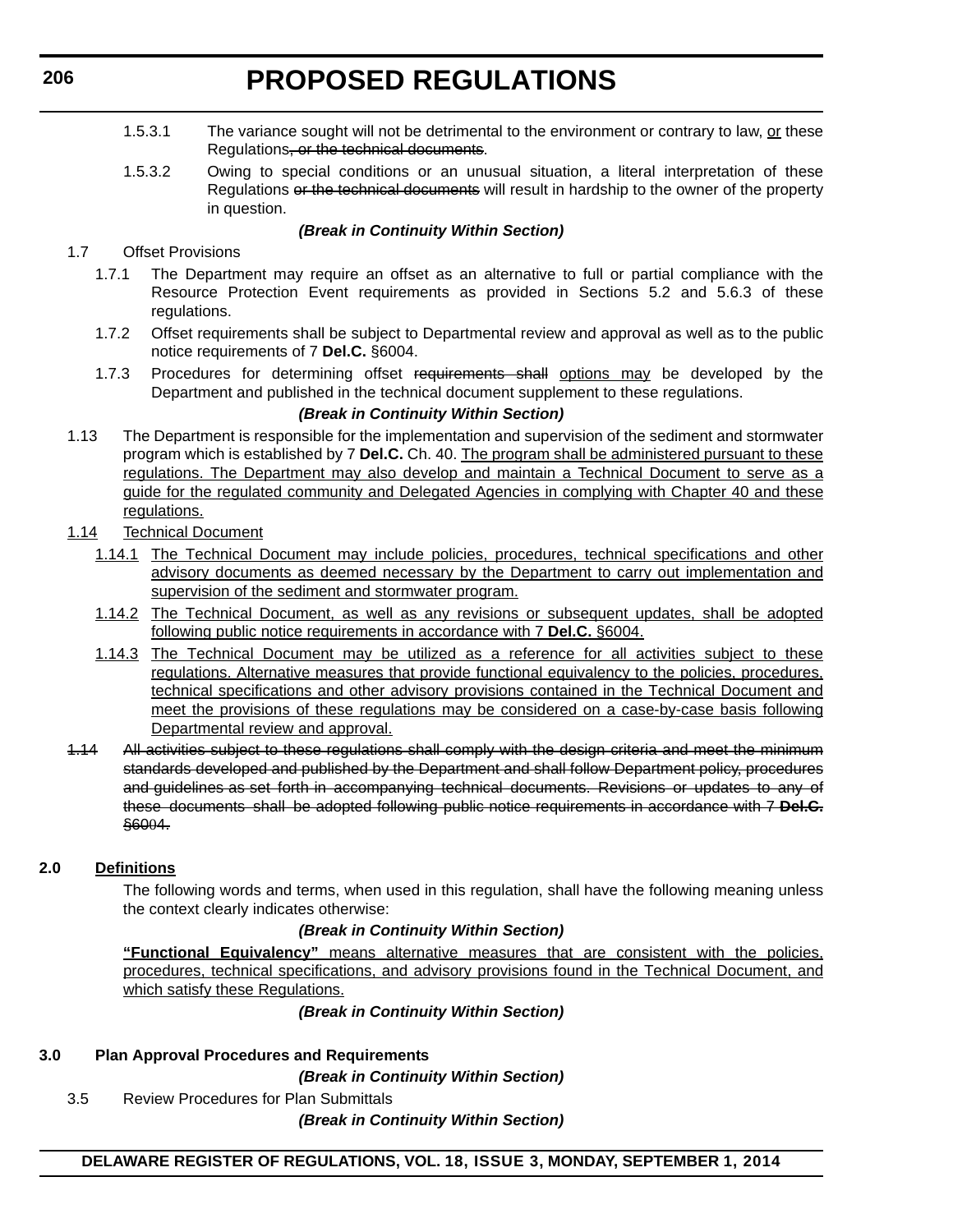3.5.6 Administratively complete sediment and stormwater management plans, as determined by Department policy, that have been submitted for review and ultimate approval before the effective date of these regulations January 1, 2014 shall be subject to the regulations in effect at the time that the plan was first submitted to the Department or Delegated Agency. Unless administratively extended by the Department, a plan undergoing the review process on the effective date of these regulations January 1, 2014 but is not approved within eighteen months of the effective date of these regulations January 1, 2014 shall be subject to these regulations.

#### *(Break in Continuity Within Section)* 3.8 Plan Certifications

3.8.1 All detailed plans submitted for review shall be prepared, signed, dated, and sealed by a Licensed Professional in the State of Delaware. It is the obligation of the Licensed Professional in the State of Delaware to ensure that the design of construction site stormwater management Imps best management practices (BMPs) and post construction stormwater management systems meet the requirements in these regulations.

### *(Break in Continuity Within Section)*

### 3.11 Post Construction Verification Documents

- 3.11.1 Post construction verification documents shall be submitted to the Department or Delegated Agency within 60 calendar days of completion for stormwater management systems. The post construction verification documents shall compare the designed and constructed elements of the stormwater management system, meet the criteria for post construction verification documents in the Department or Delegated Agency checklist, and bear the seal of a Licensed Professional in the State of Delaware. A final construction review and approval by the Department or Delegated Agency is required before a financial guarantee shall be released, and before a Notice of Completion may be issued.
- 3.11.2 Only those post construction verification documents that comply with the Department or Delegated Agency policies, procedures and guidelines shall be considered acceptable.

### **4.0 Performance Criteria for Construction Site Stormwater Management**

4.1 All construction site stormwater management Imps shall conform to the design criteria and meet the minimum standards and specifications contained in the Delaware Erosion and Sediment Control Handbook, and approved supplements. Revisions or updates to any of these documents shall be adopted in compliance with public notice requirements in accordance with 7 **Del.C.** §6004. The Technical Document may be utilized as a reference for the design and preparation of construction site stormwater management plans. Alternative measures that provide functional equivalency may be considered on a case-by-case basis in accordance with Section 1.14 of these Regulations.

### *(Break in Continuity Within Section)*

- 4.5 Stabilization
	- 4.5.1 Following soil disturbance or re-disturbance, Permanent or Temporary Stabilization shall be completed for perimeter sediment controls, topsoil stockpiles, and all other disturbed or graded areas on the project site within 14 calendar days unless more restrictive Federal requirements apply.
	- 4.5.2 Documentation of soil testing and materials used for temporary or permanent stabilization including but not limited to soil test results, seed tags, soil amendment tags, etc. shall be provided to the Department or Delegated Agency to verify that the permanent or temporary stabilization has been completed in accordance with the approved plan and the standards and specifications of the Delaware Erosion and Sediment Control Handbook.
	- 4.5.3 The Department or Delegated Agency shall have the discretion to may require additional soil testing and reapplication of permanent or temporary stabilization in accordance with the specification provided specifications in the Delaware Erosion and Sediment Control Handbook, or alternative measures that provide functional equivalency.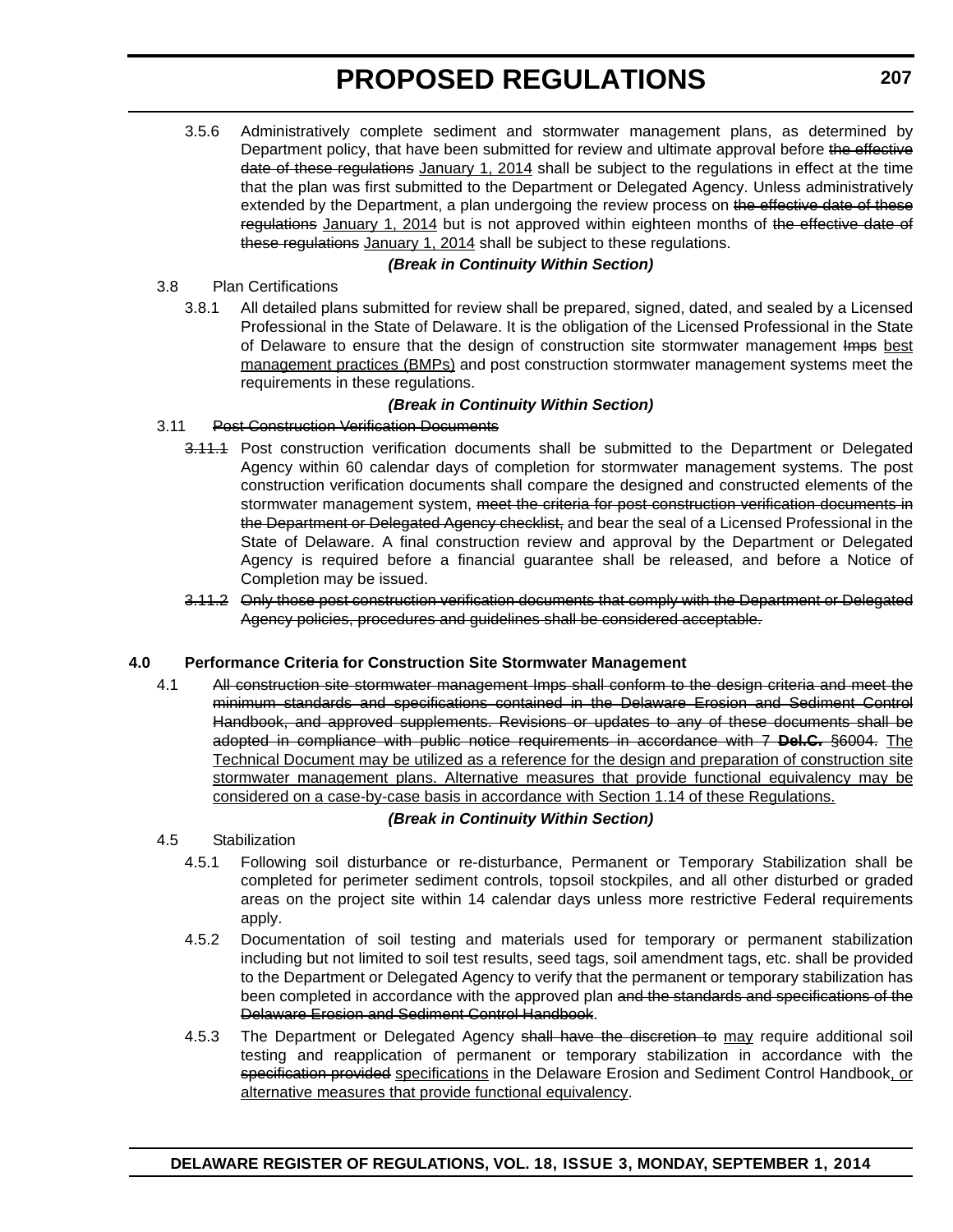4.5.4 Release of either a financial guarantee or issuance of Notice of Completion or both shall not occur until final stabilization of exposed areas is achieved.

## **5.0 Performance Criteria for Post Construction Stormwater Management**

5.1 All items under this section, including design and construction of stormwater management systems, shall conform to the design criteria and meet the minimum standards and specifications established by Department policy, procedures and guidelines as set forth in accompanying technical documents. Revisions or updates to any of these documents shall be adopted in compliance with public notice requirements in accordance with 7 D**el.C.** §6004. The Technical Document may be utilized as a reference for the design and preparation of post construction stormwater management plans. Alternative measures that provide functional equivalency may be considered on a case-by-case basis in accordance with Section 1.14 of these Regulations.

## *(Break in Continuity Within Section)*

- 5.6 Redevelopment Criteria
	- 5.6.1 The Department recognizes the benefits of redevelopment. The requirements under this section are intended to encourage redevelopment while establishing compliance criteria that meet the overall goals and intent of these regulations.
	- 5.6.2 In the case of Brownfield development of a contaminated site or Brownfield, a remediation plan approved by the Department may meet the stormwater management goals and the intent of these regulations with prior consent and subsequent approval by the Department. *(Break in Continuity Within Section)*

### **6.0 Construction Review of Sediment and Stormwater Management Plan**

- 6.1 Owner Responsibilities
	- 6.1.1 The Owner shall ensure that all elements of the approved Sediment and Stormwater Management Plan are implemented and construction site stormwater management BMPs and post construction stormwater management systems are installed and maintained in accordance with that plan. All construction sites shall comply with these regulations.
	- 6.1.2 The Owner shall may refer to the specifications contained in the Handbook or take functionally equivalent measures to install and maintain construction site stormwater management BMPs in accordance with the standards and specifications contained in the Delaware Erosion and Sediment Control Handbook, and approved supplements the approved plan.

### *(Break in Continuity of Sections)*

**\*Please Note: As the rest of the sections were not amended they are not being published. A copy of the regulation is available at:**

### **[5101 Sediment and Stormwater Regulations](http://regulations.delaware.gov/register/september2014/proposed/18 DE Reg 204 09-01-14.htm)**

**[DEPARTMENT OF SAFETY AND HOMELAND SECURITY](http://date.delaware.gov/OABCC/index.shtml) OFFICE OF THE ALCOHOLIC BEVERAGE CONTROL COMMISSIONER** Statutory Authority: 4 Delaware Code, Section 304(a) (4 **Del.C.** §304(a))

## **PUBLIC NOTICE**

### **[Alcoholic Beverage Control Regulations](#page-3-0)**

**A. Type of Regulatory Action Required** Amendments to Existing Regulations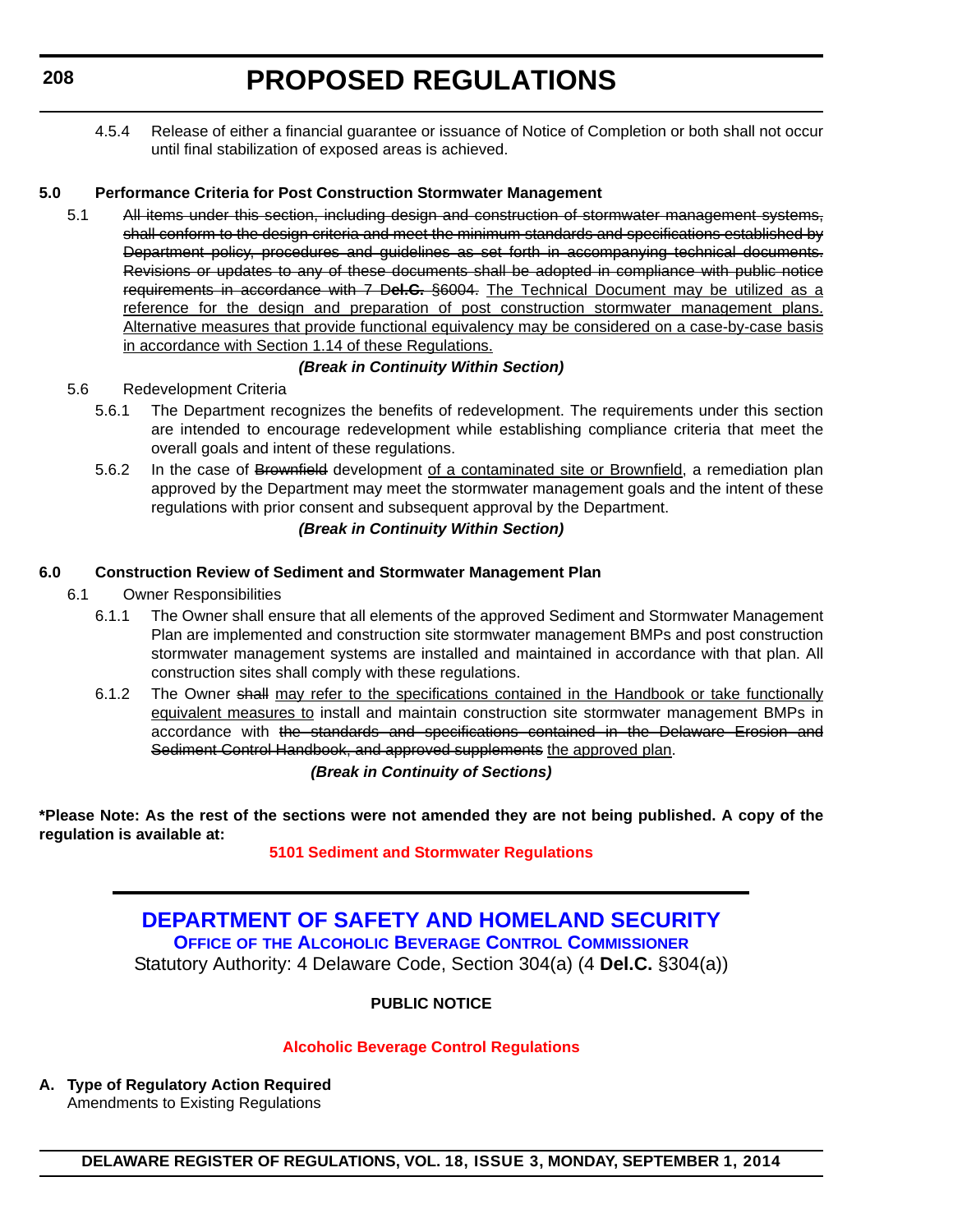### **B. Synopsis of Subject Matter of the Regulation**

The Office of the Alcoholic Beverage Control Commissioner intends to amend Title 4 of the Delaware Administrative Code by revising the existing regulations to reflect the current regulatory environment. These amendments will update the regulations to control the manner of the sale of alcoholic beverages to protect the public safety and insure that the sales are in the best interest of the public.

Persons wishing to present their views regarding this matter may do so at public hearings to be held in each county. The hearings will be held as follows:

- Wednesday, September 24, 2014 at 10:00 a.m. in the third floor conference room of the Carvel Building, 820 N. French Street, Wilmington, DE;
- Tuesday, September 30, 2014 at 1:00 p.m. in the DNREC auditorium, 89 Kings Highway, Dover, DE; or
- Wednesday, October 1, 2014 at 2:00 p.m. in the Sussex County Council Chambers, Administrative Building, The Circle, Georgetown, DE.

Written comments will be accepted until close of business on October 20, 2014. Written comments should be submitted to Lauren Shinault, Regulation Review, Office of the Alcoholic Beverage Control Commissioner, Carvel Building 3rd Floor, 820 N. French Street, Wilmington, Delaware 19801. A copy of these regulations may be viewed at the above address.

### **\* Please Note: Due to the size and extent of the revisions they are not printed here. A PDF version is available at the following link.**

### **[Alcoholic Beverage Control Regulations](http://regulations.delaware.gov/register/september2014/proposed/AlcoholicBeverageRegulations.pdf)**

**OFFICE OF [THE ALCOHOLIC BEVERAGE CONTROL COMMISSIONER](http://date.delaware.gov/OABCC/index.shtml)** Statutory Authority: 4 Delaware Code, Section 304(a) (4 **Del.C.** §304(a))

### **PUBLIC NOTICE**

### **[1407 A Rule Pertaining to Movie Theaters](#page-3-0)**

**A. Type of Regulatory Action Required** New Regulation

### **B. Synopsis of Subject Matter of the Regulation**

The Office of the Alcoholic Beverage Control Commissioner intends to amend Title 4 of the Delaware Administrative Code by adding a new regulation governing the dispensing and consumption of alcoholic liquors in movie theaters. This regulatory addition is required due to passage of House Bill 299, which was effective on July 15, 2014. The legislation required the Commissioner to promulgate such rules and regulations with respect to the enforcement, including procedures to prevent the consumption of alcohol in movie theaters by those under 21 years old, or furtherance of the objectives and provisions of the legislation as the Commissioner may deem necessary.

Persons wishing to present their views regarding this matter may do so at public hearings to be held in each county. The hearings will be held as follows:

- Wednesday, September 24, 2014 at 10:00 a.m. in the third floor conference room of the Carvel Building, 820 N. French Street, Wilmington, DE;
- Tuesday, September 30, 2014 at 1:00 p.m. in the DNREC auditorium, 89 Kings Highway, Dover, DE; or
- Wednesday, October 1, 2014 at 2:00 p.m. in the Sussex County Council Chambers, Administrative Building, The Circle, Georgetown, DE.

Written comments will be accepted until close of business on October 20, 2014. Written comments should be submitted to Lauren Shinault, Regulation Review, Office of the Alcoholic Beverage Control Commissioner, Carvel Building 3rd Floor, 820 N. French Street, Wilmington, Delaware 19801. A copy of these regulations may be viewed at the above address.

**DELAWARE REGISTER OF REGULATIONS, VOL. 18, ISSUE 3, MONDAY, SEPTEMBER 1, 2014**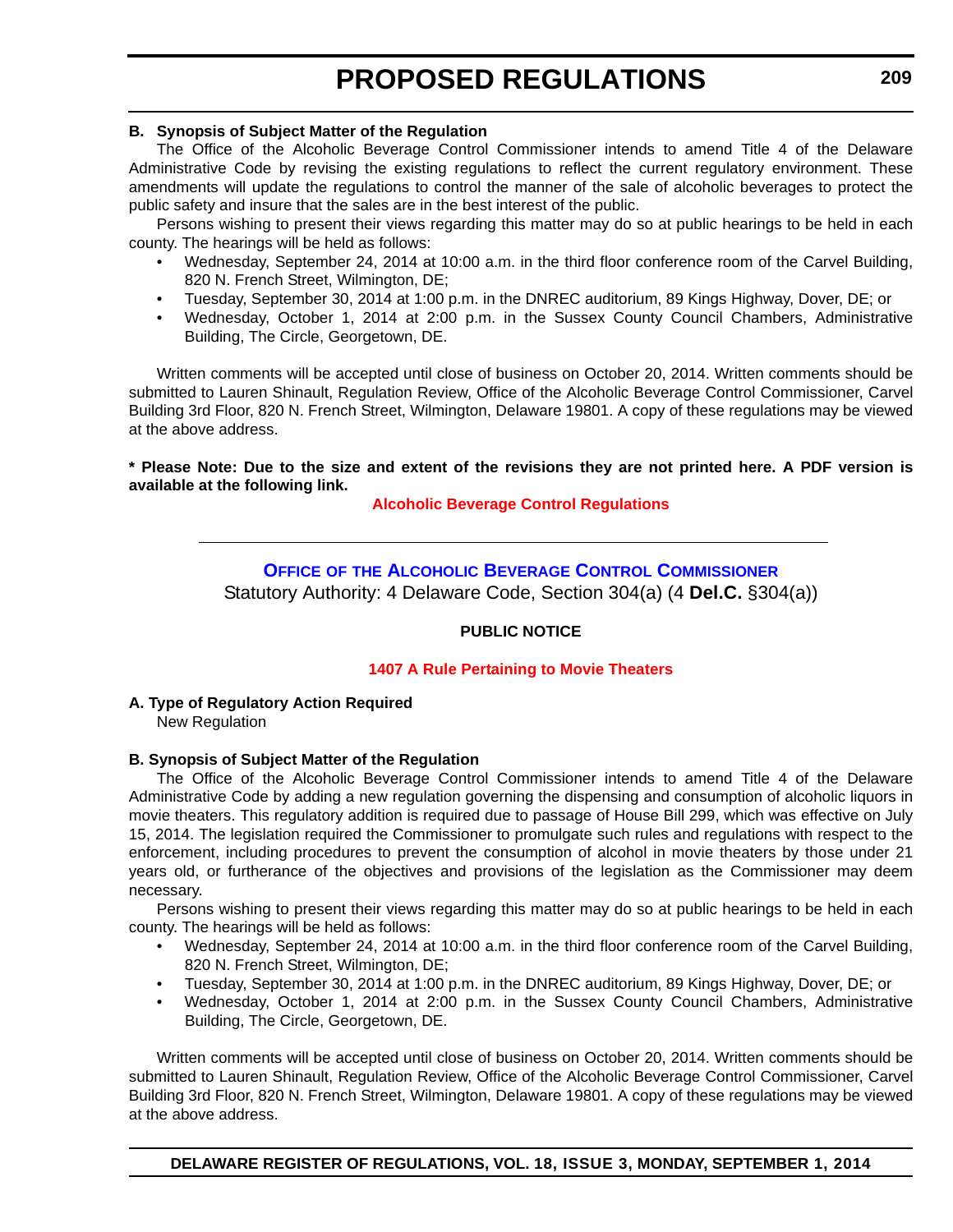## **1407 A Rule Pertaining to Movie Theaters**

## **1.0 Purpose**

This rule is promulgated pursuant to the Commissioner's authority to regulate the time, place, and manner in which alcoholic liquors are sold and dispensed (4 **Del.C.** §304). In addition, it is the purpose of this rule to implement and clarify the Commissioner's authority to license a movie theater to sell alcoholic liquors for consumption on any portion of the premises approved by the Commissioner (4 **Del.C.** §512 (f)). In accordance with these statutes alcoholic liquors may be sold or dispensed in a manner consistent with Title 4 of the Delaware Code and Commissioner Rules.

By the promulgation of this rule, the Commissioner finds that alcoholic liquors may be sold and consumed on the premises of a movie theater that has been approved by the Commissioner in accordance with the provisions of this rule.

### **2.0 Definitions**

For purposes of this regulation, the following definitions shall apply.

"**Alcoholic beverage**" means a beverage consisting of no more than sixteen (16) ounces of beer, eight (8) ounces of wine, or two (2) ounces of spirits.

"**Movie theater**" means an indoor facility used to host showings of motion pictures which:

- a. has a capacity of at least 500 patrons for any single movie showing or for showing of multiple movies in separate theaters at the same time;
- b. shall host a minimum of 250 movie showings in any calendar year and shall be open at least 5 days a week;
- c. has video cameras in each theater auditorium that allows supervision of movie patrons from a centralized or remote location during a movie showing; and
- d. has a separate bar or location where alcohol is sold, served or dispensed that is separated from where food and non-alcoholic drink are sold.

### **3.0 Approved Course Required**

All movie theater managers and employees involved in serving alcohol must successfully complete within 30 days from employment an approved course on the responsible service of alcoholic beverages.

# **4.0 Minors Prohibited**

No minors are permitted to stand or sit at the bar or counter where alcoholic beverages are sold, served or consumed.

### **5.0 Dispensing Limitations**

No more than one (1) alcoholic beverage may be sold to a patron at a time who is at least twenty-one (21) years old and no more than two (2) alcoholic beverages may be sold per patron per movie showing. The alcoholic beverage must be dispensed in a container that is clearly different from other non-alcoholic drinks and the patron purchasing the alcoholic beverage must be identified by a wrist band or similar means.

### **6.0 Inspection Required**

A server trained individual must physically inspect each theater at least once during each movie showing to ensure that persons under the age of twenty-one (21) are not consuming alcohol.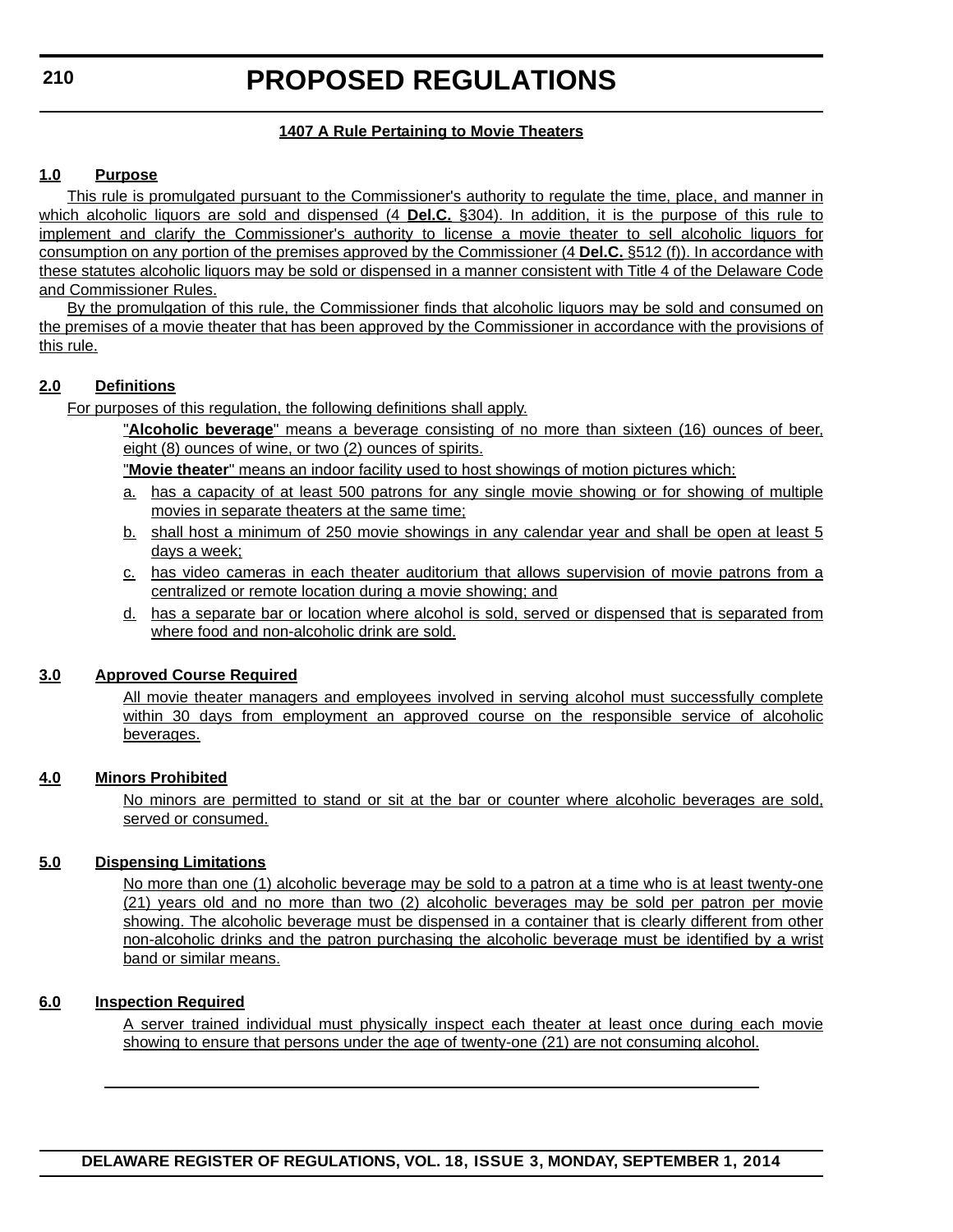### **DIVISION [OF STATE POLICE](http://dsp.delaware.gov/)**

# **1300 BOARD OF EXAMINERS OF PRIVATE INVESTIGATORS & PRIVATE SECURITY AGENCIES** Statutory Authority: 24 Delaware Code, Section 1304 (24 **Del.C.** §1304) 24 **DE Admin. Code** 1300

### **PUBLIC NOTICE**

#### **[1300 Board of Examiners of Private Investigators & Private Security Agencies](#page-3-0)**

Notice is hereby given that the Board of Examiners of Private Investigators and Private Security Agencies, in accordance with 24 **Del.C.** Ch. 13 proposes to amend Rule 4.0 - Training Requirements - requiring all instructors to take the class and pass the test; Rule 6.0 - Criminal Offenses - gives Professional Licensing Section the authority to deny applicants; Rule 10.0 - Uniforms, Patches, Badges, Seals, Vehicular Markings - general housekeeping. If you wish to view the complete Rules, contact Ms. Peggy Anderson at (302) 672-5304. Any persons wishing to present views may submit them in writing, by September 30, 2014, to Delaware State Police, Professional Licensing, P.O. Box 430, Dover, DE 19903.

#### **1300 Board of Examiners of Private Investigators & Private Security Agencies** *(Break in Continuity of Sections)*

#### **4.0 Training Requirements**

#### *(Break in Continuity Within Section)*

- 4.5 Instructors for the sixteen (16) hours of training must take a Train the Trainer session through the Professional Licensing Section. Updates to the training curriculum will be sent out as approved and shall be implemented into the course of instruction. An instructors test shall be mandatory with a passing grade of 75%. If this test is failed, the instructor shall re-take the session and the test until receiving a passing grade before being approved.
	- 4.5.1 Instructors that have previously taken the class and the test must take the instructors test with a passing grade to maintain their instructor approval.
	- 4.5.2 The instructor certification approval may be suspended or revoked as deemed necessary by the Board.

#### *(Break in Continuity of Sections)*

#### **6.0 Criminal Offenses**

- 6.1 In addition to those qualifications set forth in 24 **Del.C.** Ch. 13, no person required to be licensed under this chapter shall be issued a license, if that person has been convicted of Assault III within the last three (3) years.
- 6.2 For the purposes of 24 **Del.C.** Ch. 13, the Board Professional Licensing Section may deny an application for a license or suspend or revoke a license if the applicant or licensee has been convicted of a misdemeanor crime involving moral turpitude. A misdemeanor crime involving moral turpitude includes, but is not limited to, the following crimes in the Delaware Code (or similar crimes under the laws of other jurisdictions):

#### *(Break in Continuity of Sections)*

#### **10.0 Uniforms, Patches, Badges, Seals, Vehicular Markings**

10.1 No person licensed under 24 **Del.C.** Ch. 13 shall wear or display any uniform, patch, or badge, seal, vehicle and the markings, letterhead, business card, advertisement, or other form of publication unless first approved by the Board of Examiners.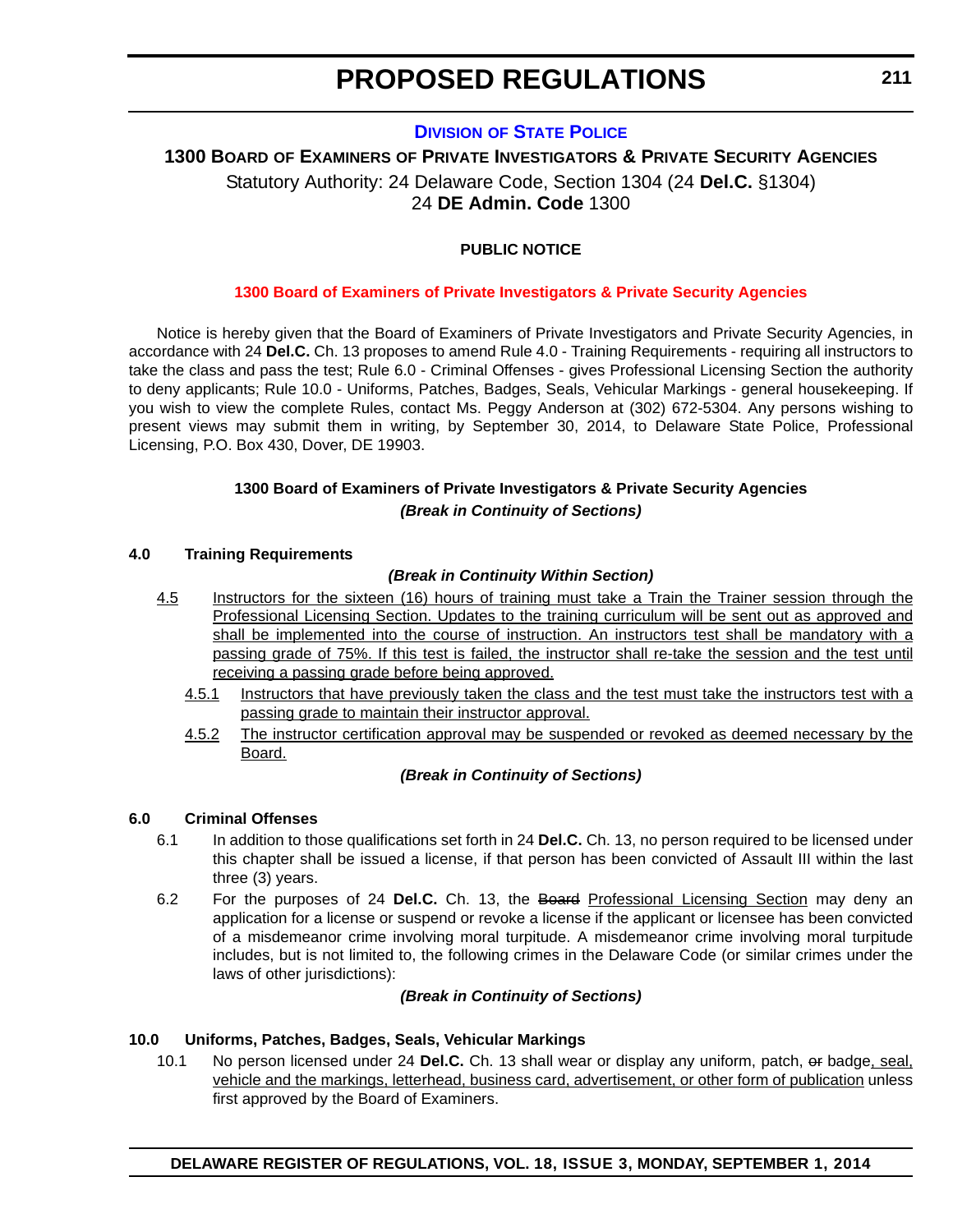- 10.2 The use of "patrol" and/or "officer" on any type of uniform, patch, badge, seal, vehicular marking or any type of advertisement shall first be proceeded by the word "security". Under no circumstances shall a uniform, patch, badge, seal, vehicular marking, letterhead, business card or any type of advertisement any item contain the seal or crest of the State of Delaware, any state of the United States, the seal or crest of any county or local sub division, or any facsimile of the aforementioned seals or crests.
- 10.2 Advertisement and other forms of publications:
- 10.2.1 10.3 No letterhead, business card, advertisement, or other form of publication including but not limited to uniforms, patches, badges, seals, vehicular markings and similar items may be used or displayed unless first approved by the Board of Examiners. No such items will be approved by the Board if the item will mislead the public by confusing the licensee and/or his/her employees with official law enforcement agencies and/or personnel.
- 10.2.2 10.4 All uniforms displaying a patch must contain an approved patch that is not generic in nature. The patch must have the name of the agency printed on it.
- 10.3 10.5Vehicle Identification
	- 10.3.1 No person or entity licensed under 24 **Del.C.** Ch. 13 shall utilize any vehicle in the course of activities covered by said Chapter 13, unless the appearance of the vehicle, including any identifying marking, shall have been first approved by the Board of Examiners using the standards and criteria set forth in this Rule.
	- 10.3.2 The content of any vehicle marking shall be governed by the standards and criteria set forth in Rule 5.1 above.
	- 10.3.3 10.5.1No vehicle utilized for purposes covered by 24 **Del.C.** Ch. 13 shall have an appearance that creates a reasonable likelihood of confusion with a police vehicle used by the Delaware State Police or a law enforcement agency of any state or governmental subdivision. The Board of Examiners shall have discretion to review the appearance of vehicles, and to make comparisons with known law enforcement vehicles, in order to enforce this Rule.
	- 10.3.4 10.5.2In the event that a vehicle is not approved by the Board of Examiners pursuant to this Rule, the Board may indicate what changes to the vehicle appearance would be sufficient to satisfy the standard and criteria set forth above.
	- 10.3.5 10.5.3Auxiliary lights on vehicles, used for patrol, shall be amber and/or clear only. Use of sirens is prohibited.

**\*Please Note: As the rest of the sections were not amended they are not being published. A copy of the regulation is available at:**

**[1300 Board of Examiners of Private Investigators and Private Security Agencies](http://regulations.delaware.gov/register/september2014/proposed/18 DE Reg 211 09-01-14.htm)**

# **[DEPARTMENT OF STATE](http://dpr.delaware.gov/)**

# **DIVISION OF PROFESSIONAL REGULATION**

Statutory Authority: 24 Delaware Code, Section 105(a)(1) (24 **Del.C.** §105(a)(1)) 24 **DE Admin. Code** 100

### **PUBLIC NOTICE**

#### **[100 Board of Accountancy](#page-3-0)**

Pursuant to 24 **Del.C.** §105(a)(1), the Delaware Board of Accountancy has proposed revisions to its rules and regulations. The rules pertaining to firm ownership are amended to clarify that all non-licensee owners of firms must be individuals and must be active participants in the firm.

A public hearing will be held on October 15, 2014 at 9:00 a.m. in the second floor conference room B of the Cannon Building, 861 Silver Lake Boulevard, Dover, Delaware, where members of the public can offer comments

#### **DELAWARE REGISTER OF REGULATIONS, VOL. 18, ISSUE 3, MONDAY, SEPTEMBER 1, 2014**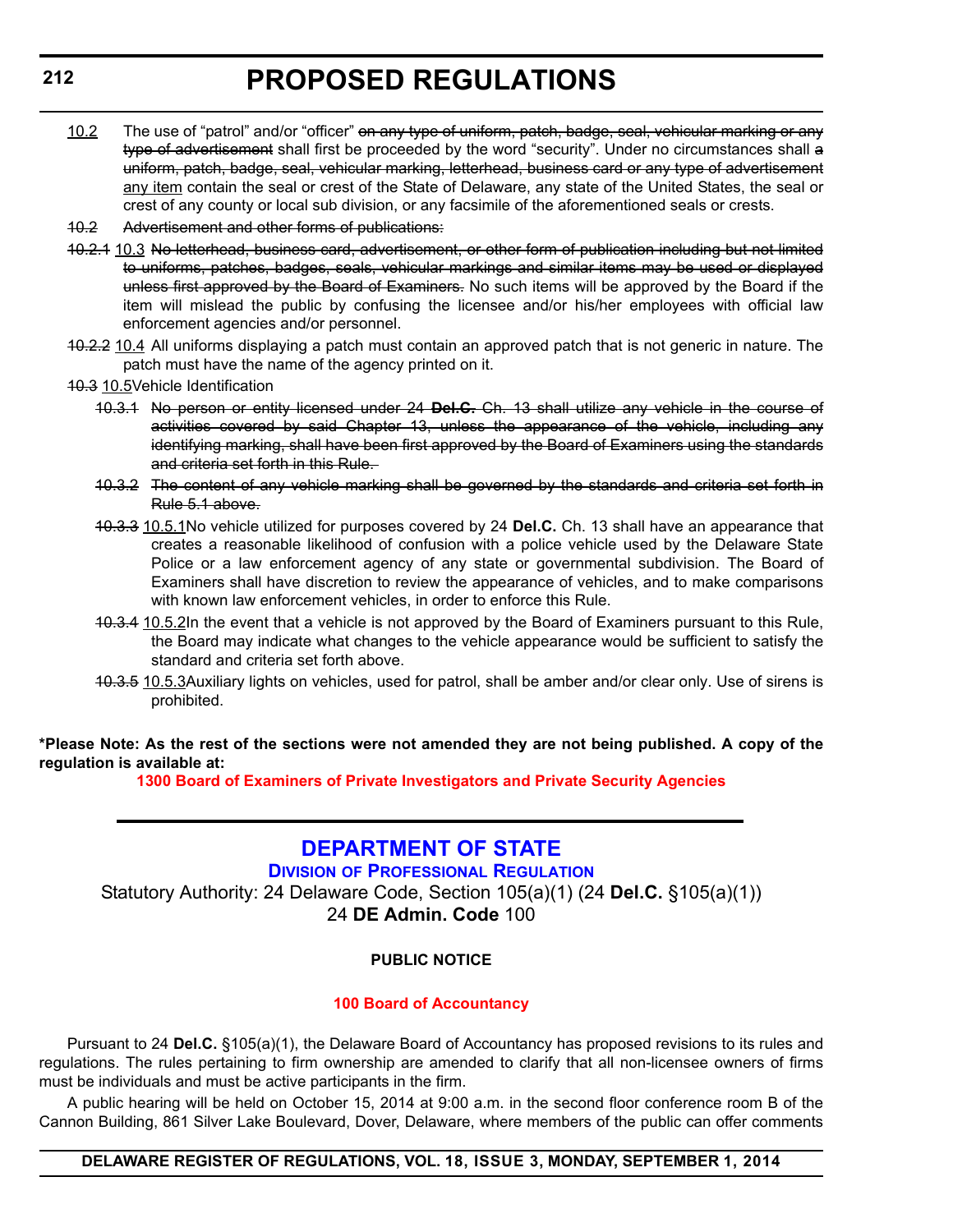A public hearing will be held on October 15, 2014 at 9:00 a.m. in the second floor conference room B of the Cannon Building, 861 Silver Lake Boulevard, Dover, Delaware, where members of the public can offer comments on the amendments to the rules and regulations. Anyone wishing to receive a copy of the proposed rules and regulations may obtain a copy from the Delaware Board of Accountancy, 861 Silver Lake Boulevard, Dover, Delaware 19904. Persons wishing to submit written comments may forward these to the Board at the above address. Written comments will be accepted until October 31, 2014 in accordance with 29 **Del.C.** §10118(a).

# **100 Board of Accountancy** *(Break in Continuity of Sections)*

#### **10.0 Firm Permits to Practice**

### *(Break in Continuity Within Section)*

10.4 Each applicant for issuance or renewal of a firm permit to practice certified public accountancy for a firm with an office or offices in this State shall be required to show that: 1) each principal who performs services in this State, who performs services for a client(s) located in this State, or who is responsible for the accounting work in this State, holds a valid Delaware individual permit to practice certified public accountancy; and 2) each employee holding a certificate who performs services in this State or who performs services for a client(s) located in this State, except for employees who have not as yet accumulated sufficient experience to qualify for a permit under 24 **Del.C.** §107, holds a valid Delaware individual permit to practice certified public accountancy. For purposes of 24 **Del.C.** §111 and this Rule, employees of a firm with its principal offices outside of Delaware that work in excess of eighty (80) hours in this State or who work for a client(s) in this State must have an individual permit to practice. and 3) a simple majority of the ownership of the firm, in terms of financial interests and voting rights of all partners, officers, shareholders, members or managers, belongs to holders of a permit who are licensed in some state, and such partners, officers, shareholders, members or managers, whose principal place of business is in this state, and who perform services in this state hold a valid permit under 24 **Del.C.** §107. Firms may include non-licensee owners provided that all non-licensee owners are individuals of good moral character and are active individual participants in the firm. *(Break in Continuity Within Section)*

**\*Please Note: As the rest of the sections were not amended they are not being published. A copy of the regulation is available at:**

### **[100 Board of Accountancy](http://regulations.delaware.gov/register/september2014/proposed/18 DE Reg 212 09-01-14.htm)**

# **DIVISION [OF PROFESSIONAL REGULATION](http://regulations.delaware.gov/register/september2014/proposed/18 DE Reg 212 09-01-14.htm)**

**BOARD OF CHIROPRACTIC** Statutory Authority: 24 Delaware Code, Sections 706(a)(1) and (10) (24 **Del.C.** §706(a)(1) and (10)) 24 **DE Admin. Code** 700

# **PUBLIC NOTICE**

### **[700 Board of Chiropractic](#page-3-0)**

The Delaware Board of Chiropractic, pursuant to 24 **Del.C.** §706(a)(1), proposes to revise its regulations. The proposed regulation further refines the practice of chiropractic and provides for electronic attestation.

The Board will hold a public hearing on the rule change on October 2, 2014 at 8;30 a.m., in the Second Floor Conference Room B, Cannon Building, 861 Silver Lake Blvd., Dover, DE 19904. Written comments should be sent

**DELAWARE REGISTER OF REGULATIONS, VOL. 18, ISSUE 3, MONDAY, SEPTEMBER 1, 2014**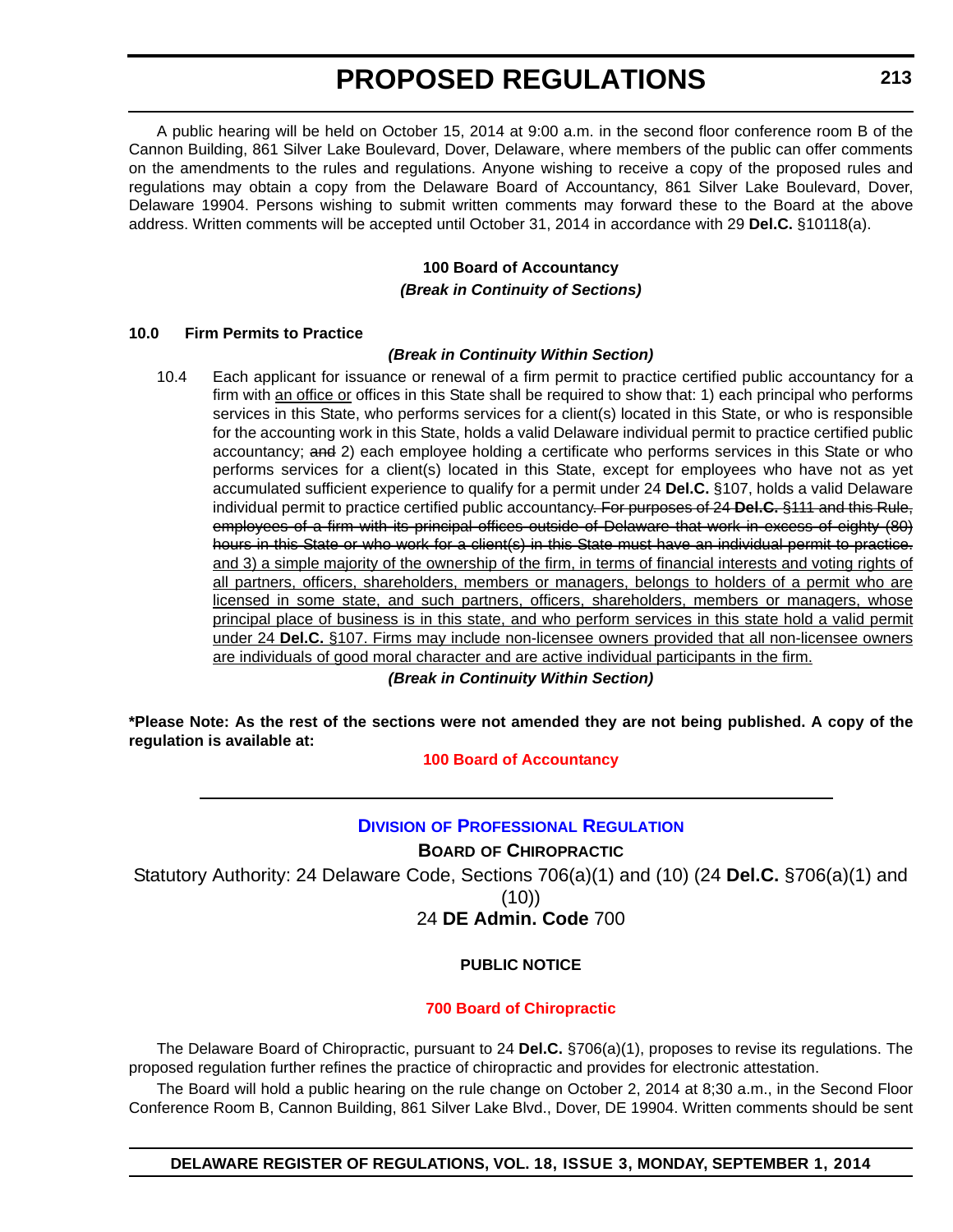**214**

# **PROPOSED REGULATIONS**

to LaTonya Brown, Administrator of the Board of Chiropractic, Cannon Building, 861 Silver Lake Blvd., Suite 203, Dover, DE 19904.

## **700 Board of Chiropractic**

## **1.0 Chiropractic Defined; Limitations of Chiropractic License**

1.1 An adjunctive procedure not otherwise prohibited by Chapter 7 which aids and or assists the chiropractor in providing chiropractic care and includes by way of example and is not limited to:

Acupuncture Procedures

Physiological Therapeutics

Diet and Nutritional Programs

Rehabilitation/Exercise Programs

1.2 Practice of chiropractic includes treatment by hand or instrument assisted.

*(Break in Continuity of Sections)*

### **3.0 Renewal Requirements**

- 3.1 The biennial licenses granted by the Board shall automatically terminate on June 30th of each even numbered year or on such other date as is specified by the Division of Professional Regulation. It is the responsibility of the licensee to file a renewal application with the Board. The failure of the Board to notify a licensee of his/her expiration date does not in any way relieve the licensee of the requirements of filing a renewal application with the Board. A licensee who fails to renew a license before the expiration date may renew on a late basis for a period not to exceed sixty days; however, it is illegal to practice Chiropractic in the State of Delaware beyond the expiration date. Licensees who do not renew their license within sixty days of the expiration date must reapply under the licensure requirements of a new licensee and have 24 credits of continued education from the previous licensing period.
- 3.2 Verification of CE hours shall be by attestation. Attestation shall be completed electronically if the renewal is accomplished online. Alternatively, the attestation of completion may be submitted by paper renewal forms. Requests for paper renewal forms must be directed to the Division.
- 3.3 Post-Renewal Audit. The Board will conduct random audits of renewal applications to ensure the veracity of attestations and compliance with the renewal requirements. Licensees selected for the random audit shall submit CE course attendance verification in the form of a certificate of attendance or completion that must be signed by the course presenter or by a designated official of the sponsoring organization. Licensees found to be deficient or found to have falsely attested may be subject to disciplinary proceedings and may have their license suspended or revoked. All licensees renewing during the late renewal period shall be audited.

# *(Break in Continuity of Sections)*

**\*Please Note: As the rest of the sections were not amended they are not being published. A copy of the regulation is available at:**

**[700 Board of Chiropractic](http://regulations.delaware.gov/register/september2014/proposed/18 DE Reg 213 09-01-14.htm)**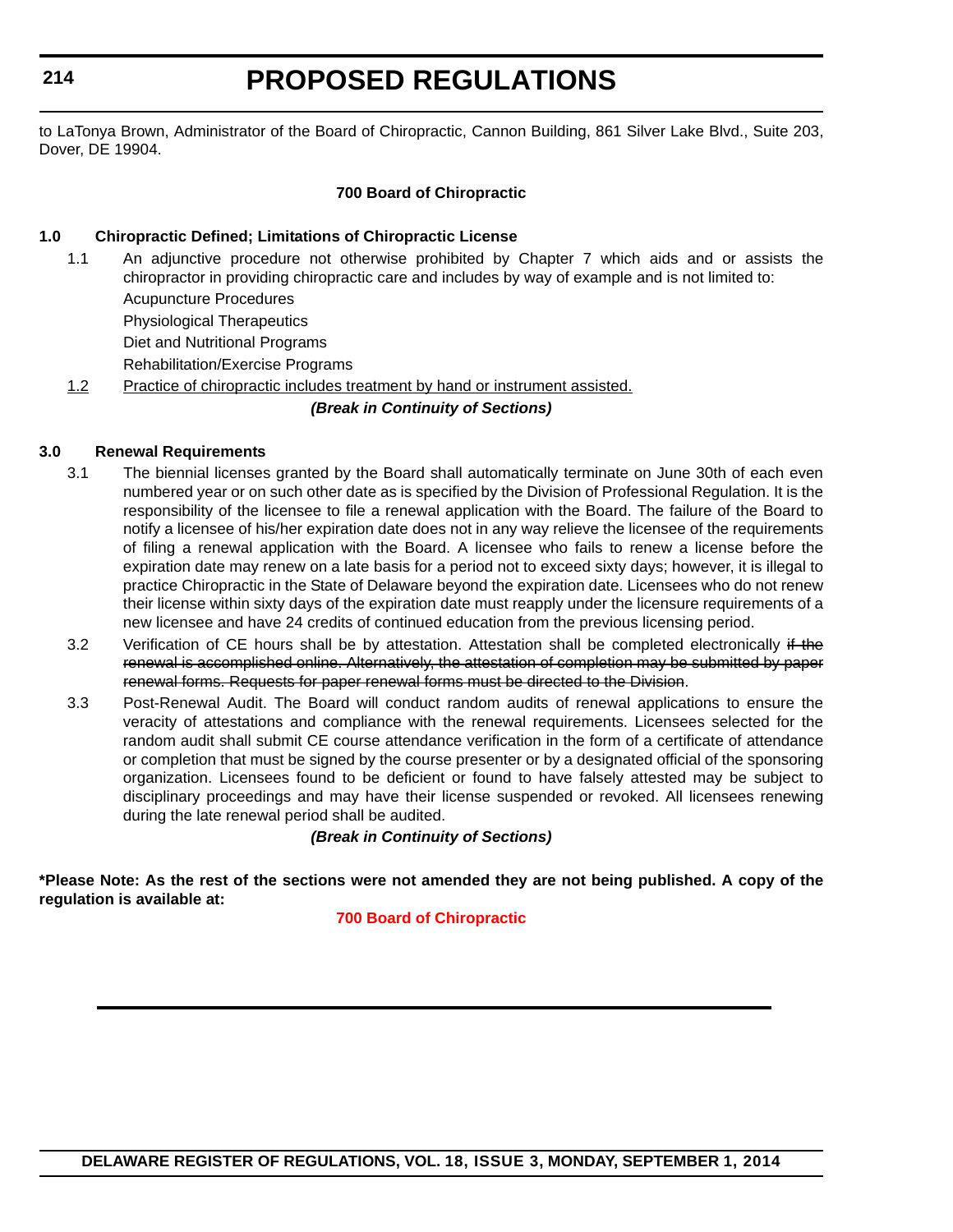# **Symbol Key**

Arial type indicates the text existing prior to the regulation being promulgated. Underlined text indicates new text added at the time of the proposed action. Language which is stricken through indicates text being deleted. **[Bracketed Bold language]** indicates text added at the time the final order was issued. **[Bracketed bold stricken through]** indicates language deleted at the time the final order was issued.

# **Final Regulations**

The opportunity for public comment shall be held open for a minimum of 30 days after the proposal is published in the *Register of Regulations*. At the conclusion of all hearings and after receipt within the time allowed of all written materials, upon all the testimonial and written evidence and information submitted, together with summaries of the evidence and information by subordinates, the agency shall determine whether a regulation should be adopted, amended or repealed and shall issue its conclusion in an order which shall include: (1) A brief summary of the evidence and information submitted; (2) A brief summary of its findings of fact with respect to the evidence and information, except where a rule of procedure is being adopted or amended; (3) A decision to adopt, amend or repeal a regulation or to take no action and the decision shall be supported by its findings on the evidence and information received; (4) The exact text and citation of such regulation adopted, amended or repealed; (5) The effective date of the order; (6) Any other findings or conclusions required by the law under which the agency has authority to act; and (7) The signature of at least a quorum of the agency members.

The effective date of an order which adopts, amends or repeals a regulation shall be not less than 10 days from the date the order adopting, amending or repealing a regulation has been published in its final form in the *Register of Regulations*, unless such adoption, amendment or repeal qualifies as an emergency under §10119.

# **[DEPARTMENT OF EDUCATION](http://www.doe.k12.de.us/)**

**OFFICE OF THE SECRETARY** Statutory Authority: 14 Delaware Code, Section 122(b) (14 **Del.C.** §122(b))

14 **DE Admin. Code** 930

# **REGULATORY IMPLEMENTING ORDER**

### **[930 Supportive Instruction \(Homebound\)](#page-3-0)**

### **I. Summary of the Evidence and Information Submitted**

The Secretary of Education intends to amend Title 14 of the Delaware Administrative Code by amending 14 **DE Admin. Code** 930 Supportive Instruction (Homebound). This amendment is related to supportive instruction for students who are pregnant.

Notice of the proposed regulation was published in the *News Journal* and the *Delaware State News* on July 1, 2014**,** in the form hereto attached as *Exhibit "A"*. Support letters with minimal changes related to further clarifying the meaning of supportive instruction, as well as conditions that warrant a student eligible for homebound instruction were received from Governor's Advisory Council for Exceptional Citizens and the State Council for Persons with Disabilities. General support letters with no changes noted to the proposed regulation were received from the National Women's Law Center and the American Civil Liberties Union.

### **II. Findings of Facts**

The Secretary finds that it is appropriate to amend 14 **DE Admin. Code** 930 Supportive Instruction (Homebound) to state that students are eligible for supportive instruction in a homebound setting for conditions related to pregnancy, or childbirth.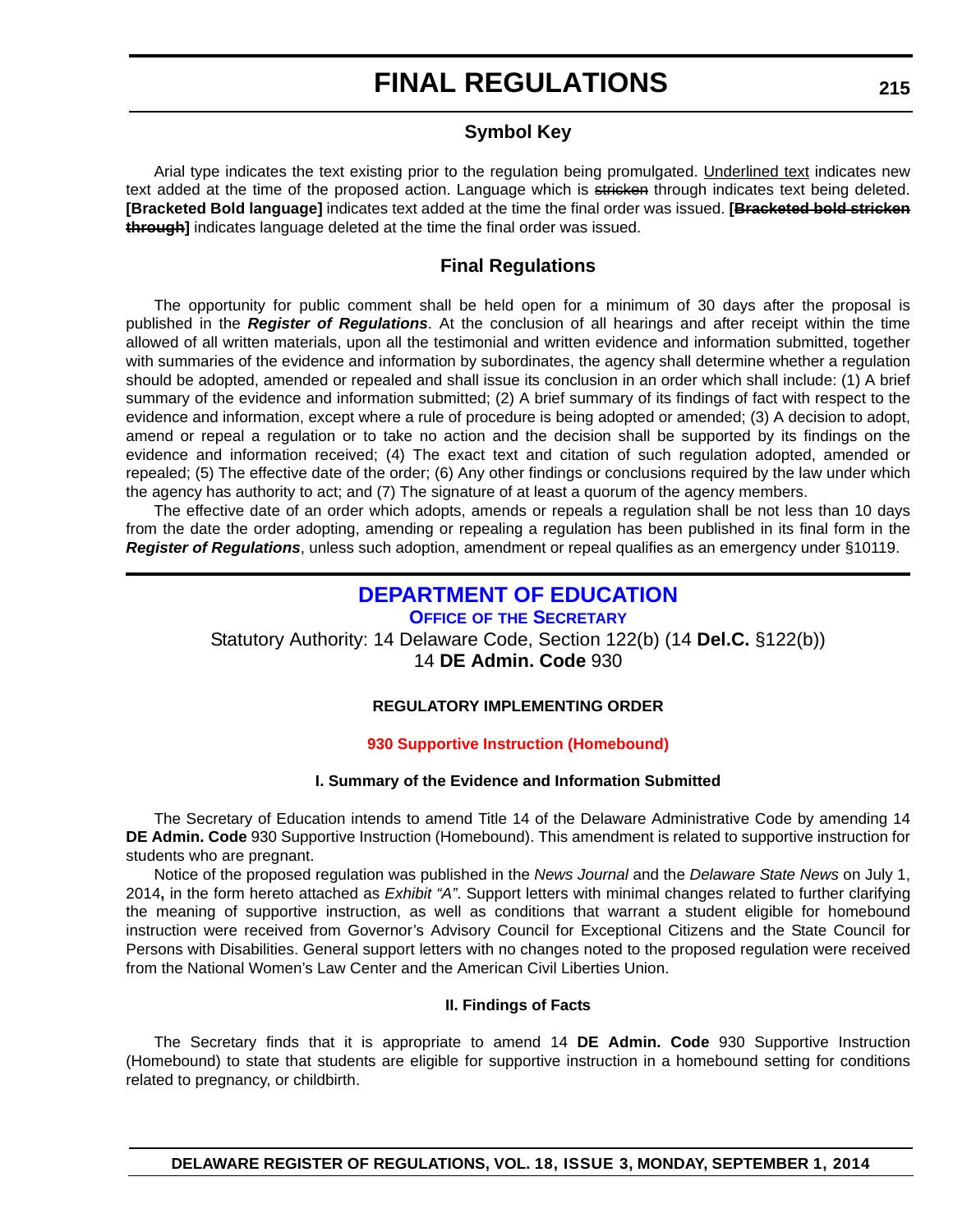**216**

# **FINAL REGULATIONS**

## **III. Decision to Amend the Regulation**

For the foregoing reasons, the Secretary concludes that it is appropriate to amend 14 **DE Admin. Code** 930 Supportive Instruction (Homebound). Therefore, pursuant to 14 **Del.C.** §122, 14 **DE Admin. Code** 930 Supportive Instruction (Homebound) attached hereto as *Exhibit "B"* is hereby amended. Pursuant to the provision of 14 **Del.C.** §122(e), 14 **DE Admin. Code** 930 Supportive Instruction (Homebound) hereby amended shall be in effect for a period of five years from the effective date of this order as set forth in Section V. below.

## **IV. Text and Citation**

The text of 14 **DE Admin. Code** 930 Supportive Instruction (Homebound) amended hereby shall be in the form attached hereto as *Exhibit "B"*, and said regulation shall be cited as 14 **DE Admin. Code** 930 Supportive Instruction (Homebound) in the *Administrative Code of Regulations* for the Department of Education.

## **V. Effective Date of Order**

The actions hereinabove referred to were taken by the Secretary pursuant to 14 **Del.C.** §122 on August 21, 2014. The effective date of this Order shall be ten (10) days from the date this Order is published in the *Delaware Register of Regulations.*

**IT IS SO ORDERED** the 21st day of August 2014.

### **Department of Education**

Mark T. Murphy, Secretary of Education

Approved this 21st day of August 2014

## **930 Supportive Instruction (Homebound)**

### **1.0 Definition**

**"Supportive Instruction" [is means]** an alternative educational program provided at home, in a hospital or at a related site for a student temporarily at home or hospitalized for a sudden illness, injury, episodic flare up of a chronic condition **[or accident considered to be of a temporary nature, accident, or pregnancy, childbirth, or related medical condition to pregnancy or childbirth]**. Subject to 14 **Del.C.**, §1604(8), this may also include an alternative educational program provided at home to a student that has been suspended, expelled or subject to expulsion based upon the student's local school district or charter school policy.

- 1.1 Procedures for eligibility shall be limited to appropriate certification that the student cannot attend school.
- 1.2 Services for children with disabilities as defined in the Individuals with Disabilities Education Act (IDEA) (20 U.S.C 1400 et.seq), and its regulations (34 CFR parts 300 and 301), 14 **Del.C.**, Ch. 31, and the Department of Education's regulations on Children with Disabilities (14 **DE Admin. Code** 922 through 929) shall be provided in accordance with these laws and shall be processed under the district's or charter school's special education authority. Nothing in this regulation shall prevent a district from providing supportive instruction to children with disabilities in a manner consistent with the Individuals with Disabilities Education Act (IDEA) and its regulations, 14 **Del.C.**, Chapter 31, and the Department of Education's regulations on Children with Disabilities.
- 1.3 Nothing in this regulation shall alter a district's or charter school's duties under Section 504 of the Rehabilitation Act of 1973 or the Americans with Disabilities Act to students who are qualified individuals with disabilities. Nothing in this regulation shall prevent a district from providing supportive instruction to such students.

### **2.0 Eligibility for Conditions other than Suspension, Expulsion or Subject to Expulsion**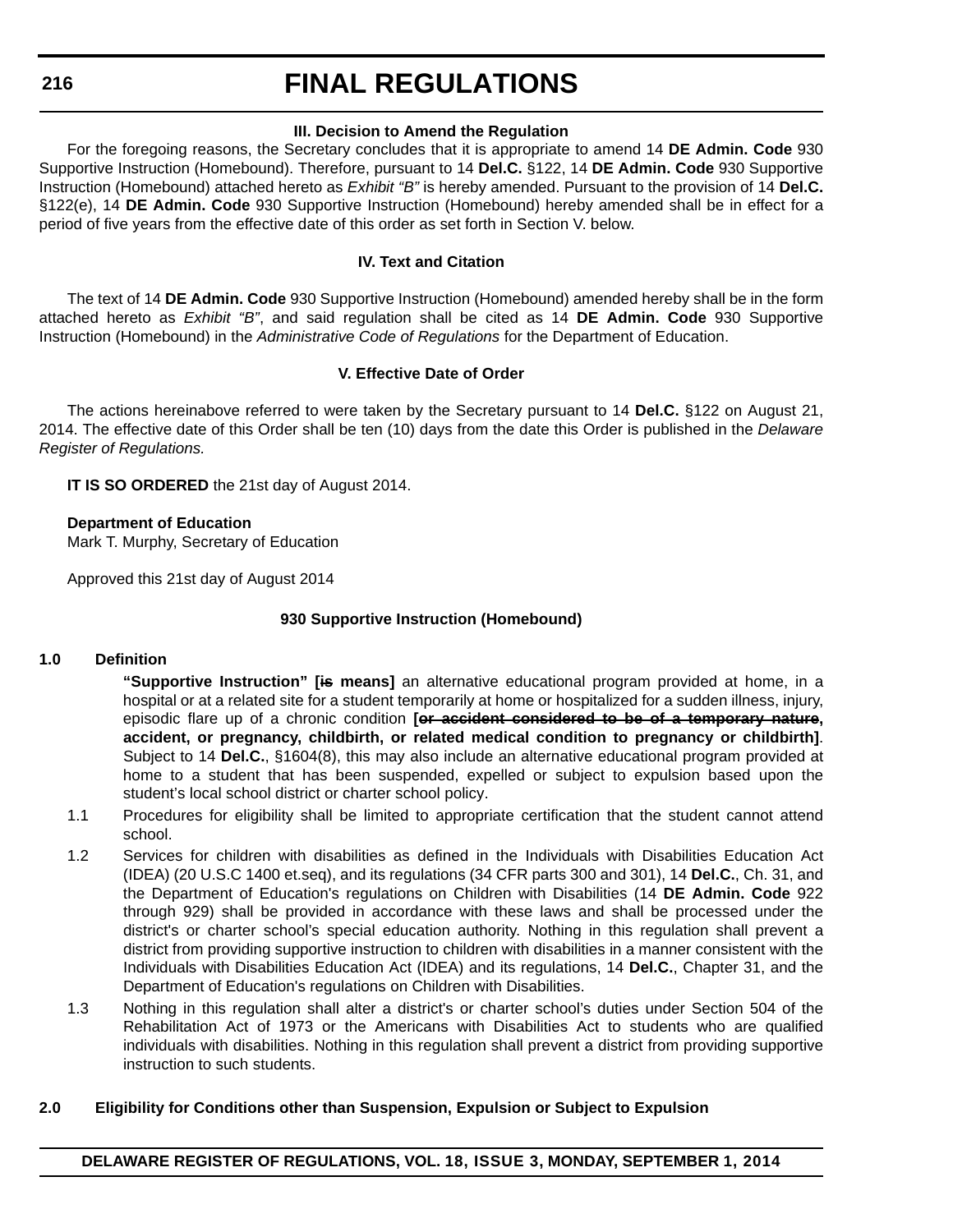- 2.1 A student enrolled in a school district or charter school is eligible for supportive instruction when the district or charter school receives the required certification that **[an accident, injury, sudden illness or episodic flare up of a chronic condition one or more of the following conditions]** will prevent the student from attending school for at least ten (10) school days**[.:**
	- **2.1.1 Sudden illness,**
	- **2.1.2 Accident,**
	- **2.1.3 Episodic flare up of a chronic condition,**
	- **2.1.4 Injury, or**
	- **2.1.5 Pregnancy, childbirth or related medical condition.**
- **2.1.1 2.2]** A physician or an advanced practice nurse, employed by or who has a collaborative agreement with a licensed physician, or a physician assistant employed by and who has a written agreement with a supervising licensed physician must certify absences due to a medical condition.
	- **[2.1.1.1 2.2.1]** A student qualifies for supportive instruction during absences because of pregnancy, childbirth, or related medical conditions, which shall be excused absences for as long as deemed medically necessary by a physician or an advanced practice nurse, employed by and who has a collaborative agreement with a licensed physician, or a physician assistant employed by and who has a written agreement with a supervising licensed physician.
	- **[2.1.1.2 2.2.2]** A student who remains enrolled in school is eligible for supportive instruction during a postpartum period for as long as deemed medically necessary. Postpartum absences shall be certified by a physician or an advanced practice nurse, employed by and who has a collaborative agreement with a licensed physician, or a physician assistant employed by and who has a written agreement with a supervising licensed physician.
- **[2.1.2 2.3]** Absences due to severe adjustment problems must be certified by a psychologist or psychiatrist and confirmed through a staff conference.
	- 2.1.3 A physician or an advanced practice nurse, employed by or who has a collaborative agreement with a licensed physician, or a physician assistant employed by and who has a written agreement with a supervising licensed physician must certify absences due to pregnancy complicated by illness or other abnormal conditions.
		- 2.1.3.1 A student does not qualify for supportive instruction for normal pregnancies unless there are complications.
		- 2.1.3.2 A student who remains enrolled in school is eligible for supportive instruction during a postpartum period not to exceed six weeks. Postpartum absences must be certified by a physician or an advanced practice nurse, employed by or who has a collaborative agreement with a licensed physician, or a physician assistant employed by and who has a written agreement with a supervising licensed physician.
- **[2.1.42.2 2.4]** Supportive instruction can be requested as an in school transitional program that follows a period of supportive instruction that was provided outside of the school setting. If the supportive instruction is provided as an in school transitional program, it must be approved through a staff conference.

### **3.0 Implementation**

- 3.1 Supportive instruction for a student shall begin as soon as the documentation required by 2.0 is received. Supportive instruction may continue upon the return to school setting only in those exceptional cases where it is determined that a student needs a transitional program to guarantee a successful return to the school setting in accordance with 2.4 **[2.2 2.4]**.
	- 3.1.1 Supportive instruction shall adhere to the extent possible to the student's school curriculum and shall make full use of the available technology in order to facilitate the instruction.
		- 3.1.1.1 The school shall provide a minimum of 3 hours of supportive instruction each week of eligibility for a K to 5th grade student, and a minimum of five hours each week of eligibility for a 6 to 12th grade student. There is no minimum for in school transition.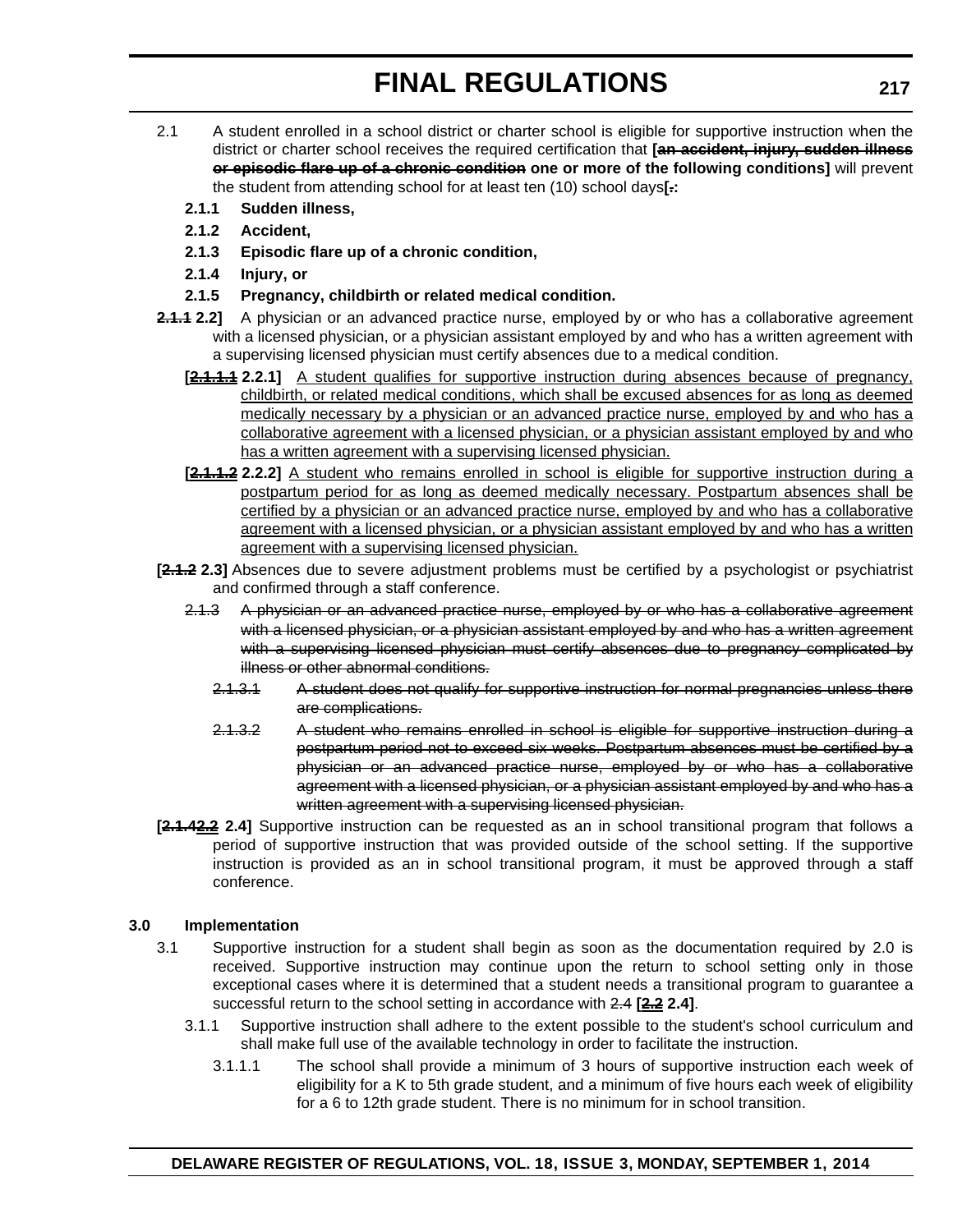- 3.1.1.2 Nothing in this regulation shall prevent a school district or charter school from providing additional hours of supportive instruction to an eligible student from other available funding sources.
- 3.1.2 Summer instruction is permitted for a student who is otherwise eligible for supportive instruction and, as determined by the student's teachers and principal, needs the instruction to complete course work or to maintain a level of instruction in order to continue in a school setting the following school year.

#### **4.0 Eligibility and Implementation for Suspension, Expulsion, or Subject to Expulsion**

If a local school district or charter school provides for supportive instruction (homebound) for students that have been suspended or expelled, the local school district or charter school shall have a written policy, which conforms with 14 **Del.C.** §1604(8), and any of its implementing regulations, regarding eligibility and implementation.

### **[PROFESSIONAL STANDARDS BOARD](http://www.doe.k12.de.us/)**

Statutory Authority: 14 Delaware Code, Section 1205(b) (14 **Del.C.** §1205(b)) 14 **DE Admin. Code** 1510

### **REGULATORY IMPLEMENTING ORDER**

#### **[1510 Issuance of Initial License](#page-4-0)**

#### **I. SUMMARY OF THE EVIDENCE AND INFORMATION SUBMITTED**

The Professional Standards Board, acting in cooperation and collaboration with the Department of Education, seeks the consent of the State Board of Education to amend regulation 14 **DE Admin. Code** 1510 Issuance of Initial License. The regulation applies to the issuance of an Initial License for educators, pursuant to 14 **Del.C.** §1210. It is necessary to amend this regulation in order to update and clarify some of the definitions, requirements and to adopt a new examination of general knowledge (CORE).

Notice of the proposed adoption of the regulation was published in the Delaware *Register of Regulations* on October 1, 2013. The notice invited written comments. As of close of business, May 31, 2014, no public comment was received. After May 31, 2014, written comments were received from the Governor's Advisory Council For Exceptional Citizens and the State Council For Persons With Disabilities and were considered. Some of the comments were technical or clerical. The suggested comments were considered by the Board and all necessary edits were made. The regulation was brought forward for the primary purpose of aligning Iicensure requirements and timelines to amended 14 **Del.C.** §1210 effective July 1, 2014, and to add additional examinations of general knowledge due to the anticipated discontinuance of Praxis I. In the public comments, specific concerns were raised regarding the deletion of Praxis I from the regulation. The draft regulation was based on the information that Praxis would be discontinued and no longer available as of June 1, 2014. However, Praxis I was not discontinued on that date and the concern raised was understandable. Additional statutory changes effective July 1, 2014 were made to 14 **Del.C.** §1210 after the publication of the regulation including the complete deletion of Praxis I and the addition of a grace period for the examination of general knowledge of one calendar year for school nurse applicants. After the passage of SB247as amended by SA 1 and subsequent enactment, additional changes were necessary and have been made to make the regulation consistent with the newly enacted changes in 14 **Del.C.** §1210.

#### **II. FINDINGS OF FACTS**

The Professional Standards Board and the State Board of Education find that it is appropriate to adopt this regulation to comply with changes in statute.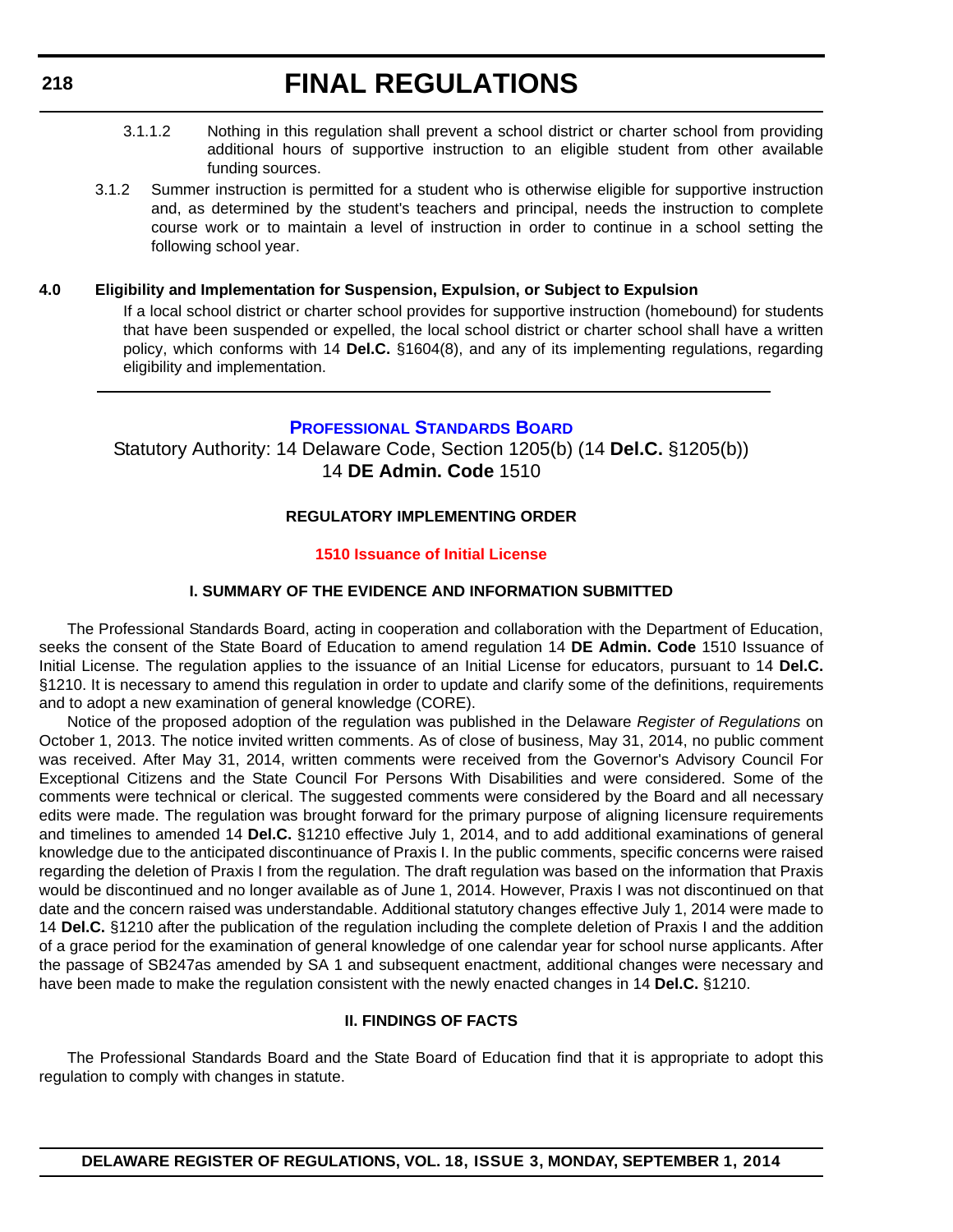## **III. DECISION TO ADOPT THE REGULATION**

For the foregoing reasons, the Professional Standards Board and the State Board of Education conclude that it is appropriate to adopt the regulation. Therefore, pursuant to 14 **Del.C.** §1205(b), the regulation attached hereto as Exhibit "A" is hereby adopted. Pursuant to the provision of 11 **Del.C.** §122(e), the regulation hereby adopted shall be in effect for a period of five years from the effective date of this order as set forth in Section V below.

### **IV. TEXT AND CITATION**

The text of the regulation adopted shall be in the form attached hereto as Exhibit "A'', and said regulation shall be cited as 14 **DE Admin. Code** 1510 of the Administrative Code of Regulations of the Professional Standards Board.

### **V. EFFECTIVE DATE OF ORDER**

The effective date of this Order shall be ten (10) days from the date this Order is published in the Delaware *Register of Regulations*.

#### **APPROVED BY THE PROFESSIONAL STANDARDS BOARD THE 7th DAY OF AUGUST, 2014**

| Bryon Murphy, Chair   | Darren Guido        |
|-----------------------|---------------------|
| Diane Albanese        | David Kohan         |
| Linda Brown           | Rosaria Macera      |
| Jennifer Burton       | <b>Wendy Murray</b> |
| Michael Casson        | Darlene O'Neill     |
| Stephanie DeWitt      | Mary Pinkston       |
| Nelia Dolan           | Stephanie Smith     |
| <b>Cristy Greaves</b> |                     |

IT IS SO ORDERED the 21<sup>st</sup> day of JUNE, 2014.

#### **Department of Education**

Mark Murphy, Secretary of Education

Approved 21st day of June, 2014

#### **State Board of Education**

Teri Quinn Gray, Ph.D., President Gregory B. Coverdale, Jr. Jorge L. Melendez, Vice President Terry M. Whittaker, Ed.D. G. Patrick Heffernan Randall L. Hughes Barbara B. Rutt Terry M. Whittaker, Ed.D.

#### **1510 Issuance of Initial License**

#### **1.0 Content**

This regulation shall apply to the issuance of an Initial License for educators, pursuant to 14 **Del.C.** §1210.

#### **2.0 Definitions**

The following words and terms, when used in this regulation, shall have the following meaning unless the context clearly indicates otherwise: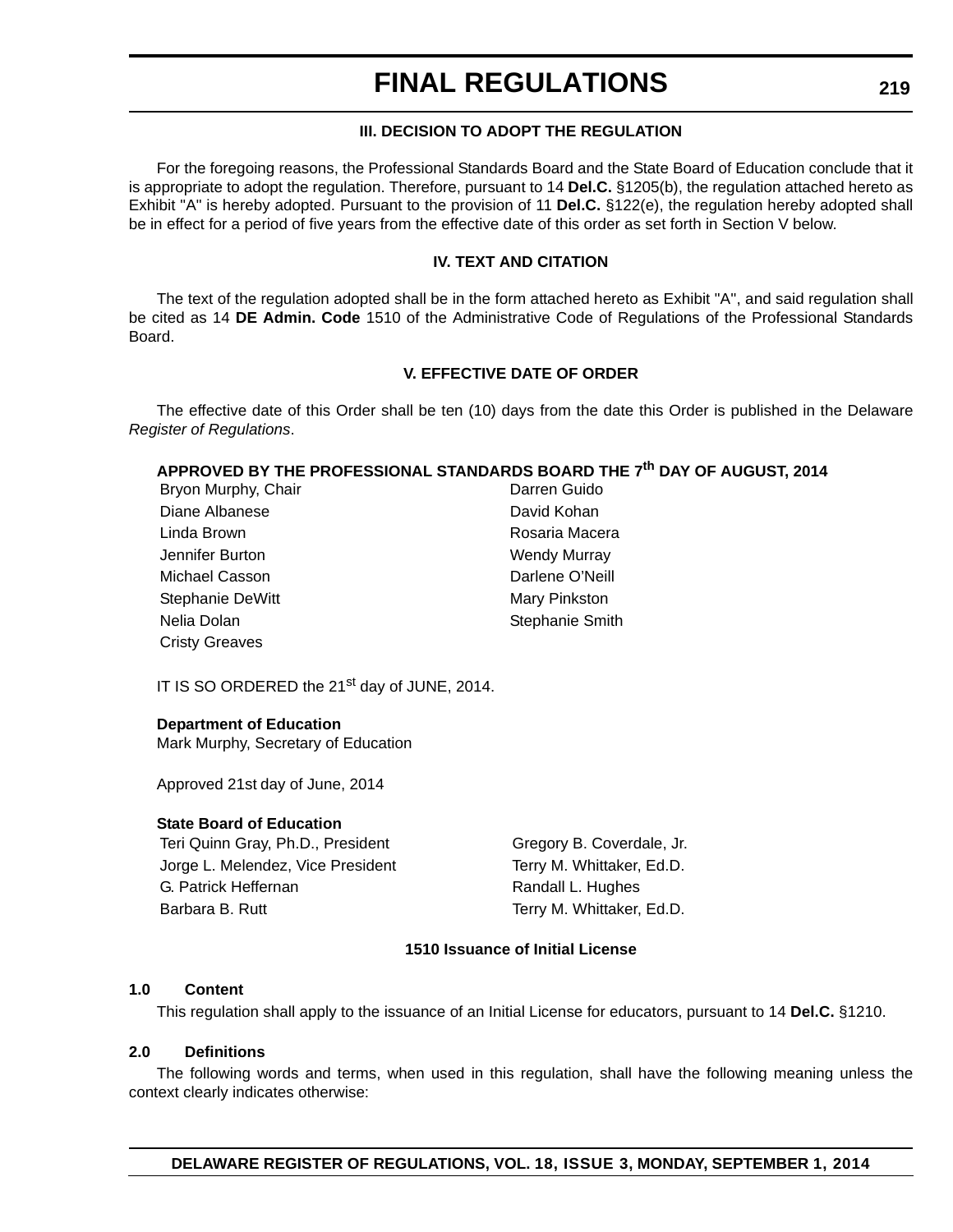## *(Break in Continuity Within Section)*

**"Mentoring"** means activities prescribed by the Department and other employing authority in pursuant to regulations promulgated by the Standards Board and approved by the State Board **[in]** which a holder of an Initial License, Continuing license, or Advanced License must engage during the three year term of the Initial License license.

# *(Break in Continuity of Sections)*

## **4.0 Application requirements**

- 3.34.1 In addition to an Initial License, applicants must also apply for a Standard Certificate to practice in the particular area, to teach a particular subject, or to instruct a particular category of students **[in which they wish to be employed,]** and must verify that they possess the prescribed knowledge, skill or education to practice in that area, subject, or category. (See 14 **DE Admin. Code** 1505). An initial license will not be issued if the applicant does not meet the requirements for certification.
	- 4.1.1 If an applicant is applying for a Standard Certificate to instruct a particular category of students including but not limited to special education, the applicant must also obtain certification in a particular area or to teach a particular subject. Unless specifically stated in the standard certificate, certification to instruct a particular category of students does not include certification to teach a particular subject and the educator must also obtain certification to teach a particular subject.
- 3.44.2 An applicant for an Initial License shall must submit the completed application form, official transcripts, and official scores on an approved all required examinations and assessments of general knowledge to the Department.
	- 3.4.14.2.1Official transcripts shall be forwarded directly from the issuing institution or by the applicant in an unopened, unaltered envelope.

# *(Break in Continuity of Sections)*

# **6.07.0 Examination of General Knowledge and Assessment Requirements**

- 67.1 To qualify for an initial license, an applicant must receive a passing score on an approved examination of general knowledge<del>, such as PRAXIS I, or such other alternative</del> as may be established by the Standards Board, with the approval of the State Board. In addition to the examinations specifically recognized in this regulation, examinations of general knowledge are also approved when adopted by the Standards Board with the approval of the State Board. In adopting examinations of general knowledge the Standards Board acts in consultation and cooperation with the Department in selecting tests and setting cut scores.
	- 6.27.1.1An applicant must provide the Department with official test scores for one or more of the required assessments approved examinations of general knowledge of essential skills in the three required components of reading, writing, and mathematics as set forth in the table in section 48.0 19.0.
	- 6.2.17.1.2Unless otherwise stated in this regulation, an applicant may submit the official test scores of an approved alternative assessment examination of general knowledge to satisfy one or more of the three required essential skills components of reading, writing, and mathematics as set forth in the table in section 48.0 19.0.
	- 6.2.1.17.1.3 Any Scholastic Aptitude Test (SAT) scores, Graduate Records Exam (GRE) scores or NTE Communication Skills scores intended to be used as an exemption for the PPST or PRAXIS I, shall be submitted within the same timeline as that required for PRAXIS I and scores must predate the employment application date.
	- 7.1.4 There is no limit on the number of times an individual may take an examination of general knowledge. Once passed, a section need not be taken again.
	- 7.1.5 Passing scores in each area (reading, writing, mathematics) may be attained in any testing format.
	- 7.1.6 Notwithstanding the requirements of this regulation, an applicant applying for an initial license may meet the requirements for passage of examination of general knowledge by submitting test scores

### **DELAWARE REGISTER OF REGULATIONS, VOL. 18, ISSUE 3, MONDAY, SEPTEMBER 1, 2014**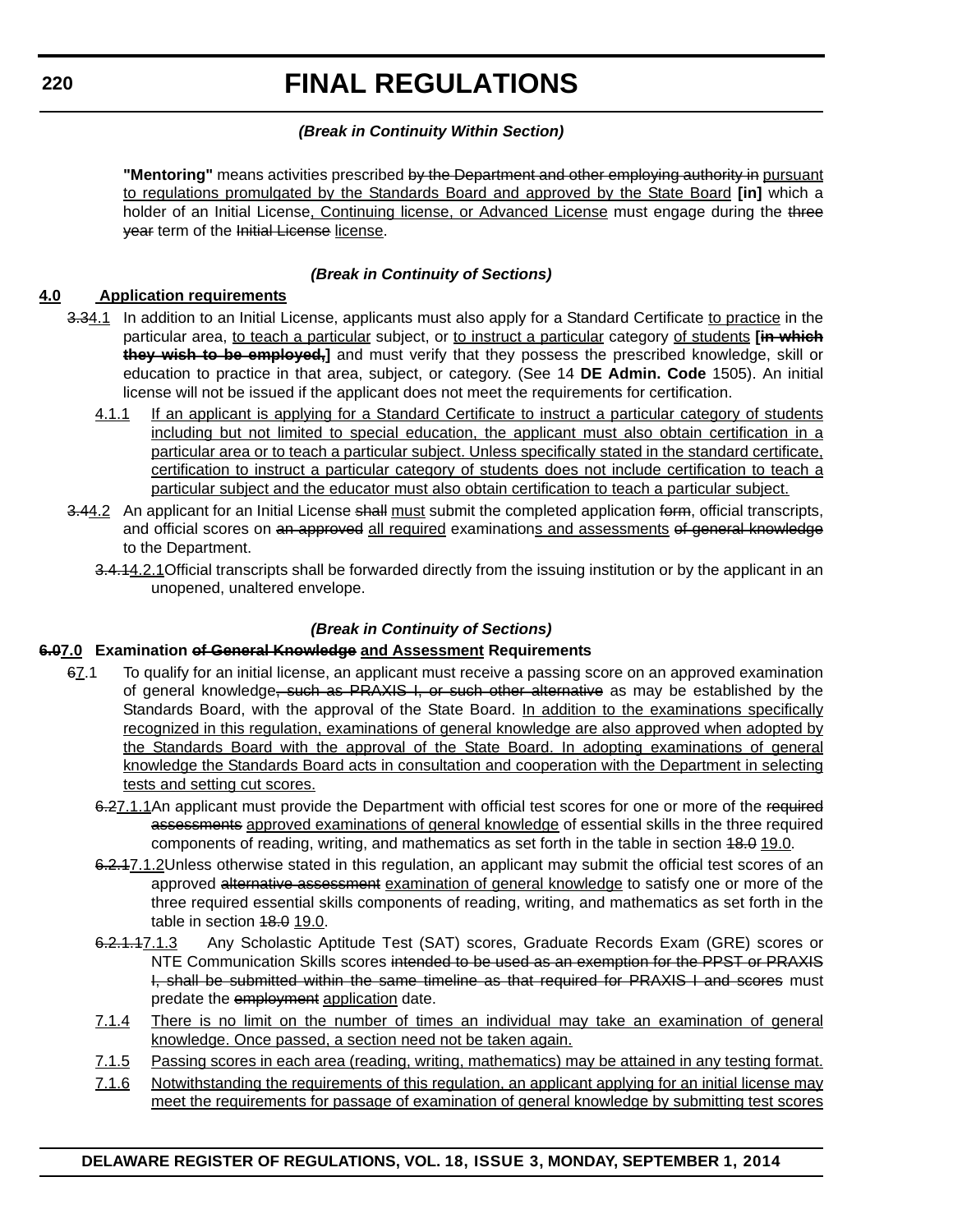that were approved and in effect on the date the test was taken including any permitted composite scores.

- 7.2 To qualify for an initial license, an applicant must receive a passing score on an approved contentreadiness exam when applicable and available as may be established by the Standards Board, with the approval of the State Board. Content-readiness exams are applicable and available when adopted by the Standards Board with the approval of the State Board. In adopting content-readiness exams the Standards Board acts in consultation and cooperation with the Department in selecting tests and setting cut scores.
- 7.3 To qualify for an initial license, an applicant must receive a passing score on an approved performance assessment applicable and available as may be established by the Standards Board, with the approval of the State Board. Performance assessments are applicable and available when adopted by the Standards Board with the approval of the State Board. In adopting performance assessments the Standards Board acts in consultation and cooperation with the Department in selecting tests and setting cut scores.

## **[7.4 Timeline for Examination of General Knowledge for School Nurse Applicant**

- **7.4.1 Notwithstanding the requirements of this regulation, an applicant for school nurse may be issued an initial license prior to the passage of an approved examination of general knowledge. However, the applicant must pass an approved examination of general knowledge within once calendar year from the date of hire.**
- **7.4.2 Suspension**
	- **7.4.2.1 If proof of passage of an approved examination is not provided within one calendar year from the date of hire, the Initial License shall be suspended.**
	- **7.4.2.2 Evidence of passage of an approved examination within the time period of the suspension shall result in the reinstatement of the Initial License.**
	- **7.4.2.3 An applicant who does not pass an approved examination of general knowledge during the time period of the suspension, and whose Initial License expires, must reapply and meet the requirements for initial licensure then in effect.**
	- **7.4.2.4 Notwithstanding the foregoing, an applicant may submit a request for review pursuant to section 17.0 Secretary of Education Review.]**

### *(Break in Continuity of Sections)*

### **9.0 Skilled and Technical Sciences Teacher Educational and Experience Requirements.**

- 9.1 Notwithstanding any other requirements within this regulation, an applicant applying for an initial license and certification in a Skilled and Technical Sciences specific career area may be issued an initial license for a period of up to 6 years to complete specified college course work or **[their its]** equivalent in professional development or technical training required for certification. Applicants must pass an approved examination of general knowledge within six (6) years of the date of employment or before the expiration of the Initial License, whichever is later. A bachelor's degree equivalent for a Skilled and Technical Sciences teacher shall be two (2) years of college or technical training, plus six (6) years of work experience. The requirement for two (2) years of college or technical training may be satisfied through the satisfactory completion of any one of the following options in the specific career area to be taught:
	- 9.1.1 An associate's degree with a major in the specific career area; or
	- 9.1.2 Two years of college majoring in the specific career area with at least 50% of the major courses required for a bachelor's degree satisfactorily completed; or
	- 9.1.3 A state issued certificate indicating completion of apprenticeship hours and apprentice related training (e.g. journey papers) in the specific career area; or
	- 9.1.4 Completion of four (4) years of sequential Delaware Trade Extension courses in the specific career area; or
	- 9.1.5 Completion of four (4) years of National Center for Construction Education and Research's Contren documented training in the specific career area; or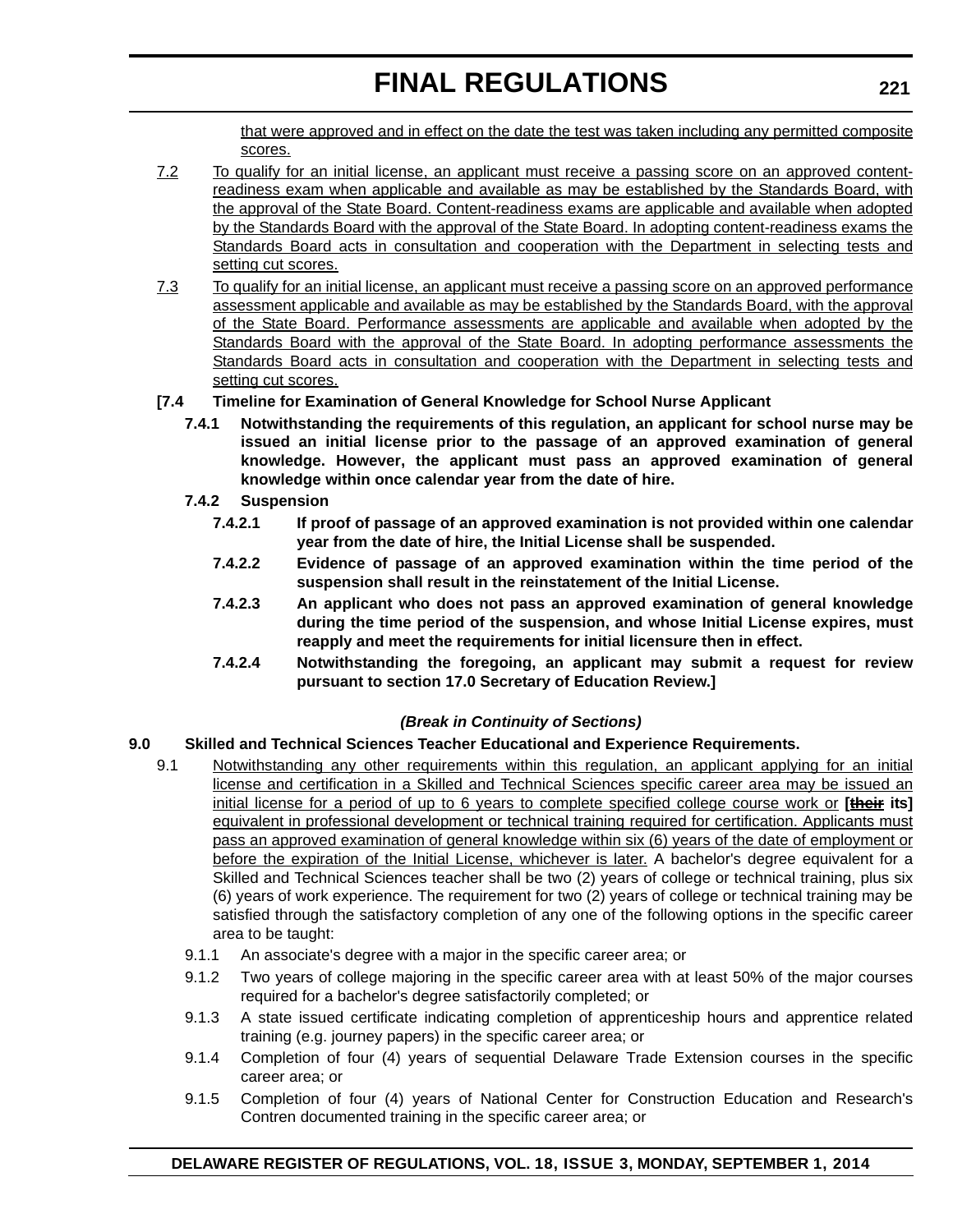- 9.1.6 A 70% or above score on both the written and performance elements of a Delaware Apprenticerelated Education Provider's National Center for Construction Education and Research's *Contren*derived full Apprentice Equivalency test-out covering all Apprentice-related Education years in the specific career area; or
- 9.1.7 Passage of the State of Delaware Licensing test in the specific career area, offered through the Division of Professional Regulation; or
- 9.1.8 576 hours of military training in the specific career area; or
- 9.1.9 576 hours postsecondary trade school training in the specific career area; or
- 9.1.10 A 70% or above score on both the written and performance teacher tests for the National Occupational Competency Testing Institute in the specific career area; or
- 9.1.11 An industry recognized certification of technical competence or journeyperson status in the specific career area; or
- 9.1.12 DOE approved equivalents of any one of the above including but not limited to equivalents from any combination of the above options.

## *(Break in Continuity of Sections)*

### **18.0 Reporting**

The Department shall provide quarterly reports to the Professional Standards Board regarding implementation of this regulation. The Department shall also provide upon request specific data reports regarding licensure, certification, and professional development.

#### **1819.0 Required Assessments or Approved Alternatives for Examination of General Knowledge**

| <b>Required Assessment</b>                                                                                               | <b>Cut Score</b>                                                               | <b>Effective</b><br><b>Date-Tests</b><br>taken                                                                                   | <b>Provider &amp; Test#</b> |
|--------------------------------------------------------------------------------------------------------------------------|--------------------------------------------------------------------------------|----------------------------------------------------------------------------------------------------------------------------------|-----------------------------|
| [Assessment adopted by the<br><b>Standards Board with the approval</b><br>of the State Board pursuant to<br>section 7.1] | [As adopted by the Standards<br>Board with the approval of the<br>State Board] | [As adopted by the<br><b>Standards</b><br><b>Board</b><br>with the approval of<br>the State Board]                               |                             |
| <b>CORE-</b> Core The Praxis Series Core<br>Academic Skills for<br><b>Educators</b>                                      | Reading-156<br>Writing-162<br>Math-150                                         | Sept. 1, 2013 <sup>*</sup> and 5712,<br>thereafter                                                                               | ETS-<br>5722.<br>5732       |
| Praxis I -<br><b>Computerized Pre Professional Skills</b><br>Test (Praxis I CPPST)<br>Paper and Pencil Test (PPST)       | Reading-175<br>Writing-173<br>Math-174                                         | Jan. 1, 2002- [May<br>34 June 30], 2014*<br>*Overlap from Sept. 1,<br>2013 to [May 31<br>June 301 for either<br>Praxis I or CORE | ETS-                        |
| Praxis I - CBT<br><b>Computer Based</b><br>Test                                                                          | Reading-322<br>Writing-319<br>Math- 319                                        | Oct.<br>23.1993-<br>Dec.31,2001                                                                                                  | <b>ETS Praxis Series</b>    |
| <b>Pre Professional Skills</b><br>Test                                                                                   | Reading-175<br>Writing-172<br>Math-175                                         | July 1, 1983- Oct. 22,<br>1993                                                                                                   | <b>ETS Praxis Series</b>    |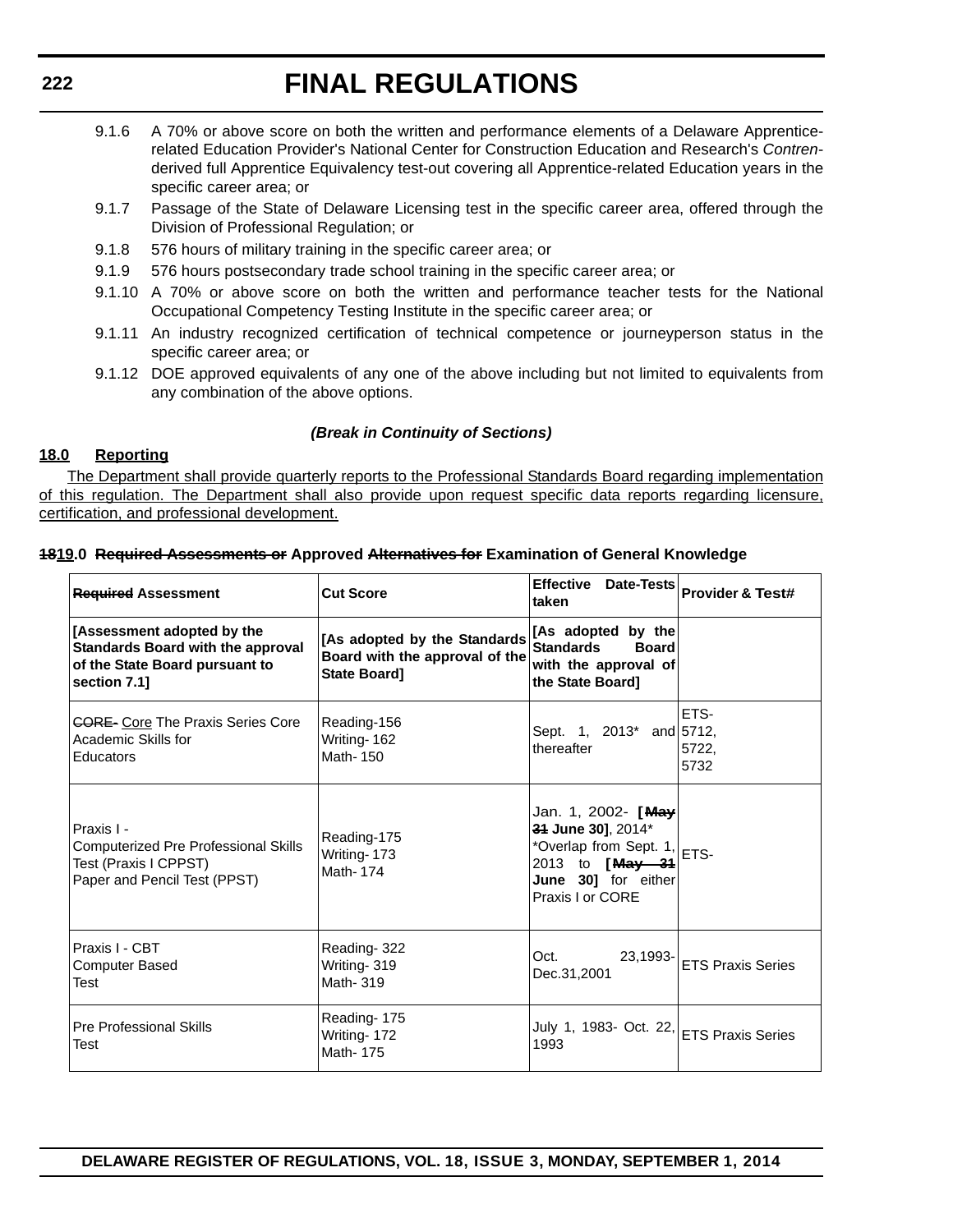| <b>CBEST-California</b><br><b>Test of Basic Skills</b>                                | <b>Total Scores 123</b><br>With a minimum of at least 37 in meeting certification or licensure requirements<br>each category | Accepted if test was taken as a condition of<br>in another state. |                                 |
|---------------------------------------------------------------------------------------|------------------------------------------------------------------------------------------------------------------------------|-------------------------------------------------------------------|---------------------------------|
|                                                                                       | Approved Alternative Assessment Examination of General Knowledge by Component                                                |                                                                   |                                 |
|                                                                                       | Accepted in lieu of the Praxis I - Reading Component (**See 6.2.4 7.1.3 for restrictions)                                    |                                                                   |                                 |
| <b>Exam/Assessment</b>                                                                | <b>Cut Score / Component</b>                                                                                                 | Effective Date - test<br>taken                                    | <b>Provider &amp; Test info</b> |
| SAT-Scholastic Aptitude Test                                                          | Verbal- 560                                                                                                                  | After April 1, 1995 and<br>thereafter                             | <b>ETS College Board</b>        |
| SAT-Scholastic Aptitude Test                                                          | Verbal- 480                                                                                                                  | Prior to April 1, 1995                                            | <b>ETS College Board</b>        |
| <b>ACT- American College Testing</b>                                                  | English - 24                                                                                                                 | Date taken                                                        | <b>ACT</b>                      |
| GRE- [Revised] Graduate Record<br>Examination                                         | <b>Verbal - 152</b>                                                                                                          | August <sub>1</sub> ,<br>2011 and<br>thereafter                   | <b>ETS</b>                      |
| <b>GRE-Graduate Record Examination</b>                                                | Verbal-490                                                                                                                   | Date Taken** Prior to<br>August 1, 2011                           | <b>ETS</b>                      |
|                                                                                       |                                                                                                                              |                                                                   |                                 |
| <b>Exam/Assessment</b>                                                                | <b>Cut Score</b>                                                                                                             | <b>Effective Date</b><br>Range                                    | <b>Provider &amp; Test info</b> |
| SAT-Scholastic Aptitude Test                                                          | Math- 540                                                                                                                    | After April 1, 1995 and<br>thereafter                             | <b>ETS College Board</b>        |
| SAT-Scholastic Aptitude Test                                                          | Math-520                                                                                                                     | Prior to April 1, 1995                                            | <b>ETS College Board</b>        |
| <b>ACT- American College Testing</b>                                                  | Mathematics - 24                                                                                                             | Date taken                                                        | <b>ACT</b>                      |
| GRE-<br>[Revised] Graduate<br><b>Examination</b> [ <b>Quantitative</b> ]              | Record [Quantitative - 145 <b>549</b> ]                                                                                      | 2011<br>August 1,<br>thereafter                                   | $\frac{and}{ETS}$               |
| GRE-Graduate Record Examination<br><b>Quantitativel</b>                               | [Quantitative - 145 <b>540</b> ]                                                                                             | Date Taken** Prior to<br>August 1, 2011                           | <b>ETS</b>                      |
|                                                                                       |                                                                                                                              |                                                                   |                                 |
| <b>Exam/Assessment</b>                                                                | <b>Cut Score</b>                                                                                                             | <b>Effective Date</b><br>Range                                    | <b>Provider &amp; Test info</b> |
| NTE-National<br>Battery 670<br>Teacher<br>Exam<br>Core<br><b>Communication Skills</b> |                                                                                                                              | **Scores must pre-<br>date the application                        | <b>ETS</b>                      |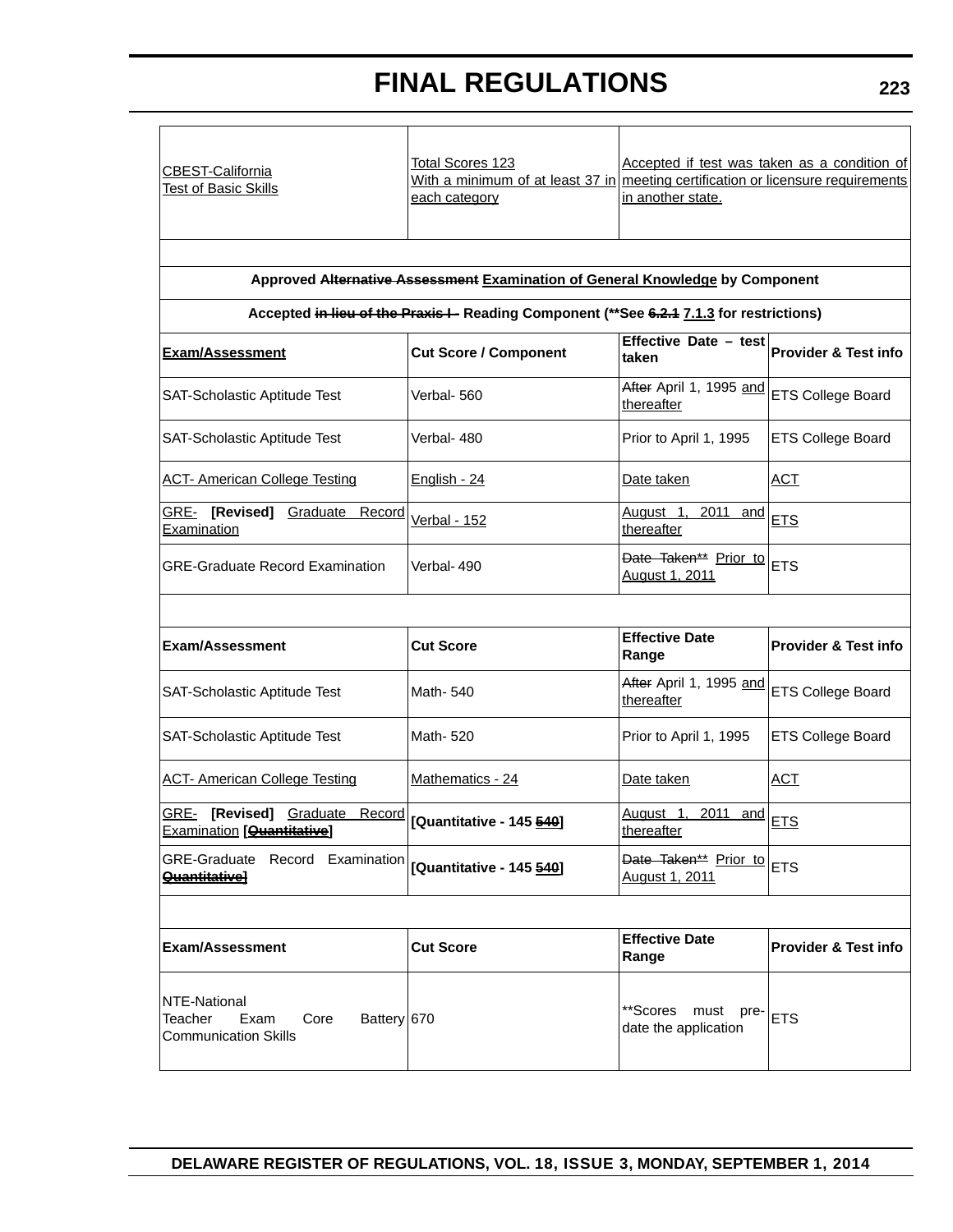|  | <b>FINAL REGULATIONS</b> |
|--|--------------------------|
|  |                          |

| <b>SAT-Scholastic Aptitude Test</b>                                                   | Writing - *<br><sup>1</sup> As set by the Standards Board After April 1, 1995<br>with the approval of the State<br><b>Board</b> |                                                                   | <b>ETS College Board</b> |
|---------------------------------------------------------------------------------------|---------------------------------------------------------------------------------------------------------------------------------|-------------------------------------------------------------------|--------------------------|
|                                                                                       |                                                                                                                                 |                                                                   |                          |
| <b>Approved Alternative Assessment</b><br><b>Accepted in lieu of PPST or Praxis I</b> |                                                                                                                                 |                                                                   |                          |
| E <del>xam/Assessment</del>                                                           | <del>Gut Score</del>                                                                                                            | <del>Test information</del>                                       |                          |
| I <del>CTBS-California</del><br><b>Test of Basic Skills</b>                           | <b>Total Scores 123</b><br>With a minimum of at least 37 in   meeting certification or licensure requirements<br>each category  | Accepted if test was taken as a condition of<br>in another state. |                          |

**\*Please note that no additional changes were made to the regulation as originally proposed and published in the May 2014 issue of the** *Register* **at page 1032 (17 DE Reg. 1032). Therefore, the final regulation is not being republished here in its entirety. A copy of the final regulation is available at: [1510 Issuance of Initial License](http://regulations.delaware.gov/register/september2014/final/18 DE Reg 218 09-01-14.htm)**

# **[PROFESSIONAL STANDARDS BOARD](http://www.doe.k12.de.us/)**

Statutory Authority: 14 Delaware Code, Section 1205(b) (14 **Del.C.** §1205(b))

### **Regulatory Implementing Order**

### **[1599 Delaware Educational Technology Standards](#page-4-0)**

### **I. SUMMARY OF THE EVIDENCE AND INFORMATION SUBMITTED**

 The Professional Standards Board, acting in cooperation and collaboration with the Department of Education, seeks the consent of the State Board of Education to adopt regulation 14 **DE Admin. Code** 1599 Delaware Educational Technology Standards. The Department or Education has encouraged the adoption of this regulation in order establish State-wide expectations for professional development and to meet the Delaware Race To The Top pledge of ensuring that all professional development and supports are effective, by creating a statewide professional development certification system for professional development, measuring student and participant outcomes, and continuously improving programs. This regulation sets forth the standards for educator's professional development in Delaware.

Notice of the proposed adoption of the regulation was published in the Delaware *Register of Regulations* on May 1, 2014. The publication invited written comments. Written comments were received from the Governor's Advisory Council For Exceptional Citizens and the State Council For Persons With Disabilities. The comments were of the technical or clerical in nature. The suggested comments were considered by the Board and all necessary edits were made. The regulation incorporates by reference standards that are subject to copyright; therefore any changes that would alter the original work were not made. No additional comments were received regarding the proposed amendments to this regulation.

#### **II. FINDINGS OF FACTS**

The Professional Standards Board and the State Board of Education find that it is appropriate to adopt this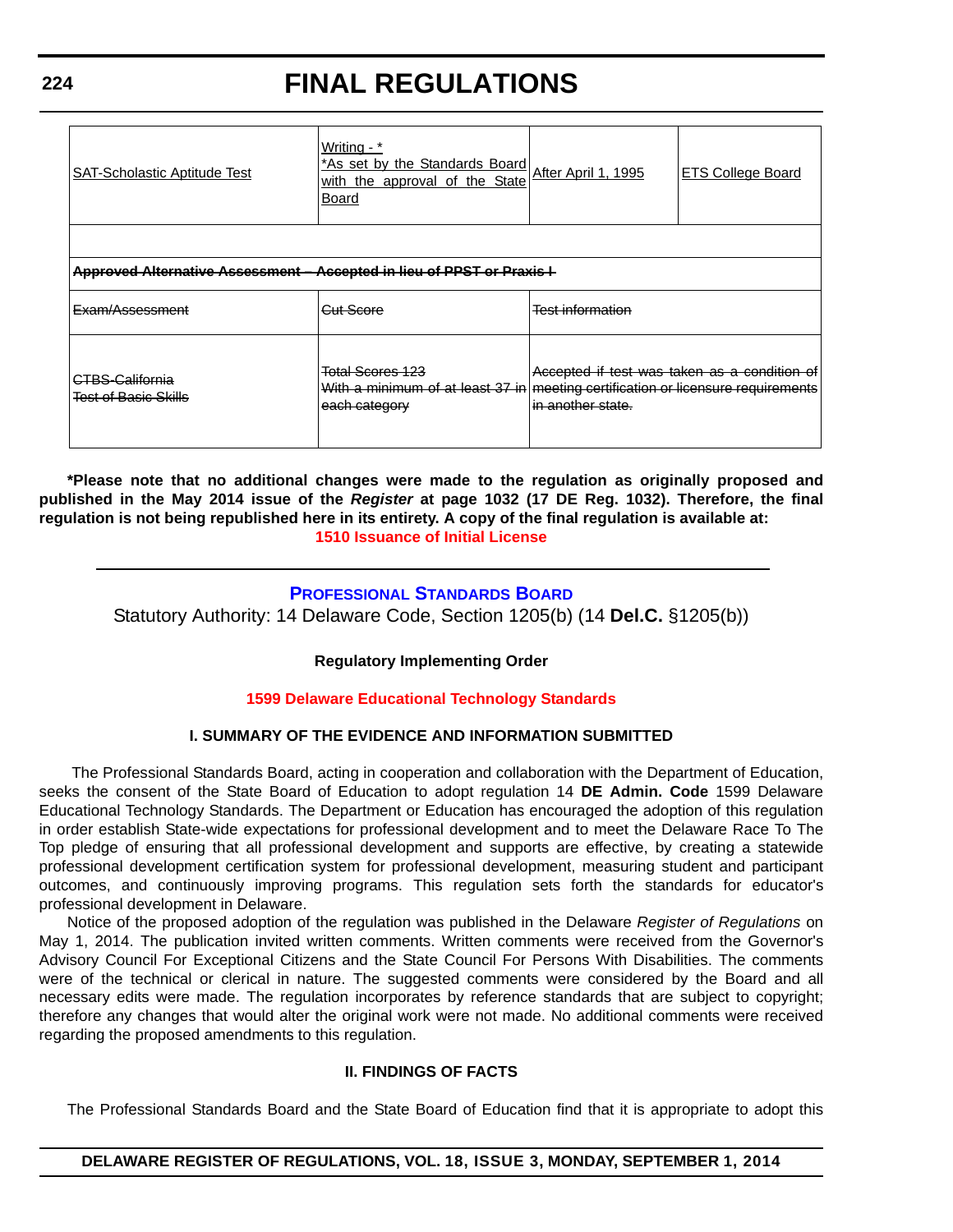regulation to adopt State-wide standards for Educational Technology Standards for professional development.

## **III. DECISION TO ADOPT THE REGLATION**

For the foregoing reasons, the Professional Standards Board and the State Board of Education conclude that it is appropriate to adopt the regulation. Therefore, pursuant to 14 **Del.C.** §1205(b), the regulation attached hereto as Exhibit "A" is hereby adopted. Pursuant to the provision of 14 **Del.C.** §222(c), the regulation hereby adopted shall be in effect for a period of five years from the effective date of this order as set forth in Section V below.

## **IV. TEXT AND CITATION**

The text of the regulation adopted shall be in the form attached hereto as Exhibit "A", and said regulation shall be cited as 14 **DE Admin. Code** 1599 of Delaware Administrative Code of Regulations of the Department of Education.

## **V. EFFECTIVE DATE OF ORDER**

The effective date of this Order shall be ten (10) days from the date this Order is published in the Delaware *Register of Regulations*.

# **APPROVED BY THE PROFESSIONAL STANDARDS BOARD THE 7th DAY OF AUGUST, 2014**

| Bryon Murphy, Chair   | Darren Guido        |
|-----------------------|---------------------|
| Diane Albanese        | David Kohan         |
| Linda Brown           | Rosaria Macera      |
| Jennifer Burton       | <b>Wendy Murray</b> |
| Michael Casson        | Darlene O'Neill     |
| Stephanie DeWitt      | Mary Pinkston       |
| Nelia Dolan           | Stephanie Smith     |
| <b>Cristy Greaves</b> |                     |

IT IS SO ORDERED the 21st day of JUNE, 2014.

### **Department of Education**

Mark Murphy, Secretary of Education

Approved 21<sup>st</sup> day of June, 2014

### **State Board of Education**

Teri Quinn Gray, Ph.D., President Gregory B. Coverdale, Jr. Jorge L. Melendez, Vice President Terry M. Whittaker, Ed.D. G. Patrick Heffernan **Randall L. Hughes** Randall L. Hughes Barbara B. Rutt Terry M. Whittaker, Ed.D.

### **1599 Delaware Educational Technology Standards**

Non-regulatory note: Approval of Teacher Education programs is governed by 14 **DE Admin. Code** 290 Approval of Educator Preparation Programs. Teacher evaluations are governed by 14 **DE Admin. Code** 106A Teacher Appraisal Process Delaware Performance Appraisal System (DPAS II) Revised.

**1.0 Content**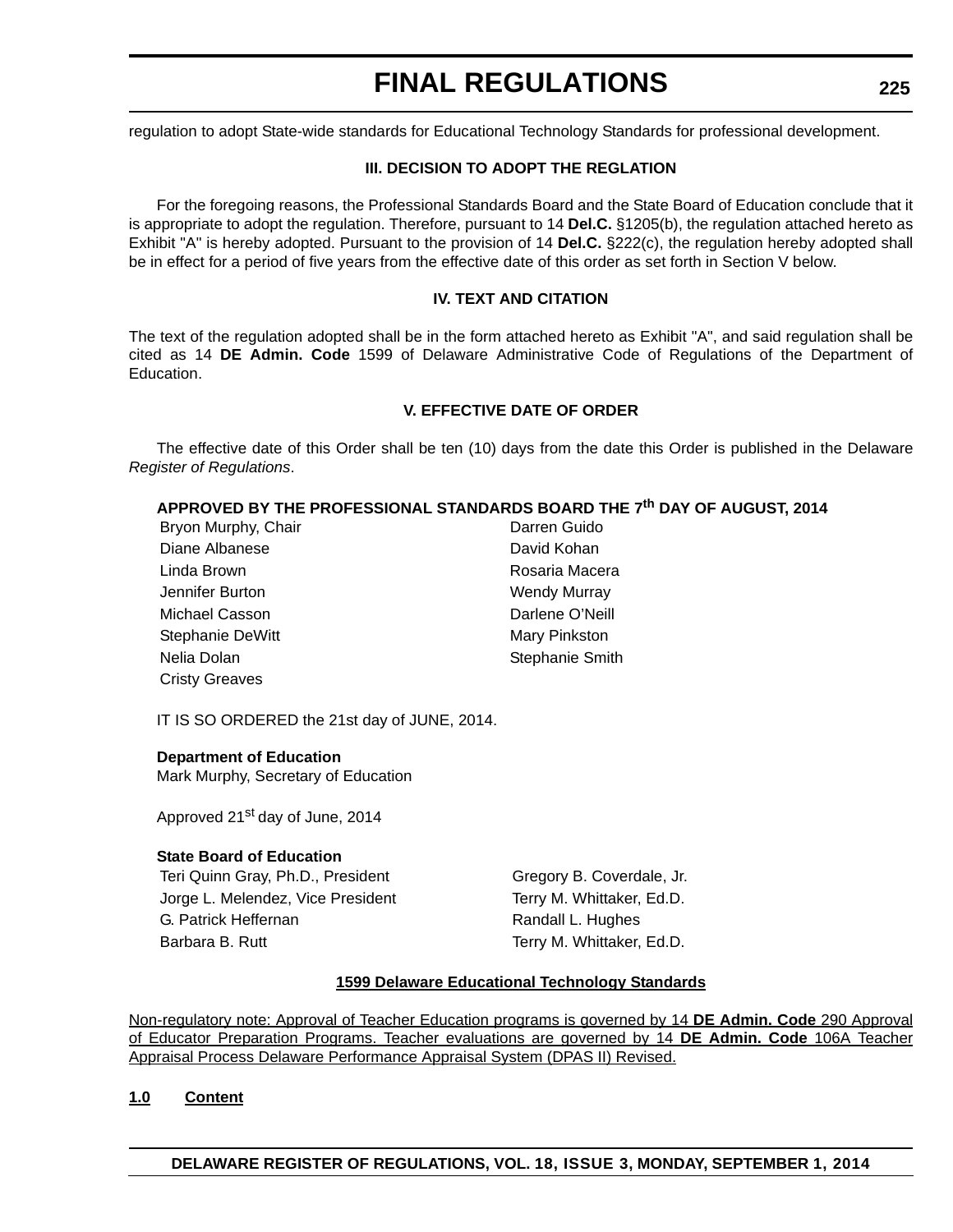- 1.1 The International Society for Technology in Education (ISTE) developed The National Educational Technology Standards (NETS©) as standards for learning, teaching, and leading in the digital age.
- 1.2 In accordance with 14 **Del.C.** §1205(b), the NETS© are hereby incorporated by reference and adopted as Delaware's Educational Technology Standards. NETS© shall serve as the foundation for professional development, instructional practice or leadership, for all Delaware educators, and as indicators that guide the learning, teaching, and leading with technology in education. The standards make explicit the skills and knowledge needed in an increasingly connected global and digital society.
- 1.3 A summary of the standards is set forth within. In-depth descriptions, contextual explanations, examples and more specific criteria and guidance are provided in the complete set of standards as published in National Education Technology Standards© (iste.org/nets, 2012). **[Although the excerpts from the standards use the terms "Educational Administrators" and "Teachers" the standards are applicable to all educators including specialists and paraeducators as appropriate within the context of their specific assignments.]**

# **2.0 Delaware Educational Technology Standards for Leaders**

- 2.1 The standards for evaluating the skills and knowledge school administrators and leaders need to support digital age learning, implement technology, and transform the instruction landscape.
- 2.2 Visionary Leadership
	- 2.2.1 Educational Administrators inspire and lead development and implementation of a shared vision for comprehensive integration of technology to promote excellence and support transformation throughout the organization **[in the following ways:]**
		- 2.2.1.1 Inspire and facilitate among all stakeholders a shared vision of purposeful change that maximizes use of digital-age resources to meet and exceed learning goals, support effective instructional practice, and maximize performance of district and school leaders;
		- 2.2.1.2 Engage in an ongoing process to develop, implement, and communicate technologyinfused strategic plans aligned with a shared vision;
		- 2.2.1.3 Advocate on local, state and national levels for policies, programs, and funding to support implementation of a technology-infused vision and strategic plan.
- 2.3 Digital Age Learning Culture Educational Administrators create, promote, and sustain a dynamic, digital-age learning culture that provides a rigorous, relevant, and engaging education for all students.
- 2.4 Excellence in Professional Practice Educational Administrators promote an environment of professional learning and innovation that empowers educators to enhance student learning through the infusion of contemporary technologies and digital resources.
- 2.5 Systemic Improvement

Educational Administrators provide digital age leadership and management to continuously improve the organization through the effective use of information and technology resources.

2.6 Digital Citizenship Educational Administrators model and facilitate understanding of social, ethical and legal issues and responsibilities related to an evolving digital culture.

# **3.0 Delaware Educational Technology Standards for Teachers**

- 3.1 The standards define the skills and knowledge educators need to teach, work, and learn in an increasingly connected global and digital society. Effective teachers model and apply the NETS-S© as they design, implement, and assess learning experiences to engage students and improve learning; enrich professional practice; and provide positive models for students, colleagues, and the community. All teachers should meet the following standards and performance indicators.
	- [3.2 3.1.1] Facilitate and Inspire Student Learning and Creativity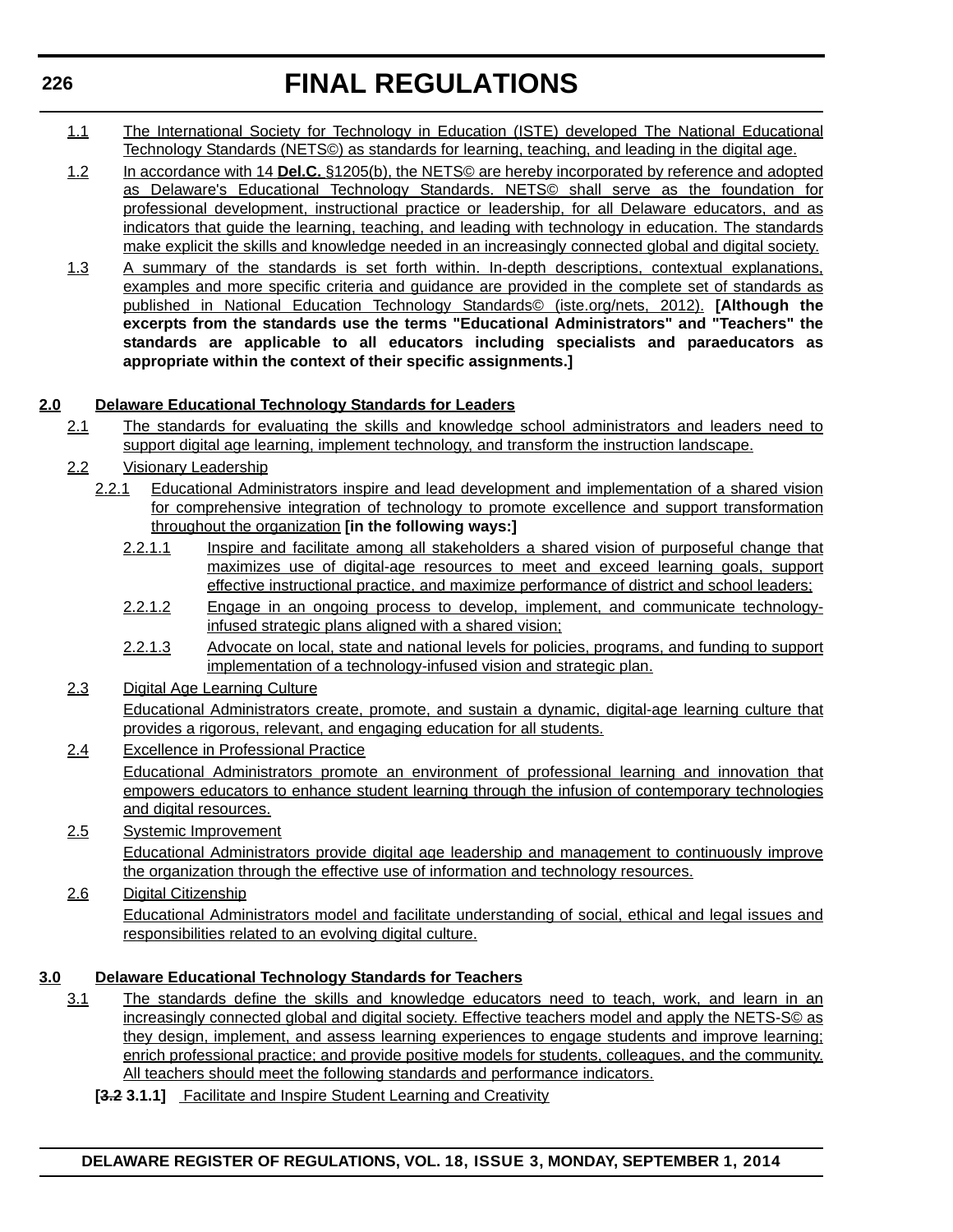| [3.1.1.1]   | Teachers use their knowledge of subject matter, teaching and learning, and technology to<br>facilitate experiences that advance student learning, creativity, and innovation in both<br>face-to-face and virtual environments.                                                                              |
|-------------|-------------------------------------------------------------------------------------------------------------------------------------------------------------------------------------------------------------------------------------------------------------------------------------------------------------|
| [3.3 3.1.2] | Design and Develop Digital Age Learning [Experiences and Assessments]                                                                                                                                                                                                                                       |
|             |                                                                                                                                                                                                                                                                                                             |
| [3.1.2.1]   | <b>Experiences and Assessments-Teachers design, develop, and evaluate authentic learning</b><br>experiences and assessment incorporating contemporary tools and resources to<br><u>maximize content learning in context and to develop the knowledge, skills, and attitudes</u><br>identified in the NETS©. |
| [3.4 3.1.3] | <u>Model Digital Age Work and Learning</u>                                                                                                                                                                                                                                                                  |
| [3.1.3.1]   | <u>Teachers exhibit knowledge, skills, and work processes representative of an innovative</u><br>professional in a global and digital society.                                                                                                                                                              |
| [3.53.1.4]  | <b>Promote and Model Digital Citizenship and Responsibility</b>                                                                                                                                                                                                                                             |
| [3.1.4.1.]  | Teachers understand local and global societal issues and responsibilities in an evolving<br>digital culture and exhibit legal and ethical behavior in their professional practices.                                                                                                                         |
| [3.63.1.5]  | <b>Engage in Professional Growth and Leadership</b>                                                                                                                                                                                                                                                         |
| [3.1.5.1.]  | Teachers continuously improve their professional practice, model lifelong learning, and<br>exhibit leadership in their school and professional community by promoting<br>and<br>demonstrating the effective use of digital tools and resources.                                                             |

# **[DEPARTMENT OF HEALTH AND SOCIAL SERVICES](http://www.dhss.delaware.gov/dhss/dmma/) DIVISION OF MEDICAID AND MEDICAL ASSISTANCE**

Statutory Authority: 31 Delaware Code, Section 512 (31 **Del.C.** §512)

### **ORDER**

#### **[Telemedicine](#page-4-0)**

## **NATURE OF THE PROCEEDINGS:**

Delaware Health and Social Services ("Department") / Division of Medicaid and Medical Assistance (DMMA) initiated proceedings to submit a state plan amendment regarding telemedicine, specifically, *to clarify provider types authorized to deliver medically necessary services via telemedicine*. The Department's proceedings to amend its regulations were initiated pursuant to 29 **Delaware Code** Section 10114 and its authority as prescribed by 31 **Delaware Code** Section 512.

The Department published its notice of proposed regulation changes pursuant to 29 **Delaware Code** Section 10115 in the July 2014 Delaware *Register of Regulations*, requiring written materials and suggestions from the public concerning the proposed regulations to be produced by July 31, 2014 at which time the Department would receive information, factual evidence and public comment to the said proposed changes to the regulations.

### **SUMMARY OF PROPOSAL**

The proposed provides notice to the public that Delaware Health and Social Services/Division of Medicaid and Medical Assistance (DHSS/DMMA) intends to submit a state plan amendment to the Centers for Medicare and Medicaid Services (CMS) regarding telemedicine *to clarify provider types authorized to deliver medically necessary services via telemedicine*.

#### **Statutory Authority**

- 42 CFR 410.78, *Telehealth services*
- 42 CFR Part 440, Services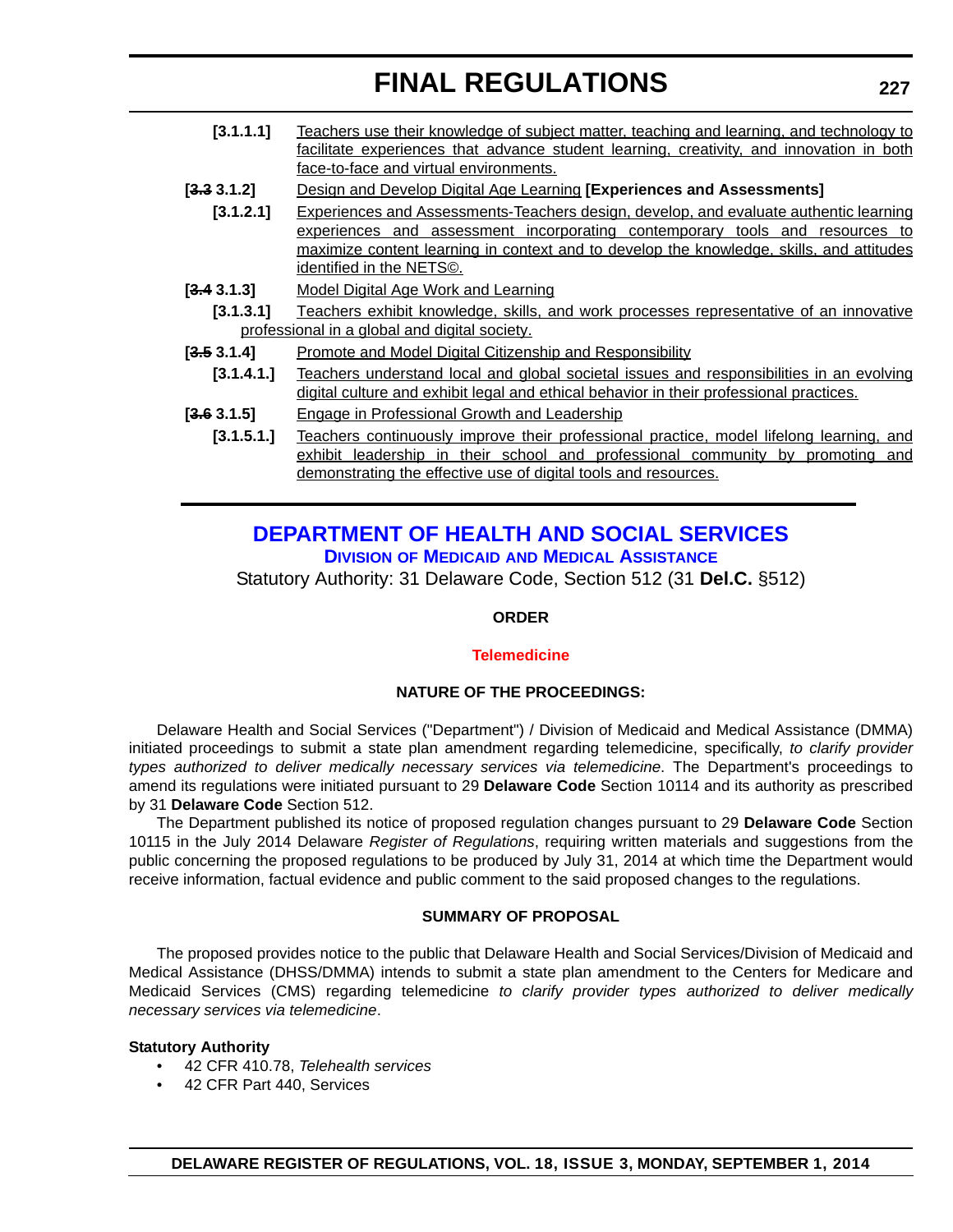#### **Background**

For the purposes of Medicaid, telemedicine seeks to improve a patient's health by permitting two-way, real time interactive communication between the patient, and the physician or practitioner at the distant site. This electronic communication means the use of interactive telecommunications equipment that includes, at a minimum, audio and visual equipment. This definition is modeled on Medicare's definition of telehealth services (42 CFR §410.78).

According to the Centers for Medicare and Medicaid Services (CMS), the Medicaid program and the federal Medicaid statute (Title XIX of the Social Security Act) does not recognize telemedicine as a distinct service. CMS does note, however, that "telemedicine is viewed as a cost-effective alternative to the more traditional face-to-face way of providing medical care" (e.g., face-to-face consultations or examinations between provider and patient) that states can choose to cover under Medicaid and that there is "flexibility inherent in federal law to create innovative payment methodologies for services that incorporate telemedicine technology."

#### **Summary of Proposal**

Effective July 2, 2012, the Centers for Medicare and Medicaid Services (CMS) approved a state plan amendment to use the telemedicine delivery system for providers enrolled under the Delaware Medical Assistance Program (DMAP).

The Division of Medicaid and Medical Assistance (DMMA) proposes to amend Attachment 3.1-A of the Medicaid State Plan to clarify that qualifying provider services include any covered state plan services that would typically be provided to an eligible individual in a face-to-face setting by an enrolled provider.

The provisions of this state plan amendment are subject to approval by CMS.

#### **Fiscal Impact Statement**

This revision imposes no increase in cost on the General Fund as current policy allows for the use of telemedicine.

#### **SUMMARY OF COMMENTS RECEIVED WITH AGENCY RESPONSE**

The Governor's Advisory Council for Exceptional Citizens (GACEC) and the State Council for Persons with Disabilities (SCPD) offered the following observations summarized below. The Division of Medicaid and Medical Assistance (DMMA) has considered each comment and responds as follows.

#### **GACEC and SCPD**

As background, CMS approved a Delaware Medicaid Plan in 2012 to use a telemedicine delivery system for providers enrolled in the Delaware Medical Assistance Program (DMAP). A July 23, 2012 memo was issued endorsing the concept of using telemedicine and prompted adoption of an amendment to include accommodations, including interpreter and audio-visual modification, where required by the ADA. See 16 DE Reg. 314, 317 (September 1, 2012).

We endorse the proposed amendment. Consistent with the attached June 16, 2014 *Delaware News Journal* article, telemedicine offers a useful option for individuals with disabilities seeking specialty care, particularly downstate residents. The attached April 12, 2014 *Delaware News Journal* article also reinforces the merits of telemedicine and predicts that Smartphone applications and body sensors will evolve to support telemedicine. The article notes the advantage of avoiding a doctor's office "only to wait in line with patients who have other diseases that we may catch."

*Agency Response*: DMMA thanks both Councils for their endorsement.

#### **FINDINGS OF FACT:**

The Department finds that the proposed changes as set forth in the July 1, 2014 *Register of Regulations* should be adopted.

**THEREFORE, IT IS ORDERED**, that the proposed regulation telemedicine, specifically, *to clarify provider types authorized to deliver medically necessary services via telemedicine* is adopted and shall be final effective September 10, 2014.

Rita M. Landgraf, Secretary, DHSS

**DELAWARE REGISTER OF REGULATIONS, VOL. 18, ISSUE 3, MONDAY, SEPTEMBER 1, 2014**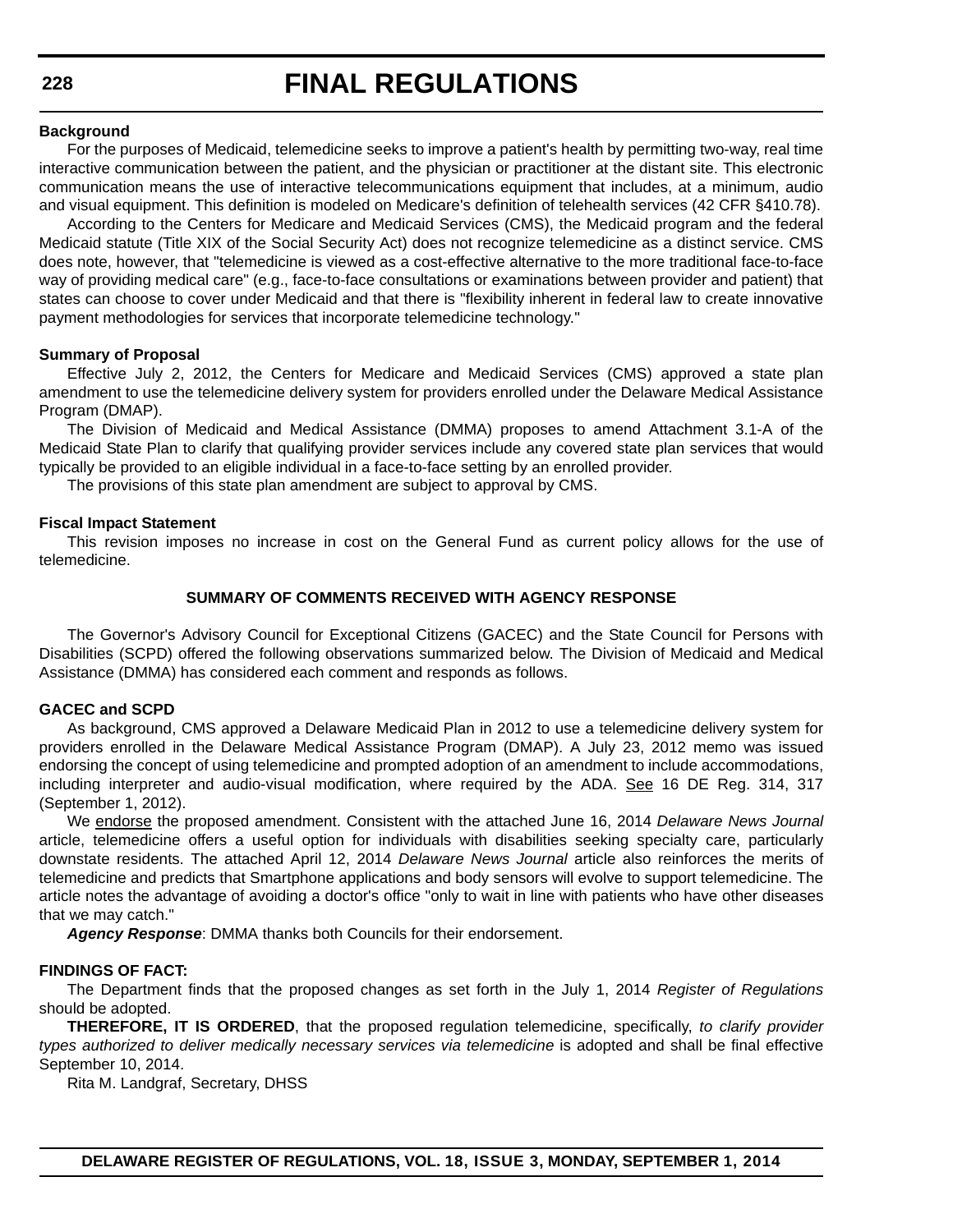# **DMMA FINAL ORDER REGULATION #14-35**

**REVISION:**

**\*Please note that no changes were made to the regulation as originally proposed and published in the July 2014 issue of the** *Register* **at page 9 (18 DE Reg. 9). Therefore, the final regulation is not being republished. A copy of the final regulation is available at:**

**[Telemedicine](http://regulations.delaware.gov/register/september2014/final/18 DE Reg 227 09-01-14.htm)**

# **DIVISION OF MEDICAID [AND MEDICAL ASSISTANCE](http://www.dhss.delaware.gov/dhss/dmma/)**

Statutory Authority: 31 Delaware Code, Section 512 (31 **Del.C.** §512)

### **ORDER**

#### **[Increased Medicaid Payment for Primary Care Services – Section 1202 of the Affordable Care Act](#page-4-0)**

#### **NATURE OF THE PROCEEDINGS:**

Delaware Health and Social Services ("Department") / Division of Medicaid and Medical Assistance (DMMA) initiated proceedings to amend the Delaware Title XIX Medicaid State Plan regarding Increased Medicaid Payment for Primary Care, specifically, *Additional Codes Eligible for Enhanced Primary Care Payments*. The Department's proceedings to amend its regulations were initiated pursuant to 29 **Delaware Code** Section 10114 and its authority as prescribed by 31 **Delaware Code** Section 512.

The Department published its notice of proposed regulation changes pursuant to 29 **Delaware Code** Section 10115 in the July 2014 Delaware *Register of Regulations*, requiring written materials and suggestions from the public concerning the proposed regulations to be produced by July 31, 2014 at which time the Department would receive information, factual evidence and public comment to the said proposed changes to the regulations.

### **SUMMARY OF PROPOSAL**

The purpose of this notice is to advise the public that Delaware Health and Social Services/Division of Medicaid and Medical Assistance is proposing to amend the Title XIX Medicaid State Plan regarding Increased Medicaid Payment for Primary Care, specifically, *Additional Codes Eligible for Enhanced Primary Care Payments*.

#### **Statutory Authority**

- Patient Protection and Affordable Care Act (Pub. L. No. 111-148 as amended by the Health Care and Education Reconciliation Act of 2010 (Pub. L. No. 111-152)), together known as the *Affordable Care Act*
- 42 CFR 447.405, *Amount of required minimum payments*
- 42 CFR 447.410, *State plan requirements*
- 42 CFR 447.415, *Availability of Federal financial participation (FFP)*

#### **Background**

In compliance with Section 1202 of the Patient Protection and Affordable Care Act, Delaware Health and Social Services/Division of Medicaid and Medical Assistance increased certain Medicaid primary care and vaccine administration payments made to designated providers to 100% of the Medicare physician fee schedule in effect as of January 1, 2013 through December 31, 2014. To implement this increase, the Centers for Medicare and Medicaid Services approved Delaware's state plan amendment on June 24, 2013 with an effective date of the increase retroactive to January 1, 2013. The services eligible for the rate increase are billed under the Healthcare Common Procedures Coding System (HCPCS) Evaluation and Management (E & M) codes and also apply to the administration of vaccines under the Vaccines for Children Program.

### **Summary of Proposal**

Recent guidance from the Centers for Medicaid and Medicaid Services (CMS), dated April 14, 2014, advises that if a state uses vaccine product codes to pay for vaccine administration that it must submit a new section 1202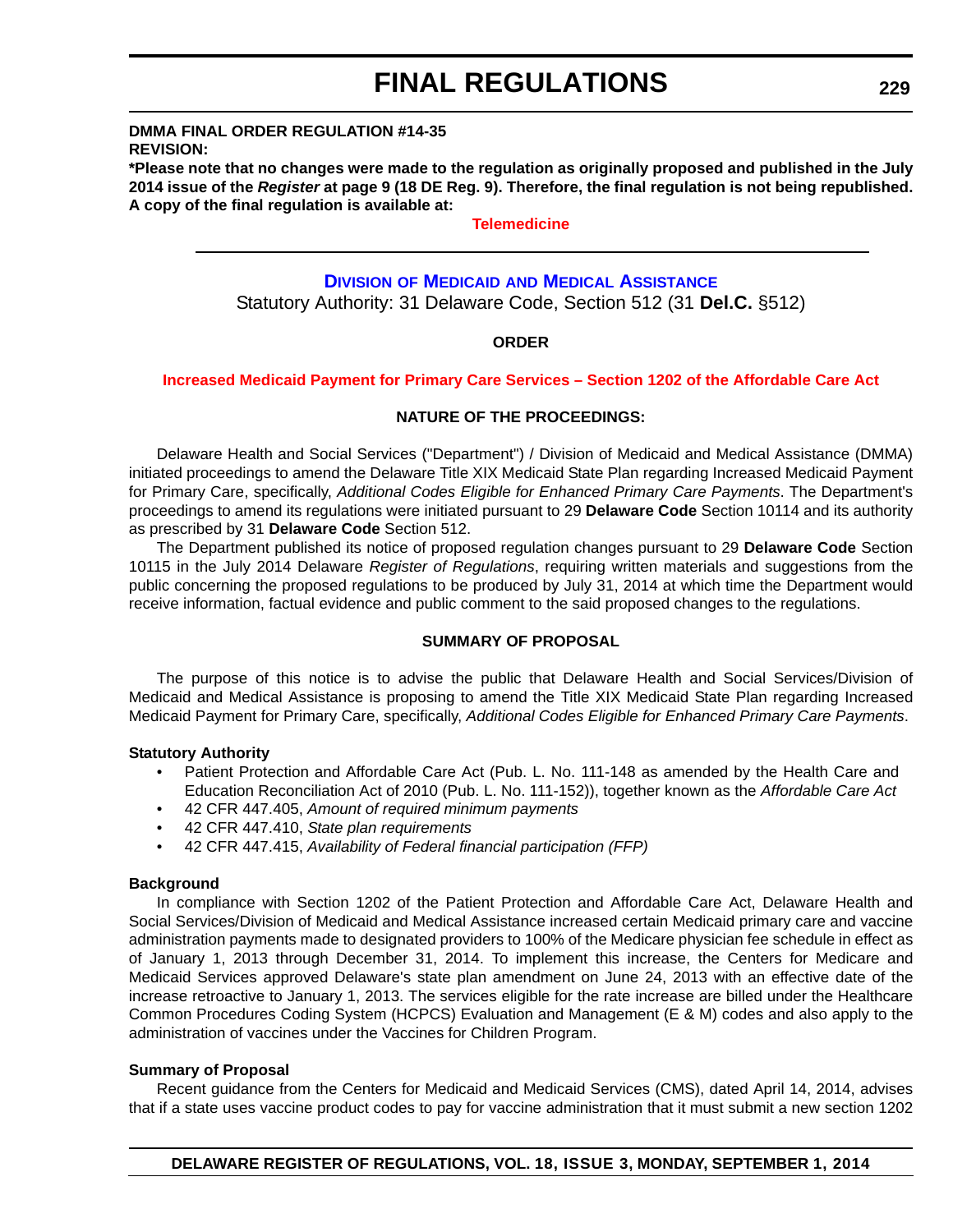of the Affordable Care Act (ACA) state plan amendment (SPA) when those product codes change. Also, a state must submit a revised SPA page updating that list of codes eligible for higher payment if it chooses to provide coverage for a new Current Procedural Terminology (CPT) billing code that is within the range of Evaluation and Management (E & M) codes specified in the law and regulation.

Therefore, pursuant to public notice requirements of 42 CFR §447.205, Delaware Health and Social Services (DHSS)/Division of Medicaid and Medical Assistance (DMMA) gives notice of a significant proposed change in its method and standards for setting payment rate for services.

DHSS/DMMA intends to submit a SPA to CMS to comply with certain provisions in the Affordable Care Act. With an effective date of the increase retroactive to January 1, 2014, this SPA includes the following additional Evaluation and Management (E & M) and vaccine product codes to the list of eligible codes for enhanced primary care payments:

*Additional Evaluation and Management Codes 99481 99482 Additional Vaccine Code 90673*

The provisions of this state plan amendment relating to methodology and payment of the enhanced Medicaid rates are subject to approval by CMS.

#### **Fiscal Impact Statement**

Due to the availability of 100% FMAP for these primary care services, the DMMA projects no fiscal impact on the General Fund in Calendar Year 2014.

#### **SUMMARY OF COMMENTS RECEIVED WITH AGENCY RESPONSE**

The Governor's Advisory Council for Exceptional Citizens (GACEC) and, the State Council for Persons with Disabilities (SCPD) offered the following observations summarized below. The Division of Medicaid and Medical Assistance (DMMA) has considered each comment and responds as follows.

#### **GACEC and SCPD**

As background, the Affordable Care Act authorized an increase in Medicaid payments for certain primary care and vaccine administration. CMS approved a Delaware DMMA Medicaid Plan amendment in 2013 to implement the authorization. However, CMS issued April 14, 2014 guidance which is prompting DMMA to propose another "housekeeping" amendment to specify eligible CPT codes, including vaccine codes and evaluation and management codes.

We endorse the proposed regulation since it is designed to conform to CMS guidance.

*Agency Response*: DMMA thanks both Councils for their endorsement.

#### **FINDINGS OF FACT:**

The Department finds that the proposed changes as set forth in the July 2014 *Register of Regulations* should be adopted.

**THEREFORE, IT IS ORDERED**, that the proposed regulation to amend Delaware Title XIX Medicaid State Plan regarding Increased Medicaid Payment for Primary Care, *specifically, Additional Codes 99481, 99482 and 90673 Eligible for Enhanced Primary Care Payments*, is adopted and shall be final effective September 10, 2014.

Rita M. Landgraf, Secretary, DHSS

## **DMMA FINAL ORDER REGULATION #14-34**

### **REVISION:**

**\*Please note that no changes were made to the regulation as originally proposed and published in the July 2014 issue of the** *Register* **at page 11 (18 DE Reg. 11). Therefore, the final regulation is not being republished. A copy of the final regulation is available at:**

**[Increased Medicaid Payment for Primary Care Services](http://regulations.delaware.gov/register/september2014/final/18 DE Reg 229 09-01-14.htm)**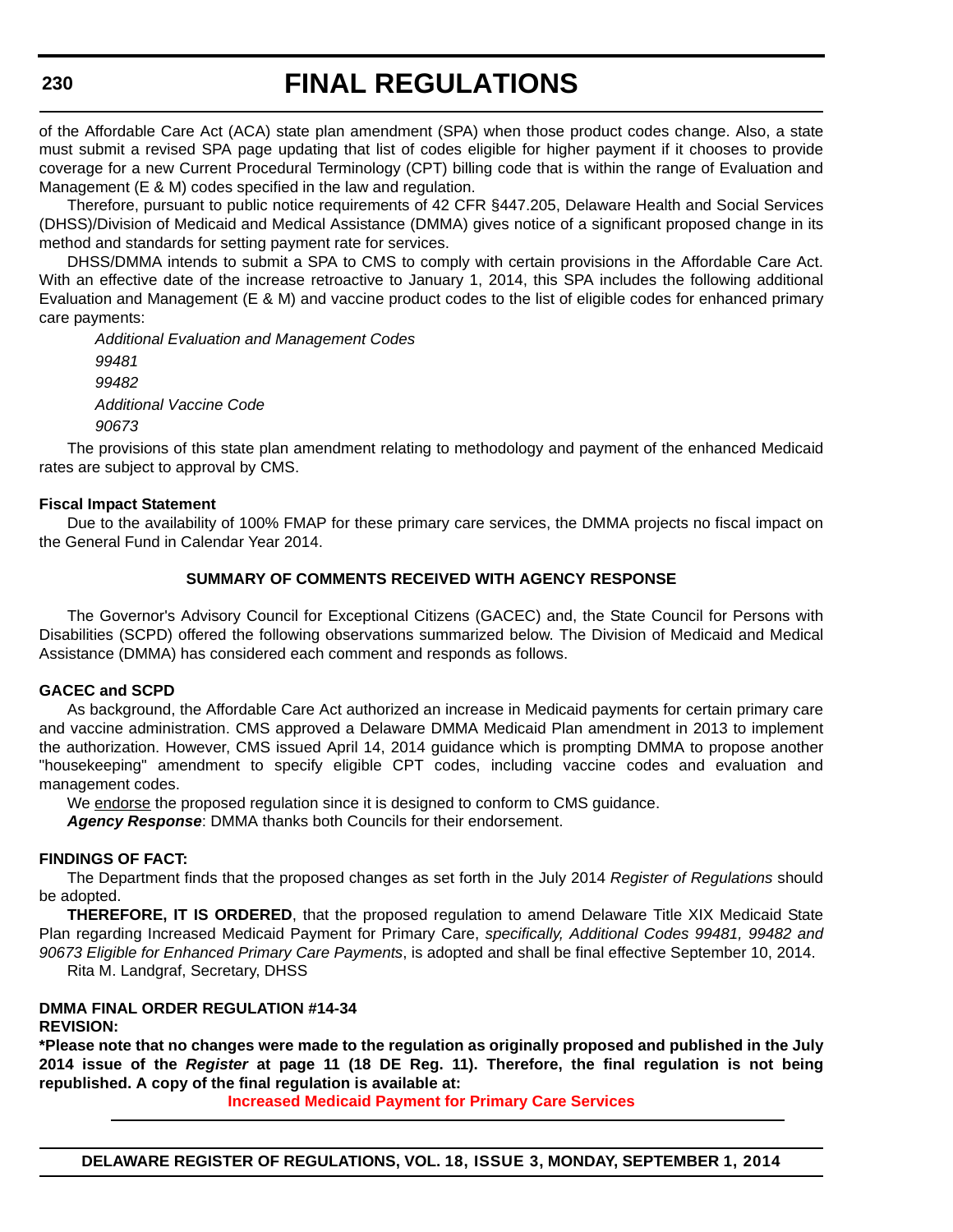# **DIVISION [OF SOCIAL SERVICES](http://www.dhss.delaware.gov/dhss/dss/)** Statutory Authority: 31 Delaware Code, Section 512 (31 **Del.C.** §512)

#### **ORDER**

#### **[Food Supplement Program Determining Income Deductions](#page-4-0)**

#### **NATURE OF THE PROCEEDINGS:**

Delaware Health and Social Services ("Department") / Division of Social Services initiated proceedings to amend the Division of Social Services Manual (DSSM) regarding the Food Supplement Program, specifically, *Determining Income Deductions*. The Department's proceedings to amend its regulations were initiated pursuant to 29 **Delaware Code** Section 10114 and its authority as prescribed by 31 **Delaware Code** Section 512.

The Department published its notice of proposed regulation changes pursuant to 29 **Delaware Code** Section 10115 in the July 2014 Delaware *Register of Regulations*, requiring written materials and suggestions from the public concerning the proposed regulations to be produced by July 31, 2014 at which time the Department would receive information, factual evidence and public comment to the said proposed changes to the regulations.

#### **SUMMARY OF PROPOSAL**

The proposal described below amends policies in the Division of Social Services Manual (DSSM) regarding the Food Supplement Program, specifically, *Determining Income Deductions*.

#### **Statutory Authority**

- Agricultural Act of 2014, P.L. 113-79, enacted February 7, 2014
- 7 USC 2014(e)(6)(C), *Standard utility allowance*
- 7 CFR §273.9(d), *Income and deductions*

#### **Background**

Delaware's Food Supplement Program, formerly known as food stamps, is operated under the provisions of the Food and Nutrition Act of 2008, as amended, and is administered by the Food and Nutrition Service (FNS) under the United States Department of Agriculture (USDA). The Delaware Division of Social Services (DSS) is responsible for the administration of the Food Supplement Program (FSP), including, but not limited to certification of applicant households and issuance, control, and accountability of FSP benefits.

Please note that the Supplemental Nutrition Assistance Program (SNAP) is the federal name for the food benefit program. State programs may have different names.

#### *Low Income Home Energy Assistance Program (LIHEAP) and Supplemental Nutrition Assistance Program (SNAP)*

The connection between the Low Income Home Energy Assistance Program (LIHEAP) and Supplemental Nutrition Assistance Program (SNAP) was originally established in 1985 in order to provide a simpler way for States and applicants to determine household utility costs. Receipt of LIHEAP benefits is intended to serve as a reasonable proxy for the actual utility costs that a household incurs. As a result, in lieu of demonstrating actual utility costs, receipt of LIHEAP benefits may be used to trigger the higher heating and cooling Standard Utility Allowance (HCSUA), and thereby increase the SNAP deductions for which households may be eligible.

On February 7, 2014, President Obama signed the Agriculture Act of 2014 ("Act") referenced as the Farm Bill. Section 4006 of the Act requires that households receive a payment greater than twenty dollars (\$20.00) annually in Low Income Heating Assistance Program (LIHEAP) benefits or in other similar energy assistance benefits in the current month or in the immediately preceding twelve (12) months in order to automatically qualify for the HCSUA based on receipt of LIHEAP. This change took effect thirty (30) days after enactment (March 10, 2014) and applies to certification periods that begin on or after that date.

This provision was intended to prevent the issuance of nominal LIHEAP payments in order to automatically qualify SNAP households for the SUA.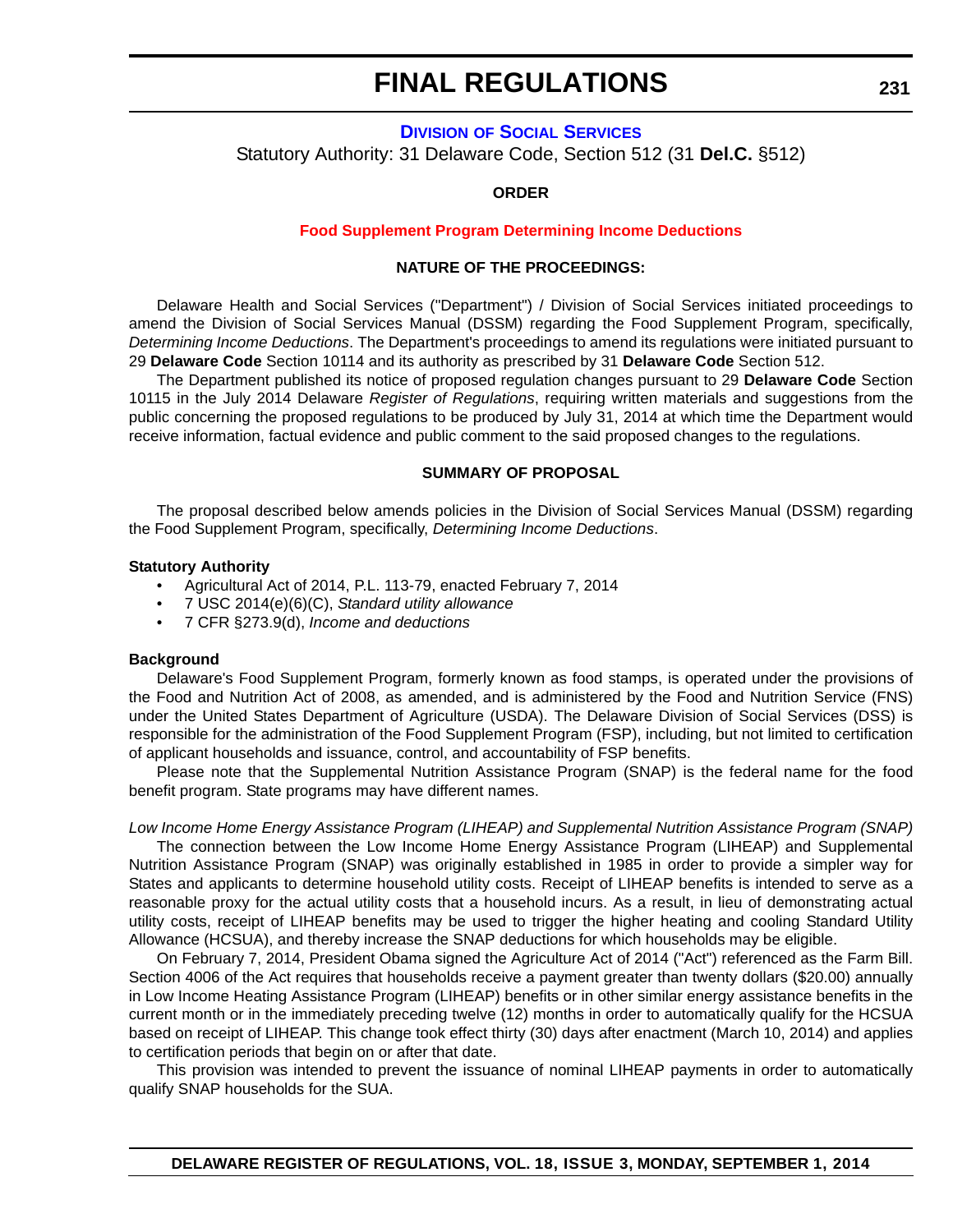#### **Summary of Proposed Changes**

Food and Nutrition Service (FNS) regulations allow that States may accept receipt of Low Income Home Energy Assistance Program (LIHEAP) benefits or other similar energy assistance benefits as verification of a utility expense. Verification of a utility expense allows a SNAP household to claim the Heating Cooling Standard Utility Allowance (HCSUA). For many households, claiming the HCSUA increases the amount of monthly food benefits the household receives.

The Agriculture Act of 2014, section 4006, created additional conditions households must meet to be able to claim the HCSUA as a result of receipt of LIHEAP. Specifically the LIHEAP payment must be greater than twenty dollars (\$20.00), and the household member must have received the LIHEAP benefit in the current month or in the immediately preceding twelve (12) months.

FNS issued the following memorandum, dated April 7, 2014, to serve as formal guidance for use by State agencies as they implement the provisions of Section 4006:

http://www.fns.usda.gov/sites/default/files/LIHEAP\_Questions\_and\_Answers.pdf

**DSSM 9060,** *Determining Income Deductions*: To be compliant with section 4006 of the Agriculture Act of 2014 the Division of Social Services (DSS) is amending policy 9060 to include that the LIHEAP payment must be greater than twenty dollars (\$20.00), and the household member must have received the LIHEAP benefit in the current month or in the immediately preceding twelve (12) months.

The applicable federal citation is also revised to be more precise.

### **SUMMARY OF COMMENTS RECEIVED WITH AGENCY RESPONSE**

The Governor's Advisory Council for Exceptional Citizens (GACEC) and the State Council for Persons with Disabilities (SCPD) offered the following observations summarized below. The Division of Social Services (DSS) has considered each comment and responds as follows.

#### **GACEC and SCPD**

As background, §4006 of the Agriculture Act of 2014 provides that households which receive a payment greater than \$20 in Low Income Heating Assistance Program benefits in the current month or in the immediately preceding 12 months qualify for an allowance/deduction when determining eligibility for Food Supplement benefits. Based on the attached April 7, 2014 USDA guidance, the Division of Social Services is revising its standards to incorporate the change in the law. The proposed regulation also includes a few non-substantive revisions.

We endorse the proposed regulation since the regulatory amendments are required to conform to federal law. *Agency Response*: DSS thanks both Councils for their endorsement.

#### **FINDINGS OF FACT:**

The Department finds that the proposed changes as set forth in the July 2014 *Register of Regulations* should be adopted.

**THEREFORE, IT IS ORDERED**, that the proposed regulation to amend the Division of Social Services Manual (DSSM) regarding the Food Supplement Program (FSP), specifically, *Determining Income Deductions*, is adopted and shall be final effective September 10, 2014.

Rita M. Landgraf, Secretary, DHSS

#### **DSS FINAL ORDER REGULATION #14-36 REVISION:**

**\*Please note that no changes were made to the regulation as originally proposed and published in the July 2014 issue of the** *Register* **at page 14 (18 DE Reg. 14). Therefore, the final regulation is not being republished. A copy of the final regulation is available at:**

**[Food Supplement Program Determining Income Deductions](http://regulations.delaware.gov/register/september2014/final/18 DE Reg 231 09-01-14.htm)**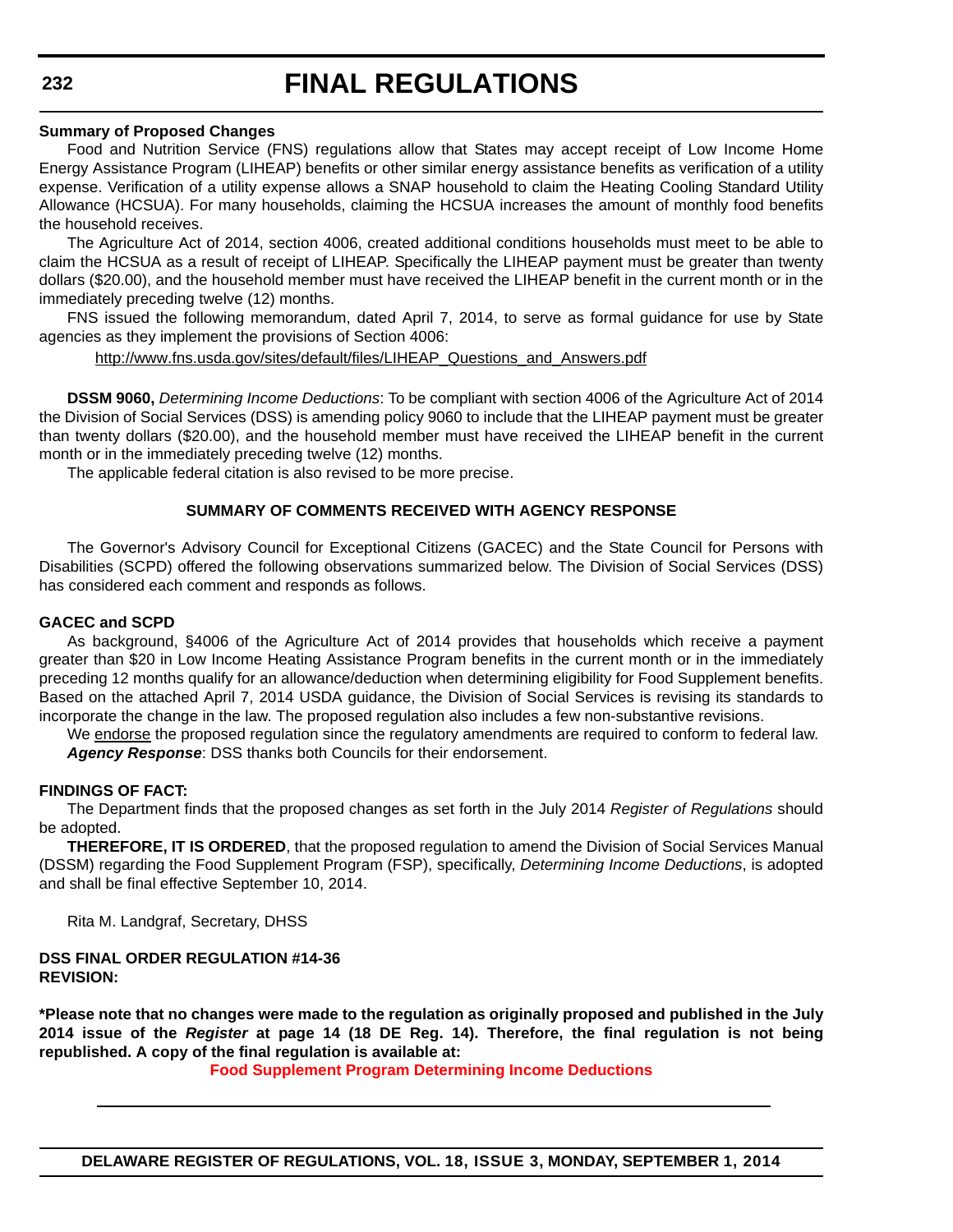# **DIVISION [OF SOCIAL SERVICES](http://www.dhss.delaware.gov/dhss/dss/)** Statutory Authority: 31 Delaware Code, Section 512 (31 **Del.C.** §512)

#### **ORDER**

#### **[Child Care Subsidy Program; Prioritizing Service Needs](#page-4-0)**

#### **NATURE OF THE PROCEEDINGS:**

Delaware Health and Social Services ("Department") / Division of Social Services initiated proceedings to amend the Division of Social Services Manual (DSSM) regarding the Child Care Subsidy Program, specifically, *Prioritizing Service Needs*. The Department's proceedings to amend its regulations were initiated pursuant to 29 **Delaware Code** Section 10114 and its authority as prescribed by 31 **Delaware Code** Section 512.

The Department published its notice of proposed regulation changes pursuant to 29 **Delaware Code** Section 10115 in the July 2014 Delaware *Register of Regulations*, requiring written materials and suggestions from the public concerning the proposed regulations to be produced July 30, 2014 at which time the Department would receive information, factual evidence and public comment to the said proposed changes to the regulations.

#### **SUMMARY OF PROPOSAL**

The proposal described below amends policies in the Division of Social Services Manual (DSSM) regarding the Child Care Subsidy Program, specifically, *Prioritizing Service Needs*.

#### **Statutory Authority**

45 CFR §98.20, *A child's eligibility for child care services* 45 CFR §98.44, *Priority for child care services*

#### **Background**

Delaware Health and Social Services ("DHSS")/Division of Social Services ("DSS") is designated as the lead agency with primary responsibilities for the planning and administration of child care subsidies funded with the Child Care Development Fund.

The Child Care and Development Fund ("CCDF") Block Grant Act of 1990, as amended, 42 USC § 9858b (b)(1)(A), (the "Act") requires the Lead Agency to "administer, directly, or through other governmental or nongovernmental agencies" the funds received. The regulations at 45 CFR 98.11 provide that, in addition to retaining "overall responsibilities" for the administration of the program, the Lead Agency must also (among other things) promulgate all rules and regulations governing the overall administration of the CCDF program.

#### **Summary of Proposed Changes**

**DSSM 11004.3.1,** *Service Priorities Prioritizing Service Needs*, is amended and updated to clarify priority for subsidized child care services to include teen parents enrolled in or attending middle school or high school and parent/caretakers enrolled in and participating in a General Education Diploma (GED) program.

Additionally, the following changes are made:

- the section title is changed to more accurately reflect the content of the policy;
- the applicable federal citations are added to the policy section;
- the outdated term (acronym) "Food Stamp (FS)" is removed and replaced with the current term (acronym) "Food Supplement Program (FSP)";
- the term "Family Services" is removed and replaced with the more precise term "Division of Family Services"; and,
- this section is relettered and renumbered to accommodate the new format.

### **SUMMARY OF COMMENTS RECEIVED WITH AGENCY RESPONSE AND EXPLANATION OF CHANGE(S)**

The Governor's Advisory Council for Exceptional Citizens (GACEC) and, the State Council for Persons with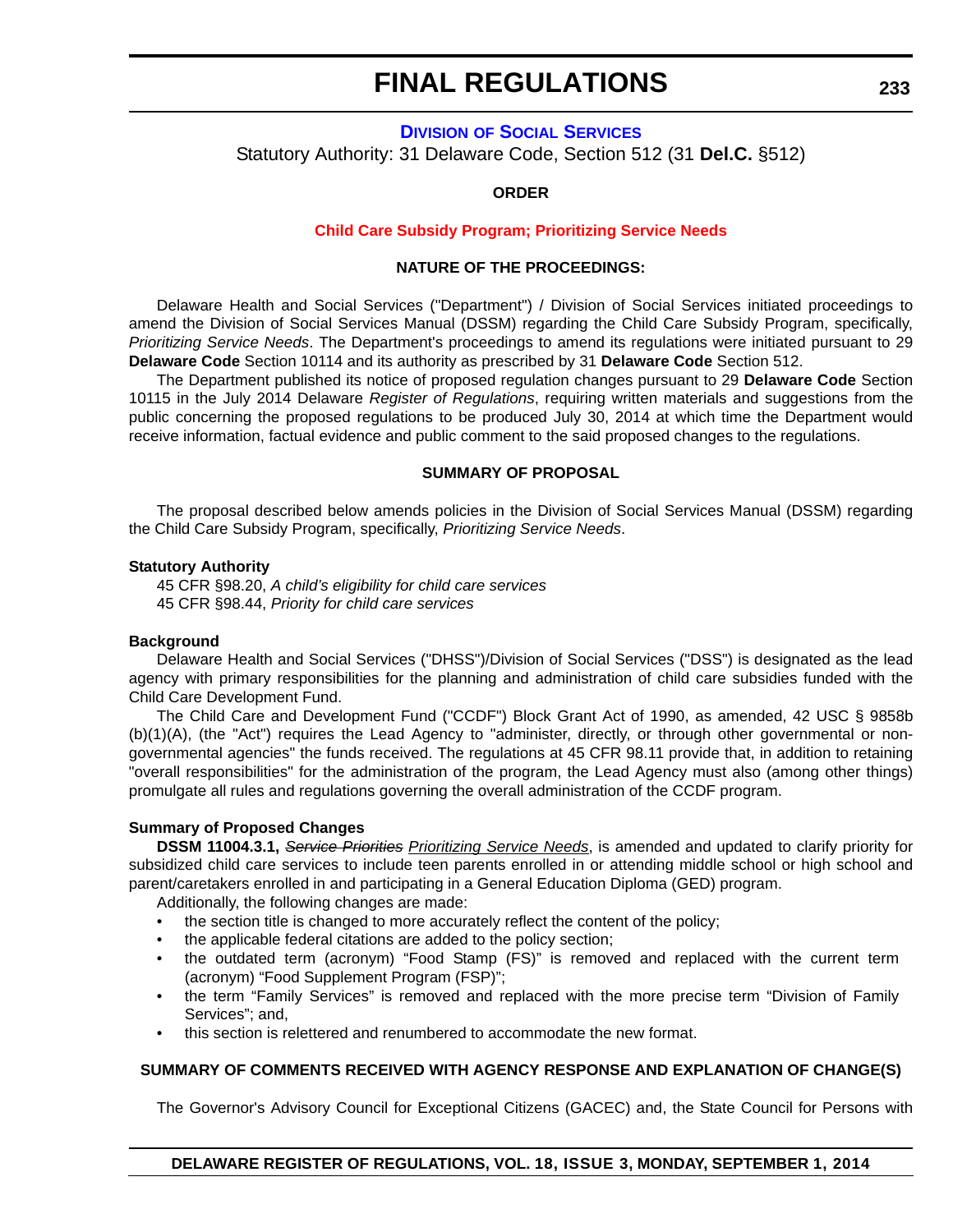Disabilities (SCPD) offered the following observations and recommendations summarized below. The Division of Social Services (DSS) has considered each comment and responds as follows.

#### **GACEC and SCPD**

First, DSS indicates that it is replacing the acronym "FS" (Food Stamp) with the acronym "FSP" (Food Supplement Program) in the new regulation. However, the latter acronym does not appear in the regulatory text.

*Agency Response*: DSS will add the acronym "FSP" which was unintentionally omitted. This has been corrected to state: "Individuals receiving Food Supplement Program (FSP) who are mandatory E&T participants (Category 21);"

Second, DSS recites that it is adding a priority of "teen parents enrolled in or attending middle school or high school and parent/caretakers enrolled in and participating in a General Diploma (GED) program." In contrast, although Par.A.4 includes teens attending middle or high school, the regulation omits any reference to persons participating in a GED program. Moreover, consistent with the attached May 29 SCPD memo to DSS on a related regulation, the term "GED" is "underinclusive". Therefore, DSS should consider inserting the following Par. 5 (and renumbering the balance of the list) as follows:

5. Teen parents enrolled in and participating in a program to acquire a General Education Diploma (GED) or similar secondary credential approved by the Delaware Department of Education.

*Agency Response*: DSS will revise the final regulation to reference GED and similar secondary credential approved by the Delaware Department of Education. The final regulation will read as follows. "4. Teen parents who are enrolled in, or attending middle school or high school; or a program to acquire a General Education Diploma (GED) or similar secondary credential approved by the Delaware Department of Education;"

Additionally, at Paragraph 1, "on the list" is revised to read "in the circumstance" as a clearer directive, as follows: "Parents/Caretakers in the circumstance below will continue to receive Child Care Assistance as long as they meet all eligibility requirements."

#### **FINDINGS OF FACT:**

The Department finds that the proposed changes as set forth in the July 2014 *Register of Regulations* should be adopted.

**THEREFORE, IT IS ORDERED**, that the proposed regulation to amend the Division of Social Services Manual (DSSM) regarding the Child Care Subsidy Program, specifically, *Prioritizing Service Needs*, is adopted and shall be final effective September 10, 2014.

Rita M. Landgraf, Secretary, DHSS

#### **DSS FINAL ORDER REGULATION #14-37 REVISION:**

#### **11004.3.1 Service Priorities Prioritizing Service Needs**

45 CFR 98.20 45 CFR 98.44

In addition to the eligibility questions in Section 11004.3, determine if the applicant meets a priority for service. If the applicant has a need, but is not a service priority, services may be delayed. Delay services by placing nonservice priority applicants on a waiting list while authorizing service for those who are a priority. The following families qualify for priority service:

- A. TANF recipients who are Workfare mandatory and not working (Category 11);
- B. TANF recipients who are working; (Category 12);
- C. Individuals receiving FS who are mandatory E&T participants; (Category 21);
- D. Families in Category 31 with the following need for service:
	- 1. teen parents who attend high school or ABE or GED programs,
		- 2. special needs parent/caretaker or child, and
		- 3. homeless families as defined in Section 11003.7.2;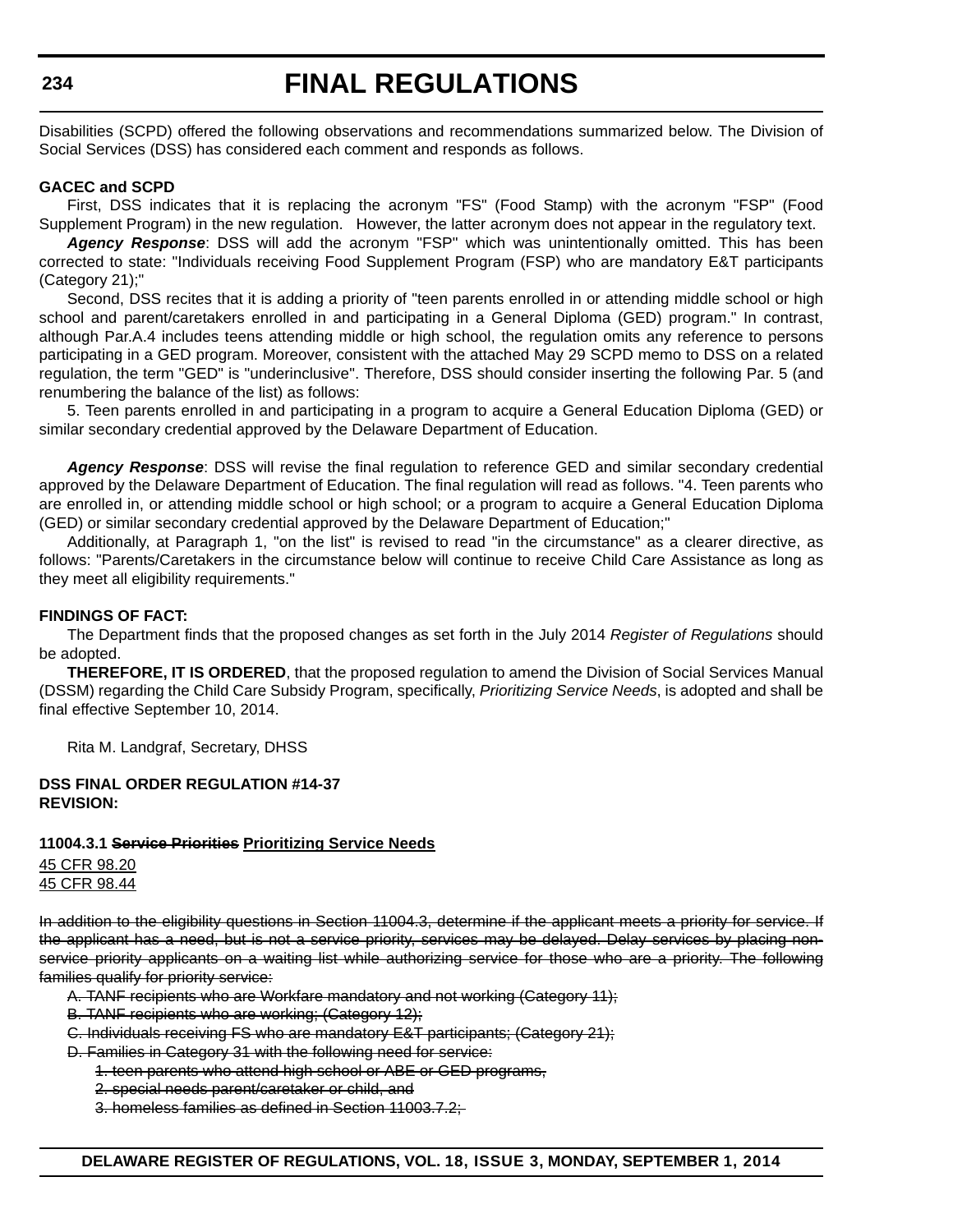4. families who meet the 40% of FPL criteria in Section 11004.7

protective children as referred by Family Services up to the number agreed upon between DSS and Family Services.

Parents/caretakers in the above circumstances will continue to receive child care services as long as they meet the service need and they continue to meet program requirements, e.g., they continue in Food Stamp Employment & Training (FS E&T).

This policy applies to all Child Care Assistance applicants who may experience a delay in service due to a wait list.

DSS Requires When There Is A Wait List That Certain Groups Be Given Priority.

Applicants Will Be Referred To A Waitlist If Their Need For Child Care Does Not Meet One (1) Of The Requirements.

Parents/Caretakers **[on the list in the circumstance]** below will continue to receive Child Care Assistance as long as they meet all eligibility requirements.

- A. The following groups are given priority:
	- 1. TANF applicants and recipients who are Employment and Training (E&T) Mandatory and not working (Category 11);
	- 2. TANF recipients who are working (Category 12);
	- 3. Individuals receiving Food **[Benefits (FB) Supplement Program (FSP)]** who are mandatory E&T participants (Category 21);
	- 4. Teen parents who are **[enrolled in or]** attending middle school or high school; **[or a program to acquire a General Education Diploma (GED) or similar secondary credential approved by the Delaware Department of Education;]**
	- 5. Parent/Caretakers or child with special needs as defined in DSSM 11003.7.8;
	- 6. Homeless families as defined in DSSM 11003.7.2;
	- 7. Families who meet the 40% of FPL criteria as defined in DSSM 11004.7;
	- 8. Division of Family Services (DFS) may refer children to DSS for protective Child Care up to the number agreed upon by both Divisions.

# **[DEPARTMENT OF NATURAL RESOURCES AND ENVIRONMENTAL](http://www.dnrec.delaware.gov/fw/Pages/FWPortal.aspx)  CONTROL**

# **DIVISION OF FISH AND WILDLIFE**

Statutory Authority: 7 Delaware Code, Sections 901(c & d) and 903(e)(2)a; (7 **Del.C.** §§901(c & d) & 903(e)(2)a) 7 **DE Admin. Code** 3521

> **Secretary's Order No.: 2014-F-0017 Date of Issuance: August 11, 2014 Effective Date of the Amendment: September 11, 2014**

# **[3521 Weakfish Size Limits; Possession Limits; Seasons](#page-4-0)**

Under the authority vested in the Secretary of the Department of Natural Resources and Environmental Control ("Department" or "DNREC") the following findings, reasons and conclusions are entered as an Order of the Secretary in the above-referenced rulemaking proceeding.

### **Background and Procedural History**

This Order considers proposed regulatory amendments to Delaware Tidal Finfish Regulation No. 3521 regarding Weakfish. The Department's Division of Fish and Wildlife commenced the regulatory development process with Start Action Notice 2014-03. The Department published the proposed amendments in the May 1,

### **DELAWARE REGISTER OF REGULATIONS, VOL. 18, ISSUE 3, MONDAY, SEPTEMBER 1, 2014**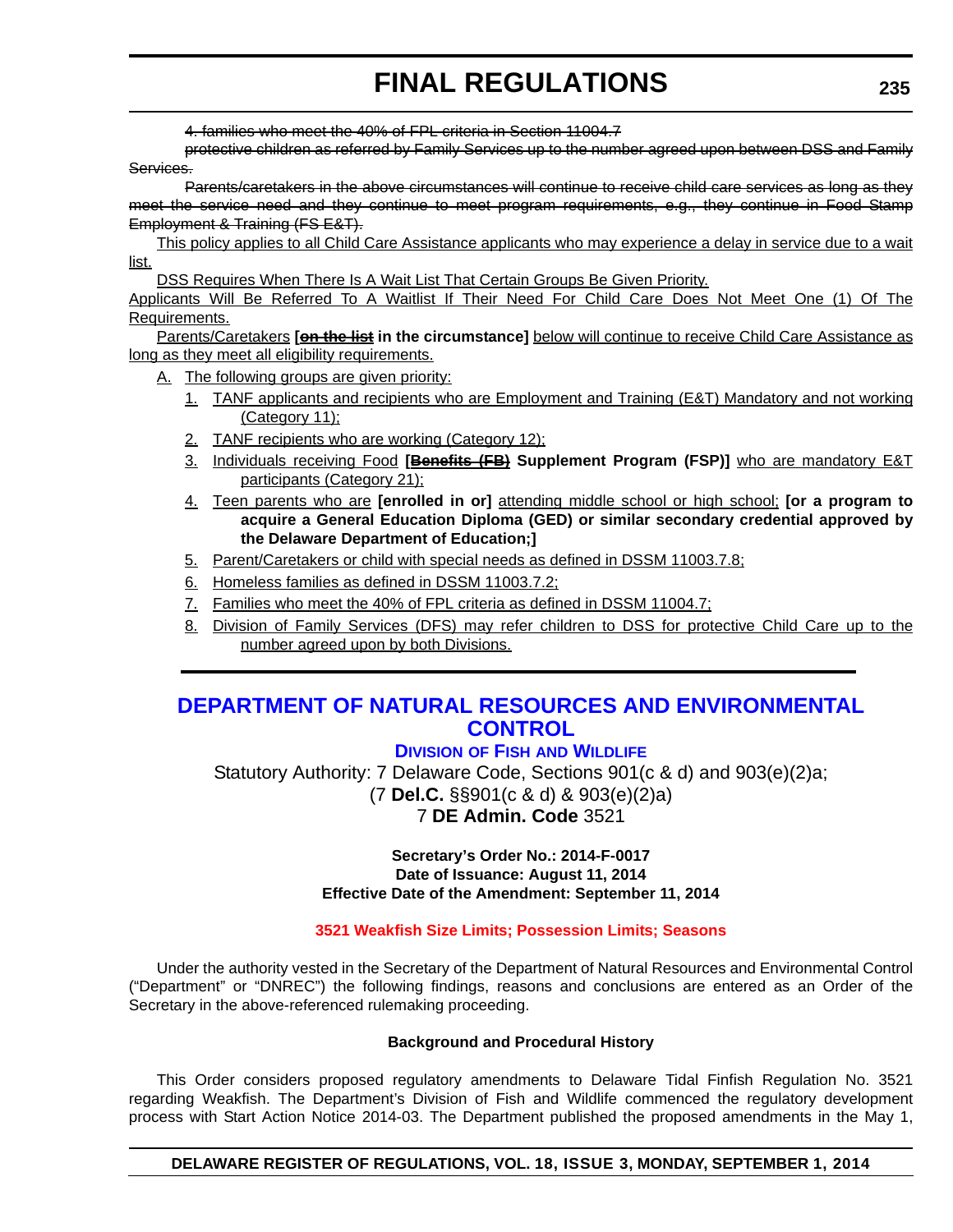**236**

# **FINAL REGULATIONS**

2014 *Delaware Register of Regulations* and held a public hearing on May 22, 2014. The Department's presiding hearing officer, Lisa A. Vest, prepared a Hearing Officer's Report dated March 1, 2014 (Report). The Report recommends certain findings and the adoption of the proposed regulation amendments as attached to the Report as Appendix A.

## **Findings and Discussion**

I find that the proposed regulation amendments are well-supported by the record developed by the Department, and adopt the Report to the extent it is consistent with this Order. The Department's experts in the Division of Fish and Wildlife developed the record and drafted the proposed regulation amendments. As a result of the regulatory development process, the Department received public comments supporting this proposed regulation, as discussed in the Report.

The proposed amendments to Delaware's existing regulations for this species are consistent with the Interstate Fisheries Management Plan for Weakfish as adopted by the ASMFC. Moreover, the proposed management strategy will better accommodate commercial fishing needs while continuing to protect the weakfish resource and providing bait for recreational anglers. It should also be noted that all proper notification and noticing requirements concerning this proposed promulgation were met by the Department.

In conclusion, the following findings and conclusions are entered:

- 1.) The Department has jurisdiction under its statutory authority to issue an Order adopting these proposed regulation amendments as final;
- 2.) The Department provided adequate public notice of the aforementioned proposed amendments, and provided the public with an adequate opportunity to comment on said proposed amendments, including at a public hearing;
- 3.) The Department held a public hearing on the proposed regulation amendments in order to consider public comments before making any final decision, and has considered all relevant and timely public comment received;
- 4.) The Department's Hearing Officer's Report, including its recommended record and the recommended proposed regulation amendments, as set forth in Appendix A, are adopted to provide additional reasons and findings for this Order;
- 5.) The recommended final proposed amendments do not reflect any change from the initial proposed amendments as published in the May 1, 2014, *Delaware Register of Regulations*;
- 6.) Promulgation of the proposed regulatory amendments to Delaware Tidal Finfish Regulation No. 3521 will enable Delaware to remain consistent with the Interstate Fisheries Management Plan, as adopted by the ASMFC, to manage Weakfish in Delaware, to wit: (1) modification of the commercial weakfish management approach of intermittent net closures from May 1 through June 30 to an uninterrupted closure (all gears) from May 1 through June 2; (2) allowance of a weakfish bycatch during the closure of up to 100 pounds per day or trip for the commercial gill net fishery and accommodates commercial fishing for species other than weakfish (e.g., Atlantic menhaden and black drum); (3) no impact to the gill net restrictions as established in 7 **Del.C.** §923; (4) maintenance of existing recreational closures, as well as catch limits during the open season in all fisheries; and (5) elimination of mailed notices to netters, as the dates are annually published in the Delaware Fishing Guide, which is widely available in print, and is also posted online;
- 7.) The proposed regulation amendments are well supported by documents in the record; and that
- 8.) The Department shall submit this Order approving the final regulation amendments to the *Delaware Register of Regulations* for publication in its next available issue, and provide such other notice as the law and regulation require and the Department determines is appropriate.

### David S. Small, Secretary

**\*Please note that no changes were made to the regulation as originally proposed and published in the May 2014 issue of the** *Register* **at page 1040 (17 DE Reg. 1040). Therefore, the final regulation is not being republished. A copy of the final regulation is available at:**

**[3521 Weakfish Size Limits; Possession Limits; Seasons](http://regulations.delaware.gov/register/september2014/final/18 DE Reg 235 09-01-14.htm)**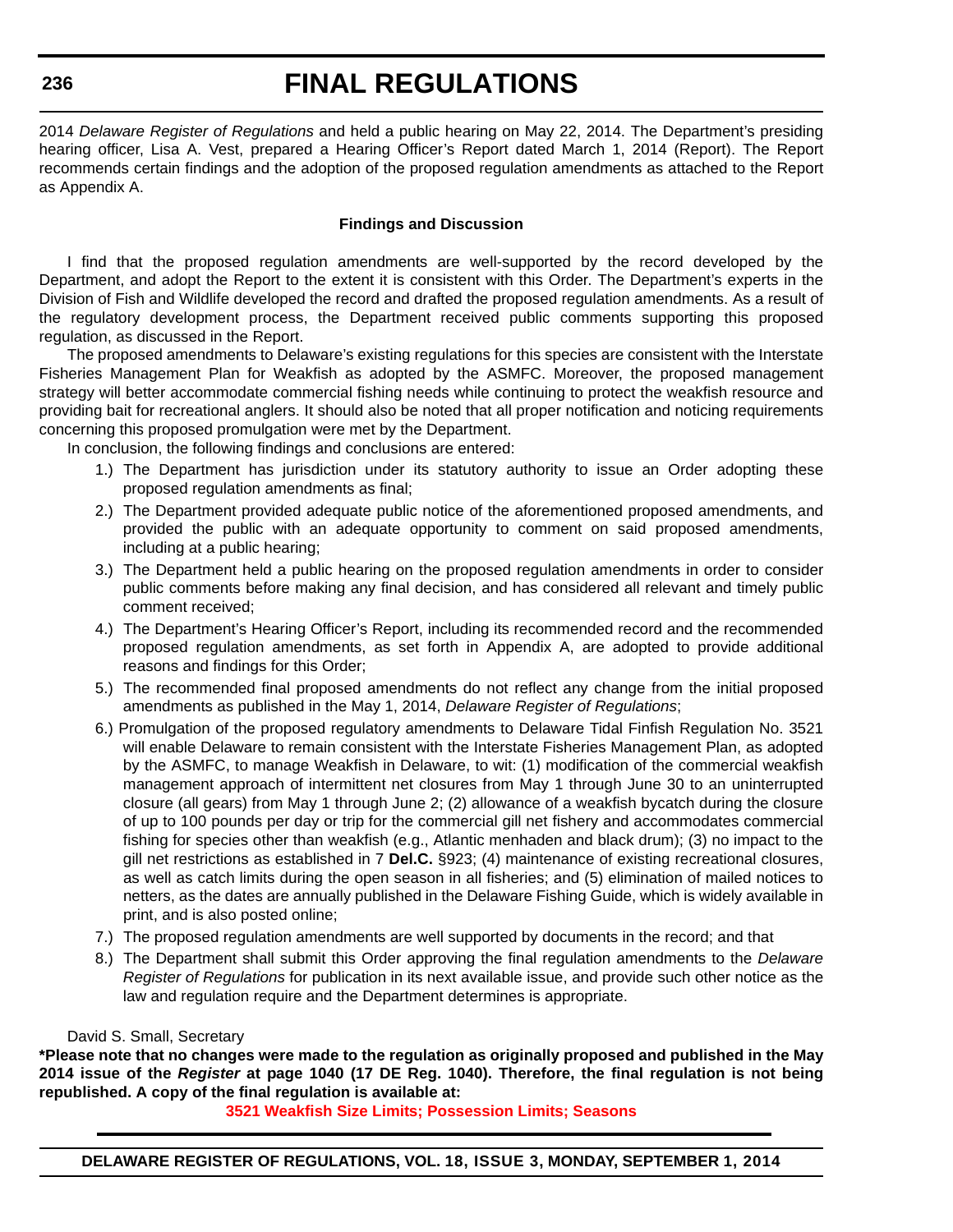# **[DEPARTMENT OF STATE](http://history.delaware.gov/)**

**DIVISION OF HISTORICAL AND CULTURAL AFFAIRS**

Statutory Authority: 30 Delaware Code, Section 1815(b) (30 **Del.C.** §1815(b))

#### **ORDER**

#### **[100 Historic Preservation Tax Credit Program](#page-4-0)**

On Tuesday, July 1, 2014, the Division of Historical and Cultural Affairs published proposed changes to its regulations in the Delaware *Register of Regulations*, Volume 18, Issue 1, pages 24-30. The notice indicated that written comments would be accepted by the Director of the Division for thirty days thereafter. Notice of the proposed amendments to the regulations was also published in both the **News Journal** and **Delaware State News** on July 1, 2014.

#### **FINDINGS OF FACT AND CONCLUSIONS**

The Historic Preservation Tax Credit Act (30 **Del.C.** Ch. 18, Subch. II) was amended in the 147<sup>th</sup> General Assembly (79 **Del. Laws.** c. 240). The amendments to the legislation provide that 30% of the state's yearly allocation of Historic Preservation Tax Credits (HPTCs) will be reserved for projects in Downtown Development Districts (DDDs), and also that any such credits not allocated to projects in DDDs by April 1 of each year will be made available to any eligible project statewide.

The public was given notice and an opportunity to provide the Division of Historical and Cultural Affairs with comments in writing on the proposed adoption of the changes to the regulations. There were no public comments received during the comment period.

Pursuant to 30 **Del.C.** §1815(b), the Division has the statutory authority to promulgate rules and regulations amending or clarifying specific sections of this statute. Additional regulatory clarifications have also been incorporated at this time to more efficiently administer the Program.

Since no public comments were received, the text of the regulation remains as proposed in the July 1, 2014 Delaware *Register of Regulations*.

#### **DECISION AND ORDER REGARDING THE PROPOSED REGULATIONS**

Pursuant to 30 **Del.C.** §1815(b), Timothy A. Slavin, Director, Division of Historical and Cultural Affairs, Department of State has proposed amendments to the regulations governing the Historic Preservation Tax Credit Act and has published these amendments in Delaware *Register of Regulations* 18 **DE Reg.** 24-30 (07/01/2014).

NOW THEREFORE, Jeffrey A. Bullock, Secretary of State, does hereby order that the proposed amendments be adopted and shall be final effective September 11, 2014, ten days after publication in the Delaware *Register of Regulations*.

The new regulations are attached hereto as Exhibit A. **SO ORDERED** this 15<sup>th</sup> day of August, 2014.

#### **DEPARTMENT OF STATE**

Jeffrey A. Bullock, Secretary of State

**\*Please note that no changes were made to the regulation as originally proposed and published in the July 2014 issue of the** *Register* **at page 24 (18 DE Reg. 24). Therefore, the final regulation is not being republished. A copy of the final regulation is available at:**

**[100 Historic Preservation Tax Credit Program](http://regulations.delaware.gov/register/september2014/final/18 DE Reg 237 09-01-14.htm)**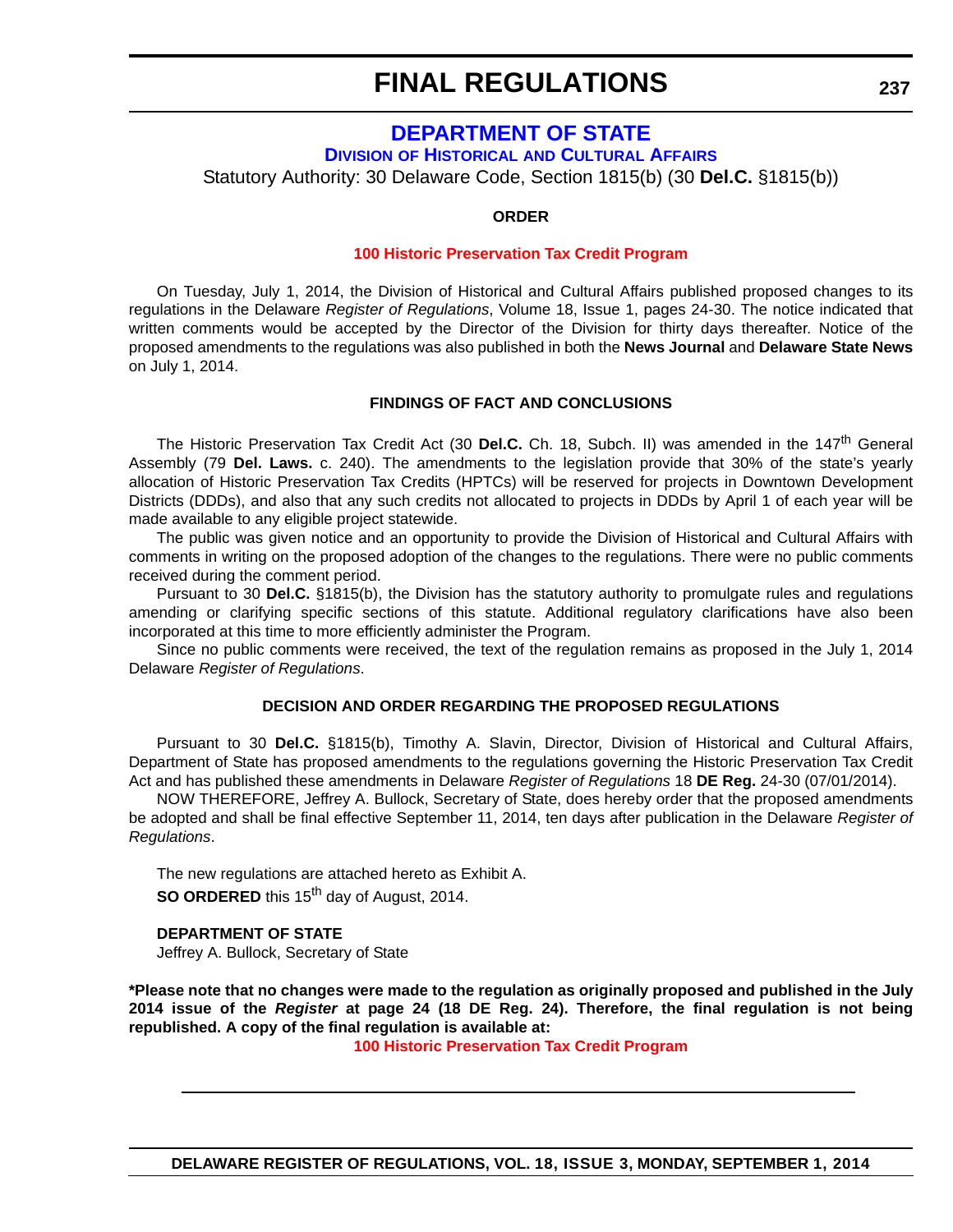# **DIVISION [OF PROFESSIONAL REGULATION](http://dpr.delaware.gov/) Board of Pilot Commissioners** Statutory Authority: 23 Delaware Code, Section 102 (23 **Del.C.** §102) 24 **DE Admin. Code** 1000

#### **ORDER**

#### **[1000 Board of Pilot Commissioners](#page-4-0)**

The Delaware Board of Pilot Commissioners pursuant to 23 **Del.C.** §102(1), proposed to revise Regulations 11.2 and 6.0. The proposed change to Regulation 11.2 strikes that regulation in its entirety. The proposed change to Regulation 6.0 removes the 120 day limitation on annual physicals.

#### **Summary of the Evidence and Information Submitted**

Following publication in the *Delaware Register of Regulations* on April 1, 2014 a public hearing was held on May 16, 2014. Written comment periods were held open for thirty days, and an additional fifteen days following the public hearing. No written comments were received and no public comments were made during the public hearing. At the public hearing, the Board marked as Exhibit 1 certifications of publication of the notice of public hearing, that ran in the Delaware *News Journal* and the *Delaware State News*.

#### **Summary of the Findings of Fact**

Pursuant to discussions held at open public Board meetings, the Board, pursuant to 23 **Del.C.** §102(1), proposed to revise regulation 11.2 by striking it in its entirety and revise regulation 6.0 by removing the 120 day limitation on annual physicals. The purpose for the removal of regulation 11.2 is that vessels of the size required to be piloted by this rule are no longer calling at the port, making compliance with this regulation difficult and unnecessary. The purpose for the removal of the 120 day limitation on annual physicals in regulation 6.0 is that the current constrictions of private health insurance often limit annual physicals to one per year, and this limitation is making compliance with insurance requirements difficult to impossible.

### **Decision of the Board**

Having found that the proposed changes to the regulations are necessary as outlined herein, the Board finds that the regulations shall be adopted as final in the form as proposed. The exact text of the regulations, as amended, are attached to this order as Exhibit A. These changes will become effective ten days following publication of this order in the *Delaware Register of Regulations* on September 1, 2014.

**IT IS SO ORDERED** this 15th day of August, 2014 by the Delaware Board of Pilot Commissioners.

Bradford Schell, Professional Member Stephen McGuiness Professional Member Joseph Morrissey, Professional Member Penelope Marshall, Public Member Richard Cordrey, Public Member Thomas Cook, Public Member

**\*Please note that no changes were made to the regulation as originally proposed and published in the April 2014 issue of the** *Register* **at page 967 (17 DE Reg. 967). Therefore, the final regulation is not being republished. A copy of the final regulation is available at:**

**[1000 Board of Pilot Commissioners](http://regulations.delaware.gov/register/september2014/final/18 DE Reg 238 09-01-14.htm)**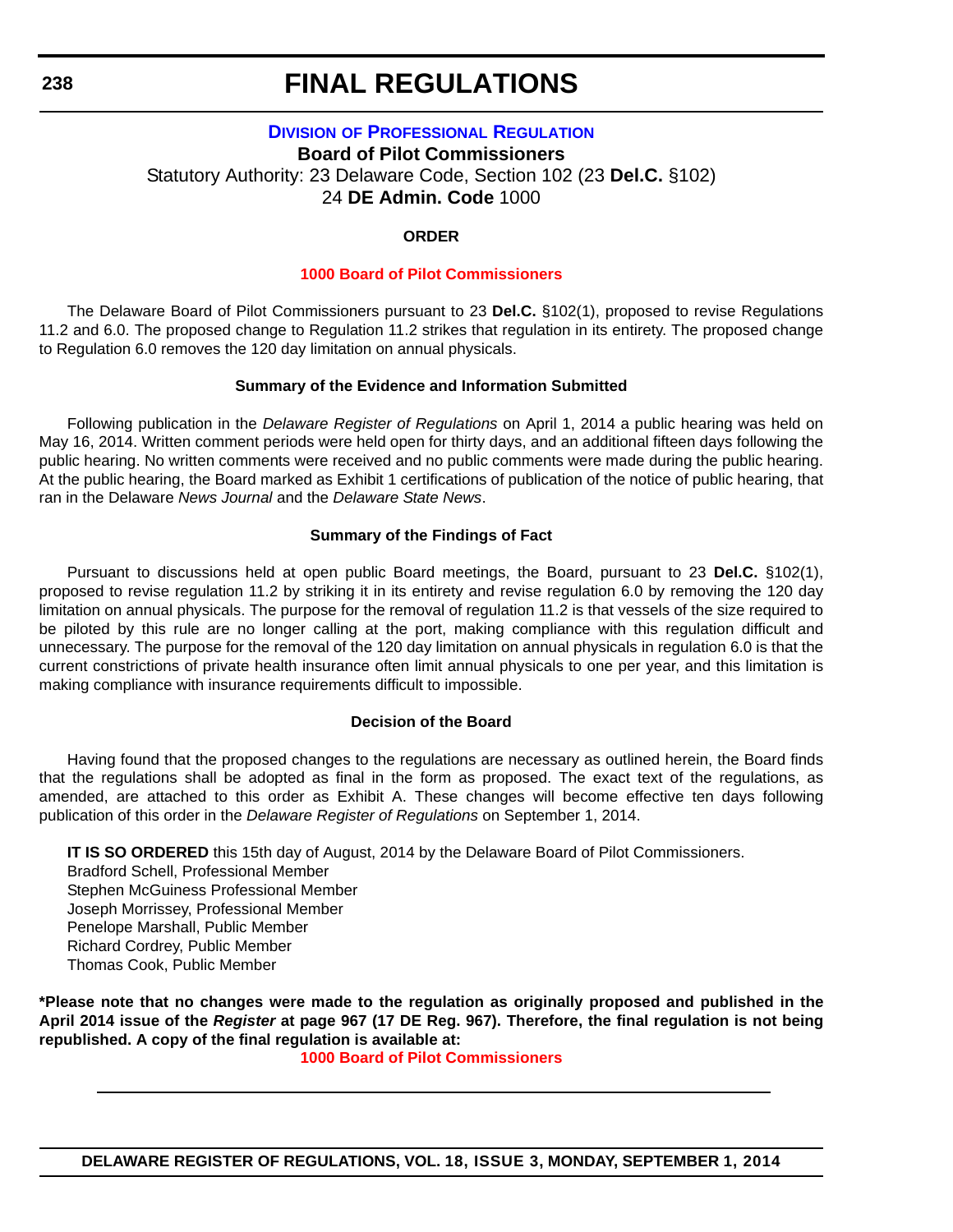# **DIVISION [OF PROFESSIONAL REGULATION](http://dpr.delaware.gov/) BOARD OF COSMETOLOGY AND BARBERING** Statutory Authority: 24 Delaware Code, Section 5106(a)(1) (24 **Del.C.** §5106(a)(1)) 24 **DE Admin. Code** 5100

#### **ORDER**

#### **[5100 Board of Cosmetology and Barbering](#page-4-0)**

After due notice in the *Register of Regulations* and two Delaware newspapers, a public hearing was held on June 30, 2014 at a scheduled meeting of the Delaware Board of Cosmetology and Barbering ("Board") to receive comments regarding the Board's proposed revisions to its rules and regulations.

The proposed revisions address the licensing of mobile cosmetology shops or salons. The amendments permit the licensing of such establishments while implementing requirements to provide protection to the public.

A public hearing was held on June 30, 2014, with deliberations conducted on July 28, 2014. The proposed changes to the rules and regulations were published in the *Register of Regulations,* Volume 17, Issue 11, on May 1, 2014. Notice of the June 30, 2014 hearing was published in the *News Journal* (Exhibit 1) and the *Delaware State News.* Exhibit 2. Pursuant to 29 **Del.C.** §10118(a), the date to receive final written comments was July 15, 2014, 15 days following the public hearing. The Board deliberated on the proposed revisions at its regularly scheduled meeting on July 28, 2014.

#### **Summary of the Evidence and Information Submitted**

The following exhibits were made a part of the record:

Board Exhibit 1: *News Journal* Affidavit of Publication.

Board Exhibit 2: *Delaware State News* Affidavit of Publication.

Mr. Stephen Wilkerson expressed his appreciation of the Board's efforts to create regulations pertaining to mobile salons.

#### **Findings of Fact and Conclusions**

The public was given notice and an opportunity to provide the Board with comments in writing and by testimony on the proposed amendments to the Board's rules and regulations.

Pursuant to 24 **Del.C.** §5106(a)(1), the Board has the statutory authority to promulgate rules and regulations. The proposed revisions clarify that mobile salons may be licensed as cosmetology shops. Further, the rules and regulations set forth specific requirements to ensure that mobile salons are subject to inspections, as are all other establishments. The Board concludes that adoption of the rules and regulations as amended advances professional practice standards and is in the best interest of the public.

#### **Decision and Effective Date**

The Board hereby adopts the proposed amendments to the rules and regulations to be effective 10 days following final publication of this Order in the *Register of Regulations.*

#### **Text and Citation**

The text of the revised rules and regulations remains as published in the *Register of Regulations,* Volume 17, Issue 11 on May 1, 2014.

| IT IS SO ORDERED this 28th day of July, 2014 by the Delaware Board of Cosmetology and Barbering. |                                   |
|--------------------------------------------------------------------------------------------------|-----------------------------------|
| Carol Guilbert, Secretary, Public Member                                                         | Derrick Reed. Professional Member |
| Lauren Mosely                                                                                    | Hillary Reid                      |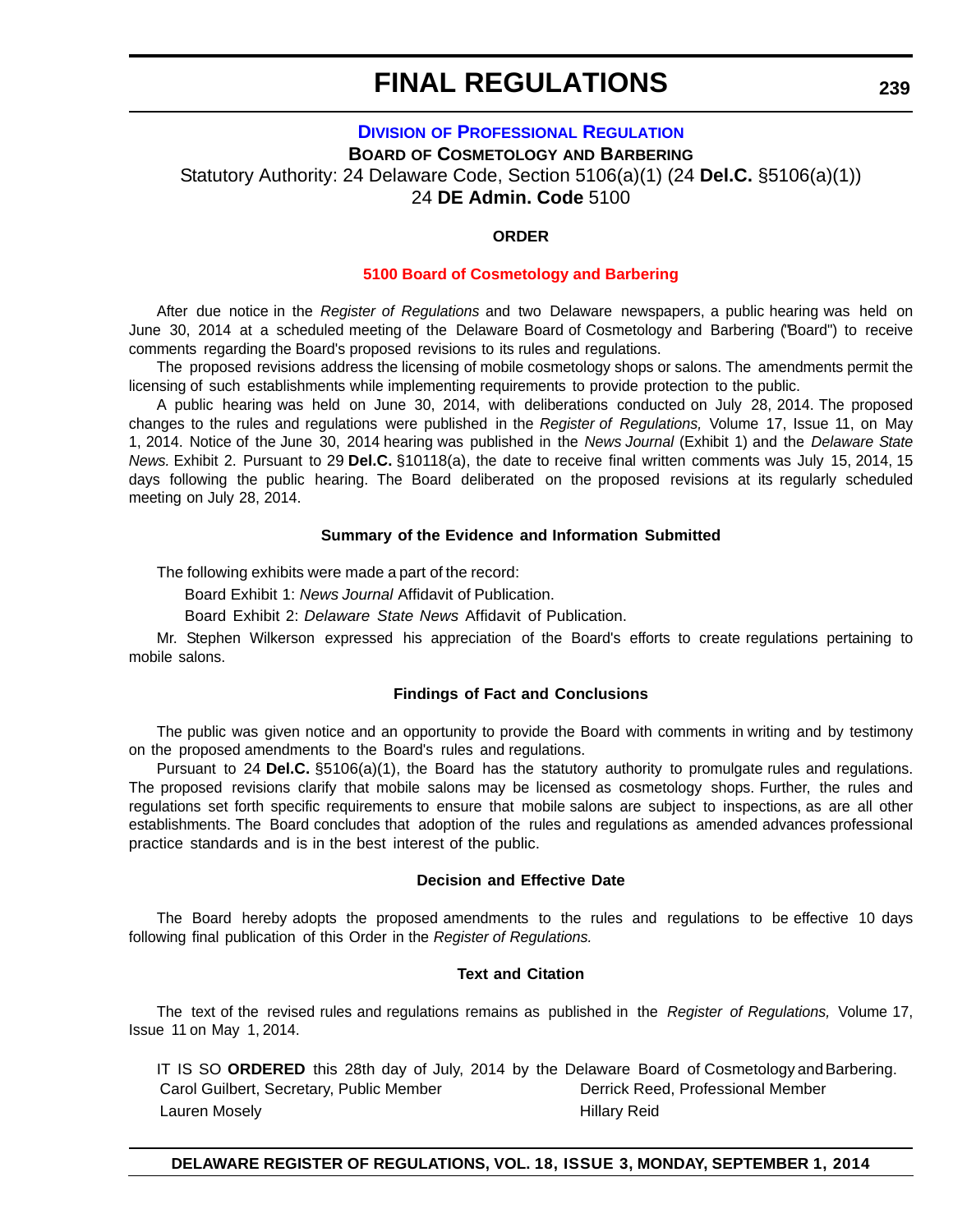#### **240**

# **FINAL REGULATIONS**

Albert Niezgoda, Professional Member Domonique Vicks Marina Pini Linda Wilson, Professional Member

**\*Please note that no changes were made to the regulation as originally proposed and published in the May 2014 issue of the** *Register* **at page 1050 (17 DE Reg. 1050). Therefore, the final regulation is not being republished. A copy of the final regulation is available at:**

**[5100 Board of Cosmetology and Barbering](http://regulations.delaware.gov/register/september2014/final/18 DE Reg 239 09-01-14.htm)**

# **[DEPARTMENT OF TRANSPORTATION](http://www.deldot.gov/home/divisions/)**

**DIVISION OF PLANNING AND POLICY**

Statutory Authority: 17 Delaware Code, Sections 131, 146 and 508 (17 **Del.C.** §§131, 146 & 508)

# 2 **DE Admin. Code** 2309

## **ORDER**

### **[2309 Standards and Regulations for Subdivision Streets and State Highway Access](#page-4-0)**

### **Summary of the Evidence and Information Submitted**

In the August 2013 Delaware *Register* (17 Del. Reg. 198), the Delaware Department of Transportation's Planning Division proposed revisions to its regulations for access to State-maintained roads and for planning, design, construction, and acceptance for maintenance of subdivision streets.

This proposed revision to the Standards and Regulations for Subdivision Streets and State Highway Access related to two matters: guidance for Shared Use Paths/Sidewalks, and a new review process for low trafficgenerating existing commercial projects expected to produce average daily traffic of 199 vehicles or less.

Written comments were to be accepted regarding these proposals until August 31, 2013; however, no comments were received. Nonetheless, after publication of the draft, Department staff rewrote the low traffic review process language, with the intent to set out its process and requirements in language similar to that used in other Department regulations. No substantive changes in the intent or effect of these provisions were made as part of this revision. No changes were made to the sections dealing with Shared Use Paths/Sidewalks.

### **Findings of Fact**

The Secretary finds that it is appropriate to amend the existing Standards and Regulations for Subdivison Streets and State Highway Access as proposed and amended as discussed above.

### **Decision to Amend the Regulations**

For the foregoing reasons, the Secretary concludes that it is appropriate to amend the Standards and Regulations for Subdivision Streets and State Highway Access as described herein.

### **Text and Citation**

The amended text of 2 **DE Admin. Code** 2309 shall be in the form attached as Exhibit "A".

#### **Effective Date of Order**

The effective date of this Order shall be ten (10) days from the date this Order is published in the Delaware *Register of Regulations*.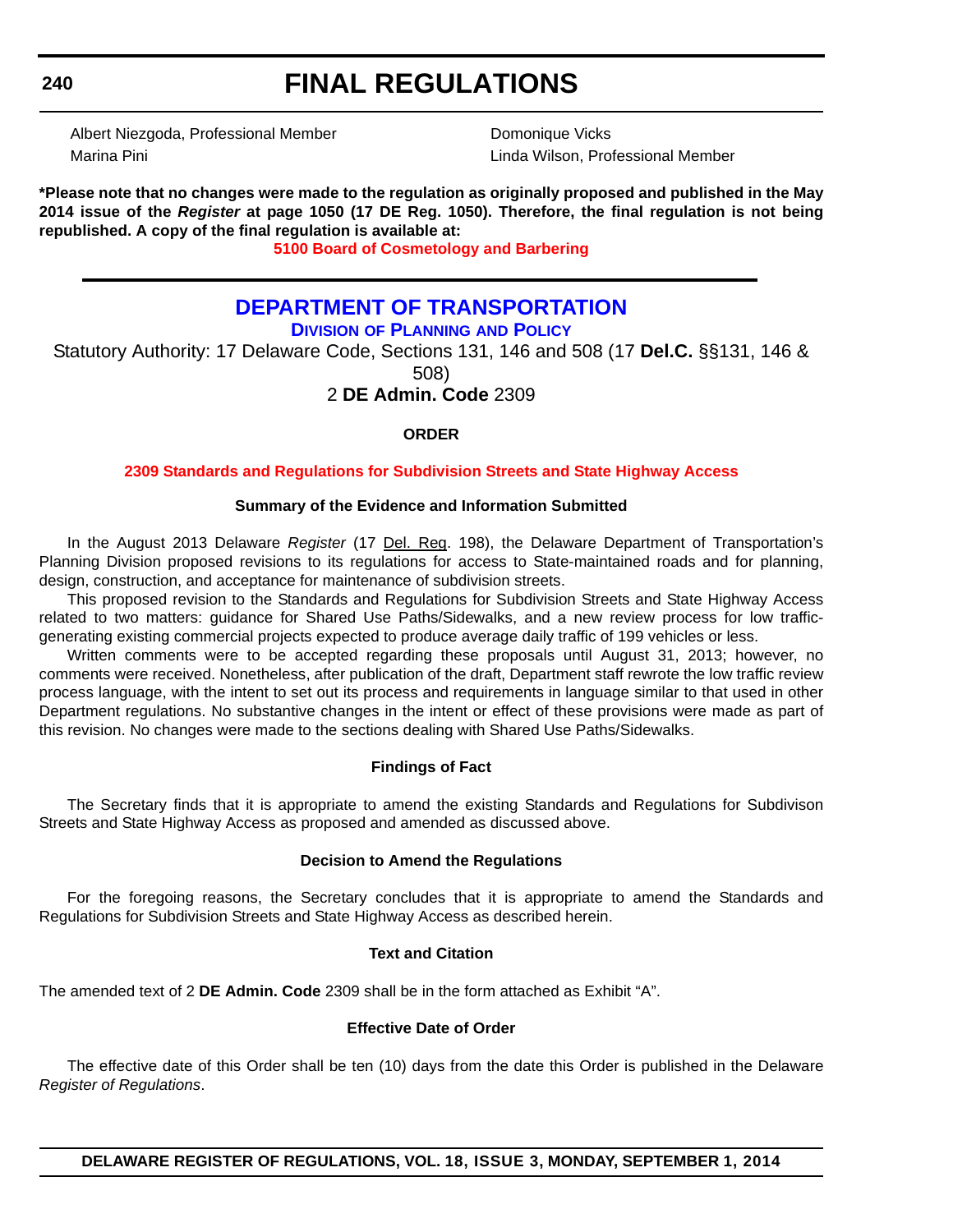**IT IS SO ORDERED** this 8<sup>th</sup> day of August, 2014. Shailen Bhatt, Secretary Department of Transportation

**\*Please Note: Due to the size of the final regulation, it is not being published here. A copy of the regulation is available at:**

**[2309 Standards and Regulations for Subdivision Streets and State Highway Access](http://regulations.delaware.gov/register/september2014/final/18 DE Reg 240 09-01-14.htm)**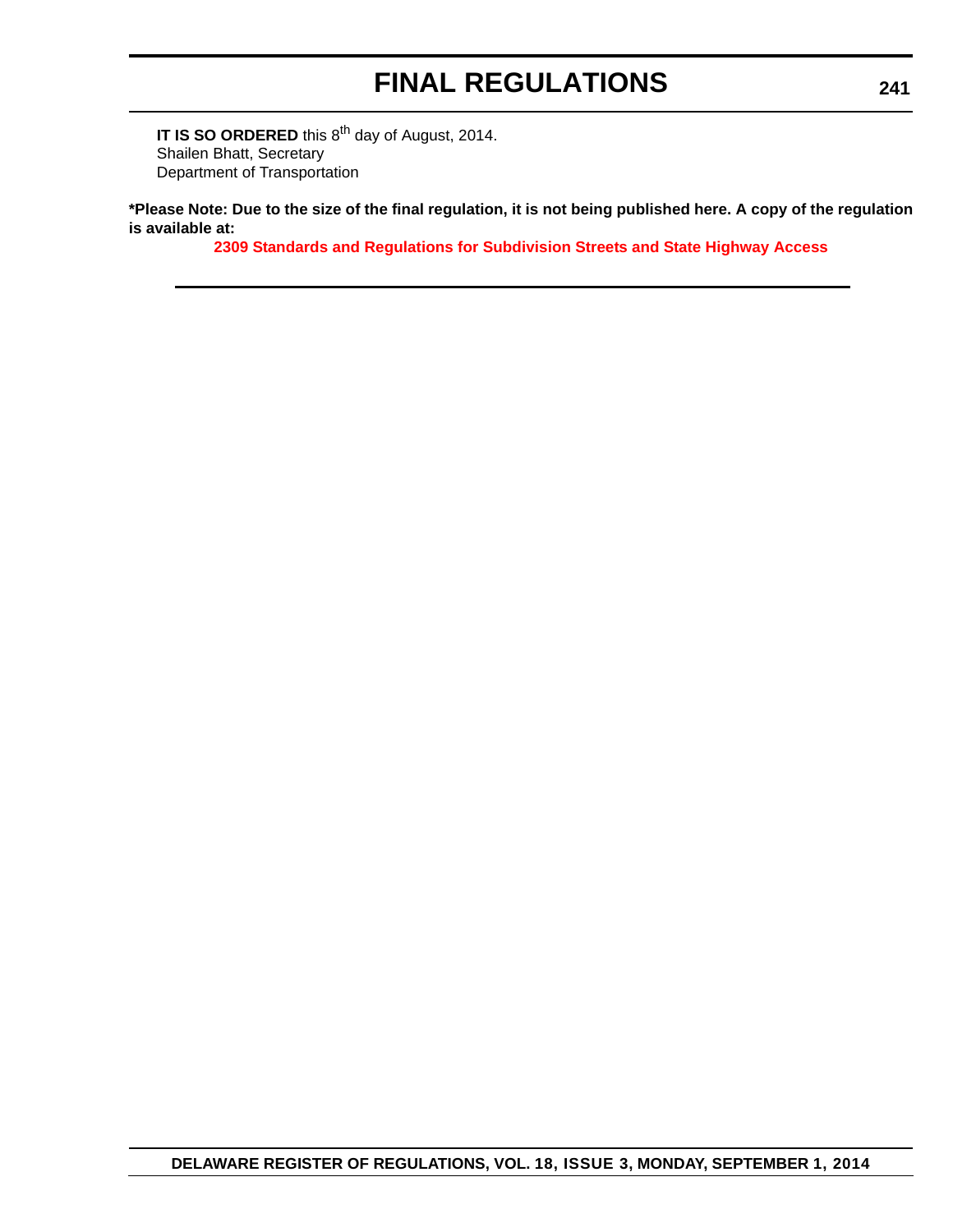### **[DELAWARE RIVER BASIN COMMISSION](http://www.state.nj.us/drbc/) [PUBLIC NOTICE](#page-4-0)**

The Delaware River Basin Commission will hold a public hearing on Tuesday, September 9, 2014 beginning at 1:30 p.m. A conference session and business meeting will be held on the following day, Wednesday, September 10, 2014 beginning at 12:15 p.m. The hearing, conference session and meeting are open to the public and will be held at the Washington Crossing Historic Park Visitor Center, 1112 River Road, Washington Crossing, Pennsylvania. For more information, visit the DRBC web site at www.drbc.net or contact Pamela M. Bush, Commission Secretary and Assistant General Counsel, at 609 883-9500 extension 203.

### **[DEPARTMENT OF EDUCATION](http://www.doe.k12.de.us/) [PUBLIC NOTICE](#page-4-0)**

The State Board of Education will hold its monthly meeting on Thursday, September 18, 2014 at 1:00 p.m. in the Townsend Building, Dover, Delaware.

## **[DEPARTMENT OF FINANCE](http://www.delottery.com/index.asp)**

**OFFICE OF THE STATE LOTTERY**

**[PUBLIC NOTICE](#page-4-0)**

### **206 Internet Lottery Rules and Regulations**

Delaware Department of Finance, Office of the State Lottery, pursuant to 29 **Delaware Code**, Section 4826(c) is proposing to amend Regulations for the Delaware Lottery 10 **DE Admin. Code** 206 section 13.2 and 13.3, Internet Lottery.

Delaware Department of Finance ("Department"), Office of the State Lottery, pursuant to 29 **Delaware Code**, Section 4826 (29 **Del.C.** §4826) is proposing amendments to 10 **DE Admin. Code** 206 Section 13.2 and 13.3.

These amendments will update Internet Lottery regulations related to anonymous play and play for free requirements.

Interested persons may submit comments in writing to Rebecca Goldsmith, Delaware Lottery Office, 1575 McKee Road, Suite 102, Dover, Delaware 19904.

The comment period will close on September 30, 2014.

### **[DEPARTMENT OF HEALTH AND SOCIAL SERVICES](http://www.dhss.delaware.gov/dhss/dmma/) DIVISION OF MEDICAID AND MEDICAL ASSISTANCE [PUBLIC NOTICE](#page-4-0)**

#### **Title XXI Delaware Healthy Children Program State Plan - Cost Sharing and Payment**

In compliance with the State's Administrative Procedures Act (APA - Title 29, Chapter 101 of the Delaware Code), 42 CFR §447.205, 42 CFR §457.65 and under the authority of Title 31 of the Delaware Code, Chapter 5, Section 512, Delaware Health and Social Services (DHSS) / Division of Medicaid and Medical Assistance (DMMA) is proposing to amend the Title XXI Delaware Healthy Children Program State Plan and the Division of Social Services Manual (DSSM) regarding Cost Sharing and Payment, specifically, *Premium Requirements*.

Any person who wishes to make written suggestions, compilations of data, testimony, briefs or other written materials concerning the proposed new regulations must submit same to Sharon L. Summers, Planning & Policy Development Unit, Division of Medicaid and Medical Assistance, 1901 North DuPont Highway, P.O. Box 906, New Castle, Delaware 19720-0906 or by fax to 302-255-4425 by September 30, 2014.

The action concerning the determination of whether to adopt the proposed regulation will be based upon the results of Department and Division staff analysis and the consideration of the comments and written materials filed by other interested persons.

**242**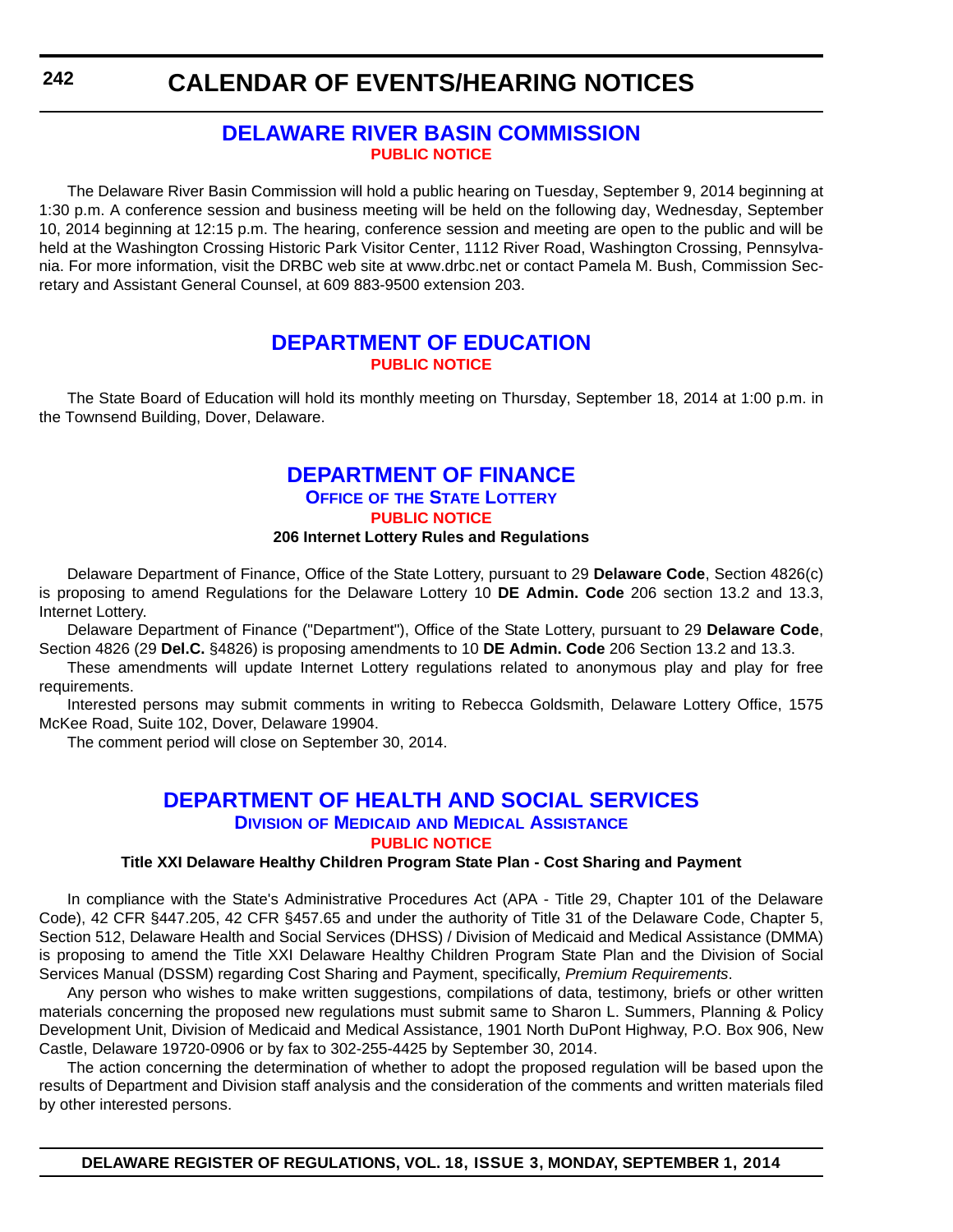### **DIVISION OF MEDICAID [AND MEDICAL ASSISTANCE](http://www.dhss.delaware.gov/dhss/dmma/) [PUBLIC NOTICE](#page-4-0)**

### **Diamond State Health Plan 1115 Demonstration Waiver Amendment – Promoting Optimal Mental Health for Individuals through Supports and Empowerment**

In compliance with 42 U.S.C. §1315(d), 42 CFR Part 431, Subpart G, 42 CFR 447.205 the State's Administrative Procedures Act (APA - Title 29, Chapter 101 of the Delaware Code) and under the authority of Title 31 of the Delaware Code, Chapter 5, Section 512, Delaware Health and Social Services (DHSS) / Division of Medicaid and Medical Assistance (DMMA) notifies the public that it intends to submit an application to the Centers for Medicare and Medicaid Services (CMS) to amend the Diamond State Health Plan (DSHP) Section 1115 Demonstration Waiver to coordinate coverage of the new Home and Community-Based Services (HCBS) behavioral health program, identified as *PROMISE (Promoting Optimal Mental Health for Individuals through Supports and Empowerment)*.

Any person who wishes to make written suggestions, compilations of data, testimony, briefs or other written materials concerning the proposed new regulations must submit same to Sharon L. Summers, Planning & Policy Development Unit, Division of Medicaid and Medical Assistance, 1901 North DuPont Highway, P.O. Box 906, New Castle, Delaware 19720-0906 or by fax to 302-255-4425 by September 30, 2014. Please identify in the subject line: Proposed Diamond State Health Plan 1115 Waiver Amendment Covering PROMISE.

As required by 42 CFR Part 431, Subpart G, the State agency is providing the following opportunities to the public to comment on the proposed waiver amendment in person. Three (3) public hearings are scheduled. The detailed information for each public hearing is shown below.

1. NEW CASTLE COUNTY

Tuesday, September 23, 2014 5:00 pm – 7:00 pm Delaware State Police Troop 2 Robert Paris Community Room 100 Lagrange Avenue Newark, Delaware 19702 Phone: 302-834-2620 - main line (Visitor parking is in the front of the building)

2. SUSSEX COUNTY

Wednesday, September 24, 2014 1:00 pm – 3:00 pm Thurman Adams State Service Center (*Formerly, Georgetown State Service Center*) 546 South Bedford Street Georgetown, Delaware 19947 Phone: 302-856-5211 or 302-856-5574 (Visitor parking is designated by signs and is close to the entrance of the building)

3. KENT COUNTY

Thursday, September 25, 2014 10:00 am - 12 noon Delaware Department of Transportation Administration Center 800 Bay Road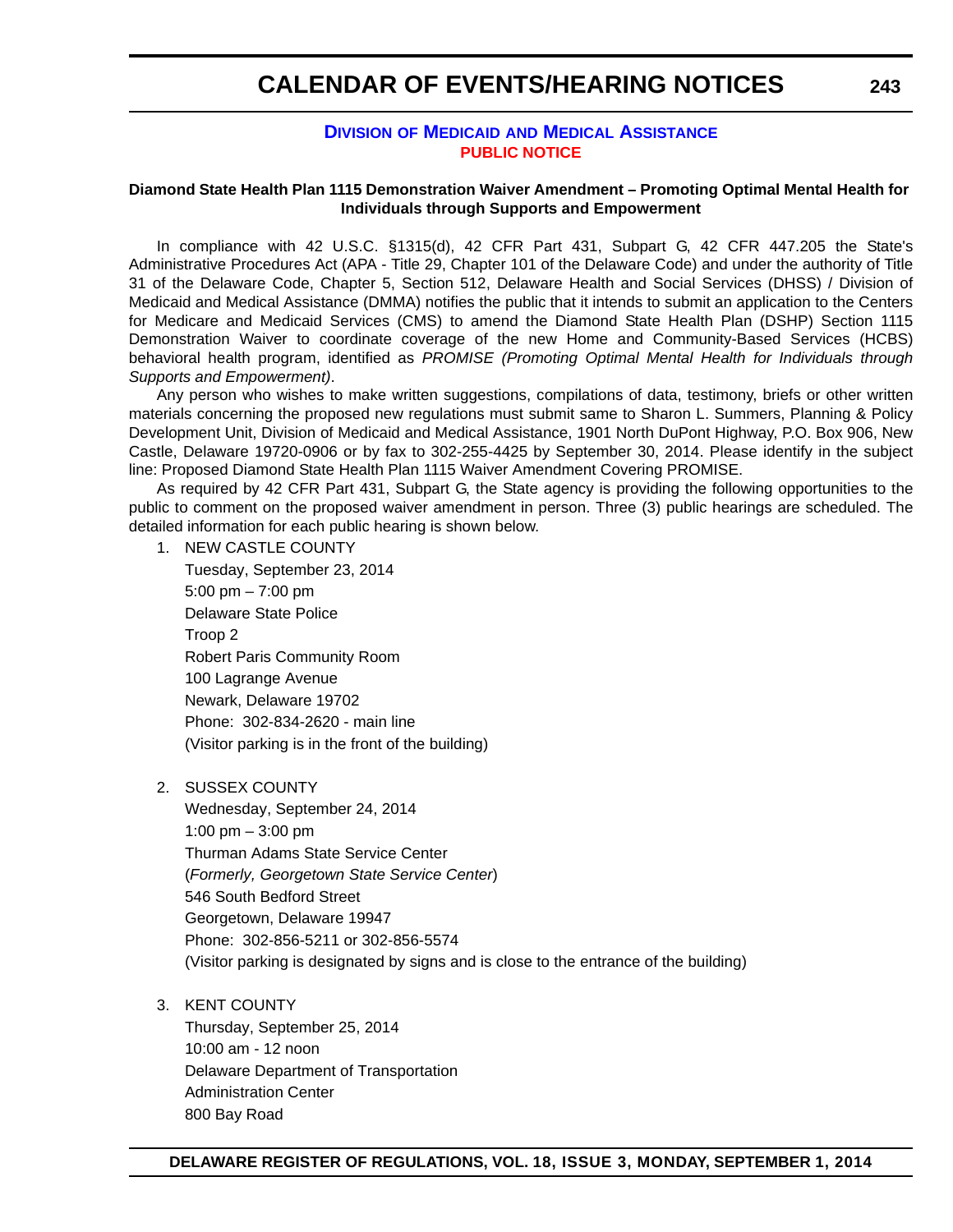Dover, Delaware 19901 Phone: 302-760-2000 (Visitor parking is in the front of the building)

The State will take verbal and written comments at the public hearings. The outcome of this process and the input provided will be summarized for CMS upon submission of the final application for a waiver amendment.

If you are unable to attend the public hearing in person, you may participate by teleconference. To participate via teleconference, on the date and time of the public hearing, call 1-877-366-0711 and enter passcode 95099070#.

If you require special assistance or auxiliary aids and/or services to participate in the public hearing (e.g., sign language or wheelchair accessibility), please call the following contact at least five (5) days prior to the hearing for arrangements:

Arlene Baal at (302) 255-9561

The prompt submission of requests helps to ensure the availability of qualified individuals and appropriate accommodations in advance.

### **DIVISION [OF PUBLIC HEALTH](http://www.dhss.delaware.gov/dhss/dph/index.html) [PUBLIC NOTICE](#page-4-0) 4454 Tanning Facilities Regulations**

Recently passed legislation, Senate Bill 94, adds to the current tanning bed restrictions a ban of all minors from using tanning devices in tanning facilities. It also mandates warning signs and statements in tanning facilities.

On September 1, 2014, the Department of Health and Social Services, Division of Public Health, plans to publish proposed regulations which amend Title 16 of the Delaware Code relating to tanning facilities. Due to the extensive number of amendments the Division has concluded that the current 4454 State of Delaware Tanning Facilities Regulations should be repealed and replaced in their entirety with the proposed regulations being published and hold them out for public comment per Delaware law.

Copies of the proposed regulations are available for review in the September 1, 2014 edition of the *Delaware Register of Regulations*, accessible online at: <http://regulations.delaware.gov>or by calling the Health Systems Protection Section at 302-744-4705.

Any person who wishes to make written suggestions, testimony, briefs or other written materials concerning the proposed regulations must submit same to Deborah Harvey by Wednesday, October 1, 2014 at:

Deborah Harvey Division of Public Health 417 Federal Street Dover, DE 19901 Email: [Deborah.Harvey@state.de.us](mailto:Deborah.Harvey@state.de.us) Phone: (302) 744-4700

# **[DEPARTMENT OF INSURANCE](http://www.delawareinsurance.gov/)**

**OFFICE OF THE COMMISSIONER**

**[PUBLIC NOTICE](#page-4-0)**

### **404 Derivative Instruments**

INSURANCE COMMISSIONER KAREN WELDIN STEWART hereby gives notice of proposed Department of Insurance Regulation 404 relating to Derivative Instruments. The docket number for this proposed regulation is 2401.

The proposed regulation sets standards for the prudent use of derivative instruments by domestic insurers. The Delaware Code authority for this proposed regulation is 18 **Del.C.** §§311 and 1333 and 29 **Del.C.** Ch. 101.

**DELAWARE REGISTER OF REGULATIONS, VOL. 18, ISSUE 3, MONDAY, SEPTEMBER 1, 2014**

**244**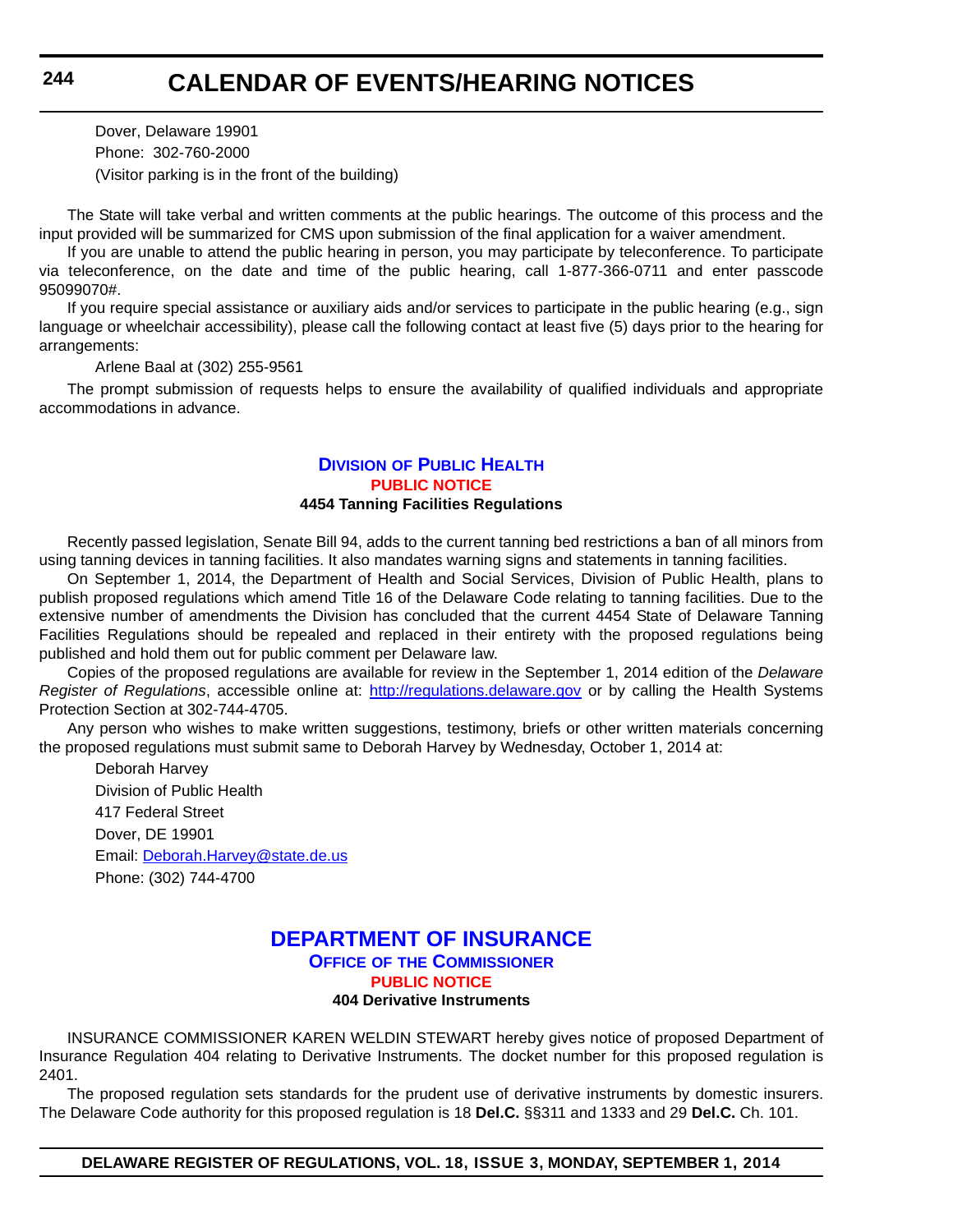The Department of Insurance does not plan to hold a public hearing on the proposed regulation. The proposed regulation appears below and can also be viewed at the Delaware Insurance Commissioner's website at http:// www.delawareinsurance.gov/departments/documents/ProposedRegs/.

Any person can file written comments, suggestions, briefs, and compilations of data or other materials concerning the proposed regulation. Any written submission in response to this notice and relevant to the proposed regulation must be received by the Department of Insurance no later than 4:30 p.m. EST, Tuesday, September 30, 2014. Any such requests should be directed to:

Regulatory Specialist Rhonda West Delaware Department of Insurance 841 Silver Lake Boulevard Dover, DE 19904 Phone: (302) 674-7379 Fax: (302) 739-5566 Email: rhonda.west@state.de.us

### **[DEPARTMENT OF JUSTICE](http://attorneygeneral.delaware.gov/fraud/index.shtml) FRAUD AND CONSUMER PROTECTION DIVISION INVESTOR PROTECTION UNIT [PUBLIC NOTICE](#page-4-0)**

### **Rules and Regulations Pursuant to the Delaware Securities Act**

In compliance with the State's Administrative Procedures Act (APA -Title 29, Chapter 101 of the Delaware Code) and section 73-102(b) of Title 6 of the Delaware Code, the Investor Protection Unit of the Delaware Department of Justice ("the Unit") hereby publishes notice of a proposed revision to the Rules and Regulations Pursuant to the Delaware Securities Act. The Unit hereby proposes numerous changes to the rules and regulations pertaining to administrative proceedings, Unit investigations, broker-dealers, investment advisers, securities registration, as well as a significant number of technical amendments.

Persons wishing to comment on the proposed revision may submit their comments in writing to:

Owen Lefkon Investor Protection Director Department of Justice, Investor Protection Unit State Office Building, 5th Floor 820 N. French Street Wilmington, DE 19801 [Investor.Protection@state.de.us](mailto:Investor.Protection@state.de.us)

The comment period on the proposed revision will be held open for a period of thirty days from the date of the publication of this notice in the Delaware *Register of Regulations*.

### **[DEPARTMENT OF NATURAL RESOURCES AND ENVIRONMENTAL](http://www.dnrec.delaware.gov/swc/Pages/portal.aspx)  CONTROL**

#### **DIVISION OF WATERSHED STEWARDSHIP [PUBLIC NOTICE](#page-4-0)**

**5101 Sediment and Stormwater Regulations**

Sections 1.5, 1.7, 1.13, 1.14, 3.11, 4.1, 4.5, 5.1, 6.1 have been revised and definition of "functional equivalency" added to the regulations. These changes are made to clarify that the Technical Document that supports the regulations is guidance to be used as a reference for compliance and is not the only means of complying with the regulations. Functionally equivalent methods to those provided in the Technical Document may

**DELAWARE REGISTER OF REGULATIONS, VOL. 18, ISSUE 3, MONDAY, SEPTEMBER 1, 2014**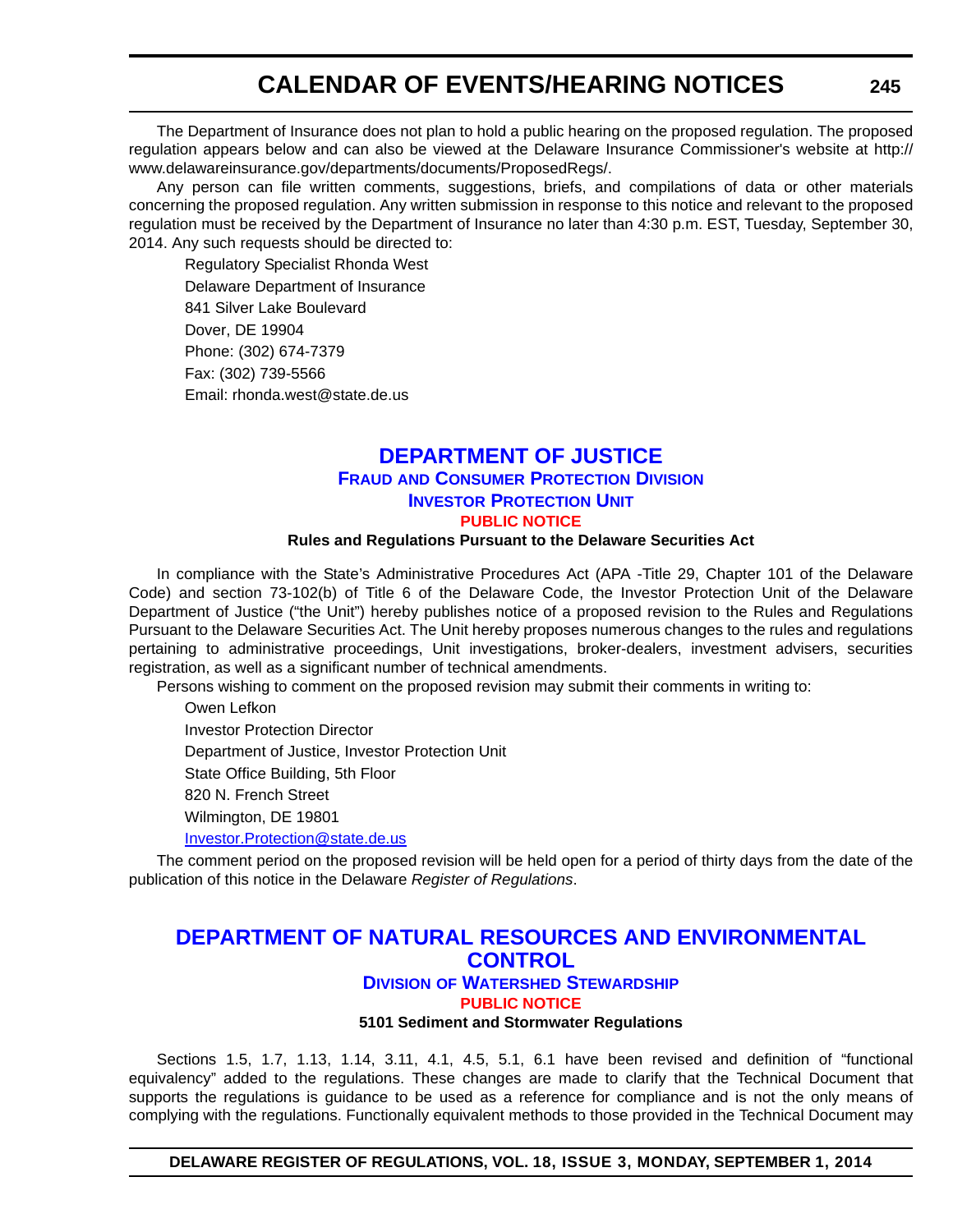**246**

## **CALENDAR OF EVENTS/HEARING NOTICES**

be considered on a case-by-case basis.

In addition, typographical errors have been addressed.

The Department of Natural Resources and Environmental Control (DNREC) Division of Watershed Stewardship will conduct a public hearing on proposed revisions **Regulation No. 5101 Sediment and Stormwater Regulations** to clarify that the Technical Document that supports the regulations is guidance to be used as a reference for compliance and is not the only means of complying with the regulations. Functionally equivalent methods to those provided in the Technical Document may be considered on a case-by-case basis.

The public hearing on this proposed revision of **Regulation No. 5101 Sediment and Stormwater Regulations** will be held Thursday, September 25, 2014, at 6:00 p.m. in the DNREC Auditorium, Richardson and Robbins Building, 89 Kings Highway, Dover, DE 19901.

The proposed regulation revisions may be inspected at the Department's Richardson and Robbins Building office located at 89 Kings Highway, Dover, DE 19901 or on the DNREC Division of Watershed Stewardship's Sediment and Stormwater Program website:

<http://www.dnrec.delaware.gov/swc/Drainage/Pages/Reg-Revisions-2014.aspx>

For additional information or any appointments to inspect the proposed regulation revisions at DNREC, please contact Elaine Webb, DNREC Sediment and Stormwater Program, 89 Kings Highway, Dover, DE 19901, (302) 739-9921, Elaine. Webb@state.de.us.

Interested parties shall submit comments in writing on the proposed regulation revisions by the end of the comment period, October 10, 2014, to Elaine Webb and/or statements and testimony may be presented either orally or in writing at the September 25, 2014 public hearing. It is requested that those interested in presenting statements at the public hearing register in advance and that written statements and comments be addressed to:

Elaine Webb

DNREC – Sediment and Stormwater Program 89 Kings Highway Dover, DE 19901

### **[DEPARTMENT OF SAFETY AND HOMELAND SECURITY](http://date.delaware.gov/OABCC/index.shtml) OFFICE OF THE ALCOHOLIC BEVERAGE CONTROL COMMISSIONER [PUBLIC NOTICE](#page-4-0)**

### **Alcoholic Beverage Control Regulations**

The Office of the Alcoholic Beverage Control Commissioner intends to amend Title 4 of the Delaware Administrative Code by revising the existing regulations to reflect the current regulatory environment. These amendments will update the regulations to control the manner of the sale of alcoholic beverages to protect the public safety and insure that the sales are in the best interest of the public.

Persons wishing to present their views regarding this matter may do so at public hearings to be held in each county. The hearings will be held as follows:

- Wednesday, September 24, 2014 at 10:00 a.m. in the third floor conference room of the Carvel Building, 820 N. French Street, Wilmington, DE;
- Tuesday, September 30, 2014 at 1:00 p.m. in the DNREC auditorium, 89 Kings Highway, Dover, DE; or
- Wednesday, October 1, 2014 at 2:00 p.m. in the Sussex County Council Chambers, Administrative Building, The Circle, Georgetown, DE.

Written comments will be accepted until close of business on October 20, 2014. Written comments should be submitted to Lauren Shinault, Regulation Review, Office of the Alcoholic Beverage Control Commissioner, Carvel Building 3rd Floor, 820 N. French Street, Wilmington, Delaware 19801. A copy of these regulations may be viewed at the above address.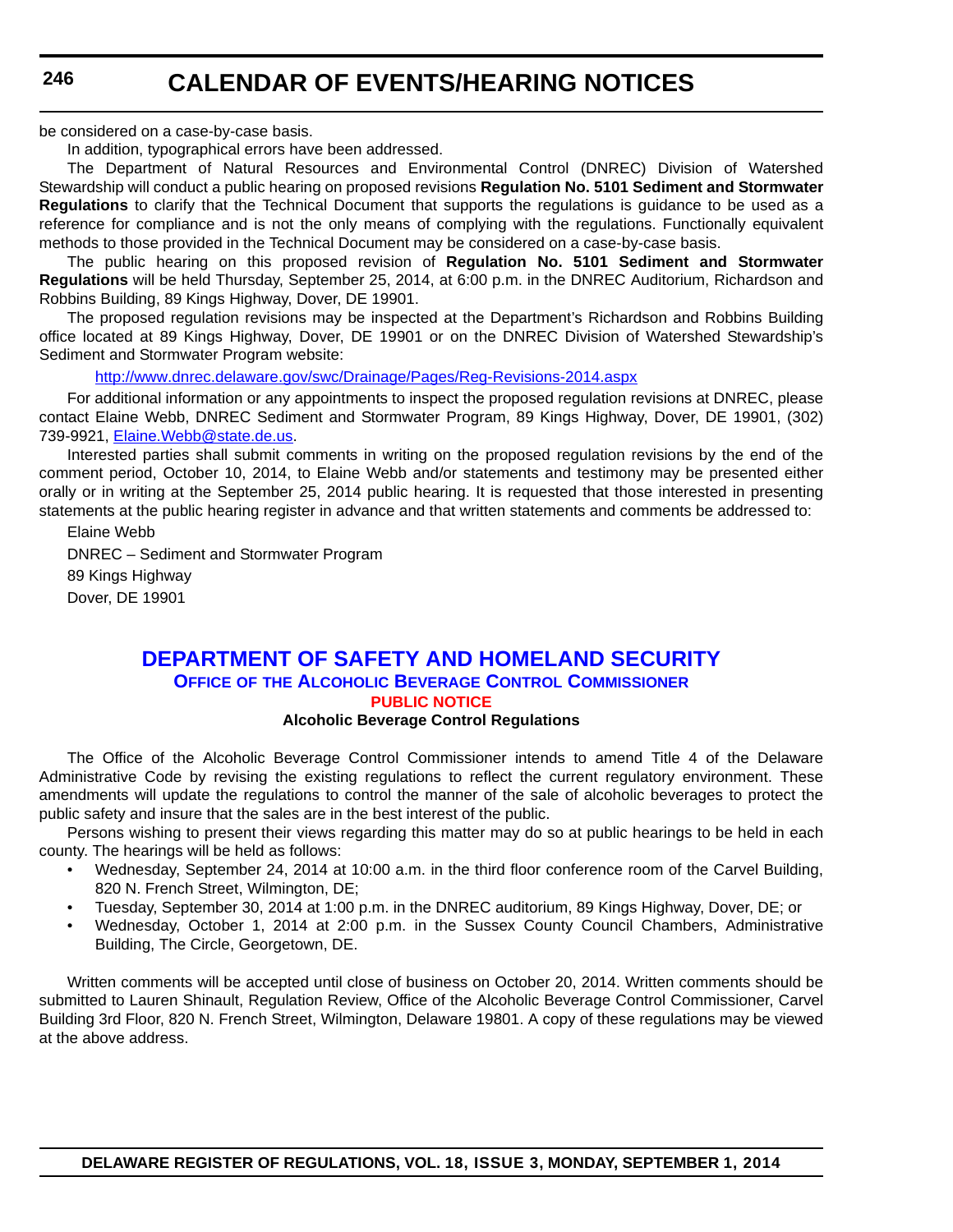### **OFFICE OF [THE ALCOHOLIC BEVERAGE CONTROL COMMISSIONER](http://date.delaware.gov/OABCC/index.shtml) [PUBLIC NOTICE](#page-4-0)**

#### **1407 A Rule Pertaining to Movie Theaters**

The Office of the Alcoholic Beverage Control Commissioner intends to amend Title 4 of the Delaware Administrative Code by adding a new regulation governing the dispensing and consumption of alcoholic liquors in movie theaters. This regulatory addition is required due to passage of House Bill 299, which was effective on July 15, 2014. The legislation required the Commissioner to promulgate such rules and regulations with respect to the enforcement, including procedures to prevent the consumption of alcohol in movie theaters by those under 21 years old, or furtherance of the objectives and provisions of the legislation as the Commissioner may deem necessary.

Persons wishing to present their views regarding this matter may do so at public hearings to be held in each county. The hearings will be held as follows:

- Wednesday, September 24, 2014 at 10:00 a.m. in the third floor conference room of the Carvel Building, 820 N. French Street, Wilmington, DE;
- Tuesday, September 30, 2014 at 1:00 p.m. in the DNREC auditorium, 89 Kings Highway, Dover, DE; or
- Wednesday, October 1, 2014 at 2:00 p.m. in the Sussex County Council Chambers, Administrative Building, The Circle, Georgetown, DE.

Written comments will be accepted until close of business on October 20, 2014. Written comments should be submitted to Lauren Shinault, Regulation Review, Office of the Alcoholic Beverage Control Commissioner, Carvel Building 3rd Floor, 820 N. French Street, Wilmington, Delaware 19801. A copy of these regulations may be viewed at the above address.

### **DIVISION [OF STATE POLICE](http://dsp.delaware.gov/)**

### **1300 BOARD OF EXAMINERS OF PRIVATE INVESTIGATORS & PRIVATE SECURITY AGENCIES [PUBLIC NOTICE](#page-4-0)**

#### **1300 Board of Examiners of Private Investigators & Private Security Agencies**

Notice is hereby given that the Board of Examiners of Private Investigators and Private Security Agencies, in accordance with 24 **Del.C.** Ch. 13 proposes to amend Rule 4.0 - Training Requirements - requiring all instructors to take the class and pass the test; Rule 6.0 - Criminal Offenses - gives Professional Licensing Section the authority to deny applicants; Rule 10.0 - Uniforms, Patches, Badges, Seals, Vehicular Markings - general housekeeping. If you wish to view the complete Rules, contact Ms. Peggy Anderson at (302) 672-5304. Any persons wishing to present views may submit them in writing, by September 30, 2014, to Delaware State Police, Professional Licensing, P.O. Box 430, Dover, DE 19903

### **[DEPARTMENT OF STATE](http://dpr.delaware.gov/) DIVISION OF PROFESSIONAL REGULATION [PUBLIC NOTICE](#page-4-0) 100 Board of Accountancy**

Pursuant to 24 **Del.C.** §105(a)(1), the Delaware Board of Accountancy has proposed revisions to its rules and regulations. The rules pertaining to firm ownership are amended to clarify that all non-licensee owners of firms must be individuals and must be active participants in the firm.

A public hearing will be held on October 15, 2014 at 9:00 a.m. in the second floor conference room B of the Cannon Building, 861 Silver Lake Boulevard, Dover, Delaware, where members of the public can offer comments on the amendments to the rules and regulations. Anyone wishing to receive a copy of the proposed rules and regulations may obtain a copy from the Delaware Board of Accountancy, 861 Silver Lake Boulevard, Dover, Delaware